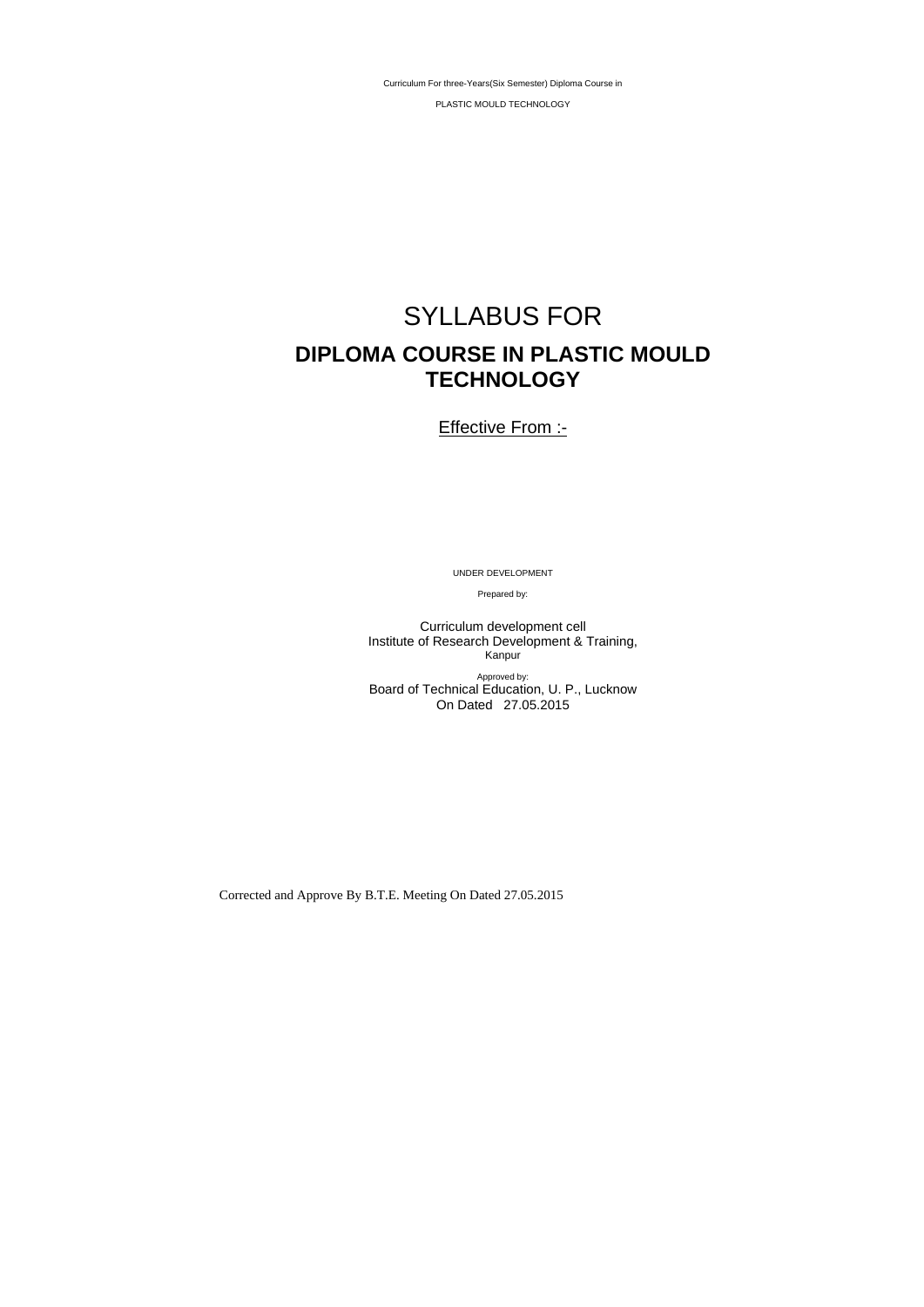#### STUDY AND EVALUATION SCHEME FOR THREE YEARS (SIX SEMESTER) DIPLOMA COURSE IN PLASTIC MOULD TECHNOLOGY

(Effective From )

|        | I Semester               |                                                      |                                                      |                                              |          |                                                                     |                       |                                                   |            |          |      |                                         |       |              |                        |
|--------|--------------------------|------------------------------------------------------|------------------------------------------------------|----------------------------------------------|----------|---------------------------------------------------------------------|-----------------------|---------------------------------------------------|------------|----------|------|-----------------------------------------|-------|--------------|------------------------|
|        |                          |                                                      | Curriculum                                           |                                              |          |                                                                     | Scheme of Examination |                                                   |            |          |      |                                         |       |              |                        |
|        |                          |                                                      | Periods Per Week                                     |                                              |          | SUBJECT                                                             | Practical<br>Theory   |                                                   |            |          |      |                                         |       | $Gra-$<br>nd |                        |
|        | c. orilawl               |                                                      |                                                      | Le   Tut   Dr   Lab   Work   Tot<br> Shop al |          |                                                                     |                       | Examination   Sess.   Total   Examination   Sess. |            |          |      | $Marks$   $Marks$   ----------  $Marks$ |       |              | Total Tot-<br>Marks al |
|        | al                       |                                                      |                                                      |                                              |          |                                                                     |                       | Dur. Marks                                        |            |          | Dur. | Marks                                   |       |              |                        |
| 5      | $\overline{\phantom{a}}$ | $\overline{\phantom{0}}$                             | 3                                                    |                                              | 8        | 1.1 Professional Communication                                      | 2.5                   | 50                                                | 20         | 70       | 3    | 2.0                                     | 10    | 30           | 100                    |
| 3<br>3 |                          | $\overline{\phantom{0}}$<br>$\overline{\phantom{0}}$ | $\overline{\phantom{0}}$<br>$\overline{\phantom{0}}$ |                                              | 4<br>4   | $ 1.2$ Applied Mathematics-I(A)<br>1.3 Applied Physics-I            | 2.5<br>2.5            | 50<br>50                                          | 2.0<br>2.0 | 70<br>70 |      | $-$                                     | $- -$ | $- -$        | 70<br>70               |
| 6      | $\overline{\phantom{a}}$ | 14                                                   | 4                                                    |                                              | 10<br>14 | 1.4 Applied Chemistry<br>1.5 Engineering Drawing                    | 2.5<br>3.0            | 50<br>50                                          | 2.0<br>20  | 70<br>70 |      | 40                                      | 20    | 60           | 130<br>70              |
|        |                          |                                                      | 8                                                    |                                              | 8        | Student Centered Activities)                                        |                       |                                                   |            |          |      |                                         |       |              |                        |
| 17     | 2                        |                                                      | 14 15                                                |                                              | 48       | <---------TOTAL----------->                                         | $- -$                 | 250                                               | 100        | 350      |      | 60                                      | 30    | 90           | 440                    |
|        |                          |                                                      |                                                      |                                              |          | Games/NCC/Social and Cultural Activities + Discipline ( $15 + 10$ ) |                       |                                                   |            |          |      |                                         |       |              | 25                     |
|        |                          |                                                      |                                                      |                                              |          |                                                                     |                       |                                                   |            |          |      |                                         | TOTAL |              | $- - - -$<br>465       |
|        |                          |                                                      |                                                      |                                              |          |                                                                     |                       |                                                   |            |          |      |                                         |       |              |                        |

| ζ                        |                          |                          |                          |                          | $4\overline{ }$ | 2.1 Applied Mathematics-I(B)                          | 2.5   | 50  | 2.0   | 70  |      |           |       | 70      |
|--------------------------|--------------------------|--------------------------|--------------------------|--------------------------|-----------------|-------------------------------------------------------|-------|-----|-------|-----|------|-----------|-------|---------|
| $\overline{\mathbf{3}}$  |                          | $\overline{\phantom{0}}$ | $\overline{4}$           | $\overline{\phantom{a}}$ | 8               | 2.2 Applied Physics-II                                | 2.5   | 50  | 2.0   | 70  | 40   | 20        | 60    | 130     |
| 5                        |                          |                          | $\mathfrak{D}$           | $\overline{\phantom{a}}$ | 8               | 2.3 Applied Mechanics                                 | 2.5   | 50  | 2.0   | 70  | 40   | 2.0       | 60    | 130     |
| 5                        | $\overline{\phantom{a}}$ | $\qquad \qquad$          | $\overline{\phantom{0}}$ |                          | 5               | 2.4 Elementary Workshop Tech.                         | 2.5   | 50  | 2.0   | 70  | $ -$ | $- -$     | $- -$ | 70      |
| $\overline{\phantom{a}}$ |                          | $\qquad \qquad$          | -                        | 14                       | 14              | 2.5 Workshop Practice                                 | $- -$ | --  | $- -$ | - - | 60   | 30        | 90    | 90      |
|                          |                          |                          |                          |                          |                 | 2.6 Field Exposure-I                                  | $ -$  |     |       | - - | - -  | 30        | 30    | 30      |
|                          |                          |                          |                          |                          |                 | (Assessment at Instt. Level)                          |       |     |       |     |      |           |       |         |
|                          |                          |                          | 8                        |                          | 8               | Student Centered Activities)                          |       |     |       |     |      |           |       |         |
|                          |                          |                          |                          |                          |                 |                                                       |       |     |       |     |      |           |       |         |
| 16                       | 3                        | $\overline{a}$           | 14                       | 14                       | 47              | $-TOTAT -$                                            | $- -$ | 200 | 8 0   | 280 | 140  | 100       | 240   | 520     |
|                          |                          |                          |                          |                          |                 |                                                       |       |     |       |     |      |           |       |         |
|                          |                          |                          |                          |                          |                 | Games/NCC/Social and Cultural Activities + Discipline |       |     |       |     |      | $15 + 10$ |       | 25      |
|                          |                          |                          |                          |                          |                 |                                                       |       |     |       |     |      |           |       | $--- -$ |
|                          |                          |                          |                          |                          |                 |                                                       |       |     |       |     |      | TOTAL     |       | 545     |
|                          |                          |                          |                          |                          |                 |                                                       |       |     |       |     |      |           |       |         |

NOTE:- (1) Each period will be 50 minutes duration.

II Semester

- 
- (2) Each session will be of 16 weeks. (3) Effective teaching will be at least 14 weeks.
	-
- (4) Remaining periods will be utilised for revision etc. (5) Student centered activities will compromise of various co-curricular activities like semina, Extension lectures, field visits, NCC, NSS, Hobby clubs, Games and cultural activities (6) After the I Semester Exam. two week visit of a
- small/medium size industry. It will be structured and supervised by the institution. Purpose of the visit is to give students an exposure of industrial setup and that of simple tools,<br>instruments and the skill there in day to day use. Every student will submit the institution a<br>report of his visit. The report will in for 30 marks--20 for viva and 10 for the reprot presented. See Annexure -I.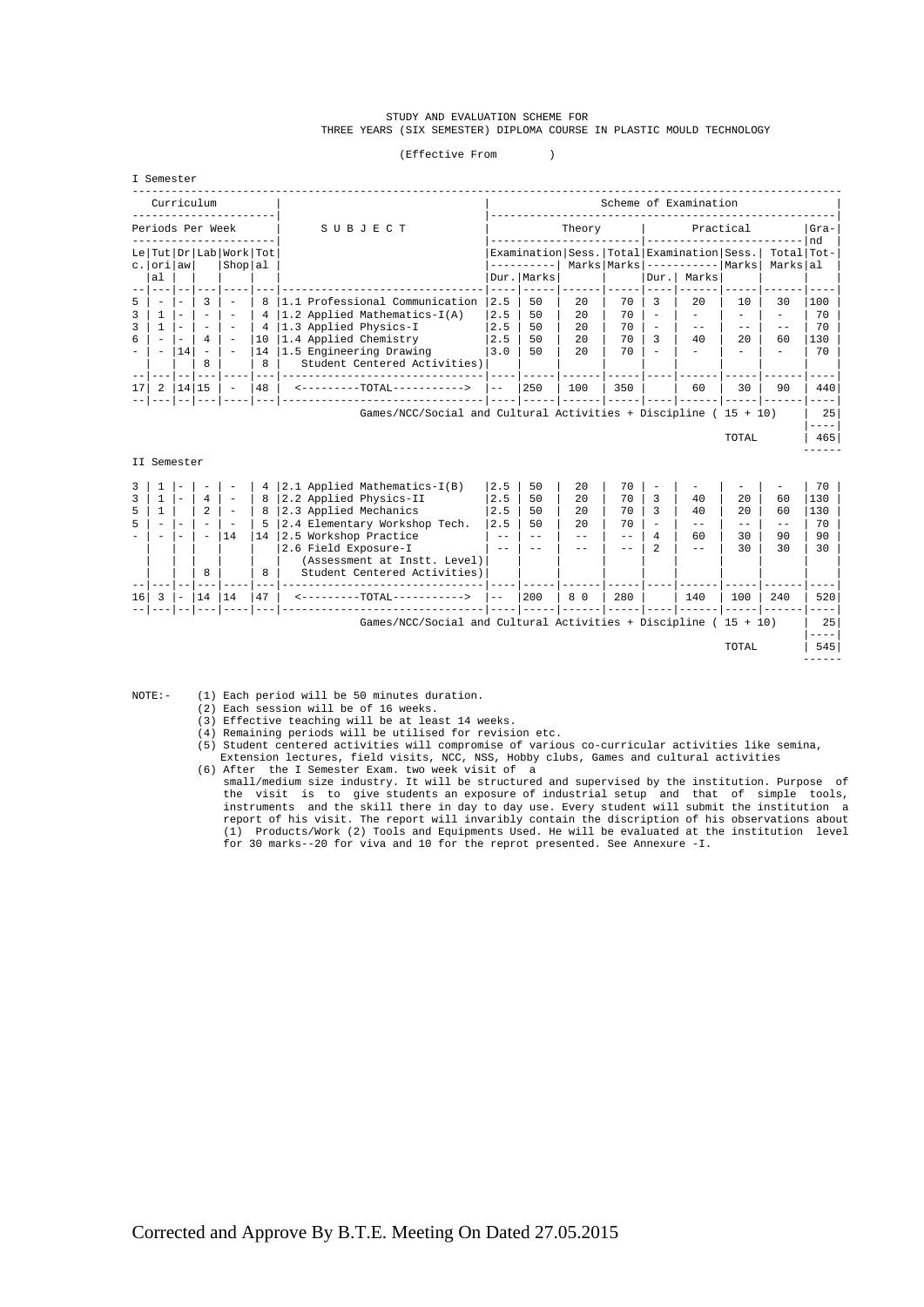# STUDY AND EVALUATION SCHEME FOR<br>THREE YEARS (SIX SEMESTER) DIPLOMA COURSE IN PLASTIC MOULD TECHNOLOGY

(Effective From )

|                     | IBLLCULIVE FIUM<br>III Semester               |                          |                               |                                       |               |                                                                                                    |            |                            |            |          |  |                                                                                                              |           |                          |            |
|---------------------|-----------------------------------------------|--------------------------|-------------------------------|---------------------------------------|---------------|----------------------------------------------------------------------------------------------------|------------|----------------------------|------------|----------|--|--------------------------------------------------------------------------------------------------------------|-----------|--------------------------|------------|
|                     |                                               |                          | Curriculum                    |                                       |               |                                                                                                    |            | Scheme of Examination      |            |          |  |                                                                                                              |           |                          |            |
|                     | Periods Per Week                              |                          |                               |                                       |               | SUBJECT                                                                                            |            | Theory                     |            |          |  | Practical                                                                                                    |           |                          |            |
|                     | $c.$ $\vert$ or $i$ $\vert$ aw $\vert$<br> al |                          |                               | Le Tut Dr Lab Work Tot<br>  Shop   al |               |                                                                                                    |            | ----------<br>Dur.   Marks |            |          |  | Examination   Sess.   Total   Examination   Sess.  <br>Marks   Marks   -----------   Marks  <br>Dur.   Marks |           | Total   Tot-<br>Markslal | nd         |
| 5<br>5              | $\overline{a}$<br>2                           | $\overline{\phantom{0}}$ | $\overline{\phantom{a}}$<br>4 |                                       | 7<br>11       | 3.1 Applied Mathematics-II<br>3.2 Metrology & Measuring<br>Instrument                              | 2.5<br>2.5 | 50<br>50                   | 2.0<br>2.0 | 70<br>70 |  | 40                                                                                                           | 2.0       | 60                       | 70<br>130  |
| 5<br>$\overline{4}$ | 2<br>$\mathfrak{D}$                           |                          | $\overline{4}$<br>4<br>R      |                                       | 11<br>10<br>R | 3.3 Hydraulics & Pneumatic<br>System<br>3.4 Materials & Metallurgy<br>Student Centered Activities) | 2.5<br>2.5 | 50<br>50                   | 2.0<br>2.0 | 70<br>70 |  | 2.0<br>50                                                                                                    | 10<br>2.0 | 30<br>70                 | 100<br>140 |
| 19                  | 8                                             | $\overline{\phantom{a}}$ | 20                            |                                       | 47            | <--------TOTAL----------->                                                                         | $- -$      | 200                        | 80         | 280      |  | 110                                                                                                          | 50        | 160                      | 440        |
|                     |                                               |                          |                               |                                       |               | Games/NCC/Social and Cultural Activities + Discipline ( $15 + 10$ )                                |            |                            |            |          |  |                                                                                                              |           |                          | 2.5        |

 $\lceil \text{DTAL} \rceil$  and  $\lceil \text{465} \rceil$ 

|                | IV Semester              |                          |     |                          |    |                                                                     |       |     |     |     |     |       |     |      |  |
|----------------|--------------------------|--------------------------|-----|--------------------------|----|---------------------------------------------------------------------|-------|-----|-----|-----|-----|-------|-----|------|--|
| 2              |                          |                          |     |                          |    | 4.1 Basics of Inforation Tech.                                      | 12.5  | 50  | 2.0 | 70  | 60  | 30    | 90  | 130  |  |
| 5              |                          |                          |     |                          | 5  | 4.2 Electrical Technology and                                       | 2.5   | 50  | 2.0 | 70  |     |       |     | 70   |  |
|                |                          |                          |     |                          |    | Electronics                                                         |       |     |     |     |     |       |     |      |  |
| $\overline{7}$ |                          |                          |     |                          |    | 4.3 Plastic Materials                                               | 2.5   | 50  | 2.0 | 70  |     |       |     | 70   |  |
| 5              | $\overline{\mathcal{L}}$ | $\overline{\phantom{0}}$ | 6   | $\overline{\phantom{a}}$ | 13 | 4.4Plastic Process Techniques-I 2.5                                 |       | 50  | 2.0 | 70  | 50  | 2.0   | 70  | 140  |  |
| 5              | $\overline{\mathcal{L}}$ |                          |     | $\overline{\phantom{0}}$ | 11 | 4.5 Design of Dies & Mould-I                                        | 12.5  | 50  | 2.0 | 70  | 50  | 2.0   | 70  | 140  |  |
|                |                          |                          |     |                          | 5  | Student Centered Activities)                                        |       |     |     |     |     |       |     |      |  |
|                |                          |                          |     |                          |    |                                                                     |       |     |     |     |     |       |     |      |  |
| 24             |                          |                          | 2.0 | $\sim$                   | 48 | $\leftarrow$ - - - - - - - - TOTAL-                                 | $- -$ | 250 | 100 | 300 | 160 | 70    | 230 | 530  |  |
|                |                          |                          |     |                          |    |                                                                     |       |     |     |     |     |       |     |      |  |
|                |                          |                          |     |                          |    | Games/NCC/Social and Cultural Activities + Discipline ( $15 + 10$ ) |       |     |     |     |     |       |     | 25   |  |
|                |                          |                          |     |                          |    |                                                                     |       |     |     |     |     |       |     | ---- |  |
|                | $NOTE: -$                |                          | (1) |                          |    | Each period will be 50 minutes duration.                            |       |     |     |     |     | TOTAL |     | 555  |  |
|                |                          |                          | (2) |                          |    | Each session will be of 16 weeks.                                   |       |     |     |     |     |       |     |      |  |

(3) Effective teaching will be at least 1425 weeks.

(4) Remaining periods will be utilised for revision etc.

(5) S. I. system of units shall be used in each subject.

%) Student centered activities will compromise of various co-curricular activities like semina,<br>Extension lectures, field visits, NCC, NSS, Hobby clubs, Games and cultural activities<br>(7) Minumum 4 weeks industrial/field vi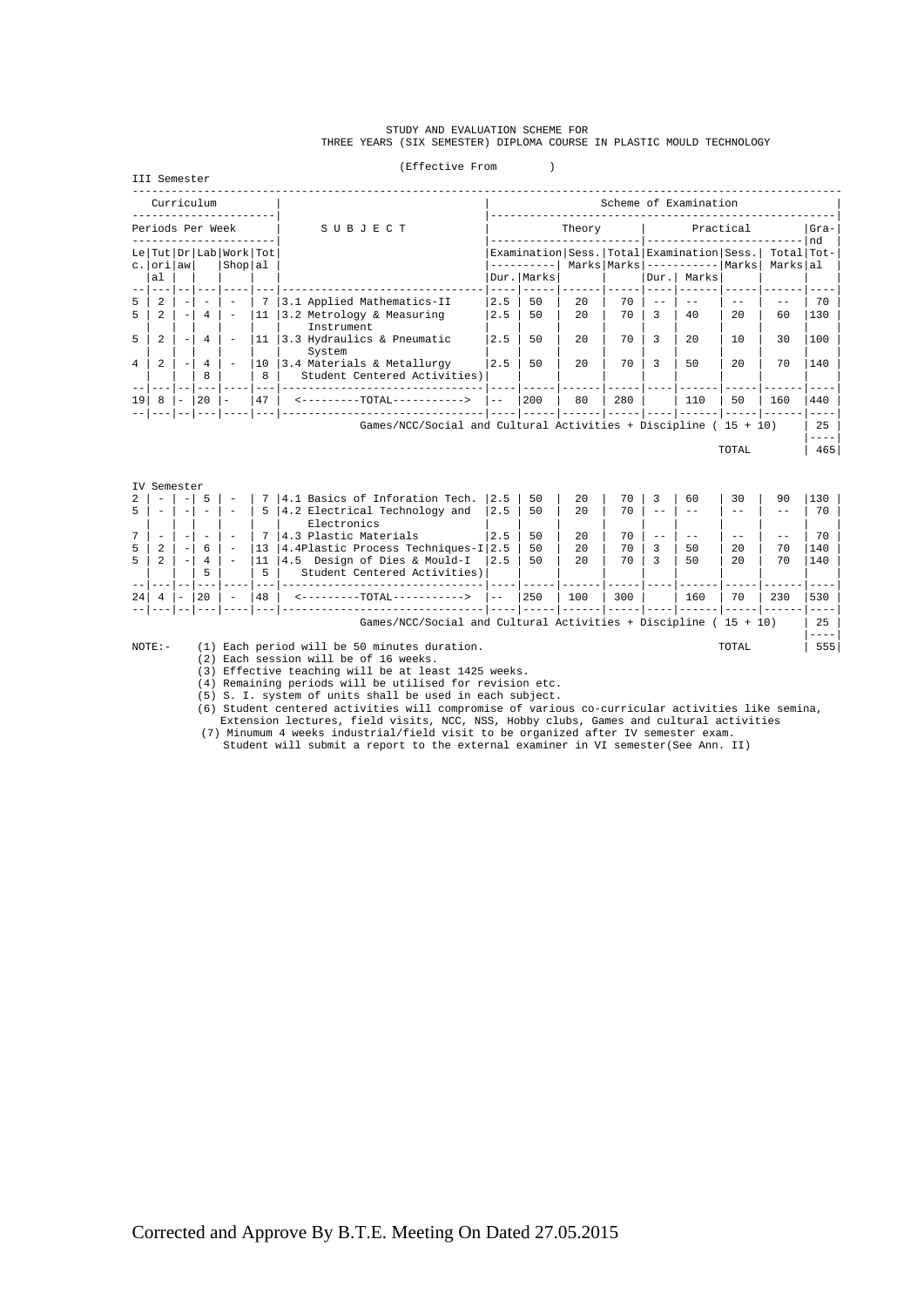# STUDY AND EVALUATION SCHEME FOR<br>THREE YEARS (SIX SEMESTER) DIPLOMA COURSE IN PLASTIC MOULD TECHNOLOGY

(Effective From )

|  | Semester |  |
|--|----------|--|
|--|----------|--|

|                 | Curriculum               |                          |                  |                                  |    |                                                                 |                                                   |            |     |     |      | Scheme of Examination             |            |                |     |
|-----------------|--------------------------|--------------------------|------------------|----------------------------------|----|-----------------------------------------------------------------|---------------------------------------------------|------------|-----|-----|------|-----------------------------------|------------|----------------|-----|
|                 |                          |                          | Periods Per Week |                                  |    | SUBJECT                                                         | Practical<br>Theory                               |            |     |     |      |                                   |            | $Gra-$<br>l nd |     |
|                 |                          |                          |                  | Le   Tut   Pr   Lab   Work   Tot |    |                                                                 | Examination   Sess.   Total   Examination   Sess. |            |     |     |      |                                   | Total Tot- |                |     |
|                 | c.loriliel               |                          |                  | Shop al                          |    |                                                                 |                                                   |            |     |     |      | $Marks$   $Marks$   $----- Marks$ |            | Marksall       |     |
|                 | al                       | ct                       |                  |                                  |    |                                                                 |                                                   | Dur. Marks |     |     | Dur. | Marks                             |            |                |     |
|                 |                          |                          |                  |                                  |    |                                                                 |                                                   |            |     |     |      |                                   |            |                |     |
| 6               | $\mathfrak{D}$           | $\overline{\phantom{a}}$ |                  |                                  | 8  | 5.1 Industrial Management and<br>Entrepreneurship Development   | 2.5                                               | 50         | 2.0 | 70  |      |                                   |            |                | 70  |
| 5               | $\mathfrak{D}$           |                          |                  | $\overline{\phantom{a}}$         | 14 | 5.2Plastic Process Techniques-I 2.5                             |                                                   | 50         | 2.0 | 70  | 3    | 60                                | 30         | 90             | 160 |
| 5.              | $\overline{\mathcal{L}}$ |                          |                  | $\overline{\phantom{0}}$         | 14 | 5.3 Design of Dies & Mould-II 2.5                               |                                                   | 50         | 2.0 | 70  |      | 50                                | 30         | 80             | 150 |
|                 |                          |                          | 8                |                                  | 8  | Student Centered Activities)                                    |                                                   |            |     |     |      |                                   |            |                |     |
|                 |                          |                          |                  |                                  |    |                                                                 |                                                   |            |     |     |      |                                   |            |                |     |
| 16 <sup>1</sup> | 6                        | $\overline{\phantom{a}}$ | 22               | $\overline{\phantom{a}}$         | 44 | <--------TOTAL----------->                                      | $- -$                                             | 150        | 60  | 210 |      | 110                               | 60         | 170            | 380 |
|                 |                          |                          |                  |                                  |    |                                                                 |                                                   |            |     |     |      |                                   |            |                |     |
|                 |                          |                          |                  |                                  |    | Games/NCC/Social and Cultural Activities + Discipline (15 + 10) |                                                   |            |     |     |      |                                   |            |                | 25  |
|                 |                          |                          |                  |                                  |    |                                                                 |                                                   |            |     |     |      |                                   |            |                |     |
|                 |                          |                          |                  |                                  |    |                                                                 |                                                   |            |     |     |      |                                   | TOTAL      |                | 405 |

#### VI Semester

| Curriculum                                                                                                                                                              |                          |                          |                                                      |                                             |                               |                                                                                                                                                 |                                                                                     |       |              |        |       |                   | Scheme of Examination                                                            |           |                          |                   |
|-------------------------------------------------------------------------------------------------------------------------------------------------------------------------|--------------------------|--------------------------|------------------------------------------------------|---------------------------------------------|-------------------------------|-------------------------------------------------------------------------------------------------------------------------------------------------|-------------------------------------------------------------------------------------|-------|--------------|--------|-------|-------------------|----------------------------------------------------------------------------------|-----------|--------------------------|-------------------|
|                                                                                                                                                                         | Periods Per Week         |                          |                                                      |                                             |                               |                                                                                                                                                 | SUBJECT                                                                             |       |              | Theory |       |                   |                                                                                  | Practical |                          | $Gra-$<br>l nd    |
|                                                                                                                                                                         | c.lorilie                |                          |                                                      | Le   Tut   Pr   Lab   Work   Tot<br>Shop al |                               |                                                                                                                                                 |                                                                                     |       |              |        |       |                   | Examination Sess. Total Examination Sess.<br>Marks   Marks   -----------   Marks |           | Total   Tot-<br>Markslal |                   |
|                                                                                                                                                                         | al                       | l ct.                    |                                                      |                                             |                               |                                                                                                                                                 |                                                                                     |       | Dur.   Marks |        |       | $_{\text{Dir}}$ . | Marks                                                                            |           |                          |                   |
| 5                                                                                                                                                                       | 2                        |                          | 5                                                    | $\overline{\phantom{a}}$                    | 12                            |                                                                                                                                                 | 6.1 Environmental Pollution in<br>in Plastic Industries                             | 2.5   | 50           | 20     | 70    | 3                 | 50                                                                               | 2.0       | 70                       | 140               |
| 6                                                                                                                                                                       | 2                        | $\overline{\phantom{a}}$ | 6                                                    |                                             | 14                            |                                                                                                                                                 | $\vert$ 6.2 Plastic Testing & Quality<br>Control                                    | 2.5   | 50           | 2.0    | 70    | 3                 | 50                                                                               | 30        | 80                       | 150               |
|                                                                                                                                                                         | $\overline{\phantom{a}}$ |                          | 12                                                   |                                             | 12                            |                                                                                                                                                 | 6.3 Computer Aided Mould Design<br>Lab                                              |       |              |        | $- -$ | २                 | 50                                                                               | 2.0       | 70                       | 70                |
|                                                                                                                                                                         | $\overline{\phantom{a}}$ | 5                        | $\overline{\phantom{0}}$<br>$\overline{\phantom{0}}$ |                                             | 5<br>$\overline{\phantom{a}}$ |                                                                                                                                                 | Practicals<br>6.4 Project<br>6.5 Field Exposure                                     |       |              |        |       | 3                 | 100<br>40                                                                        | 50<br>2.0 | 150<br>60                | 150<br>60         |
|                                                                                                                                                                         |                          |                          | 5                                                    |                                             | 5<br>$---$                    |                                                                                                                                                 | Student Centered Activities)                                                        |       |              |        |       |                   |                                                                                  |           |                          |                   |
| 11                                                                                                                                                                      | 4                        | 5 <sup>1</sup>           | 28                                                   |                                             | 48                            |                                                                                                                                                 | <--------TOTAL----------->                                                          | $- -$ | 100          | 40     | 140   | $- -$             | 290                                                                              | 140       | 430                      | 570               |
|                                                                                                                                                                         |                          |                          |                                                      |                                             | --- 1                         |                                                                                                                                                 | Games/NCC/Social and Cultural Activities + Discipline ( $15 + 10$ )                 |       |              |        |       |                   |                                                                                  |           |                          | $- - - -$<br>- 25 |
|                                                                                                                                                                         |                          |                          |                                                      |                                             |                               |                                                                                                                                                 |                                                                                     |       |              |        |       |                   |                                                                                  | TOTAL     |                          | $- - - -$<br>595  |
|                                                                                                                                                                         | $NOTE: -$                |                          |                                                      |                                             |                               |                                                                                                                                                 | (1) Each period will of be 50 minutes duration. 30% Carry Over of I & II Semester   |       |              |        |       |                   |                                                                                  |           |                          | $-- - -$<br>303   |
| (2) Each session will be of 16 weeks.<br>70% Carry Over of III & IV Semester<br>(3) Effective teaching will be at least 14 weeks.<br>100% Carry Over of V & VI Semester |                          |                          |                                                      |                                             |                               |                                                                                                                                                 |                                                                                     |       | 714<br>1000  |        |       |                   |                                                                                  |           |                          |                   |
|                                                                                                                                                                         |                          |                          |                                                      |                                             |                               |                                                                                                                                                 | (4) Remaining periods will be utilised for revision etc.                            |       |              |        |       |                   |                                                                                  |           |                          | $- - - -$         |
|                                                                                                                                                                         |                          |                          |                                                      |                                             |                               |                                                                                                                                                 | (5) Each group of 2 to 3 students may choose one problem from the project paper.    |       |              |        |       |                   |                                                                                  |           | Aggegate                 | 2017              |
|                                                                                                                                                                         |                          |                          |                                                      |                                             |                               |                                                                                                                                                 | (6) Field visits and Extension lectures at institute level as per need be arranged. |       |              |        |       |                   |                                                                                  |           |                          |                   |
|                                                                                                                                                                         |                          |                          |                                                      |                                             |                               | $(7)$ (*) It is compulsory to appear & to pass in examination, But marks will<br>not be included for division and percentage of obtained marks. |                                                                                     |       |              |        |       |                   |                                                                                  |           |                          |                   |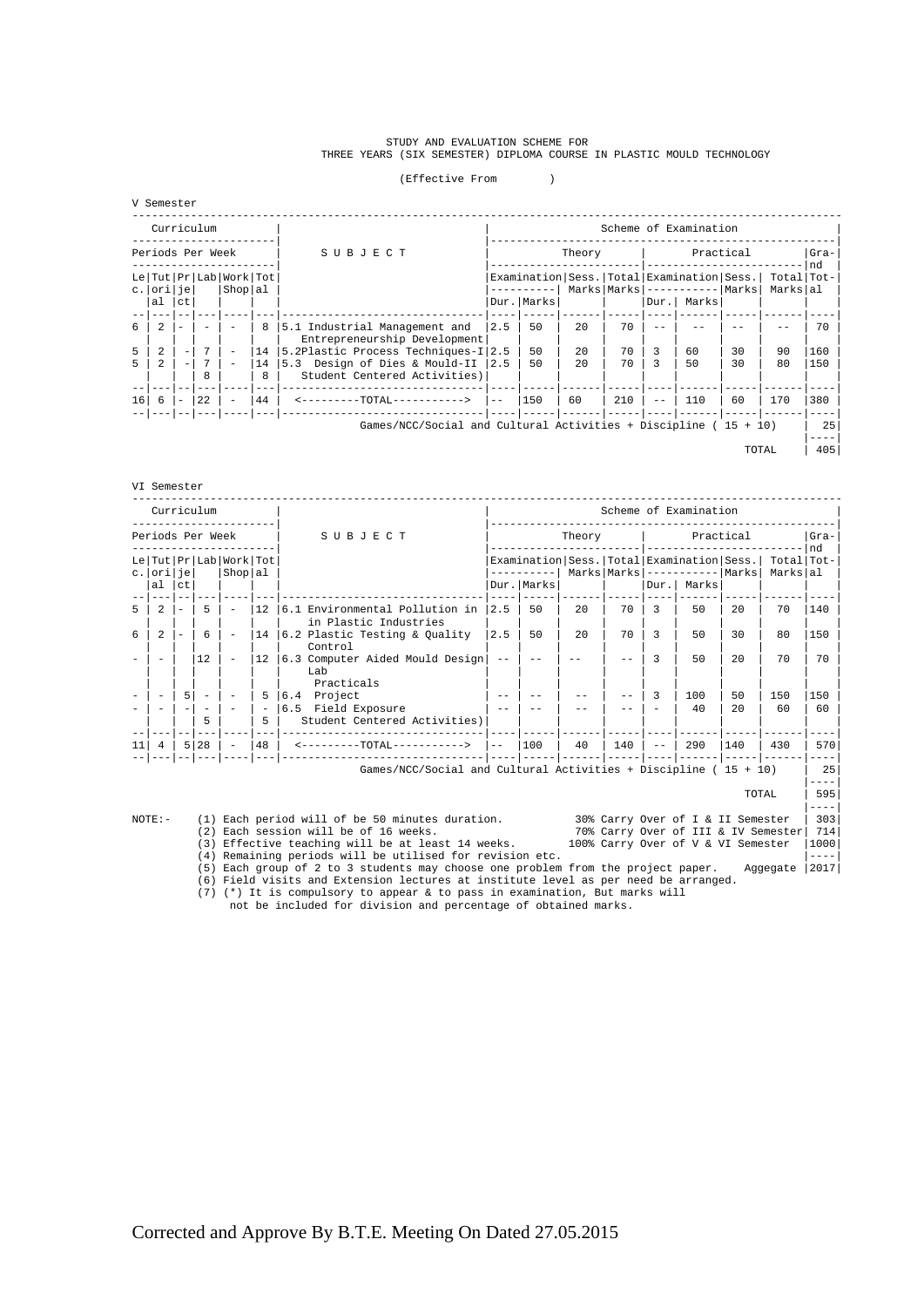|  | CONTENTS |  |  |  |
|--|----------|--|--|--|
|  |          |  |  |  |

| SI.No.         | <b>Particulars</b>                    | Page No. |
|----------------|---------------------------------------|----------|
|                | <b>Study and Evaluation Schemes</b>   |          |
| $\mathbb{I}$ . | Main Features of the Curriculum       |          |
| III.           | List of Experts                       | 2        |
| IV.            | Need Analysis and Curriculum Profile  | $3 - 4$  |
|                | Job Opportunities & Curriculum Design | 5        |

# DETAILED COURSE CONTENTS

# **I Semester**

| 1.1<br>1.2<br>1.3<br>1.4<br>1.5 | <b>Professional Communication</b><br>Applied Mathematics-I(A)<br><b>Applied Physics -I</b><br><b>Applied Chemistry</b><br><b>Engineering Drawing</b> | $6 - 9$<br>$10 - 11$<br>$12 - 13$<br>$14 - 18$<br>19-21 |
|---------------------------------|------------------------------------------------------------------------------------------------------------------------------------------------------|---------------------------------------------------------|
|                                 | <b>II Semester</b>                                                                                                                                   |                                                         |
| 2.1                             | Applied Mathematics-I(B)                                                                                                                             | 22-23                                                   |
| 2.2                             | <b>Applied Physics -I</b>                                                                                                                            | 24-26                                                   |
| 2.3                             | <b>Applied Mechanics</b>                                                                                                                             | 37-30                                                   |
| 2.4                             | Elementary Workshop Technology.                                                                                                                      | $31 - 37$                                               |
| 2.5                             | <b>Workshop Practice</b>                                                                                                                             | 38-40                                                   |
| 2.6                             | <b>Field Exposure-I</b>                                                                                                                              | 41                                                      |
|                                 | <b>III Semester</b>                                                                                                                                  |                                                         |
| 3.1                             | <b>Applied Mathematics-II</b>                                                                                                                        | 42-44                                                   |
| 3.2                             | Metrology and Measuring Instruments.                                                                                                                 | 45-49                                                   |
| 3.3                             | <b>Hydraulics and Pneumatic Systems.</b>                                                                                                             | $50 - 51$                                               |
| 3.4                             | Materials & Metallurgy                                                                                                                               | 52-54                                                   |
|                                 | <b>IV Semester</b>                                                                                                                                   |                                                         |
| 4.1                             | Basics of Information Technology.                                                                                                                    | 55-58                                                   |
| 4.2                             | Electrical Technology & Electronics.                                                                                                                 | 59-63                                                   |
| 4.3                             | <b>Plastics Materials</b>                                                                                                                            | 64                                                      |
| 4.4                             | Plastic Process Techniques-I.                                                                                                                        | 65-66                                                   |
| 4.5                             | Design of Dies & Moulds-1                                                                                                                            | 67-68                                                   |
|                                 | <b>V Semester</b>                                                                                                                                    |                                                         |
| 5.1                             | Industrial Management and                                                                                                                            | 69-70                                                   |
|                                 | <b>Entrepreneurship Development</b>                                                                                                                  |                                                         |
| 5.2                             | Plastic Process Techniques- II                                                                                                                       | $71 - 72$                                               |
| 5.3                             | Design of Dies & Moulds-II                                                                                                                           | 73-74                                                   |
|                                 | <b>VI Semester</b>                                                                                                                                   |                                                         |
| 6.1                             | Environmental & Pollution in Plastic Industries.                                                                                                     | 75-76                                                   |
| 6.2                             | Plastic Testing & Quality Control.                                                                                                                   | 77-78                                                   |
| 6.3                             | Computer aided Moulds Design.                                                                                                                        | 79                                                      |
| 6.4                             | Project.                                                                                                                                             | 80                                                      |
| 6.5                             | <b>Field Exposure-II</b>                                                                                                                             | 80                                                      |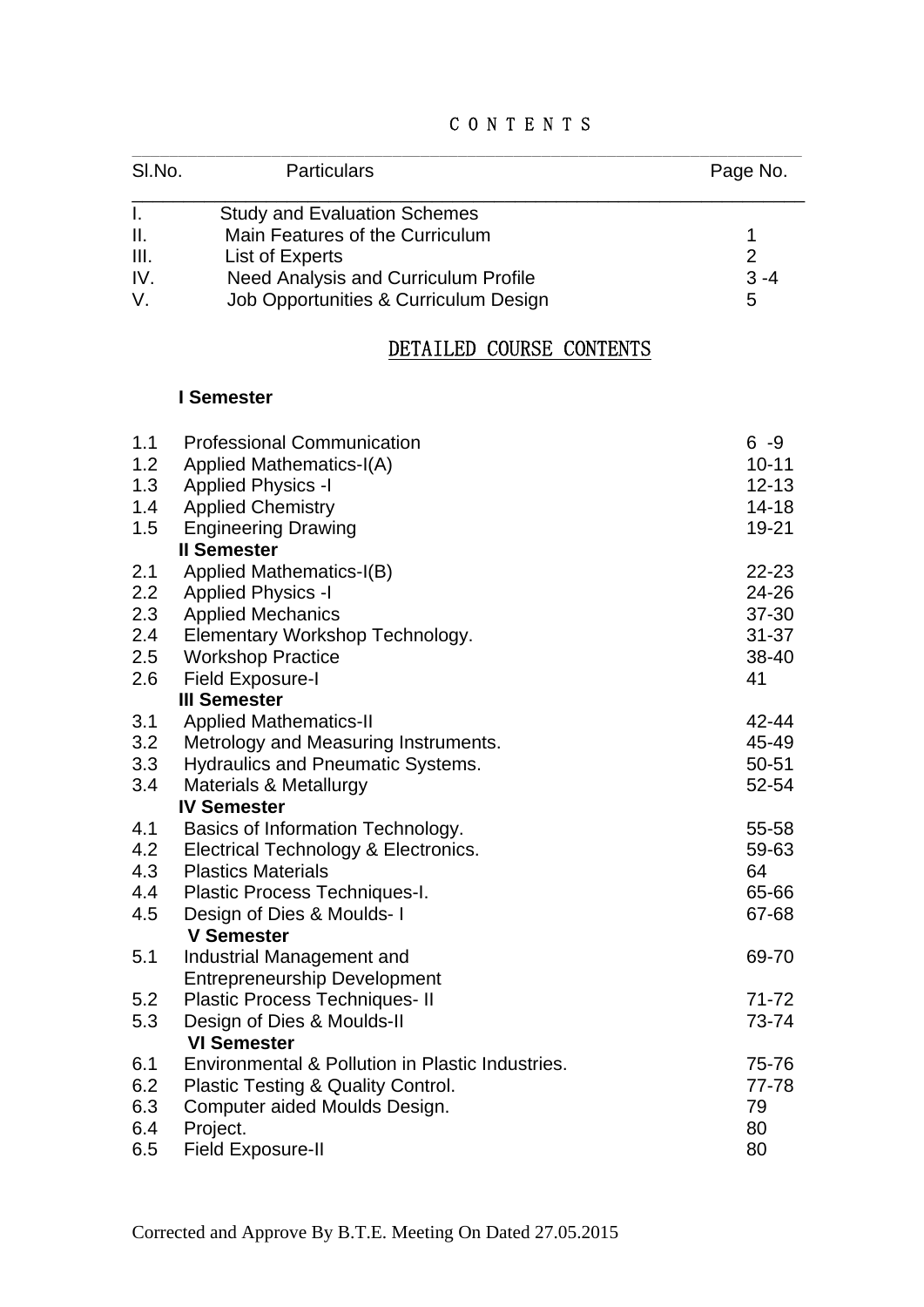| <b>Staff Structure</b>   | 81      |
|--------------------------|---------|
| <b>Space Requirement</b> | 82-84   |
| List of Equipment        | 85-95   |
| Annexure-I               | 96      |
| Annexure-II              | 97-98   |
| <b>Recommended Books</b> | 99-101  |
| Questionnaire            | 102-105 |
|                          |         |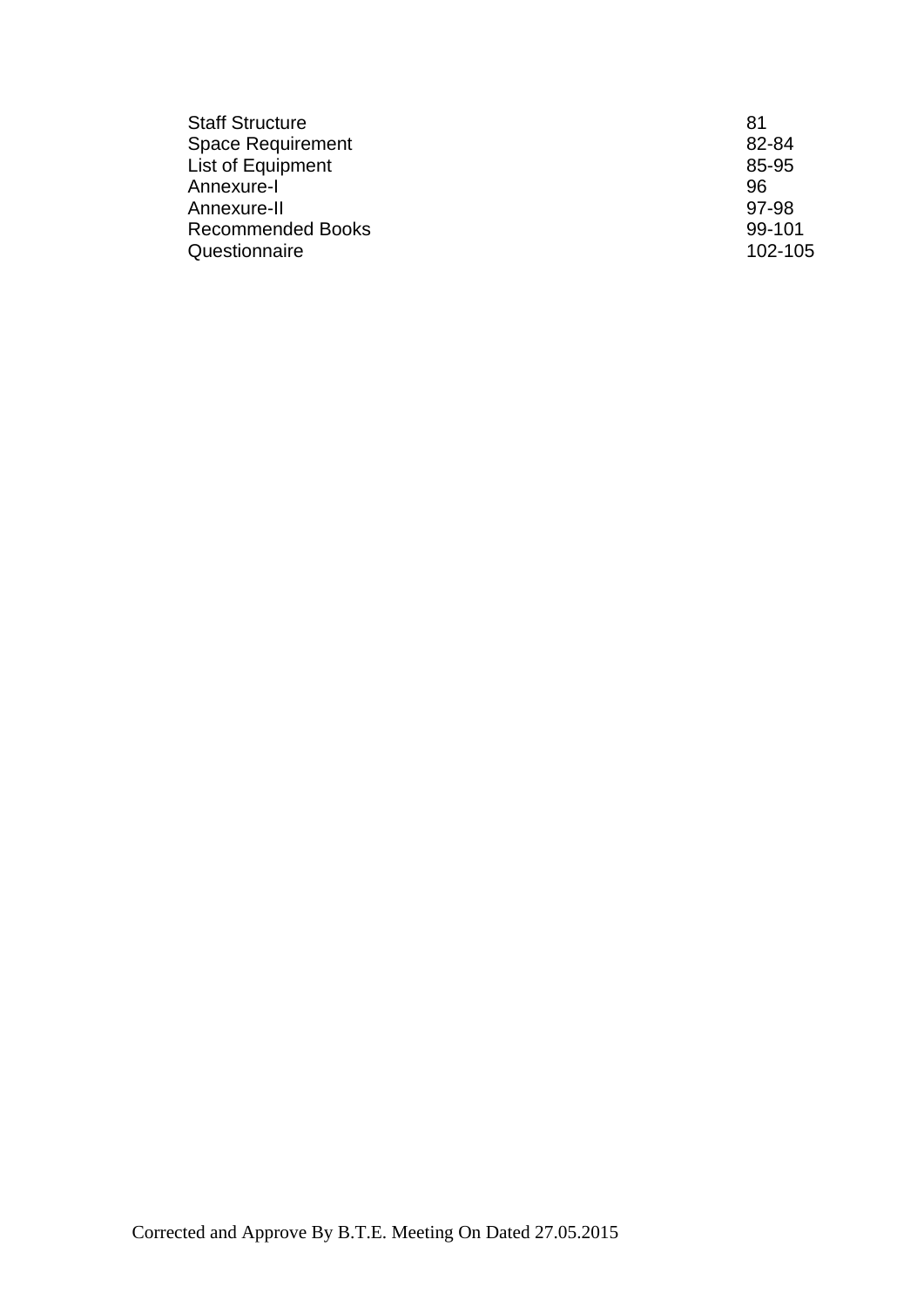# **II- MAIN FEATURES OF THE CURRICULUM**

| Title of the course:   | Diploma Course in 'PLASTIC MOULD TECHNOLOGY' |
|------------------------|----------------------------------------------|
| Duration:              | Three Years(Six Semester)                    |
| Pattern of the course: | <b>Semester System</b>                       |
| Intake:                | 60                                           |
| Type of course:        | <b>Full Time</b>                             |
| Entry qualification:   | Passed High School with 35% Marks            |
| Mode of admission:     | <b>Through Joint Entrance Examination</b>    |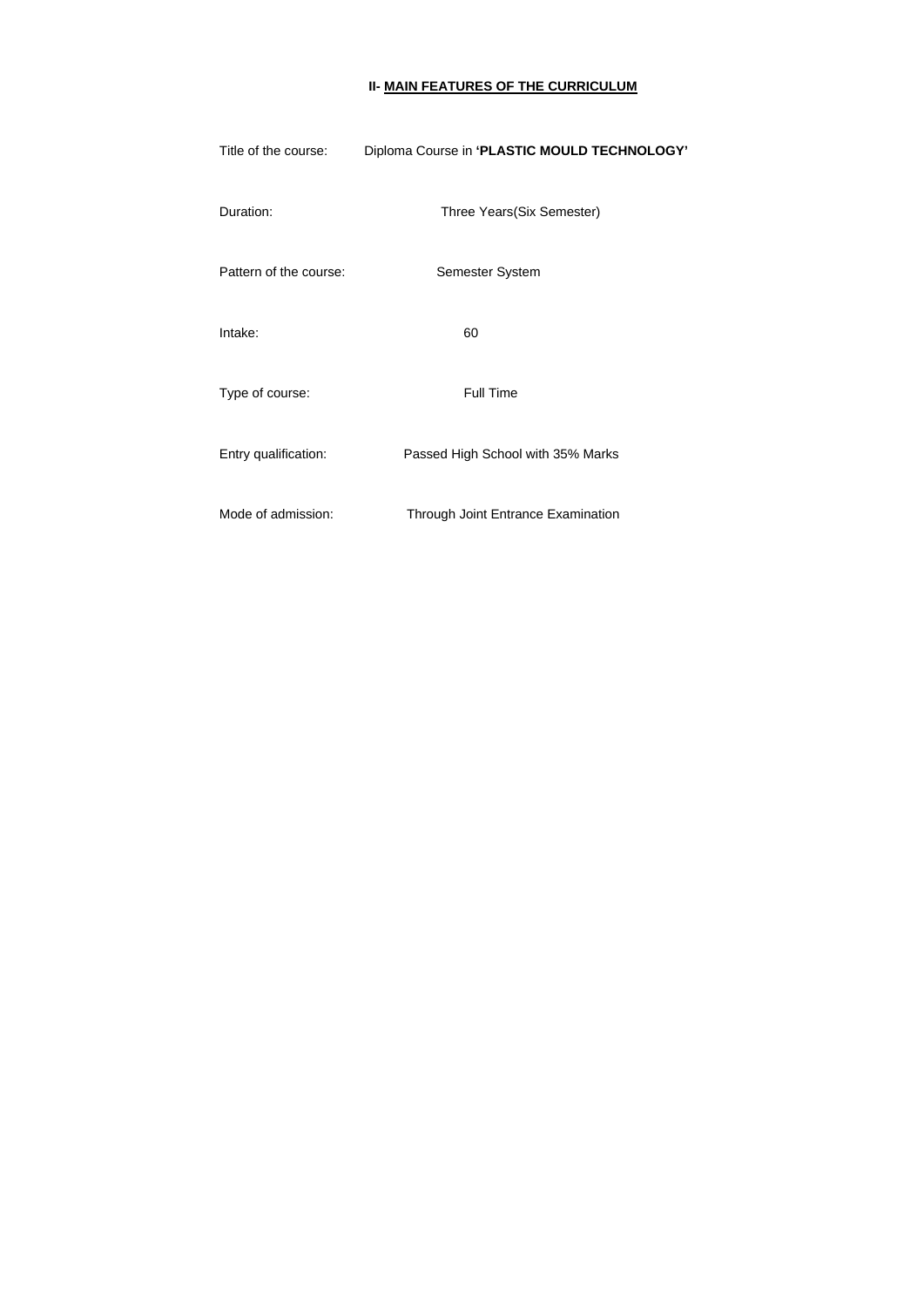# III**-**LIST OF EXPERTS

 List of experts whose contribution helped the development of curriculum in semester system for Three Year(Six Semester) Diploma Course in Plastic Mould Technology are honorably named below on dated 17.04.15 at IRDT, UP, Kanpur

| 1. | Sh. D. P. Yadav<br>Chief Manager                          | $C. I. P. E. T.$ , Lucknow  |
|----|-----------------------------------------------------------|-----------------------------|
| 2. | Sh. Abdul Rehman<br>Manager                               | C. I. P. E. T., Lucknow     |
| 3. | Sh. R. C. Soni<br>H.O.D. Mech. Engg.                      | Govt. Polytechnic, Faethpur |
| 4. | Sh.S. N. Maurya<br>H.O.D. Mech. Engg.                     | Govt. Polytechnic, Sikendra |
| 5. | Sh. C. B. Prajapati<br>Lecturer                           | Govt. Polytechnic, Faethpur |
| 6. | Mrs. Meenu Dwivedi<br>Lectrurer                           | Govt. Poly, Lucknow         |
| 7. | Shri. M.P.Singh Bhadauria<br>H.O.D. & C.D.C Co. ordinator | I.R.D.T.U.P., Kanpur        |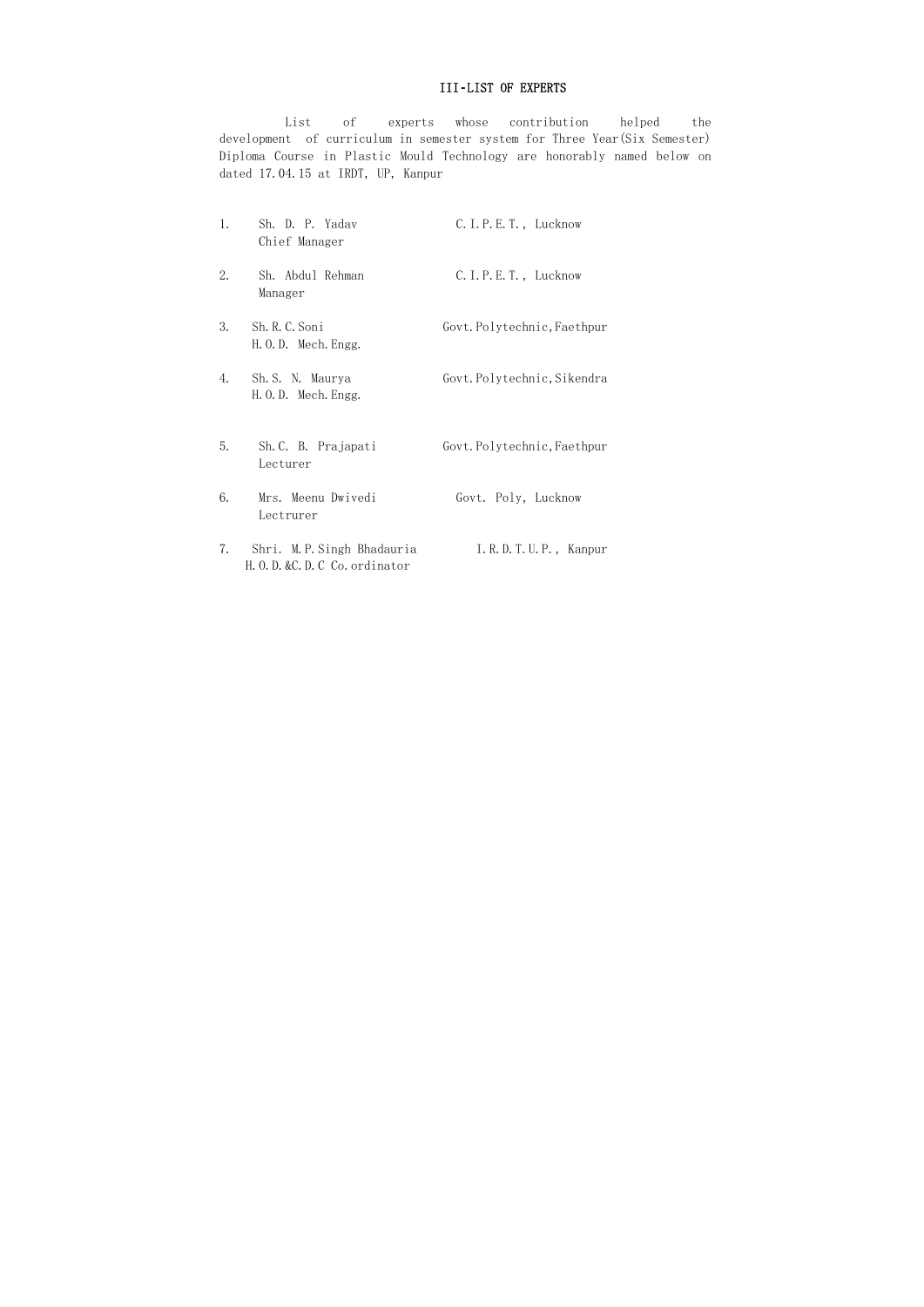#### **IV-NEED ANALYSIS AND CURRICULUM PROFILE**

There has been significant development and acceptance of synthetic plastic goods in last few decades, mainly due to advances in organic chemistry. Uses of Moldable plastics are in today's day-to-day life is incredible, through extension of its use in all spheres of changing lifestyle. Since there is no competition material, the future of moldable plastic and professional opportunities is becoming unlimited.

 The word "Plastic" is derived from Greek word "Plastikos" means "to form". Mostly in today's modern plastic era, the word plastic refers to groups of synthetic components of high molecular weight, which carries the moldable characteristic by heating and pressure which gives finished products by retaining its shape, dimension, and quality under normal usable condition.

 The modern plastic industry predominantly addresses the Moldable Materials, Processing, Applications, Tooling and Plant and Equipment related to plastics. The professionals in plastics industries convert plastic granules (raw material) into finished products by different kind processing methods like Extrusion, Injection, Blow, Transfer, Compression, Thermo forming and thermo setting, based on part shape, size and its use, by using precision mould made up of high grade Die Metals. A typical Plastic industry includes different department like Plastic Product Design and Mould Design, Tool Room that fabricate moulds using high level CNC and EDM Machines to get perfect finish and intricate shape. Processing department converts raw materials into ready to use finished part or to fit in an assembly. Quality control tests the part mostly performs Distractive testing. The process differs based on the Shape, Use and Materials. To say few examples PET Jars are the Hollow components that normally uses Blow molding technique, and Industrial/house hold part are done by Injection molding methods. So the professionals differ from process to process like Designers, Mould maker, Processing and testing technicians. Role of Plastics:

There is dispute in use of all plastics as understands by common people and even well informed man understands in this way is really painful. The restriction is only applicable to 20 Micron thickness polyethylene bags and some of the non-recyclable, thus used/wasted bags/cups becoming pollution due to non- biodegradable. All thermoplastic materials are re-moldable thus no harm to human society. Simply to say what ever you touch in day to day life there may be almost 99% of plastic parts. It includes unimaginable Human body spare parts, Functional Artificial Limbs, Shelters, Robots, Seating system of all kind from locomotive to air capsules, All Automobile interior assemblies, Clothing and Foot wears and all except to be specific eatables.

 Working in plastic industry needs high grade skill, to convert the knowledge into reality and confidant to accommodate the fast changing design methods. Based on the process the performing professional varies, mainly Designer and Processing Technologist are the specialized key players. Other professionals include Plastic Testing Technologist, Plastic Mould Makers and the Mould designers. The Plastic Part designers who design Industrial and Consumer parts by using high end CAD System. Mould Designer plays a vital role who extras Core and cavity of the Part Design and Build Automatic Mould Design adding Runner, Ejection system etc. Before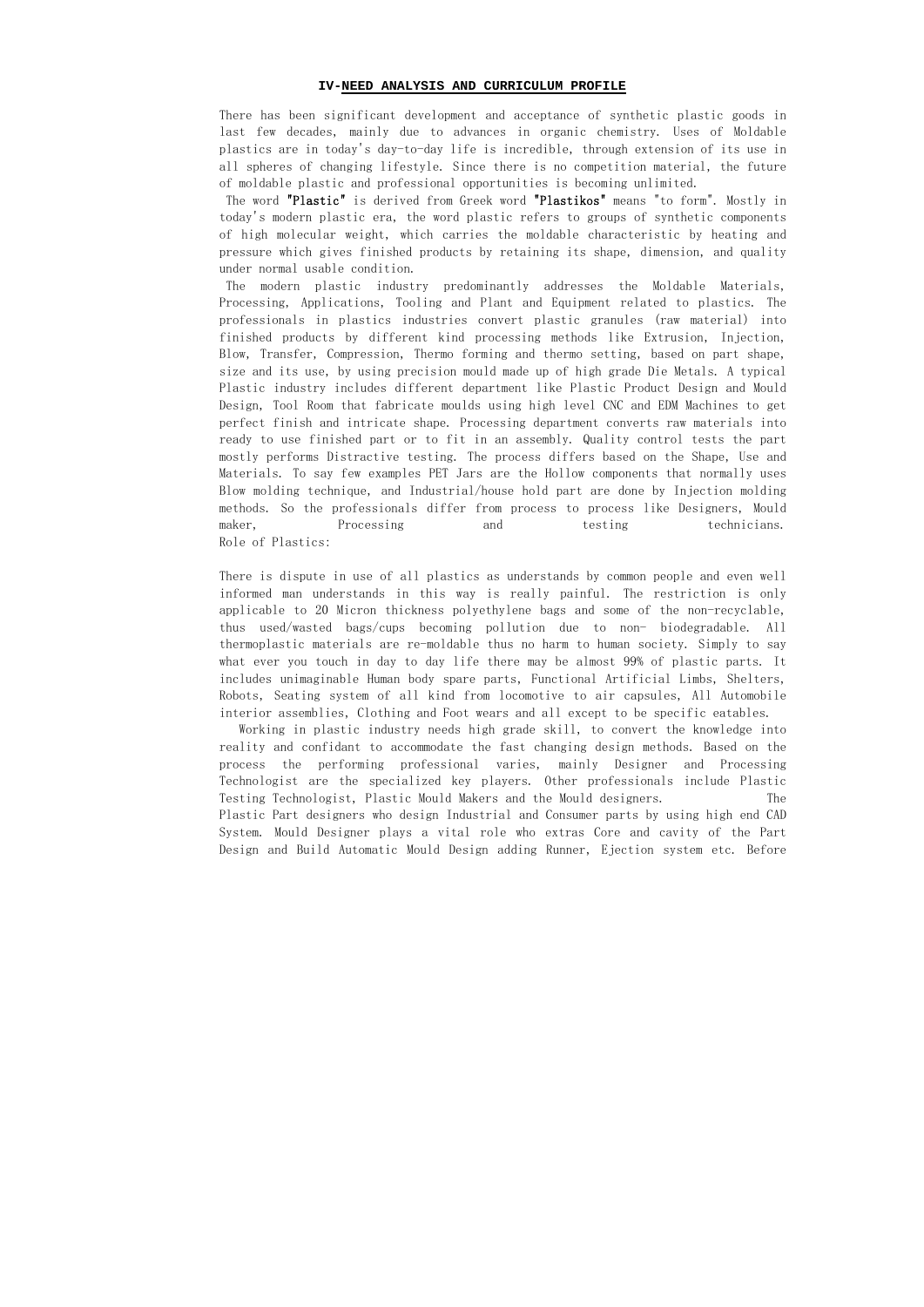releasing drawing he finalizes the design by doing mould flow analysis which addresses Solidification, Mould temperature, Gating, Clamping and Injection pressure, Shrinkage and Draft analysis. He is a professional who knows the entire process of Know-how of plastic industry and perform his duties on CAD/CAE/CAM System. Plastic Mould Maker converts the Mould design into reality; it is a highly skilled and honored job in Tool Room, a set-up with team of professional who makes all kinds of Moulds and Dies in CAM and CNC. Mould maker is on-hand Professional who converts Know-how to Do-how and is one of the important factor in Indian industries. After mounting the mould on machine, The Processing technician take care of the production normally done in lots. He sets the requires injection and claming pressure, cycle time, Mould temperature so that perfect finished part comes out at regular intervals. The finished part goes to the Quality control where a team of Plastic Testing Technicians works and uses UTM for Mechanical testing like tensile test, Flexural Testing, Compressive testing etc. They also perform Thermal tests like Specific heat, Thermal conductivity; linear coefficient expansion etc and also they perform Electrical Testing as per requirement. Testing is a kind of scientific job and enjoys the most privileged certifying authority for most critical products. This is the final stage which eligible the part for the shipment. The Polymers Professional studies and work on the science of polymer, more specifically raw material

Research and developments Institutions offering courses:

Though there are ample of varied unknown exciting opportunities across the country, but very few institutes offer course in Plastics mould Tech. and its related fields. CIPET, SIDO TRs, NTTF, Tamil Nadu State owned Institutions and few among others offers related courses in this field. These institutions's course curriculum mostly addresses Do-How along with know how. One can understand by visiting "Plast India" a largest organized industrial Expo of this kind, which exhibits the tremendous capability of Indian plastic market.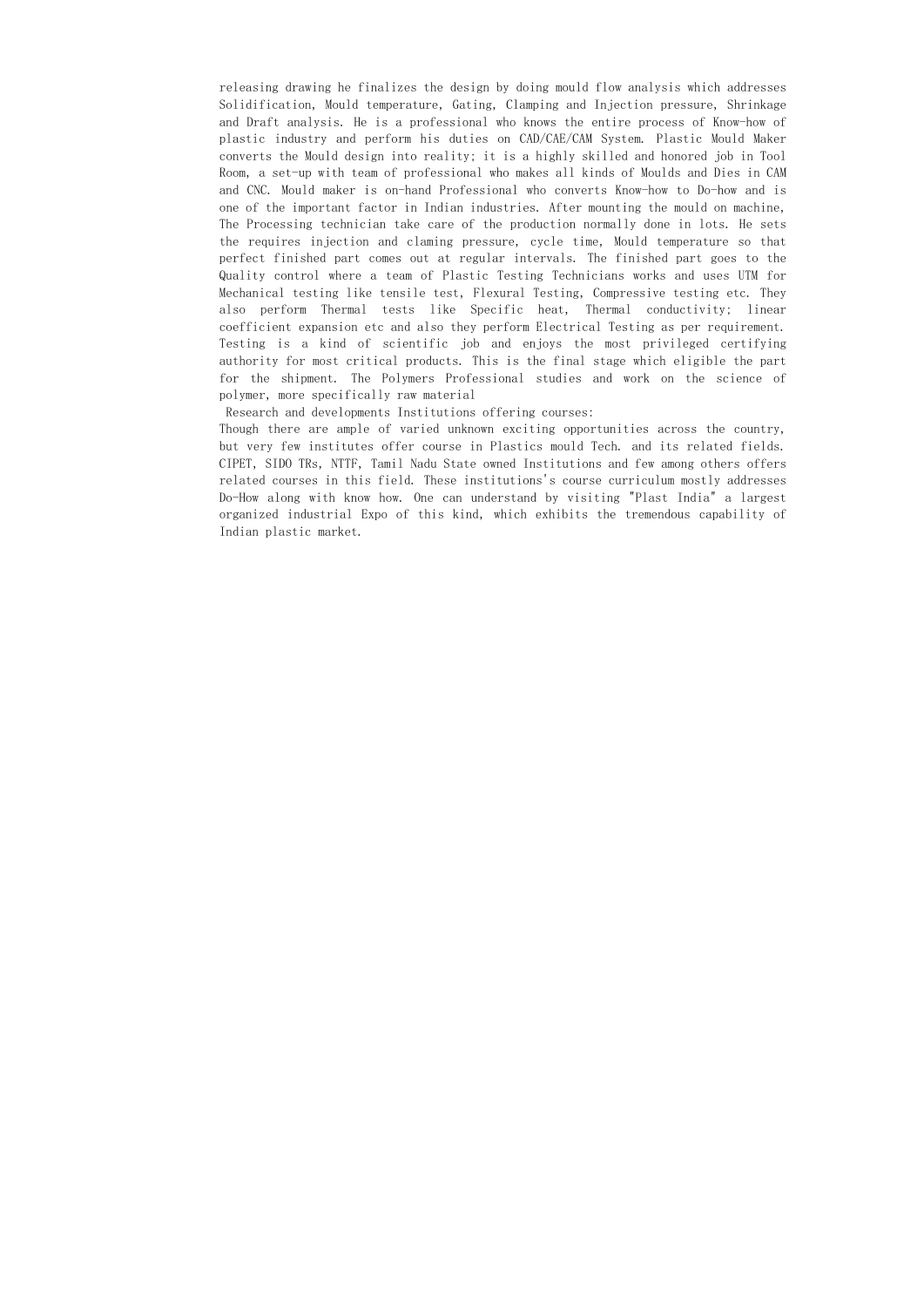### V-**JOB OPPORTUNITIES & CURRICULUM DESIGN**

 The plastics and polymer industry is growing at fast pace. The transport sector, household appliances and goods, packaging and electricity and telecommunication are the major areas, which demand plastics, hence are creating employment opportunities in this sector. For instance, synthetic rubber is now in great demand. In the public sector, plastics engineers / technologists and technicians may find employment in:

- The Ministry of Petroleum and Natural Gas
- Oil and Natural Gas Commission, and
- Oil India Laboratories
- Petrochemicals Engineering Plants
- Indian Institute of Petroleum
- Polymers Corporations of different states
- Petroleum Conservation Research Association of India
- Petrofiles Cooperative Limited and other such organizations.

Many private companies and MNCs that deal with the production and marketing of plastic commodities also offer employment to plastics technologists and engineers. Plastic technologists also play a significant role in the key sectors of the economy, including agriculture and water management, automobiles and transportation, building and construction, telecommunication and electronics, besides defense and aerospace, computers and power transmissions and even in manufacture of artificial limbs. Polymer use in India is very less as compared to the other developed countries, so this field offers a high potential of growth and so are the employment opportunities.

Designer and Processing Technologist are the specialized key players. Other professionals include Plastic Testing Technologist, Plastic Mould Makers and the Mould designers. The Plastic Part designers who design Industrial and Consumer parts by using high end CAD System. Mould Designer plays a vital role who extras Core and cavity of the Part Design and Build Automatic Mould Design adding Runner, Ejection system etc. Before releasing drawing he finalizes the design by doing mould flow analysis, which addresses Solidification, Mould temperature, Gating, Clamping and Injection pressure etc. He is a professional who knows the entire process of Know-how of plastic industry and perform his duties on CAD/CAE/CAM System. Plastic Mould Maker converts the Mould design into reality; it is a highly skilled and honored job in Tool Room, a set-up with team of professional who makes all kinds of Moulds and Dies in CAM and CNC. Mould maker is on-hand Professional who converts Know-how to Do-how and is one of the important factors in Indian industries. The Processing technician takes care of the production normally done in lots. The Polymers Professional studies and work on the science of polymer, more specifically raw material research and developments.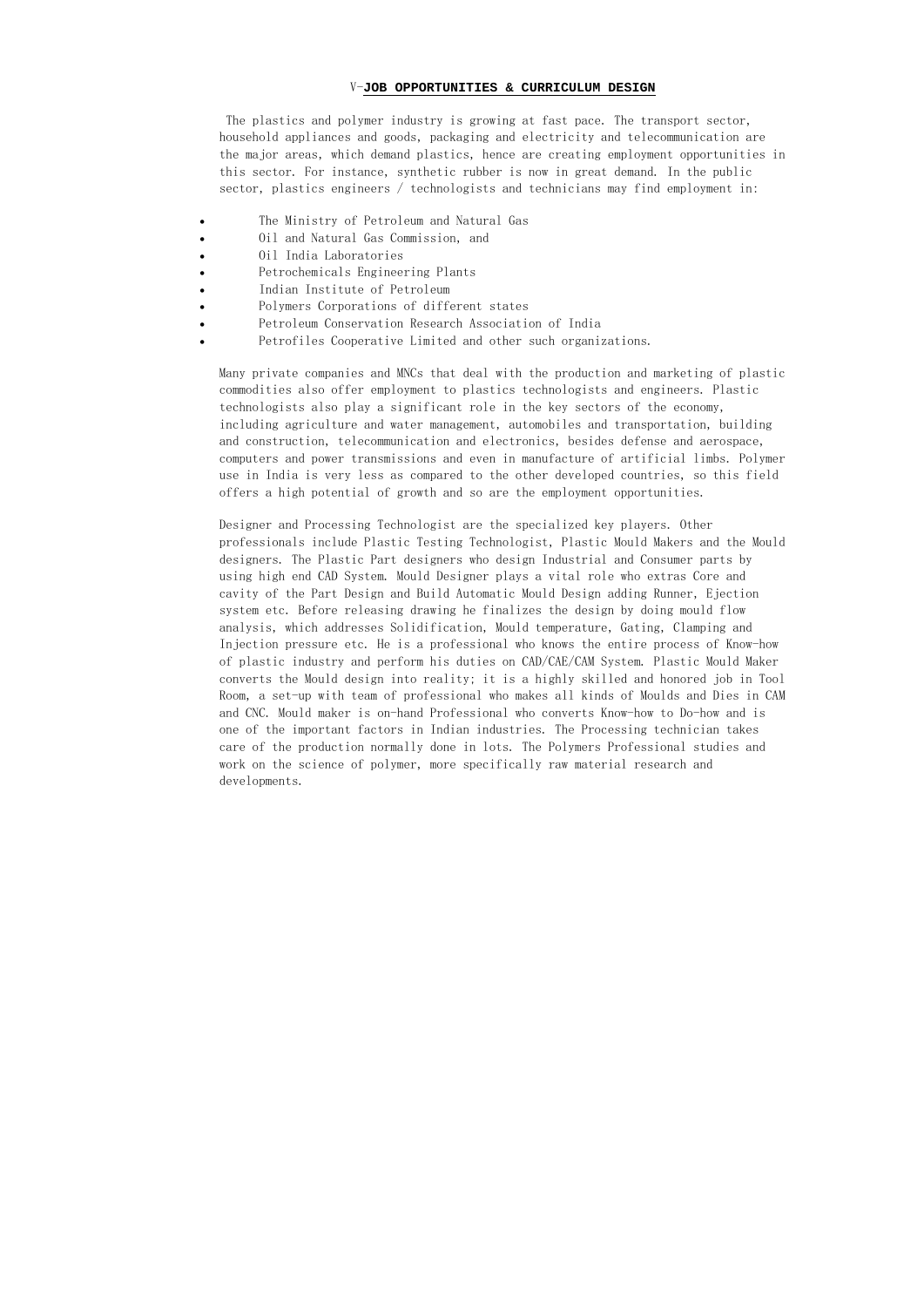I Semester

|  |  | [ Common to All Engineering/Non Engineering Courses] |  |         |  |
|--|--|------------------------------------------------------|--|---------|--|
|  |  |                                                      |  | T, TP   |  |
|  |  |                                                      |  | $5 - 3$ |  |

Rationale:

 Communication forms an important activity of diploma holder. It is essential that he/she should be in a position to communicate in writing and orally with superiors,equals and subordinates. This subject aims at providing working knowledge of languages like Hindi and English so as to train the students in the art of communication. It is suggested that maximum attention should be given in developing Communication abilities in the students while imparting instructions by giving maximum emphasis on practice.

| Sr.NO. | Units                                                                                                                               | Coverage time |   |    |
|--------|-------------------------------------------------------------------------------------------------------------------------------------|---------------|---|----|
|        |                                                                                                                                     | T.            | Τ | P  |
| $1$ .  | Introduction to communication methods<br>meaning, channels & media written and<br>verbal.                                           | 5             |   |    |
| 2.     | Development of comprehension of English 10<br>& Hindi through study of text material&<br>language exercises.                        |               |   |    |
| 3.     | Development of expression through<br>A. Letters (English & Hindi)<br>B. Report writing (English)<br>Note making and minutes writing | 1 N<br>1 O    |   |    |
| 4.     | Paragraph writing, Essey writing,<br>Proposal writing                                                                               | 1 Q           |   |    |
| 5.     | Composition                                                                                                                         | 1 Q           |   |    |
| б.     | Remecial Grammer & Vocabulary Building 15                                                                                           |               |   |    |
|        |                                                                                                                                     | 70            |   | 42 |

1. PART I : COMMUNICATION IN ENGLISH (40 Marks)

- 1.1 Concept of communication, importance of effective communication, types of communucation, formal, informal, verbal and nonverbal, spoken and written. Techniques of communication, Listening, reading, writting and speaking, Barriers in communication, Modern tools of communication- Fax, e-mail, Telephone, telegram, etc.
- 1.2 Technical communication Vs. General Communication : Development of comprehension and knowledge of English through the study of text material and language exercises based on the prescribed text book of English.
- 1.3 Development of expression through:

1.3.1 Paragraph writing, Essay writing, Proposal writing.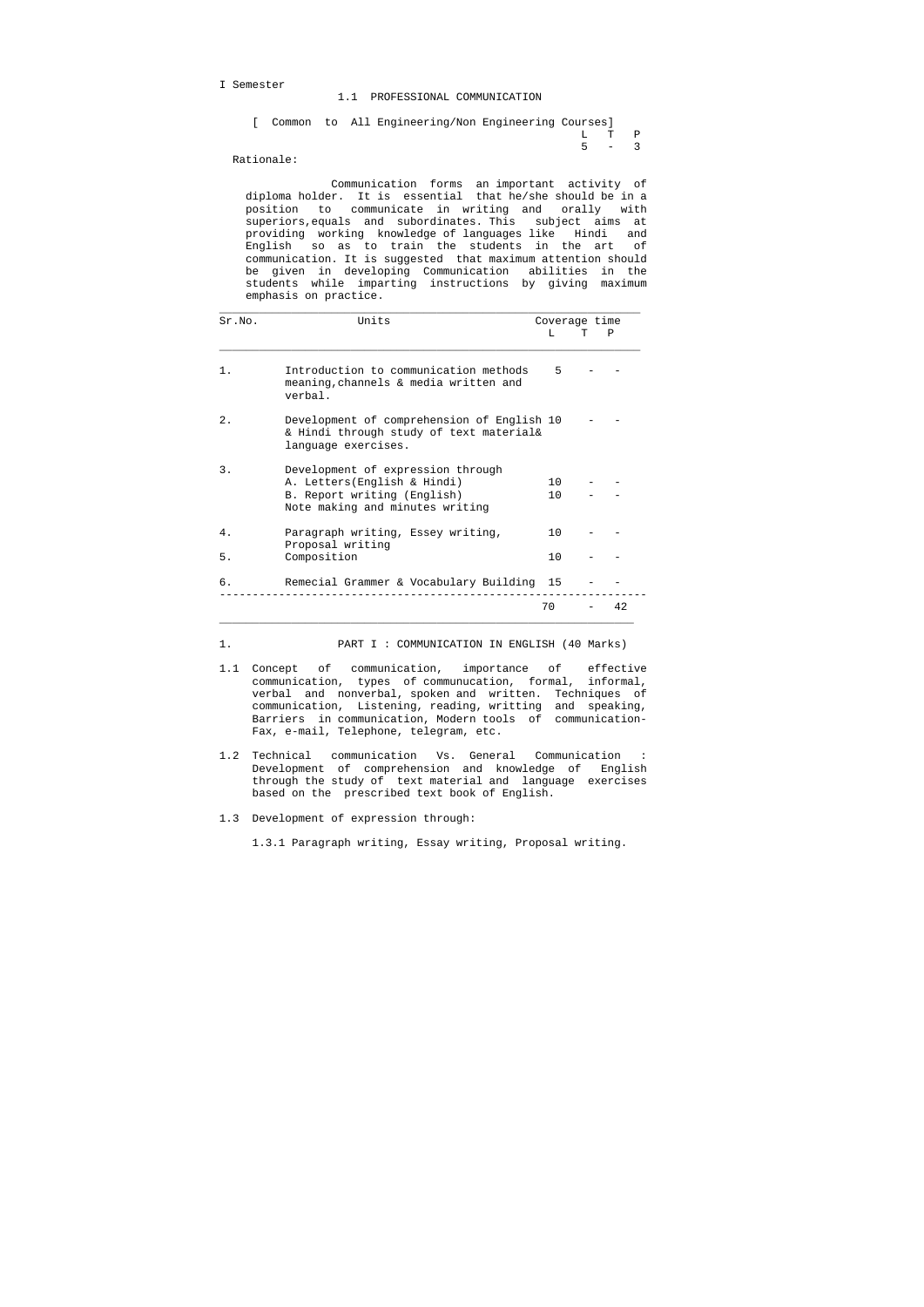- 1.3.2 Business and personal correspondence (Letters) : Kinds of letters:- Official, demi-offical, unofficial , for reply or in reply, quotation, tender and order giving letters. Application for a job, Resume.
- 1.3.3 Report writing and Note making and minutes writing.
- 1.4 Functional Grammer : Study of sentences and parts of speech (word class), Preposition, Verb, Articles, Abbreviations.
- 1.5 Vocabulary Building : Homophones, One word substitution, Idioms and Phrases.
- 1.6 Composition on narrative, descriptive, imaginative, argumentative, discussion and factual topics.
- 2. PART II : COMMUNICATION IN HINDI (10 Marks)
- 2.1 Development of comprehension and knowledge of Hindi usage through rapid reading and language exercises based on prescribed text material developed by IRDT.
- 2.2 Development of expression through ;

 Letter writing in Hindi: Kinds of letters:- Official, demi-offical, unofficial , for reply or in reply, quotation, tender and order giving letters, Application for a job, Press release in Hindi, Report writing.

Note: Paper should be in two parts, part I - English and part II Hindi.

#### REFERENCE BOOKS

- 1. Bookshelf worksheet of Professional Communication, New Delhi : Bookshelf 2008
- 2. Functional Skills in language and literature by R. P. Singh, New Delhi : Oxford University Press.
- 3. Oxford Engilsh Hindi English Dictionary, New Delhi : Oxford 2008

#### LANGUAGE LAB PRACTICE

For the practice/exercise the following is suggested :-

1.A. Phonetic transcription

 B. Stress and intonation : (At least 10 word for writting and 10 word for pronunciation)

2. ASSIGNMENT : (Written Communication)

 Two assignment of approximately 400 word each decided by the teacher concerned.

THE FOLLOWING MODEL IS PROPOSED :

- 1. a picture/photograph
- 2. an opening sentence or phrase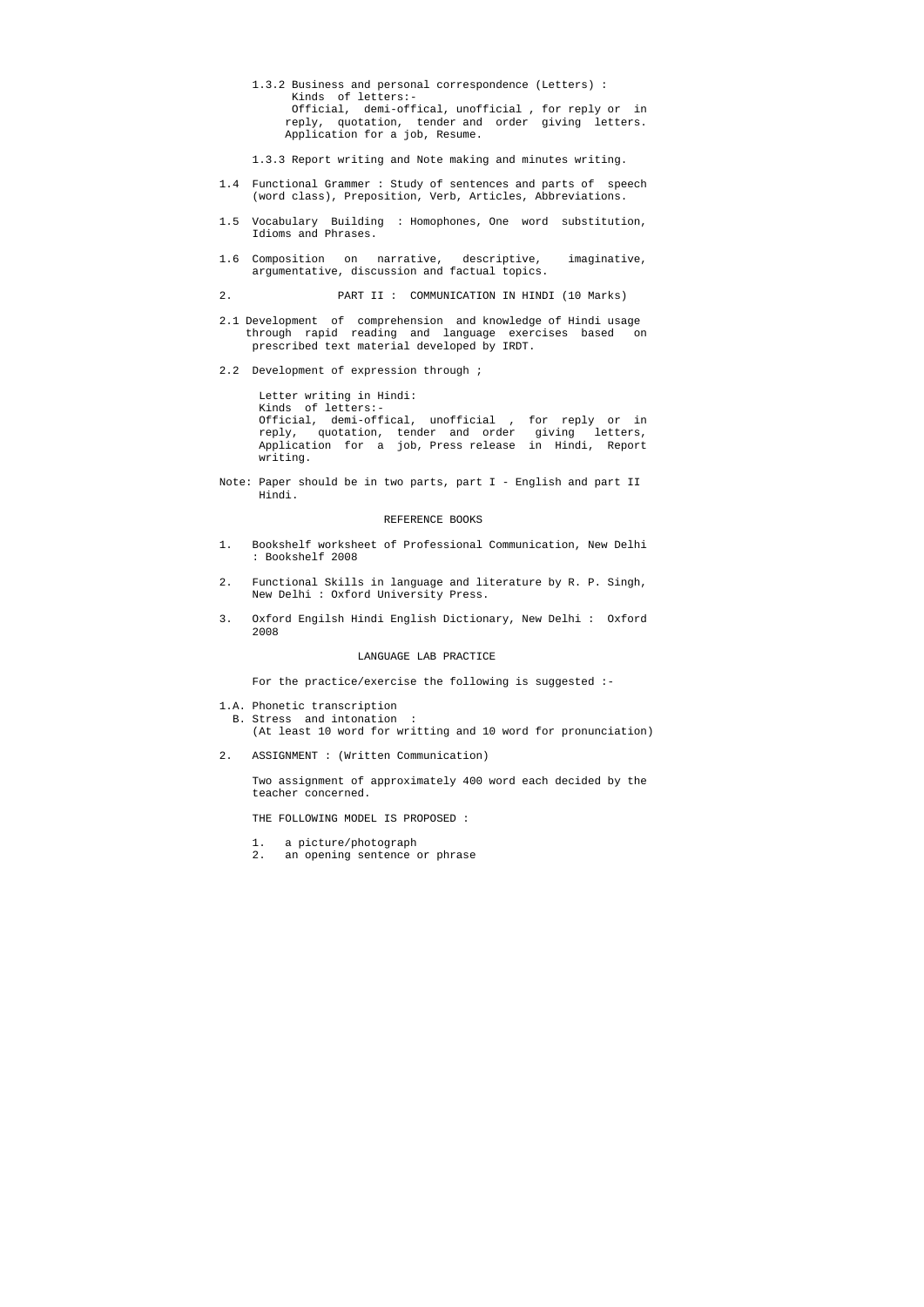- 3. a newspaper/magzine clipping or report
- 4. factual writting which should be informative or argumentative.

 (The students may refer to "Bookshelf worksheet" for technical communication)

- 3. Oral Conversation:
- 1. Short speeches/declamation : Bid farewell, Felicitate somebody, Celebrate a public event, Offer condolences
- 2. Debate on current problems/topics
- 3. MockInterview : Preparation, Unfolding of personality and Expressing ideas effectively
- 4. Group discussion on current topics/problems
- 5. Role Play/ general conversation : Making polite enquiries at Railway Station, Post Office, Banks and other Public places, Replying to such enquiries, enquiring about various goods sold in the market and discussing their prices. Complaining about service at Hotel, restaurant, Offering apologies in reply to such complaints, complain to a company about a defective product you have brought, reply to such complaints.
- 6. Presentation skill, Use of OHP and LCD.
- 7. Through drilling of model words involving different phonetic symbols (Vowels, Consonants, Difthongs).
- 4. Aural :

 Listening to conversation/talk/reading of short passage and then writting down the relevant or main points in the specified number of words and answering the given questions

 The assignments/project work are to be evaluated by the internal/ external examiner. The distribution of 30 marks e.g.

- 10 marks for assignment (Given by subject teacher as sessional marks)
- 10 marks for conversation and viva-voce
- 10 marks for phonetic transcription STRUCTURE OF THE PAPER OF PROFESSIONAL COMMUNICATION

Distribution of Marks

| Theory Paper : 50 Marks |  |            |
|-------------------------|--|------------|
| Sessional               |  | : 20 Marks |
| Pratices                |  | : 30 Marks |

Q1. Question based on the topics of the prescribed syllabus will be set for testing candidates ability to understand the content, explain words and phrases, making sentence of given words and ability to summarise will be included. All questions will have to be answered.

| from English Text Book | 10 Marks |
|------------------------|----------|
| from Hindi Text Book   | 5 Marks  |

Q2. Candidates will be required to write one letter (English) and one letter in (Hindi) from a choice of two -

| English Letters | 5 Marks |
|-----------------|---------|
| Hindi Letters   | 5 Marks |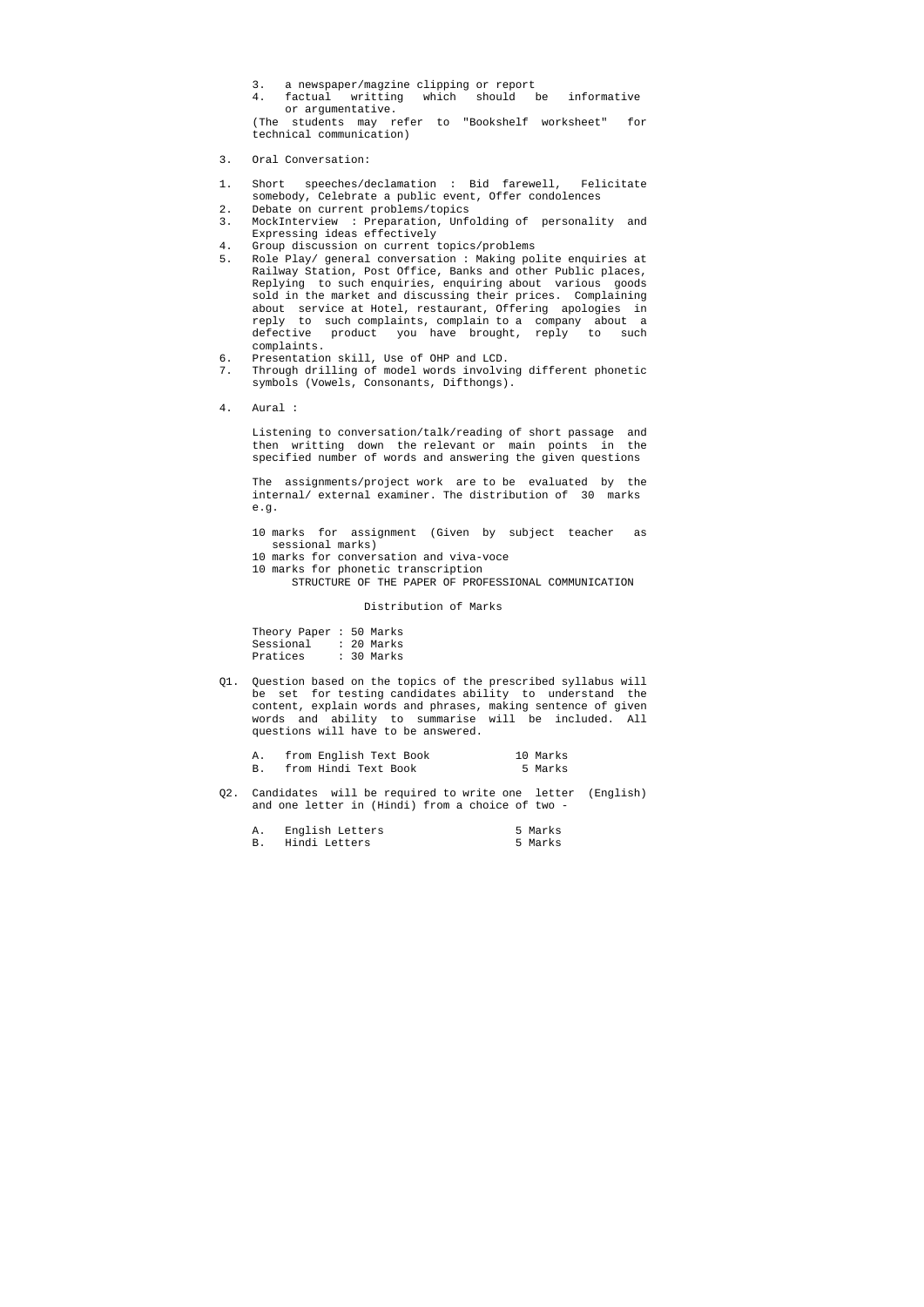- Q3. Report Writting on given outlines 5 Marks
- Q4. There will be a number of short answer questions to test the candidates knowledge of functional grammer, structure and usage of the language. All the items in this question will be compulsory. The grammar questions has four parts -

 (Total Part: A For 5 Marks, B For 3 Marks, C For 3 Marks and D For 4 Marks)

 A. This part of the question has to do with the transformation of sentences. English uses several patterns of sentence formation and the same meaning can be expresed by several patterns e.g. Active to Passive voice and vice versa, Direct to Indirect and vice versa, Reframing sentences by changing part of speech e.g Noune to Adjective, Interchanging degree of comparison.

 Interchanging Moods - Affirmative to Negative, Assertive to Interrogative or to exclamatory

- B. The second part usually requires blanks in a sentence to be filled in with a suitable preposition and articles.
- C. The third part is usually an exercise on tenses.
- D. The fourth part concerns with one word substitution and abbrevation, uses of idioms and Phrases, Homophones.
- Q5. COMPOSITION : (About 300 Words) (5 marks)

 Candidates will be required to select one composition topic from a choice of five. The choice will normally include narrative descriptive, argumentative, discussion and factual topics. The main ceteria by which the composition will be marked are as follows

- A. the quality of the language employed, the range and appropriateness of vocabulary and sentence structure the correctness of grammatical construction, punctuation and spelling.
- B. The degrees to which candidate have been successfully in organising both the composition as a whole and the individual paragraphs.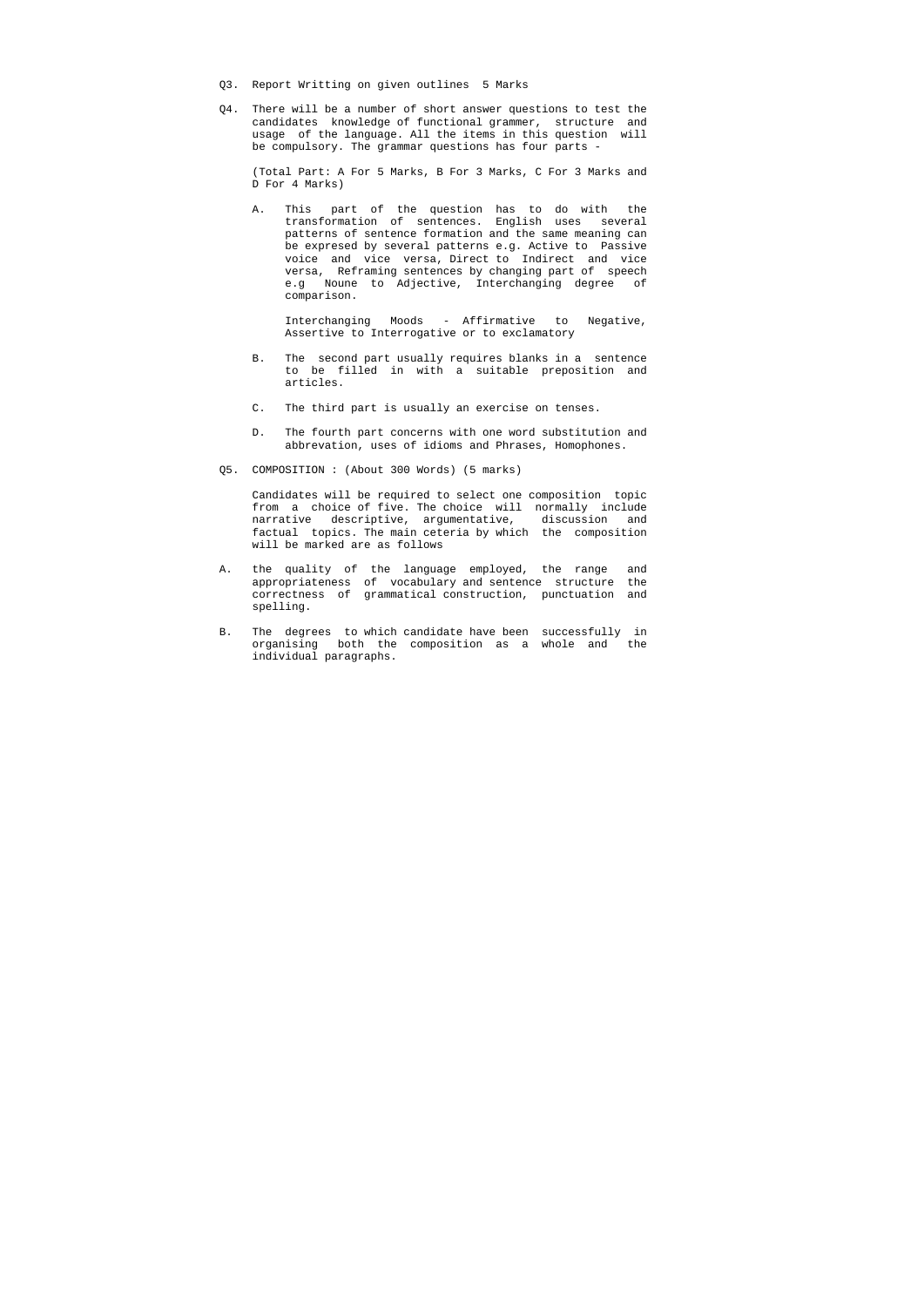L T P  $3 \t2/2 -$ 

#### 1.2 APPLIED MATHEMATICS I(A) [ Common to All Engineering Courses]

Rationale:

 The study of mathematics is an important requirement for the understanding and development of any branch of engineering. The purpose of teaching mathematics to diploma engineering students is to impart them basic knowledge of mathematics which is needed for full understanding and study of engineering subjects.

| S.N.             | Units                    |         | Coverage Time |              |
|------------------|--------------------------|---------|---------------|--------------|
|                  |                          | L       | т             | $\mathbf{P}$ |
|                  | Algebra- I               | 8       | 3             |              |
| $\overline{2}$ . | Algebra- II              | 8       |               |              |
| 3.               | Trignometry              | 6       | 2             |              |
|                  | Differential Calculus-I  | 10      |               |              |
| 5.               | Differential Calculus-II | $10 \,$ | ς             |              |
|                  |                          | 42      | -14           |              |

#### DETAILED CONTENTS:

- 1. ALGEBRA-I : (10 Marks)
- 1.1 Series : AP and GP; Sum, nth term, Mean
- 1.2 Binomial theorem for positive, negative and fractional index (without proof). Application of Binomial theorem.
- 1.3 Determinants : Elementary properties of determinant of order 2 and 3, Multiplication system of algebraic equation, Consistency of equation, Crammer's rule
- 2. ALGEBRA-II:(10 Marks)
- 2.1 Vector algebra : Dot and Cross product, Scaler and vector triple product.
- 2.2 Complex number.

 Complex numbers, Representation, Modulus and amplitud Demoivre theorem, its application in solving algebraic equations, Mod. function and its properties..

- 3. TRIGONOMETRY :(8 Marks)
- 3.1 Relation between sides and angles of a triangle : Statement of various formulae showing relation ship between sides and angle of a triangle.
- 3.2 Inverse circular functions : Simple case only
- 4. DIFFERENTIAL CALCULUS I : (12 Marks)
- 4.1 Functions, limits, continuity, functions and their graphs, range and domain, elementary methods of finding limits (right and left), elementary test for continuity and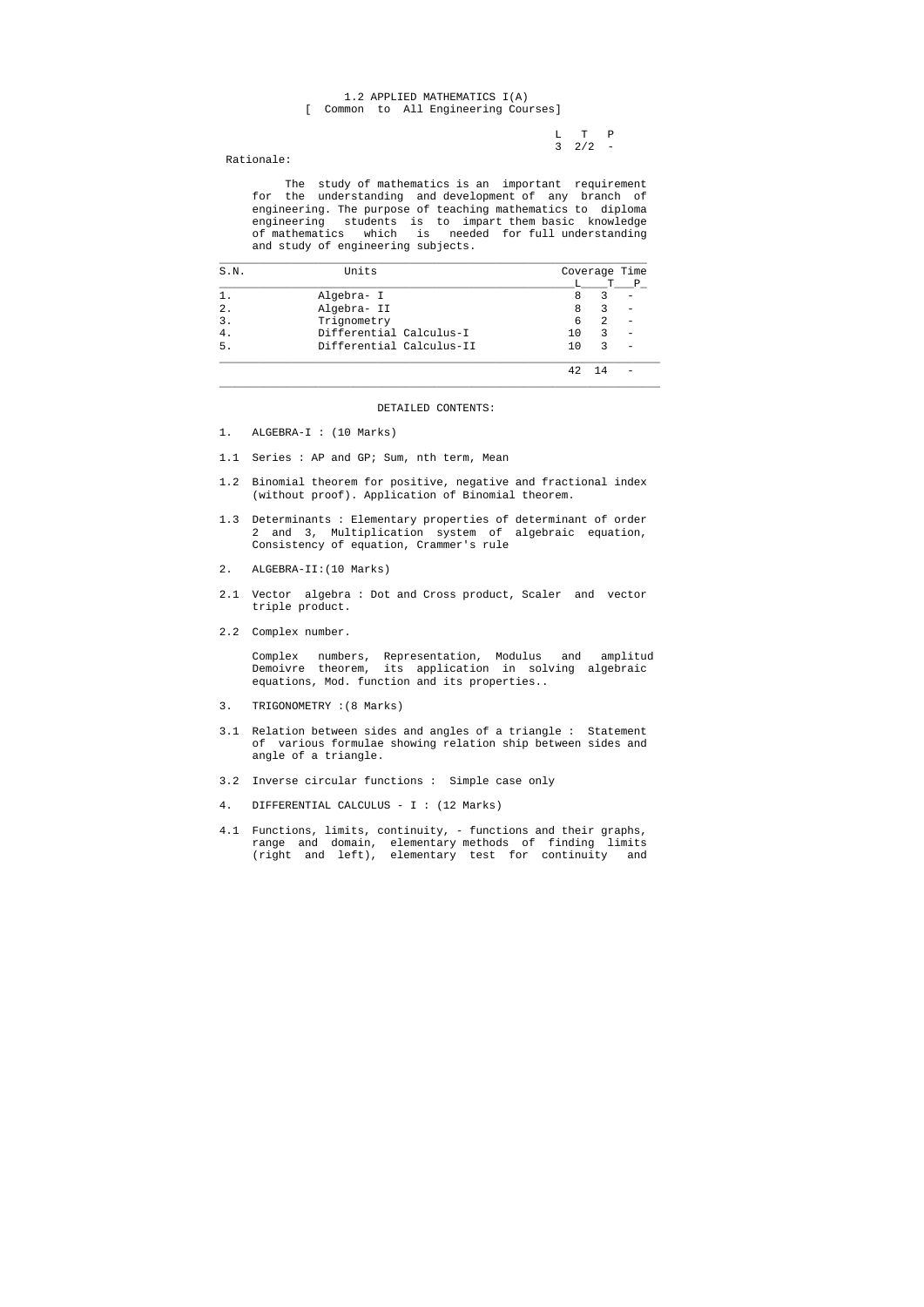differentiability.

- 4.2 Methods of finding derivative, Function of a function, Logaritimic differentiation, Differentiation of implicit functions.
- 5. DIFFERENTIAL CALCULUS -II :(10 Marks)
- 5.1 Higher order derivatives, Leibnitz theorem.
- 5.2 Special functions (Exponential, Logarithmic, Inverse circular and function), Definition, Graphs, range and Domain and Derivations of each of these functions.
- 5.3 Application Finding Tangants, Normal, Points of Maxima/Minima, Increasing/Decreasing functions, Rate, Measure, velocity, Acceleration, Errors and approximation.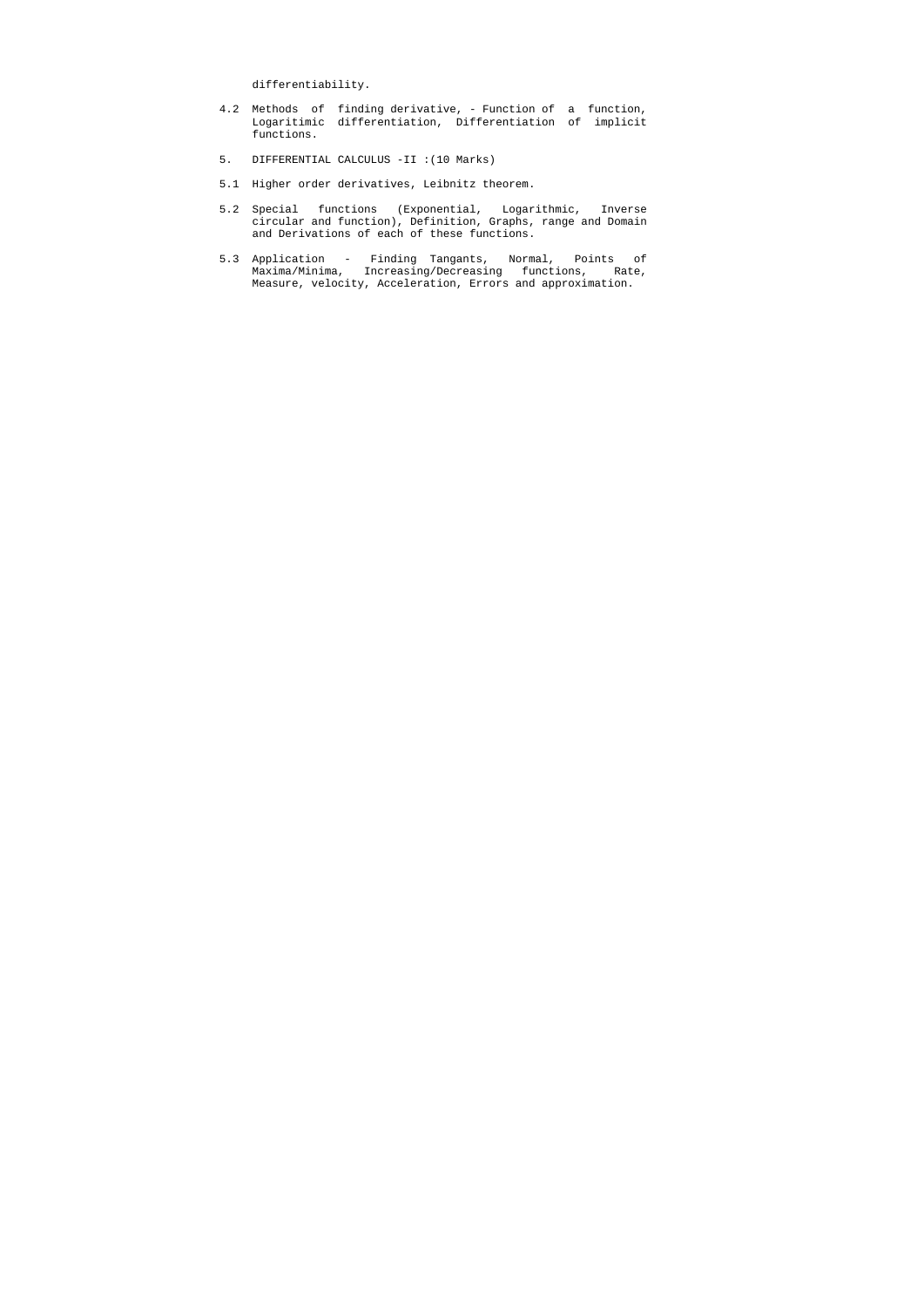#### 1.3 APPLIED PHYSICS-I

 L T P  $3 \t2/2 -$ 

[ Common to All Engineering Courses]

Rationale:

 Engineering physics is a foundation Course. Its purpose is to develop proper understanding of physical phenomenon and scientific temper in the students. While teaching the subject, teachers should make maximum use of demonstrations to make the subject interesting to the students.

#### TOPIC WISE DISTRIBUTION OF PERIODS

| SI.NO. | Topics                                     | т.            | T              | P |
|--------|--------------------------------------------|---------------|----------------|---|
|        |                                            |               |                |   |
|        | Units & Dimensions                         |               |                |   |
| $2$ .  | Errors in Measurement                      | $\mathcal{L}$ | $\mathbf{1}$   |   |
| 3.     | Circular Motion                            | 4             |                |   |
| 4.     | Motion of Planets                          | 4             | $\mathbf{1}$   |   |
| 5.     | Dynamics of rigid body (Rotational Motion) | 5.            | $\overline{1}$ |   |
| б.     | Fluid Mechanics and Friction               | 4             |                |   |
| 7.     | Friction                                   | 4             |                |   |
| 8.     | Harmonic Motion                            | 5             | $\mathfrak{D}$ |   |
| 9.     | Heat & Thermodynamics                      | 6             | $\overline{4}$ |   |
| 10.    | Acoustics                                  |               |                |   |
|        |                                            |               |                |   |

#### DETAILED CONTENTS:

 $\_$  ,  $\_$  ,  $\_$  ,  $\_$  ,  $\_$  ,  $\_$  ,  $\_$  ,  $\_$  ,  $\_$  ,  $\_$  ,  $\_$  ,  $\_$  ,  $\_$  ,  $\_$  ,  $\_$  ,  $\_$  ,  $\_$  ,  $\_$  ,  $\_$  ,  $\_$  ,  $\_$  ,  $\_$  ,  $\_$  ,  $\_$  ,  $\_$  ,  $\_$  ,  $\_$  ,  $\_$  ,  $\_$  ,  $\_$  ,  $\_$  ,  $\_$  ,  $\_$  ,  $\_$  ,  $\_$  ,  $\_$  ,  $\_$  ,

1. Units and Dimensions (4 Marks)

 S.I. Units & Dimensions of physical quantities, Dimensional formula and dimensional equation. Principle of homogenity of dimensions and applications of homogenity principle to:

- i) Checking the correctness of physical equations,
- ii) Deriving relations among various physical quantities,
- iii) Conversion of numerical values of physical quantities from one system of units into another. Limitations of dimensional analysis.
- 2. ERRORS AND MEASUREMENT (4 Marks)

 Errors in measuremnts, accuracy and precision, random and systematic errors, estimation of probable errors in the results of measurement(Combination of erros in addition, substraction, multipication and powers). Significant figures, and order of accuracy in resprect to instruments,

3. Circular Motion (5 Marks)

 Central forces. Uniform Circular motion (Horizental and Vertical cases),angular velocity,angular acceleration and centripetal acceleration.Relationship between linear and angular velocity and acceleration. Centripetal and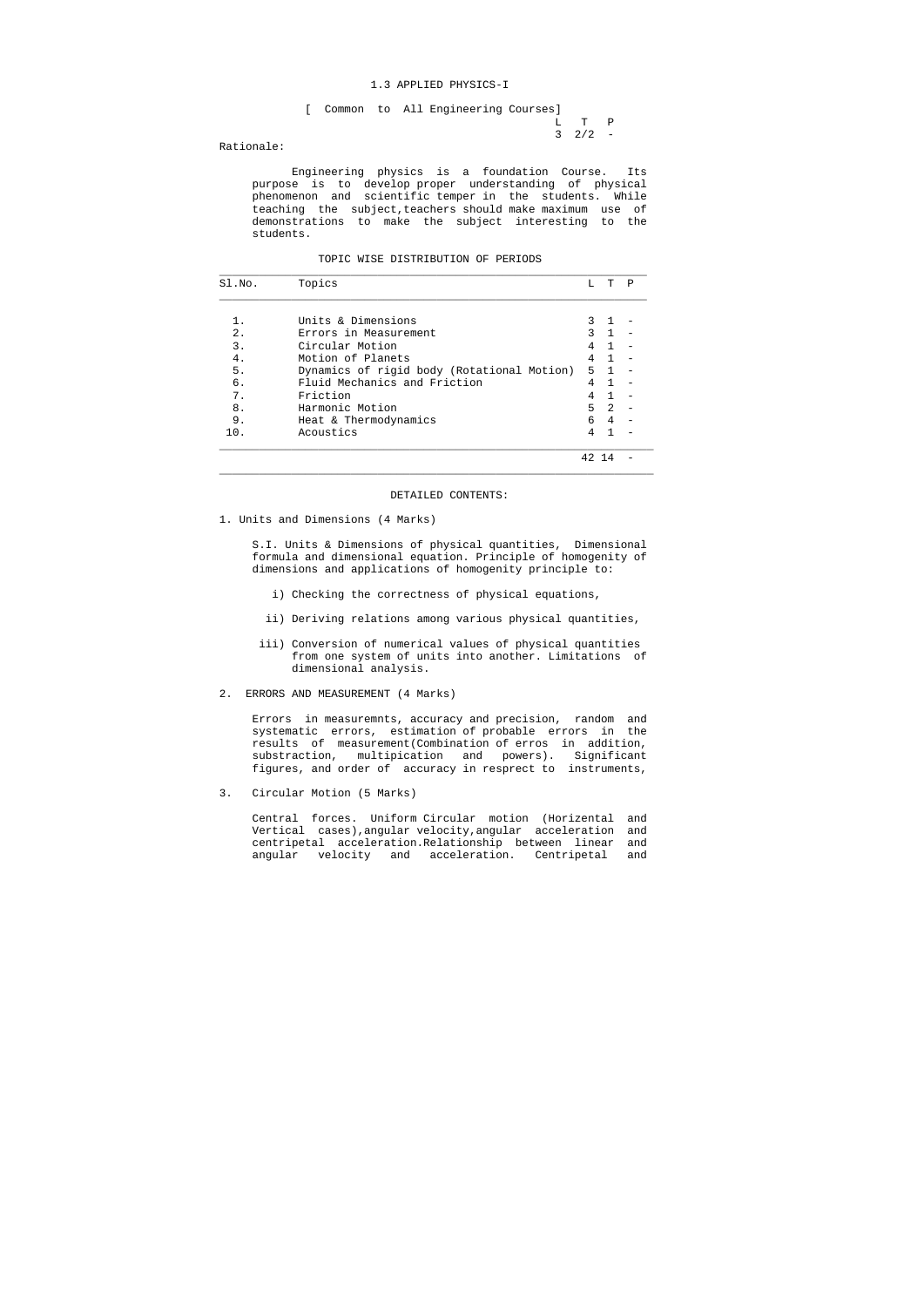centrifugal forces. Practical applications of centripetal forces. Principle of centrifuge.

4. MOTION OF PLANETS AND SATELLITES :(5 Marks)

 Gravitational force, Acceleration due to gravity and its variation w.r. to height and depth from earth, Kapler's Law, Escope and orbital velocity, Time period of satellite, Geo stationary, Polar satellites (Concept Only)

5. Dynamics of Rigid Body (Rotational Motion) (6 Marks)

 Rigid body,Rotational motion, Moment of inertia,Theorems(Perpendicular and Parallel axis) of moment of inertia (Statement). Expression of M.I. of regular bodies (Lamina, Sphere, Disc, Cylindercal),Concept of Radius of gyration, angular momentum, Conservation of angular momentum, Torque, Rotational kinetic energy. Rolling of sphere on the slant plane . Concept of Fly wheel.

6. Fluid Mechanics :(5 Marks)

 Surface tension, Capillary action and determination of surface tension from capilary rise method, Equation of continuity (A1V1=A2V2), Bernoulli's theorem, and its application stream line and Turbulent flow, Reynold's number.

7. Friction :(4 Marks)

 Introduction, Physical significance of friction, Advantage and disadvantage of friction and its role in every day life. Coefficients of static and dynamic friction and their measurements. viscosity, coeff. of viscosity, & its determination by stoke's method.

8. Harmonic Motion (6 Marks)

 Periodic Motion , characterstics of simple harmonic motion; equation of S.H.M. and determination of velocity and acceleration. Graphical representation. Spring-mass system. Simple pendulum. Derivation of its periodic time. Energy conservation in S.H.M.. Concept of phase, phase difference, Definition of free, forced, undamped and damped vibrations, Resonance and its sharpness, Q-factor.

9. Heat & Thermodynamics: (6 Marks)

 Modes of heat transfer (Conduction, Convection and Radiation), coefficient of thermal conductivity Isothermal and adiabatic process. Zeroth First, Second Law of Thermodynamics and Carnot cycle, Heat Engine (Concept Only).

10. Acoustics (5 Marks)

 Definition of pitch, loudness, quality and intensity of sound waves. Echo, reverberation and reverberation time. Sabine's formula without Derivation. Control of reverberation time (problems on reverberation time). Accoustics of building defects and remedy.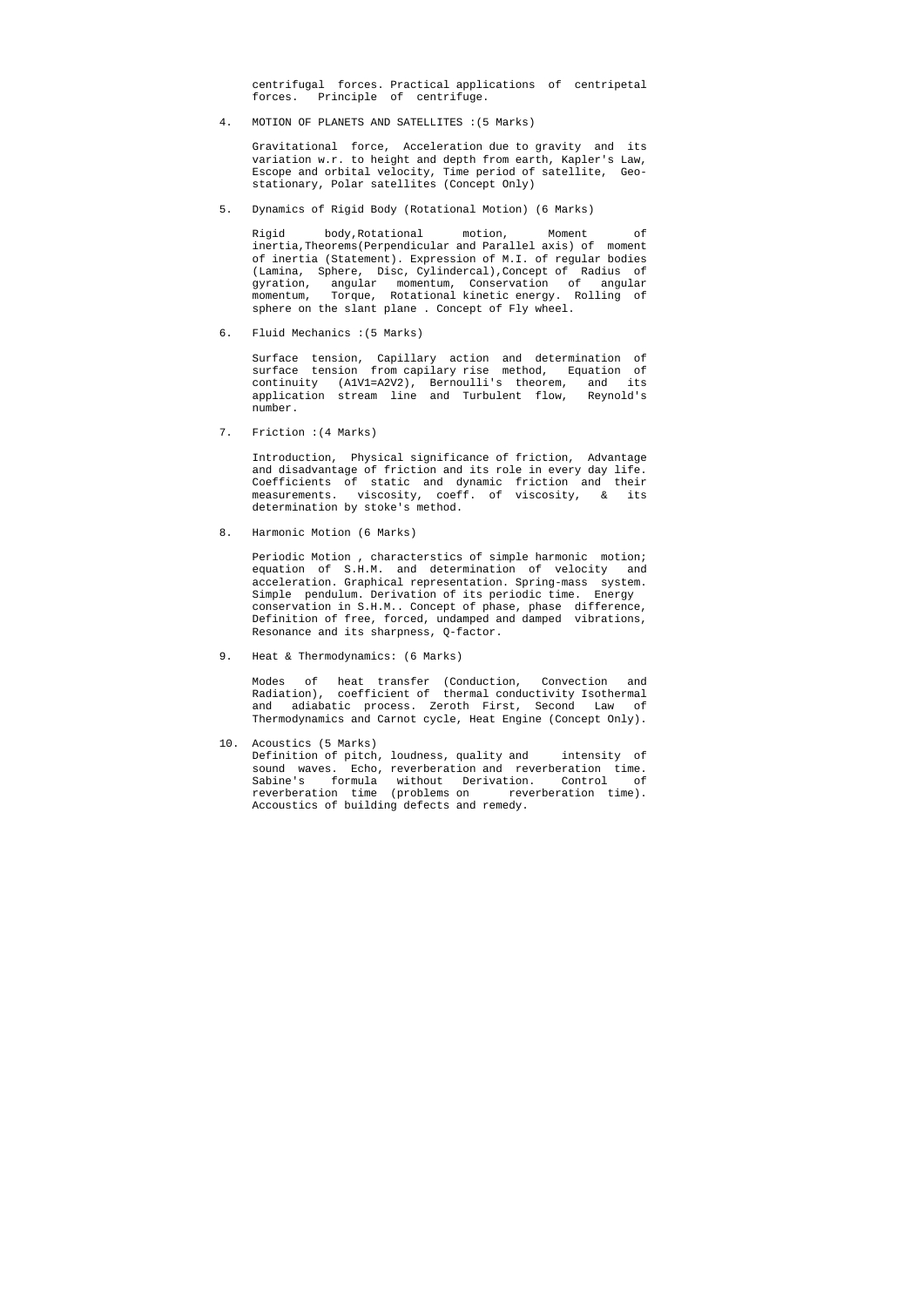#### 1.4 APPLIED CHEMISTRY

[ Common to All Engineering Courses]

 L T P 6 - 4

Rationale:

 Engineering Chemistry has profound and deep relationship with the industrial and environmental technology. This curriculum intends to impart technical knowledge alongwith productive practice to the students of the diploma engineering. The teachers are expected to guide the students in the classroom and the laboratories according to the curriculum by demonstrations and by showing relevant materials and equipments to inculcate interests in learning among students.

TOPIC WISE DISTRIBUTION OF PERIODS

| Sl.No.         | Topics                        | т. | T | P  |
|----------------|-------------------------------|----|---|----|
| 1.             | Atomic Structure              | 4  |   |    |
| $\mathfrak{D}$ | Chemical Bonding              | 6  |   |    |
| 3.             | Classification of Elements    | 4  |   |    |
| 4.             | Electro Chemistry-I           | 7  |   |    |
| 5.             | Electro Chemistry-II          | 8  |   |    |
| б.             | Chemical Kinetics             | 4  |   |    |
| 7.             | Catalysis                     | 4  |   |    |
| 8.             | Solid State                   | 4  |   |    |
| 9.             | Fuels                         | 4  |   |    |
| 10.            | Water Treatment               | 6  |   |    |
| 11.            | Colloidal State               | 4  |   |    |
| 12.            | Lubricants                    | 4  |   |    |
| 13.            | Hydrocarbons                  | 7  |   |    |
| 14.            | Organic Reactions & Mechanism | 8  |   |    |
| 15             | Polymers                      | 4  |   |    |
| 16             | Synethetic Materials          | 6  |   |    |
|                |                               | 84 |   | 56 |

#### DETAILED CONTENTS:

1. ATOMIC STRUCTURE :(3 MARKS)

 Basic concept of atomic structure, Matter wave concept, Quantum number, Haisenberg's Uncertainty Principle, Shaples of orbitals.

2. CHEMICAL BONDING :(4 MARKS)

 Covalent bond, Ionic & Co-ordinate, Hydrogen bonding, Valence bond theory, Hybridisation, VSEPR theory, Molecular orbital theory.

#### 3. CLASSIFICATION OF ELEMENTS :(3 MARKS)

 Modern classification of elements (s,p,d and f blcok elements), Periodic properties : Ionisation potential electro negativity, Electron affinity.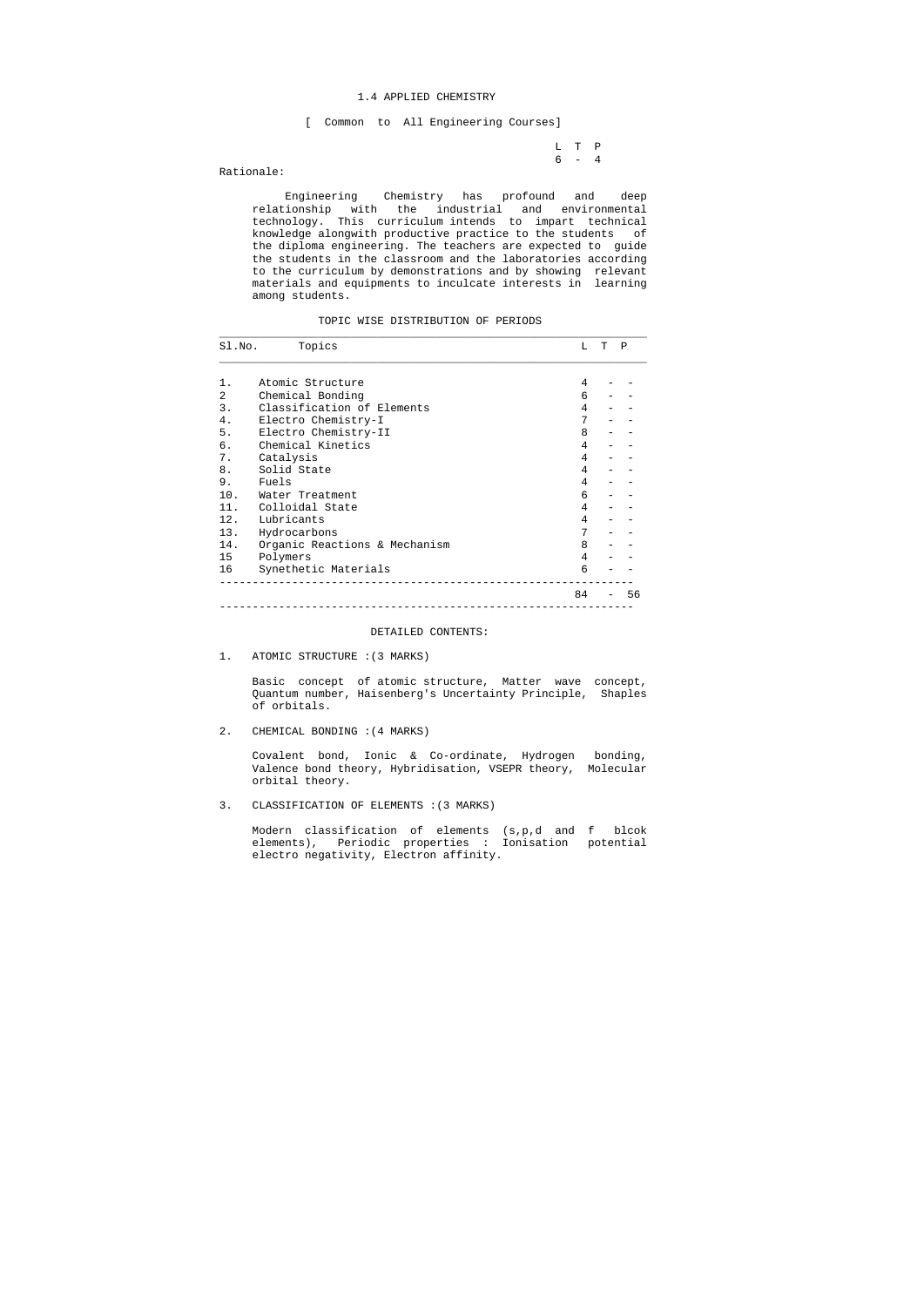4. ELECTRO CHEMISTRY-I:(3 MARKS)

 Arrhenius Theory of electrolytic dissociation, Transport number, Electrolytic conductance, Ostwald dilution law. Concept of Acid and bases : Bronsted, Arrhenius and Lewis theory. Concept of pH and numericals. Buffer solutions, Indicators, Solubility product, Common ion effect with their application,

5. ELECTRO CHEMISTRY-II:(3 MARKS)

 Redox reactions, Electrode potential(Nernst Equation), Electro-chemical cell (Galvanic and Electrolytic). EMF of a cell and free energy change. Standard electrode potential, Electro chemical series and its application. Chemical and Electrochemical theory of corrosion, Galvenic Series. Prevention of corrosion by various method.

6. CHEMICAL KINETICS :(3 MARKS)

 Law of mass action, order and molecularity of rection. Activation energy, rate constants, Ist order reactions and 2nd order reactions.

7. CATALYSIS :(2 MARKS)

 Definition Characteristics of catalytic reactions, Catalytic promotors and poison , Autocatalysis and Negative catalysis, Theory of catalysis, Application.

8. SOLID STATE :(2 MARKS)

 Types of solids (Amorphous and Crystalline), Classification (Molecular, Ionic, Covalent, Metallic), Band theory of solids (Conductors, Semiconductors and Insulators), types of Crystals, FCC, BCC, Crystal imperfection.

9. FUELS : (3 MARKS)

 Definition, its classification, high & low Calorific value.Determination of calorific value of solid and liquid fuels by Bomb calorimeter.

 Liquid fuel - Petroleum and its refining, distillate of petroleum (Kerosene oil, Disel and Petrol), Benzol and Power alchol. Knocking, Anti-knocking agents, Octane number and Cetane number.

 Cracking and its type, Gasoling from hydrogenation of coal (Bergius process and Fischer tropsch's process)

 Gaseous Fuel - Coal gas, Oil gas, Water gas, Producer gas, Bio gas, LPG and CNG.

Numerical Problems based on topics

10. WATER TREATMENT :(3 MARKS)

 Hardness of water, Its limits and determination of hardness of water by EDTA method. Softening methods (Only Sods lime, Zeolote and Ion exchange resin process). Disadvantage of hard water in different industries, scale and sludge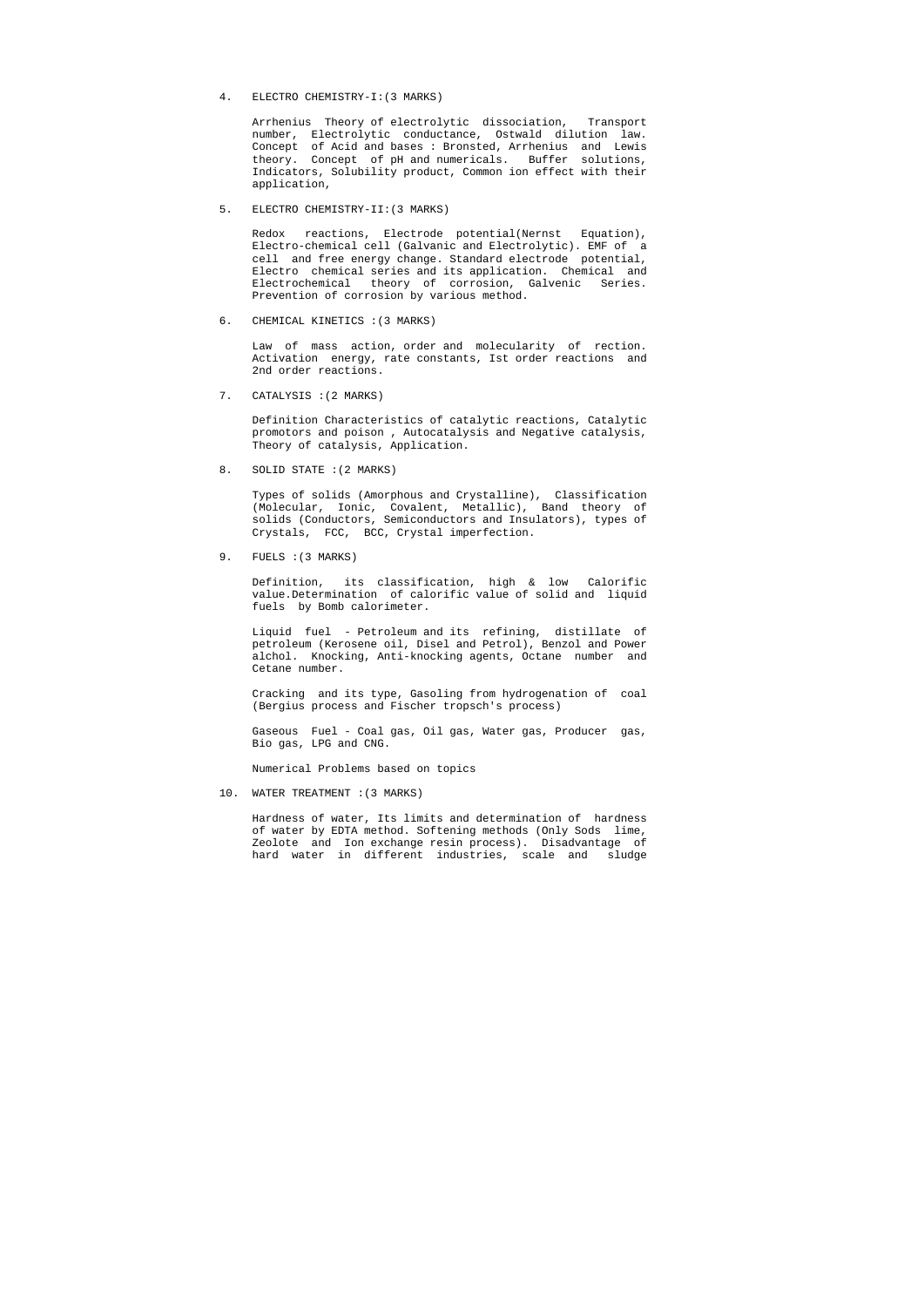formation, Corrosion, Caustic embritlement, primming and foarming in biolers.

 Disinfecting of Water By Chloramine-T, Ozone and Chlorine. Advantage and disadvantage of chlorinational, Industrial waste and sewage, Municipality waste water treatment, Definition of BOD and COD. Numerical Problems based on topics.

11. COLLOIDAL STATE OF MATTER :(3 MARKS)

 Concept of collidal and its types, Different system of colloids, Dispersed phase and dispersion medium. Methods of preparation of colloidal solutions, Dialysis and electrodialysis. Properties of colloidal solution with special reference to absorption, Brownian Movement, tyndal effect, Electro phoresis and coagulation. relative stability of hydrophillic and hydrophobie colloids. Protection and protective colloids. Emulsion, Types, preparation,properties and uses. Application of colloids chemistry in different industries.

12. LUBRICANTS :(3 MARKS)

 Definition, classification, Necessasity and various kinds of lubricants. Function and mechanism of action of lubricants and examples. Properties of lubricants, Importance of additive compunds in lubricants, Synthetic lubricants and cutting fluids. Industrial application, its function in bearing.

- 13. HYDROCARBONS:(4 MARKS)
- A. Classification and IUPAC nomeuclature of organic compounds hamologous series (Functional Group)
- B. Preparation, properties and uses of Ethane, Ethene, Ethyne (Acetylene), Benzene and Toluene.
- 14. ORGANIC REACTIONS & MECHANISM:(4 MARKS)
- 1. Fundamental auspects
	- A. Electrophiles and nucleophiles, Reaction Intermediates, Free radical, Carbocation, Carbanion
	- B. Inductive effect, Mesomeric effect, Electromeric effect.
- 2.A. Mechanism of addition reaction (Markonicove's Rule, Cyanohydrin and Peroxide effect),
- B. Mechanism of Substitution reactions; (Nucleophillic) hydrolysis of alkyle halide, electrophillic substitution halogenation, Sulphonation, Niration and friedel-Craft reaction.
- C. Mechanism of Elimination reaction Dehydration of primary alcohol, Dehyrohalogenation of primary alkyl halide.
- 15. POLYMERS :(3 MARKS)
- 1. Polymers and their classification. Average degree of polymerisation, Average molecular weight, Free radical polymerisation (Mechanisms)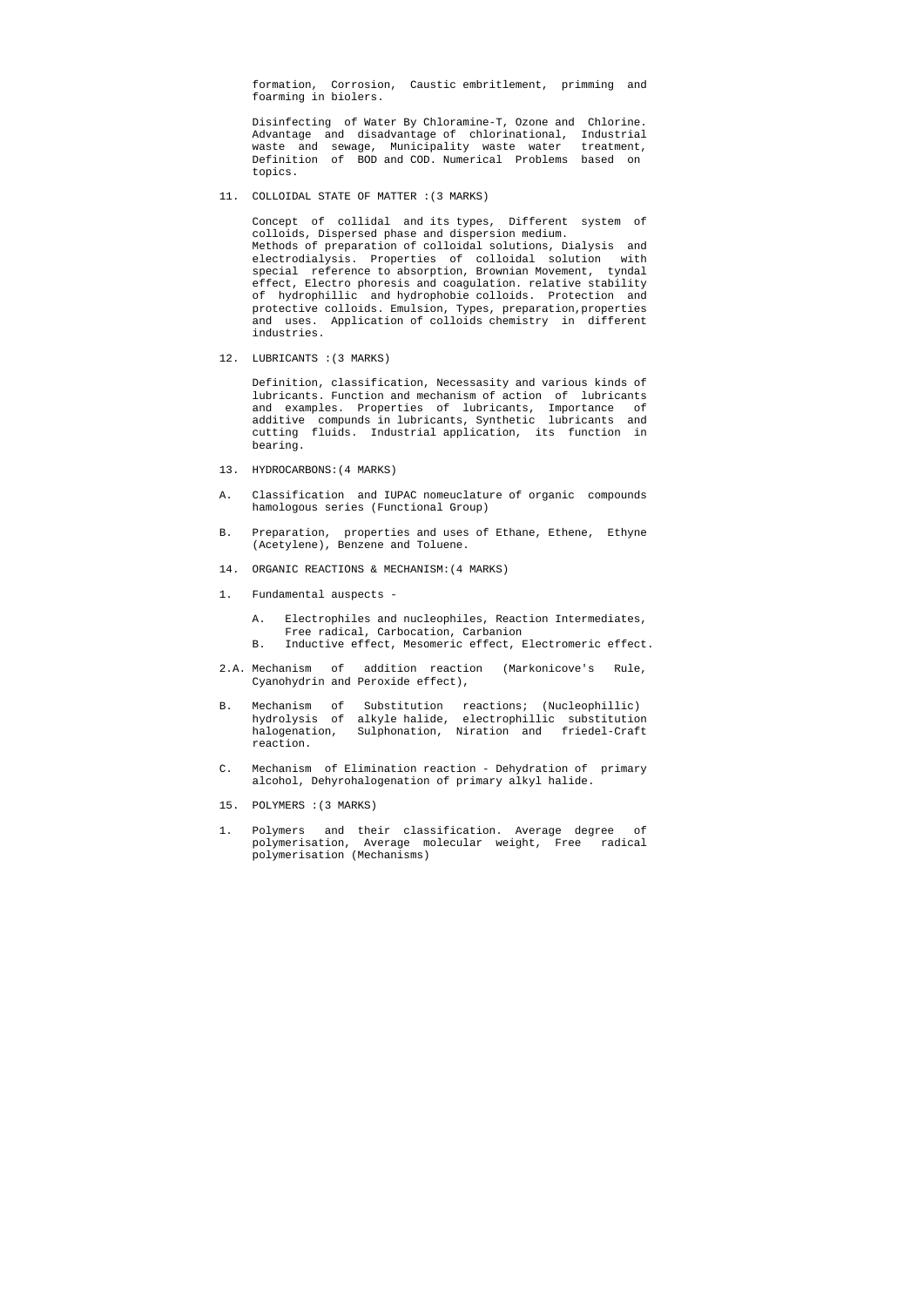- 2. Thermosetting and Thermoplastic resen
	- A. Addition polymers and their industrial application- Polystyrene, PVA, PVC, PAN, PMMA, Buna-S, Buna-N, Teflon.
- B. Condensation polymer and their industrial application : Nylon 6, Nylon 6,6, Bakelite, Melamine formaldehyde, Urea formaldehyde, Terylene or Decron, Polyurethanes.
- 3. General concept of Bio polymers, Biodegradable polymers and inorganic polymers(Silicon)
- 16. SYNETHETIC MATERIALS :(4 MARKS)
- A. Introduction Fats and Oils
- B. Saponification of fats and oils , Manufacturing of soap.
- C. Synthetic detergents, types of detergents and its manufacturing.
- 3. EXPLOSIVES: TNT, RDX, Dynamite.
- 4. Paint and Varnish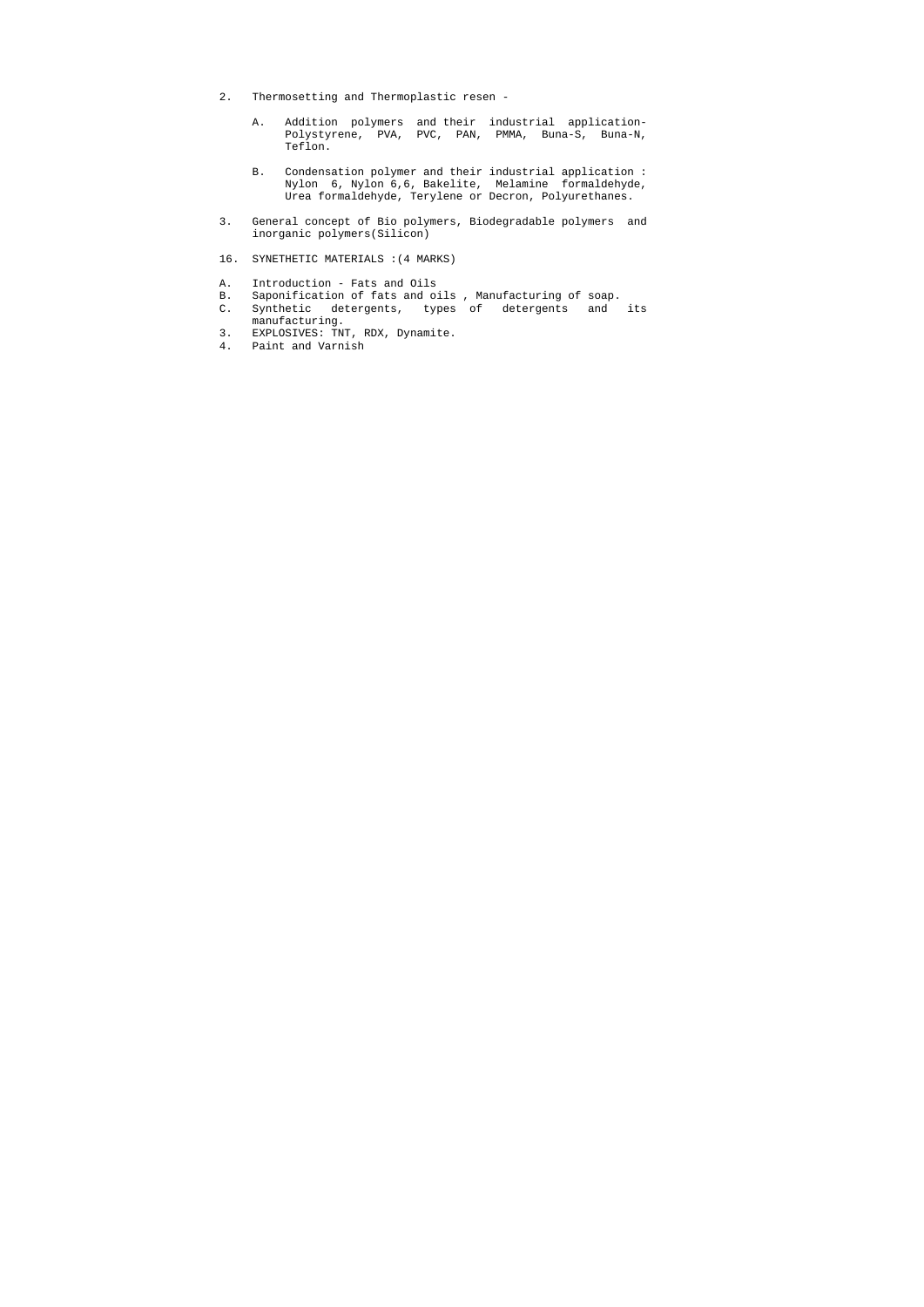#### LIST OF PRACTICALS

- 1. To analyse inorganic mixture for two acid and basic radicals from following radicals
- A. Basic Radicals :

NH4+, Pb++, Cu++, Bi+++, Cd++, As+++, Sb+++,

Sn++, Al+++, Fe+++, Cr+++, Mn++, Zn++, Co++

Ni++, Ba++, Sr++, Ca++, Mg++

B. Acid Radicals :

CO3--, S--, SO3--, CH3COO-, NO2-,

No3- , Cl-, Br\_ , I- , So4--

- 2. To determine the percentage of available Chlorine in the supplied sample of Bleaching powder.
- 3. To determine the total hardness of water sample in terms of CaCo3 by EDTA titration method using Eriochroma black-T indicator.
- 4. To determine the strength of given HCl solution by titration against NaOH solution using Phenolphthalium as indicator.
- 5. To determine the Chloride content in supplied water sample by using Mohr's methods.
- 6. Determination of temporary hard ness of water sample by O- Hener's method.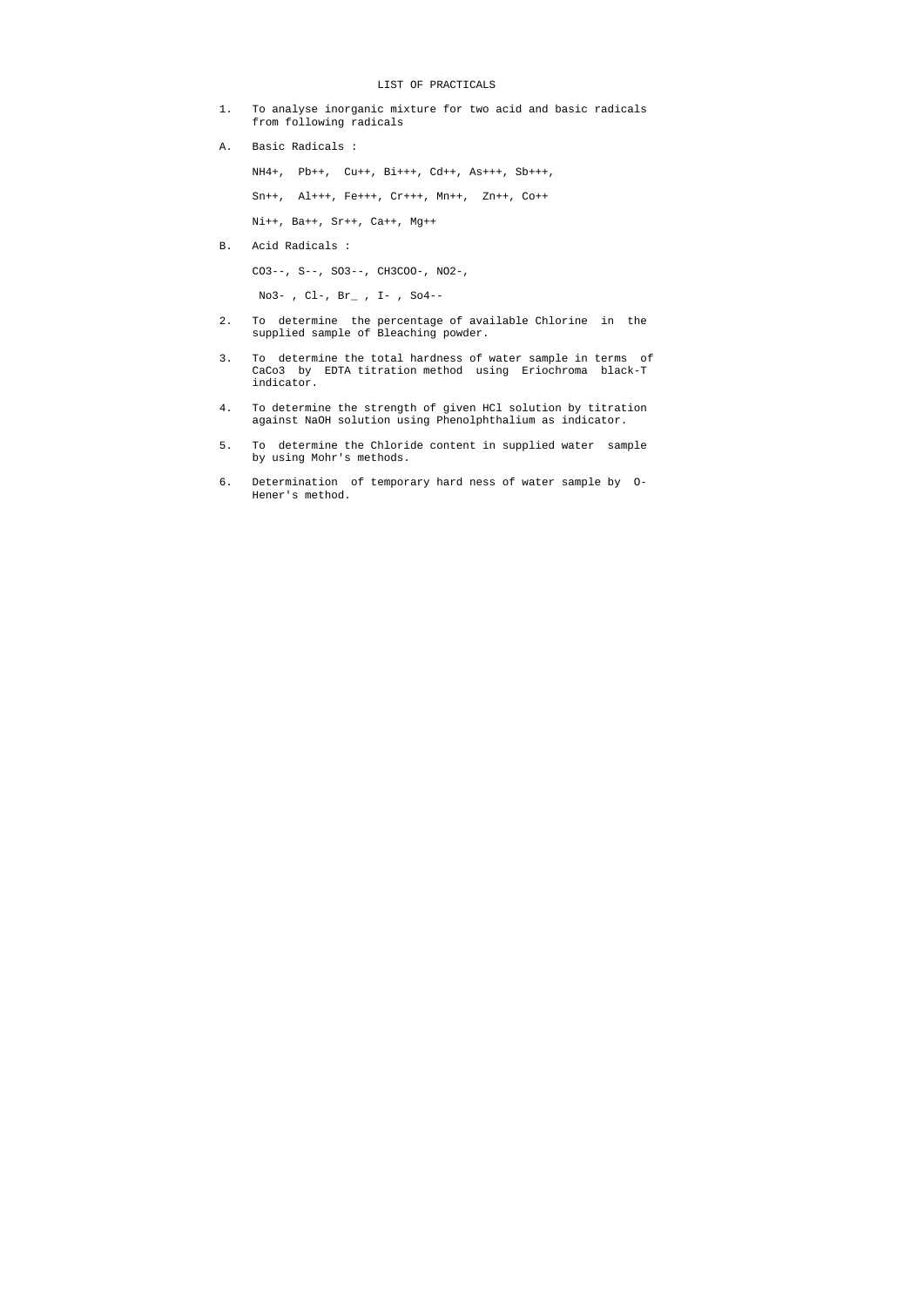#### 1.5 ENGINEERING DRAWING

[ Common to Three years Diploma Course in Civil Engg., Electrical Engg., Chemical Engg., Dairy, Ceramic, Textile Technology, Textile Chemistry]

 [ Also Common to Four year Part-time Diploma Course in Electrical Engineering, Mechanical Engineering (Specilization in Production Engineering)]

 [ Also common to First year Diploma Course in Chemical Technology : (1) Fertilizer Technology, (2) Rubber and Plastic Technology]

| L T P      |  |
|------------|--|
| $- - - 14$ |  |

Rationale

 Drawing, which is known as the language of engineers, is a widely used means of communication among the designers, engineers, technicians, draftmen and craftmen in the industry. The translation of ideas into practice without the use of this graphic language is really beyond imagination. Thus, for the effective and efficient communication among all those involved in an industrial system, it becomes necessary that the perosonnel working in different capacities acquire appropriate skills in the use of this graphic language in varying degrees of proficiency in accordance with their job requirements.

 Generally speaking, an engineering technician working at the middle level of the threetier technical manpower spectrum, is required to read and interpret the designs and drawings, providedto him by technologists and subsequently to translate them to the craftsmen for actual execution of the job.

 This course in Engineering Drawing has been designed, keeping in view, the above refered job functions of a technician in the industry. This preliminary course aims at building a foundation for the further courses in drawing and other allied subjects. The contents of the course have been selected as to form a core for the various deversified fields of engineering. It is expected that at the end of this session, the students acqures sufficient skill drafting and some ability in spetial visualization of simple objects.

| SI.N. |           | Units                            |  | Coverage Time |     |  |  |
|-------|-----------|----------------------------------|--|---------------|-----|--|--|
|       |           |                                  |  | T.            | Ρ   |  |  |
| $1$ . |           | Drawing Instruents and their use |  |               | 4   |  |  |
| 2.    | Α.        | Lettering techniques             |  |               | 16  |  |  |
|       | <b>B.</b> | Introduction to scales           |  |               | 8   |  |  |
| 3.    |           | Conventional Presentation        |  |               | 8   |  |  |
| 4.    | Α.        | Principles of projections        |  |               | 12  |  |  |
|       | <b>B.</b> | Point Line, Plane                |  |               | 28  |  |  |
| 5.    |           | Orthographic projection of       |  |               | 12  |  |  |
|       |           | simple geometrical solids        |  |               |     |  |  |
| б.    |           | Section of Solids                |  |               | 20  |  |  |
| 7.    |           | Isometric Projection             |  |               | 20  |  |  |
| 8.    |           | Free Hand Sketching              |  |               | 8   |  |  |
| 9.    |           | Development of surfaces          |  |               | 24  |  |  |
| 10.   |           | Orthographics Projection of      |  |               |     |  |  |
|       |           | Machine Parts                    |  |               | 12  |  |  |
| 11.   |           | Practice on Auto Cad             |  |               | 24  |  |  |
|       |           |                                  |  |               |     |  |  |
|       |           |                                  |  |               | 196 |  |  |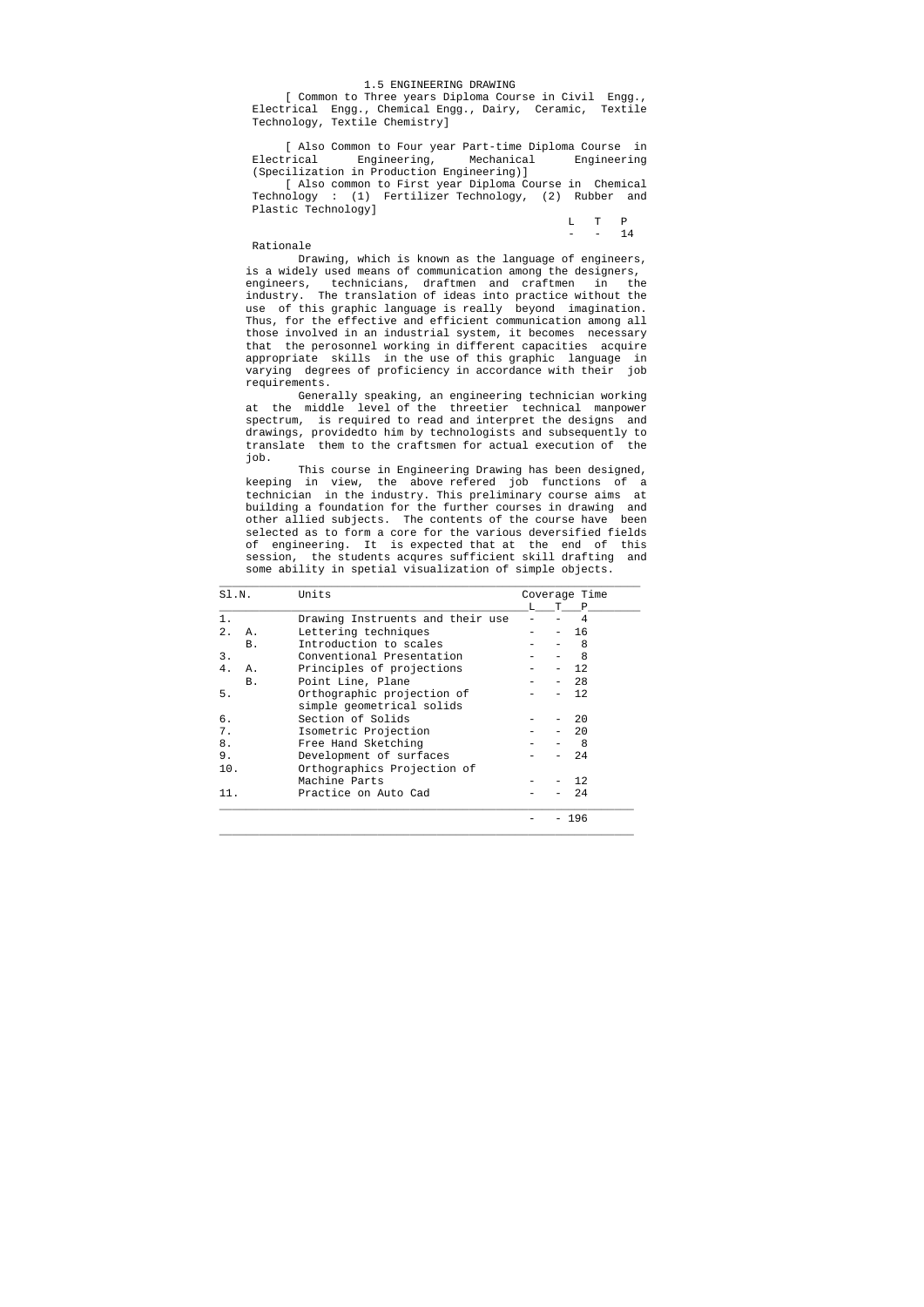## C O N T E N T S

| NOTE : |            | Latest Indian Standards Code of Practice to<br>be<br>followed.                                                                                                                           |
|--------|------------|------------------------------------------------------------------------------------------------------------------------------------------------------------------------------------------|
| 1.     |            | Drawing, instruments and their uses. 1 Sheet                                                                                                                                             |
| 1      | 1.1        | Introduction<br>to various drawing, instruments.                                                                                                                                         |
|        | 1.2<br>1.3 | Correct use and care of Instruments.<br>Sizes of drawing sheets and their layouts.                                                                                                       |
| 2.     | (a)        | Lettering Techniques<br>2 Sheet                                                                                                                                                          |
|        |            | Printing of vertical and inclined, normal single<br>stroke capital letters.                                                                                                              |
|        |            | Printing of vertical and inclined normal single<br>stroke numbers.                                                                                                                       |
|        |            | Stencils and their use.                                                                                                                                                                  |
|        | (b)        | Introduction to Scales<br>2 Sheet                                                                                                                                                        |
|        |            | Necesssity and use, R F                                                                                                                                                                  |
|        |            | Types of scales used in general engineering drawing.<br>Plane, diagonal and chord scales.                                                                                                |
| 3.     |            | Conventional Presentaion:<br>1 Sheet                                                                                                                                                     |
|        |            | Thread (Internal and External), Welded joint, Types of<br>lines, Conventional representation of materials,<br>Conventional representation of machine parts.                              |
| 4.     | (a)        | Principles of Projection<br>1 Sheet                                                                                                                                                      |
|        |            | Orthographic, Pictorial and perspective.                                                                                                                                                 |
|        |            | Concept of horizontal and vertical planes.                                                                                                                                               |
|        |            | Difference between I and III angle projections.                                                                                                                                          |
|        |            | Dimensconing techniques.                                                                                                                                                                 |
|        | (b)        | Projections of points, lines and planes. 1 Sheet                                                                                                                                         |
| 5      | (a)        | Orthographic Projections of Simple<br>2 Sheet                                                                                                                                            |
|        |            | Geometrical Solids                                                                                                                                                                       |
|        |            | Edge and axis making given angles with the reference<br>planes. Face making given angles with<br>reference<br>planes. Face and its edge making given angles<br>with<br>referance planes. |
|        | (b)        | Orthographic views of simple composite solids<br>from<br>their isometric views.                                                                                                          |
|        | (c)        | Exercises on missing surfaces and views                                                                                                                                                  |

6. Section of Solids 2 Sheet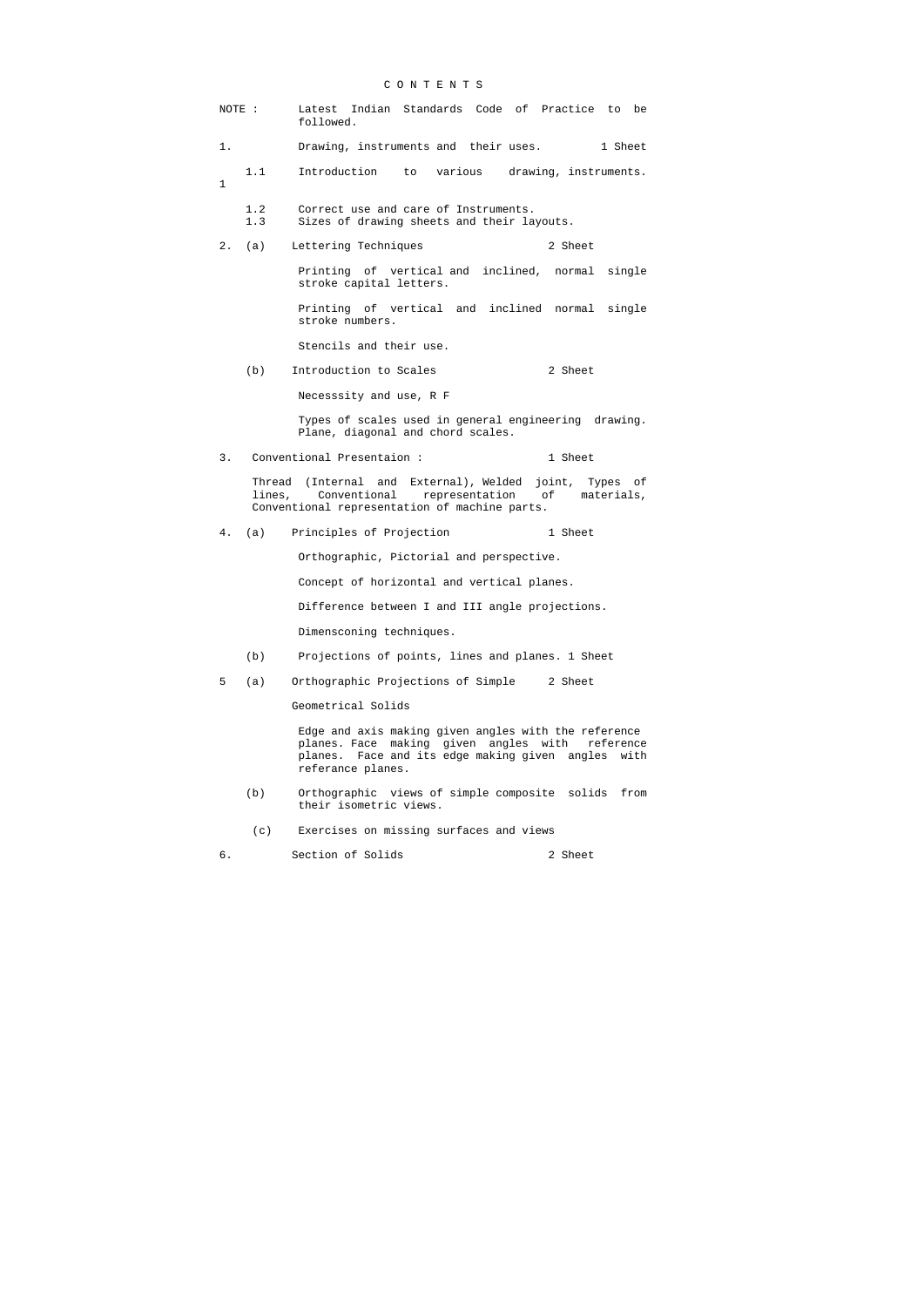#### Concept of sectioning

 Cases involving cutting plane parallel to one of the reference planes and prependicular to the others.

 Cases involving cutting plane perpendicular to one of the reference planes and inclind to the others plane, true shape of the section

7. Isometric Projection. 2 Sheet

Isometric scale

Isometric projection of solids.

8. Free hand sketching 1 Sheet

Use of squared paper

Orthographic views of simple solids

Isometric views of simple job like

carpentary joints

9. Development of Surfaces 2 Sheet

 Parallel line and radial line methods of developments.

 Development of simple and truncated surfaces (Cube, prism, cylinder, cone and pyramid).

10. ORTHOGRAPHIC PROJECTION OF MACHINE PARTS: 2 Sheet

Nut and Bolt, Locking device, Wall bracket

11. PRACTICE ON AUTO CAD : 2 Sheet

 Concept of AutoCAD, Tool bars in AutoCAD, Coordinate System, Snap, Grid and Ortho mode.Drawing Command - Point, Line, Arc, Circle, Ellipse. Editing Commands - Scale, Erase, Copy, Stretch, Lengthen and Explode. Dimensioning and Placing text in drawing area. Sectioning and hatching. Inquiry for different parameters of drawing.

NOTE :

- A. The drawiang should include dimension with tolerence whereever necessary, material list according to I.S. code. 25% of the drawing sheet should be drawn in first angle projection and rest 75% drawing sheet should be in third angle figure
- B. Practice on AutoCAD latest software is to be done in AutoCAD lab of Mechanical Engineering Department of the Institute.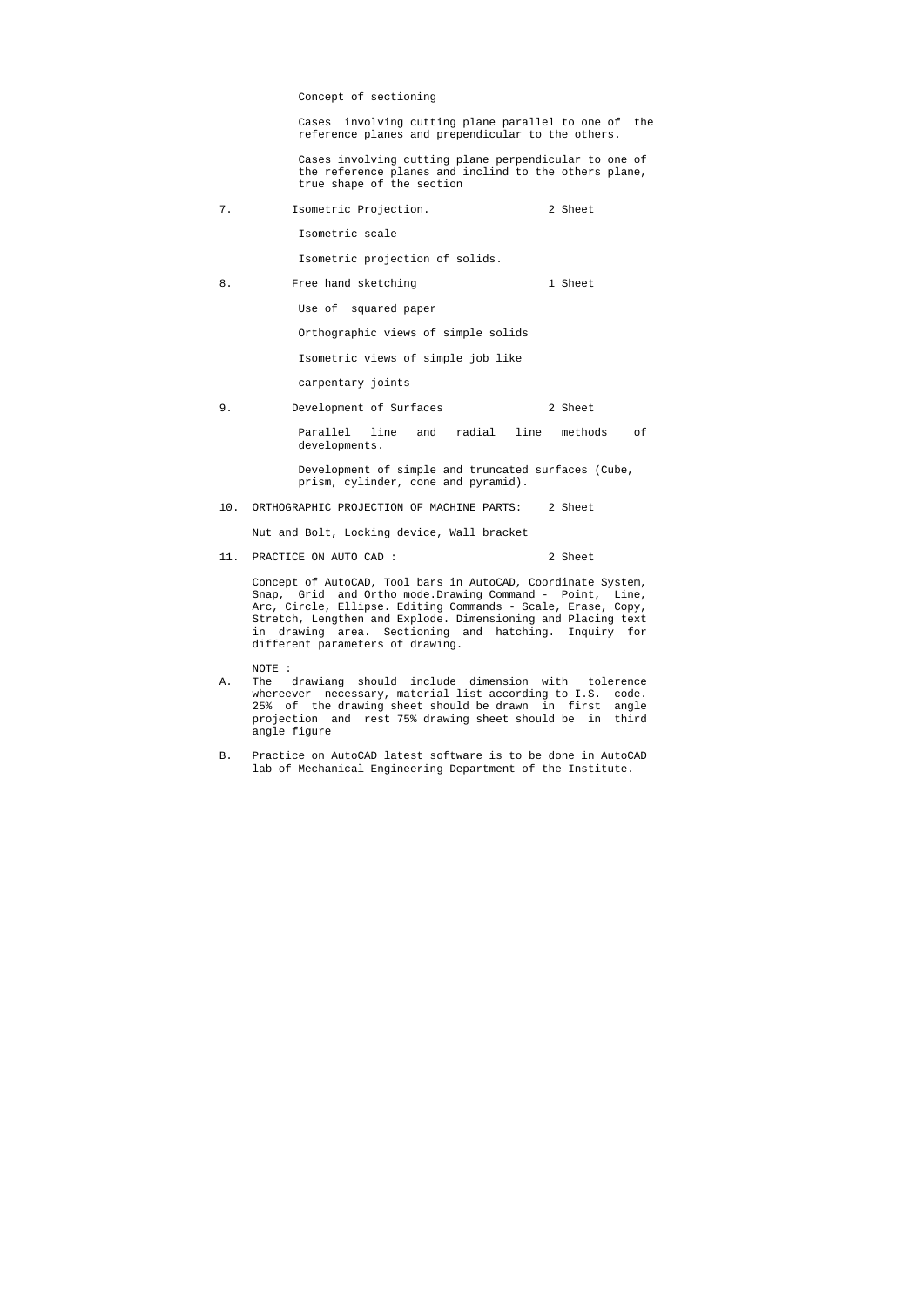II Semester

 L T P  $3 \t2/2 -$ 

#### 2.1 APPLIED MATHEMATICS I (B) [ Common to All Engineering Courses]

Rationale:

 The study of mathematics is an important requirement for the understanding and development of any branch of engineering. The purpose of teaching mathematics to diploma engineering students is to impart them basic knowledge of mathematics which is needed for full understanding and study of engineering subjects.

| S.N.             | Units                               |     | Coverage Time |  |  |
|------------------|-------------------------------------|-----|---------------|--|--|
|                  |                                     |     |               |  |  |
|                  | Integral Calculus-I                 | 12. |               |  |  |
| $\overline{2}$ . | Integral Calculus-II                | 12. |               |  |  |
|                  | Coordinate Geometry (2 Dimensional) | 10  |               |  |  |
|                  | Coordinate Geometry (3 Dimensional) | 8   |               |  |  |
|                  |                                     | 42  | - 14          |  |  |

#### DETAILED CONTENTS:

1. INTEGRAL CALCULUS - I : (14 Marks)

 Methods of Indefinite Integration :- 1.1 Integration by substitution.

- 1.2 Integration by rational function.
- 1.3 Integration by partial fraction.
- 1.4 Integration by parts.
- 2. INTEGRAL CALCULUS -II :(14 Marks)
- 2.1 Meaning and properties of definite integrals, Evaluation of definite integrals. Integration of special function.
- 2.2 Application : Finding areas bounded by simple curves, Length of simple curves, Volume of solids of revolution, centre of mean of plane areas.
- 2.3 Simposns 1/3rd and Simposns3/8th rule and Trapezoidal Rule : their application in simple cases.
- 3. CO-ORDINATE GEOMETRY (2 DIMENSION):(14 Marks)
- 3.1 CIRCLE :

 Equation of circle in standard form. Centre - Radius form, Diameter form, Two intercept form.

3.2 Standard form and simple properties

Parabola x2=4ay, y2=4ax,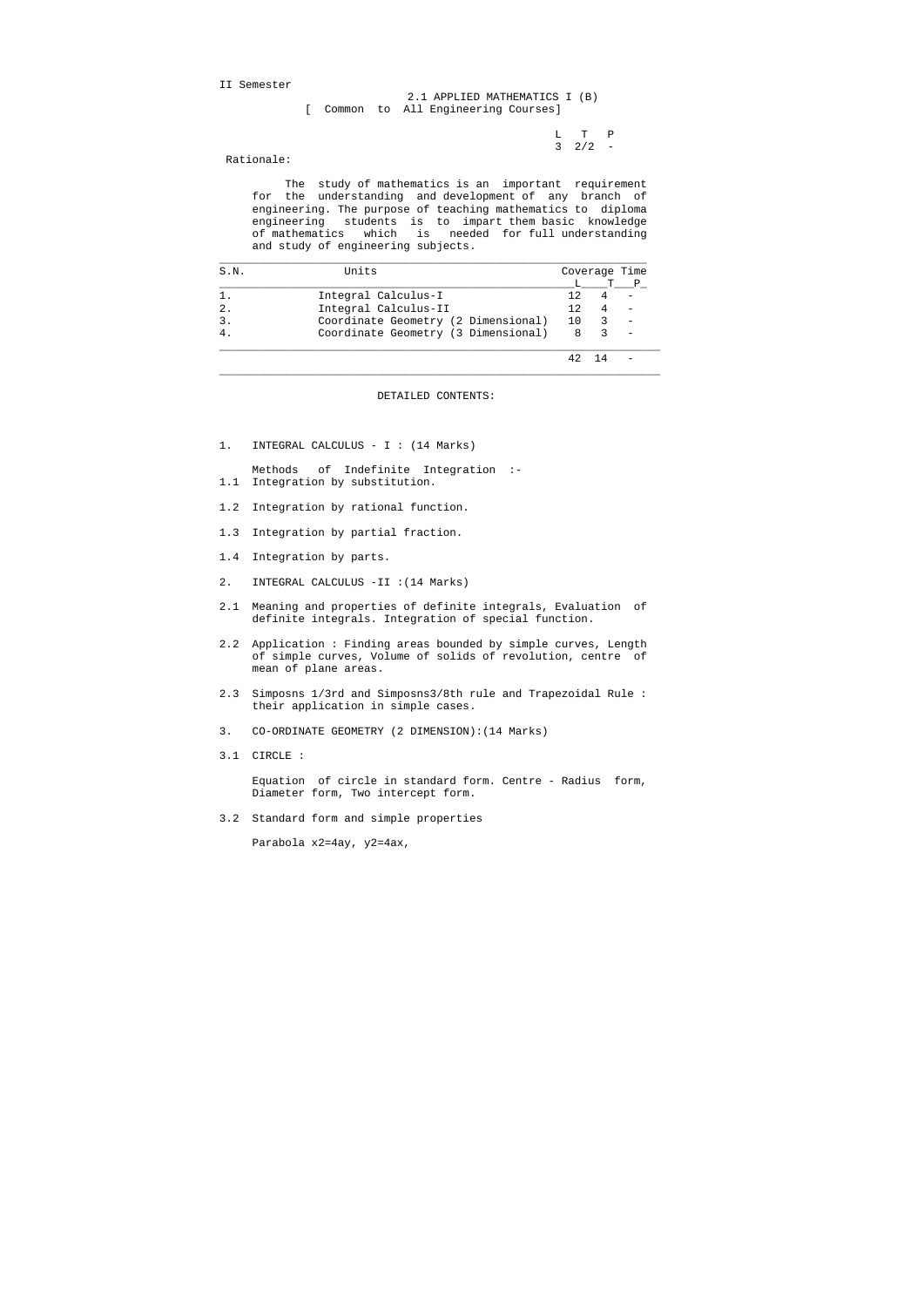```
 Ellipse x2 y2 
-+ -=1 a2 b2 
 Hyperbola x2 y2 
--- - - - -1 a2 b2
```
- 4. CO-ORDINATE GEOMETRY (3 DIMENSION):(8 Marks)
- 4.1 Straight lines and planes in space -

4.2 Sphere  $x^2 + y^2 + z^2 + 2gx + 2fy + 2wz = d$  (Radius, Centre and General Equation)

 Distance between two points in space, direction cosine and direction ratios, Finding equation of a straight line and Plane ( Different Forms),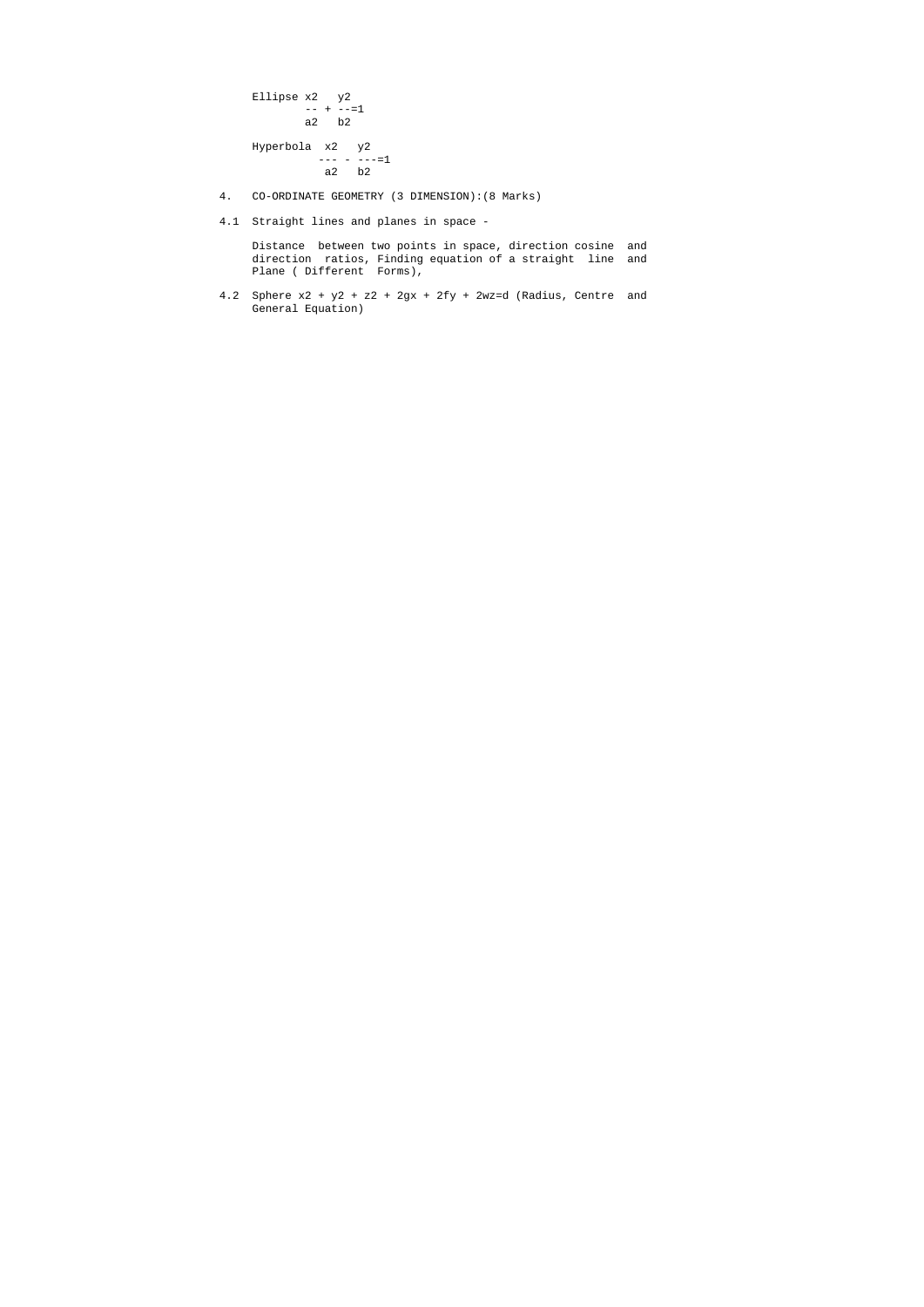#### 2.2 APPLIED PHYSICS-II

[ Common to All Engineering Courses]

 L T P 3 2/2 4

Rationale:

 Engineering physics is a foundation Course. Its purpose is to develop proper understanding of physical phenomenon and scientific temper in the students. While teaching the subject,teachers should make maximum use of demonstrations to make the subject interesting to the students.

#### TOPIC WISE DISTRIBUTION OF PERIODS

| Sl.No. | Topics                                |   | T              | P  |
|--------|---------------------------------------|---|----------------|----|
| $1$ .  | Optics                                |   |                |    |
| $2$ .  | Introduction To Fiber Optics          |   |                |    |
| 3.     | Laser & its Application               | 4 | $\overline{1}$ |    |
| 4.     | Electrostatics                        |   |                |    |
| 5.     | D.C. Circuits                         |   |                |    |
| б.     | Magnetic Materials & Their Properties |   |                |    |
| 7.     | Semi Conductor Physics                |   |                |    |
| 8.     | Introduction Diode & Transistors      |   | $\mathfrak{D}$ |    |
| 9.     | Introduction To Digital Electronics   |   | $\mathcal{L}$  |    |
| 10.    | Non-conventional energy sources       | 6 | 3              |    |
|        |                                       |   |                | 56 |

1. Optics (4 Marks)

 Nature of light, Laws of Reflection and Refraction, Snell's Law, Interference (Constructive and Deotructive), Diffraction and Polarization (Concept Only), Law of Mallus and Polaroids.

 $\_$  ,  $\_$  ,  $\_$  ,  $\_$  ,  $\_$  ,  $\_$  ,  $\_$  ,  $\_$  ,  $\_$  ,  $\_$  ,  $\_$  ,  $\_$  ,  $\_$  ,  $\_$  ,  $\_$  ,  $\_$  ,  $\_$  ,  $\_$  ,  $\_$  ,  $\_$  ,  $\_$  ,  $\_$  ,  $\_$  ,  $\_$  ,  $\_$  ,  $\_$  ,  $\_$  ,  $\_$  ,  $\_$  ,  $\_$  ,  $\_$  ,  $\_$  ,  $\_$  ,  $\_$  ,  $\_$  ,  $\_$  ,  $\_$  ,

2. Introduction To Fibre Optics :(5 Marks)

 Critical angle, Total internal reflection, Principle of fibre optics, Optical fibre, Pulse dispersion in step-index fibres, Graded index fibre, Single mode fibre, Optical sensor.

3. Lasers and its Applications (4 Marks)

 Absorbtion and Emission of energy by atom, Spontaneous and Stimulated Emission, Poluation inversion, Main component of laser and types of laser- Ruby Laser, He-Ne laser and their applications. Introduction to MASER.

4. Electrostatics :(4 Marks)

 Coutomb's Law, Electric field, Electric potential, Potential energy, Capacator, Energy of a charged capacitor, Effect of dielectric on capacators.

5. D.C. Circuits (5 Marks)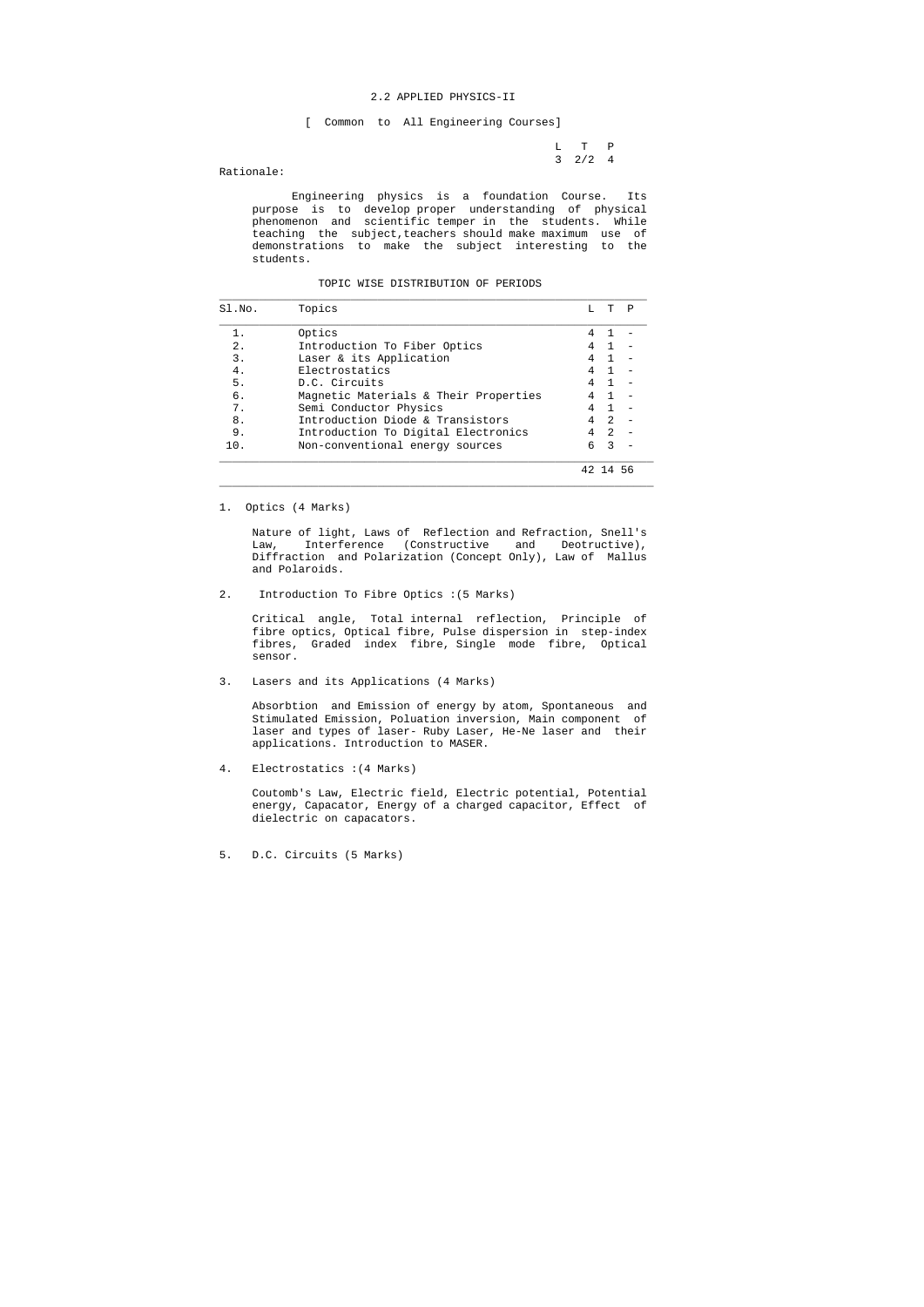Ohm's Law, Kirchoff's Law and their simple application, Principle of Wheat Stone bridge and application of this principle in measurement of resistance (Meter bridge and Post Office Box); Carey Foster's bridge, potentiometer.

6. Magnetic Materials and Their Properties: (5 Marks)

 Dia, Para and Ferro-magnetism, Ferrites, Magnatic Hysteresis Curve and its utility. Basic idea of super conductivity, Meissner's effect.

7. Semiconductor Physics (4 Marks)

 Concept of Energy bands in soldis, classification of solids into conductors, insulators and semiconductors on the basis of energy band structure. Intrinsic and extrinsic semi conductors, Electrons and holes as charge carriers in semiconductors, P-type and N-type semiconductors.

8. Junction Diode and Transister : (6 Marks)

 Majority and Minority charge carriers,P-N junction formation, barrier voltage, Forward and reverse biasing of a junction diode, P-N junction device characteristics, Formation of transistor, transistor-action, Base, emitter and collector currents and their relationship LED's.

9. Introduction To Digital Electronics : (6 Marks)

 Concept of binary numbers, Interconversion from binary to decimal and decimal to binary. Concepts of Gates (AND, NOT, OR).

- 10. Non-conventional energy sources: (7 Marks)
	- (a) Wind energy : Introduction, scope and significance, measurement of wind velocty by anemometer, general principle of wind mill.
	- (b) Solar energy: Solar radiation and potentiality of solar radiation in India, uses of solar energy: Solar Cooker, solar water heater, solar photovoltaic cells, solar energy collector.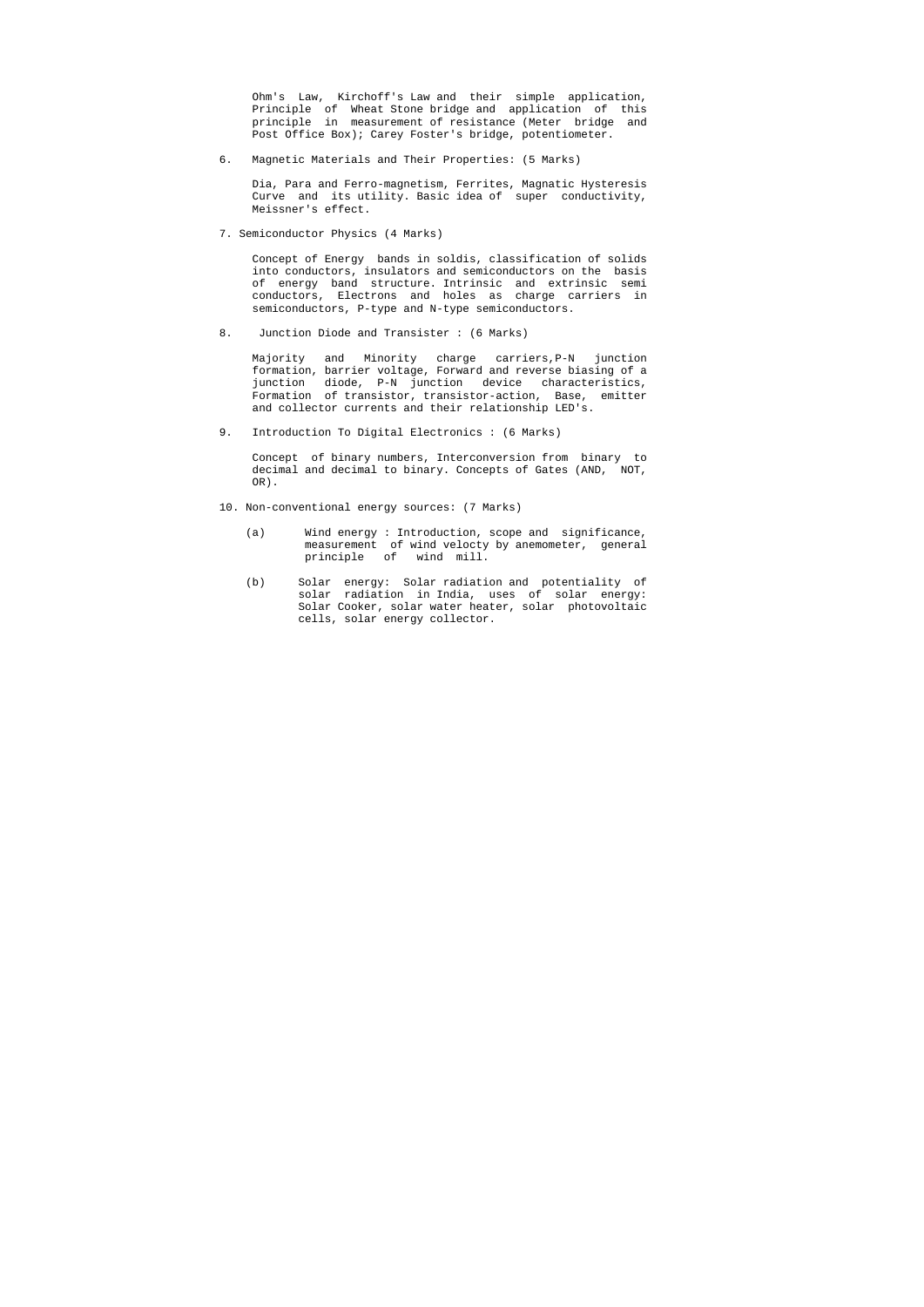#### PHYSICS LAB

Note: Any 4 experiments are to be performed.

- 1. Determination of coefficient of friction on a horizontal plane.
- 2. Determination of 'g' by plotting a graph T2 verses l and using the formula g=4n2/Slope of the graph line
- 3. Determine the force connstant of combinationof springs incase of 1. Series 2. Parallel.
- 4. To verify the series and parallel combination of Resistances with the help of meter bridge.
- 5. To determine the velocity of sound with the help of resonance tube.
- 6. Determination of viscosity coefficient of a lubricant by Stoke's law.
- 7. Determination of E1/E2 of cells by potentio meter.
- 8. Determination of specific resistance by Carry Foster bridge.
- 9. Determination of resitivity by P.O.Box.
- 10. Verification of Kirchoff's Law.
- 11. To draw Characteristics of p-n Junction diode.
- 12. To measure instantaneous and average wind velocity by indicating cup type anemometer/hand held anemometer.

NOTE :

 Students should be asked to plot a graph in experiments (where possible) and graph should be used for calculation of results. Results should be given in significant figures only.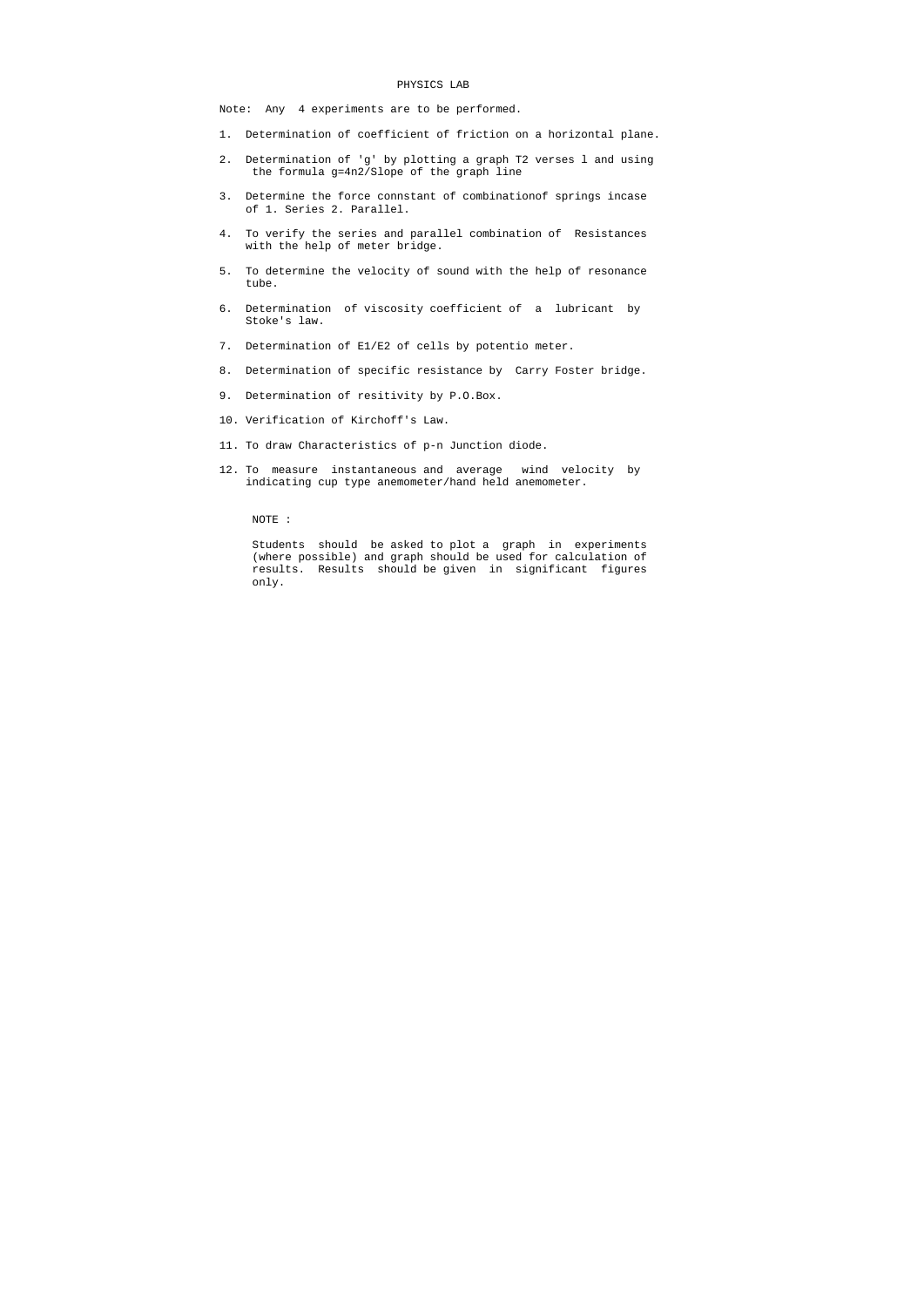#### 2.3 APPLIED MECHANICS

 [ Common to three years Diploma Course in Civil Engg., Agriculture, Dairy, Ceramic, Civil & Rural Engg., Chemical Engineering, Architecture Assistantship, Computer Science & Engineering]

 [ Also Common to Mechanical Engineering (Spacialization In Production Engineering ]

 [ Also common to First year Diploma Course in Chemical Technology : (1) Fertilizer Technology, (2) Rubber and Plastic Technology ]

|  | L T P |  |
|--|-------|--|
|  | 5 1 2 |  |

RATIONALE

 The subject Applied Mechanics deals with fundamental concepts of mechanics which are useful for the students for further understanding of the second & final year subjects like S.O.M. and theory and design of steel & masonry structures as well as RCC designs. The subject enhances the method ability of the students.

#### TOPIC WISE DISTRIBUTION OF PERIODS

| SL.No. | Topic                                                  | L  | т              | Ρ  |
|--------|--------------------------------------------------------|----|----------------|----|
|        | Introduction                                           | 4  | 1              |    |
| $2$ .  | System of Forces & General Condition of<br>Equilibrium | 18 | 4              |    |
| 3.     | Moment and Couple                                      | 8  | 1              |    |
| 4.     | Friction                                               | 8  |                |    |
| 5.     | Machines                                               | 8  |                |    |
| б.     | Center of Gravity                                      | 8  | 2              |    |
| 7.     | Moment of Inertia                                      | 8  | 2              |    |
| 8.     | Beam & Trusses                                         | 8  | $\mathfrak{D}$ |    |
|        | Total                                                  | 70 | 14             | 28 |

#### DETAILED CONTENTS

1. Introduction:

 Mechanics and its utility. Concept of scaler and vector quantities. Effect of a force. Tension & compression. Rigid body. Principle of physical independence of force. Principle of transmissibility of a force.

2.A. System of Forces :

 Concept of coplaner and non-coplaner forces including parallel forces. Concurrent and non-concurrent forces. Resultant force. Equilibrium of forces. Law of parallelogram of forces. Law of triangle of forces and its converse. Law of polygon of forces. Solution of simple engineering problems by analytical and graphical methods such as simple wall crane, jib crane and other structures. Determination of resultant of any number of forces in one plane acting upon a praticle,conditions of equilibrium of coplaner concurrent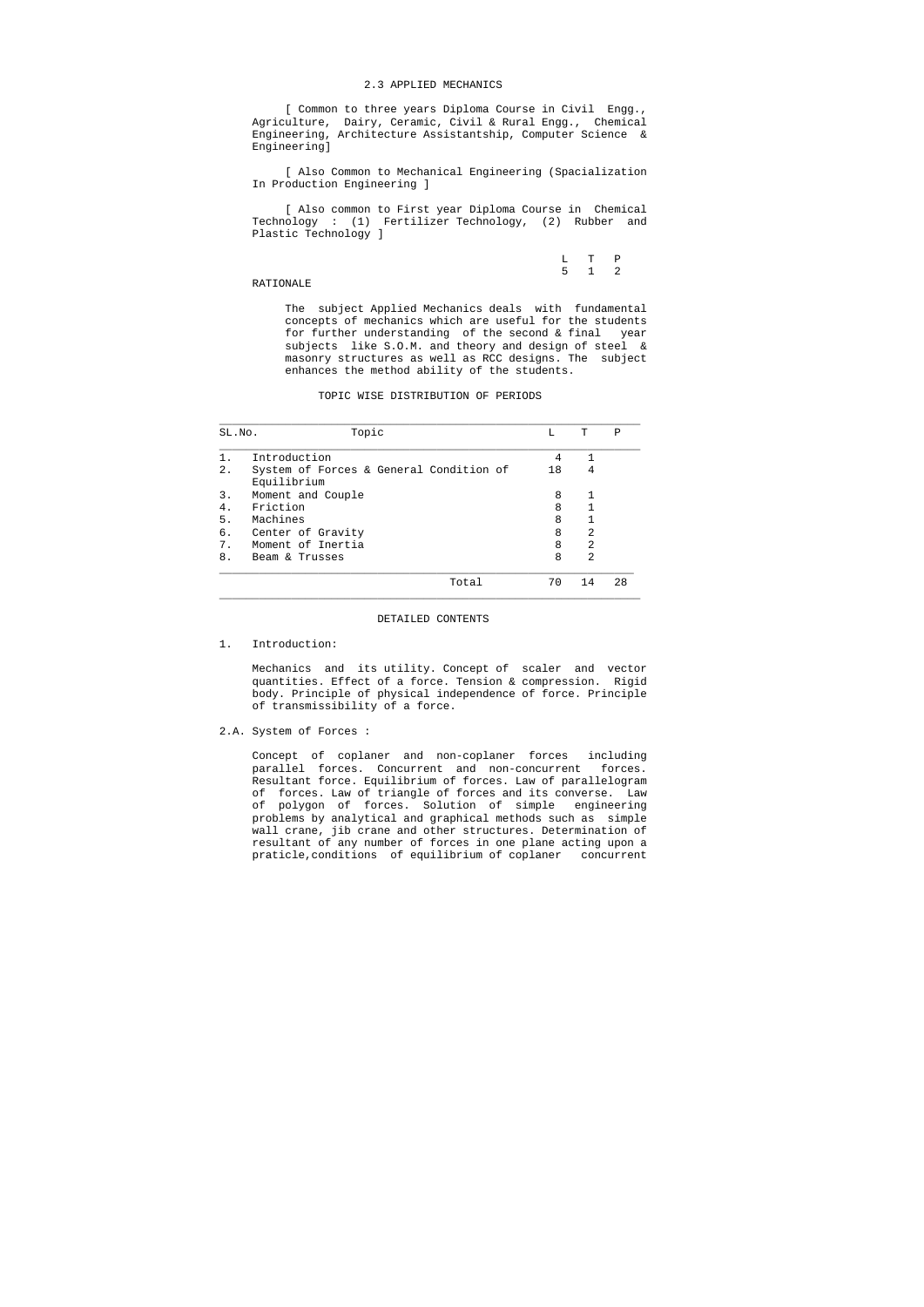force system.

B. General Condition of Equilibrium:

 General condition of equilibrium of a rigid body under the action of coplaner forces, statement of force law of equilibrium, moment law of equilibrium, application of above on body.

3. Moment & couple:

 Concept of Varignon's theorem. Generalised theorem of moments. Application to simple problems on levers-Bell crank lever, compound lever, steel yard, beams and wheels, lever safety valve, wireless mast, moment of a couple; Properties of a couple ; Simple applied problems such as pulley and shaft.

4. Friction:

 Types of friction:statical,limiting and dynamical friction, statement of laws of sliding friction, Coefficient of friction, angle of friction; problems on eqilibrium of a body resting on a rough inclined plane, simple problems on friction. Conditions of sliding and toppling.

5. Machines:

 Definition of a machine. Mechancial advantage, velocity ratio, input, output, mechanical efficiency and relation between them for ideal and actual machines. Law of a machine Lifting machines such as levers, single pulley, three system of pulleys. Weston differential pulley, simple wheel and axle, differential wheel and axle. Simple screw jack, differential screw jack, simple worm and worm wheel.

6. Centre of Gravity:

 Concept, definition of centroid of plain figures and center of gravity of symmetrical solid bodies. Determination of centroid of plain and composite lamina using moment method only, Centroid of bodies with removed portion. Determination of center of 'gravity' of solid bodies - cone, cylinder, hemisphare and sphere, composite bodies and bodies with portion removed.

7. Moment of Inertia:

 Concept of moment of inertia and second moment of area and radius of gyration, theorems of parallel and perpendicular axis, second moment of area of common geometrical section : rectangle, triangle, circle (without derivations). Second moment of area for L, T, I and channel section, section of modulus.

8. Beams & Trusses:

 Definition of statically determinate and indeterminate trusses. Types of supports. Concept of tie & strut, Bow's notation, space diagram, polar diagram, funicular polygon; calculation of reaction at the support of cantilever and simply supported beams and trusses graphically and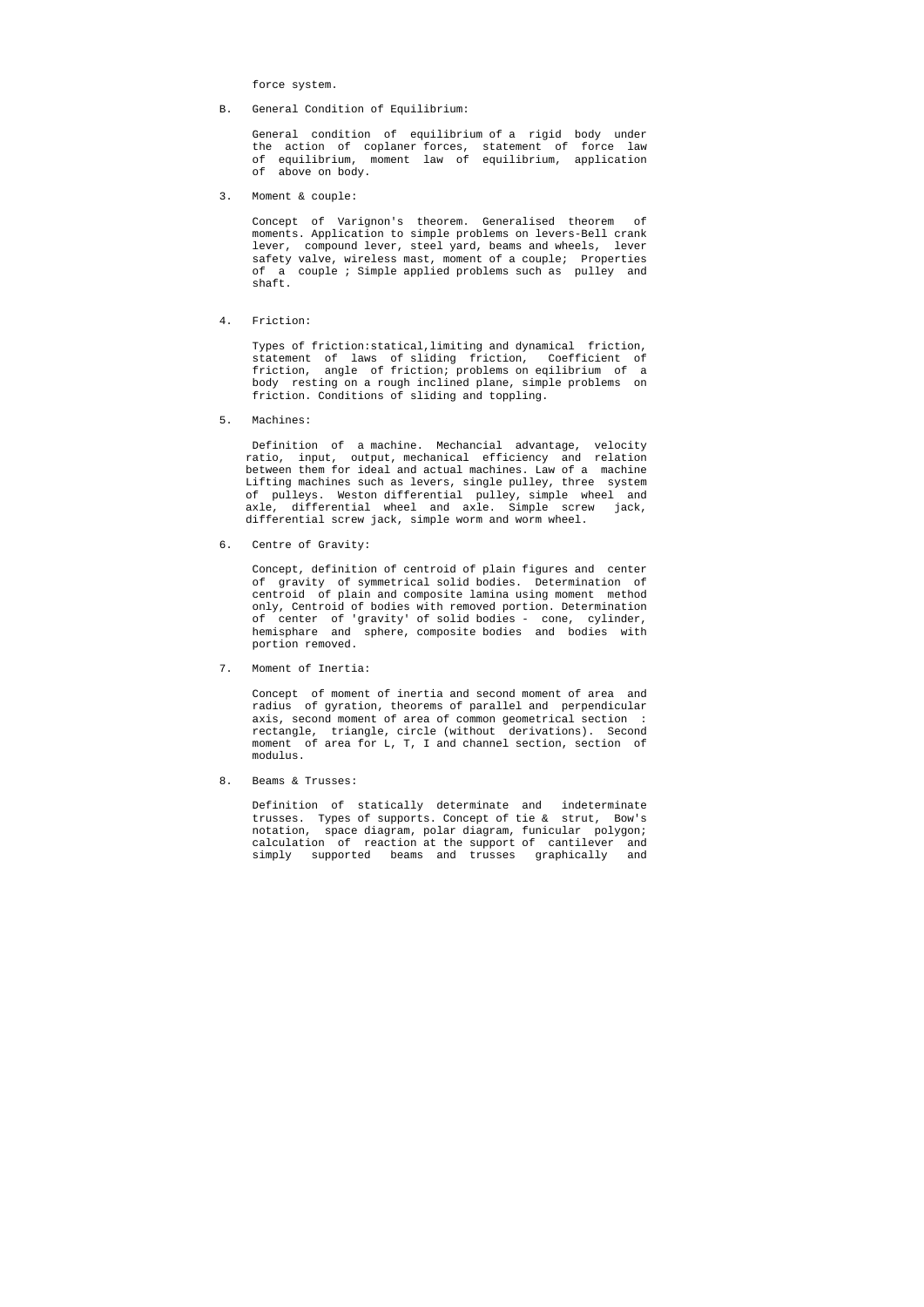analytically; graphical solution of simple determinate trusses with reference to force diagram for determining the magnitude and nature of forces in its various members. Analytical methods: method of joints and method of sections.(simple problems only)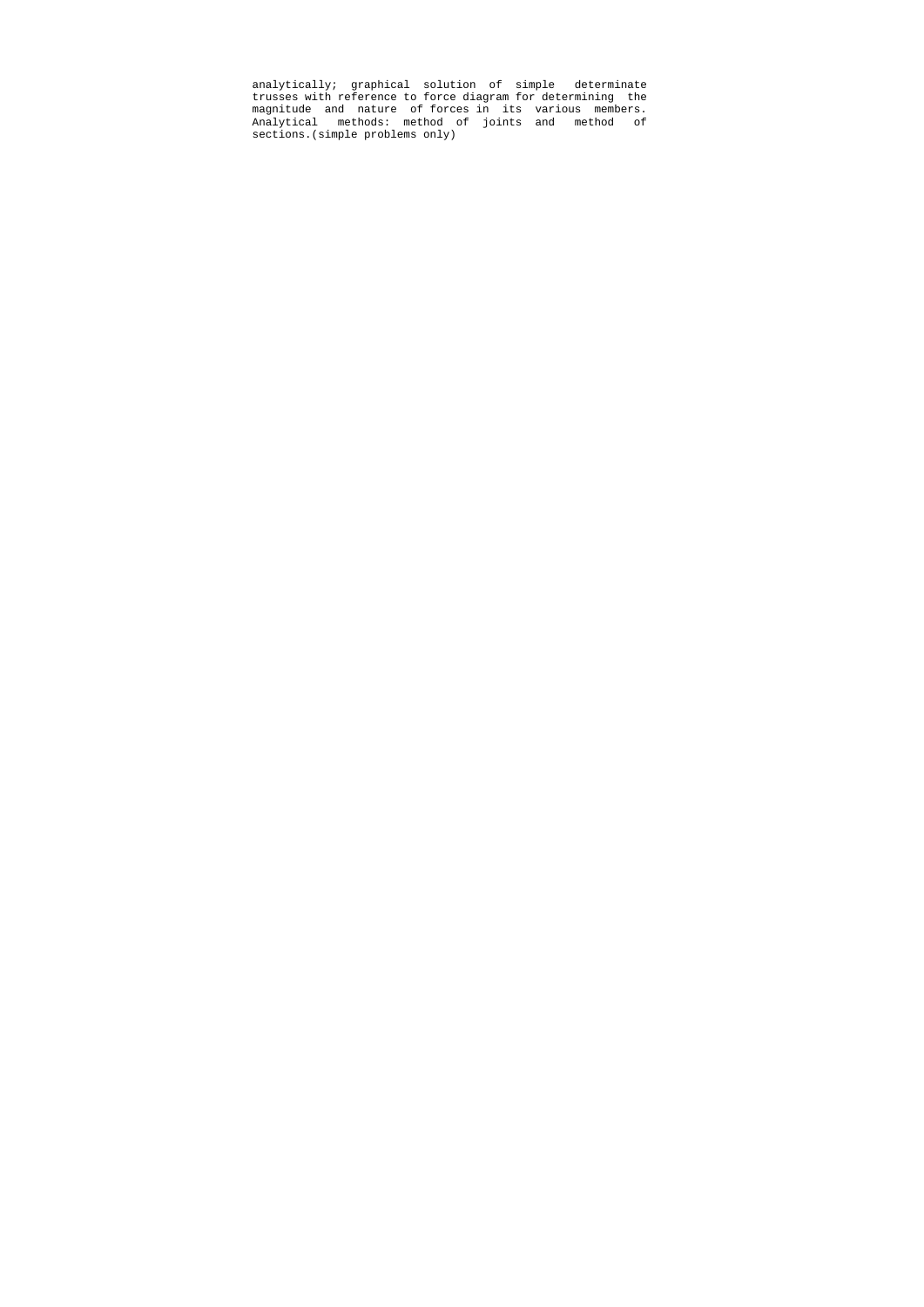#### Applied Mechanics Lab : Practicals

- 1. To verify the law of Polygon of forces.
- 2. To verify the law of parallelogram and triangle of forces.
- 3. To verify the law of principle of moments.
- 4. To find the coefficient of friction between wood,steel, copper and glass.
- 5. To find the reaction at supports of a simply supported beam carrying point loads only.
- 6. To find the forces in the jib & tie of a jib crane
- 7. To find the forces in the members of a loaded roof truss. (King / Queen post truss)
- 8. To find the mechanical advantage, velocity ratio and efficiency of any three of the following machines:
	- (i) Simple wheel & axle
	- (ii) Differential wheel & axle
	- (iii) Differential pulley block
	- (iv) Simple Screw jack
	- (v) Simple Worm & worm wheel
	- (vi) System of Pulleys (any type).
- 9. To find out center of gravity of regular lamina.
- 10. To find out center of gravity of irregular lamina.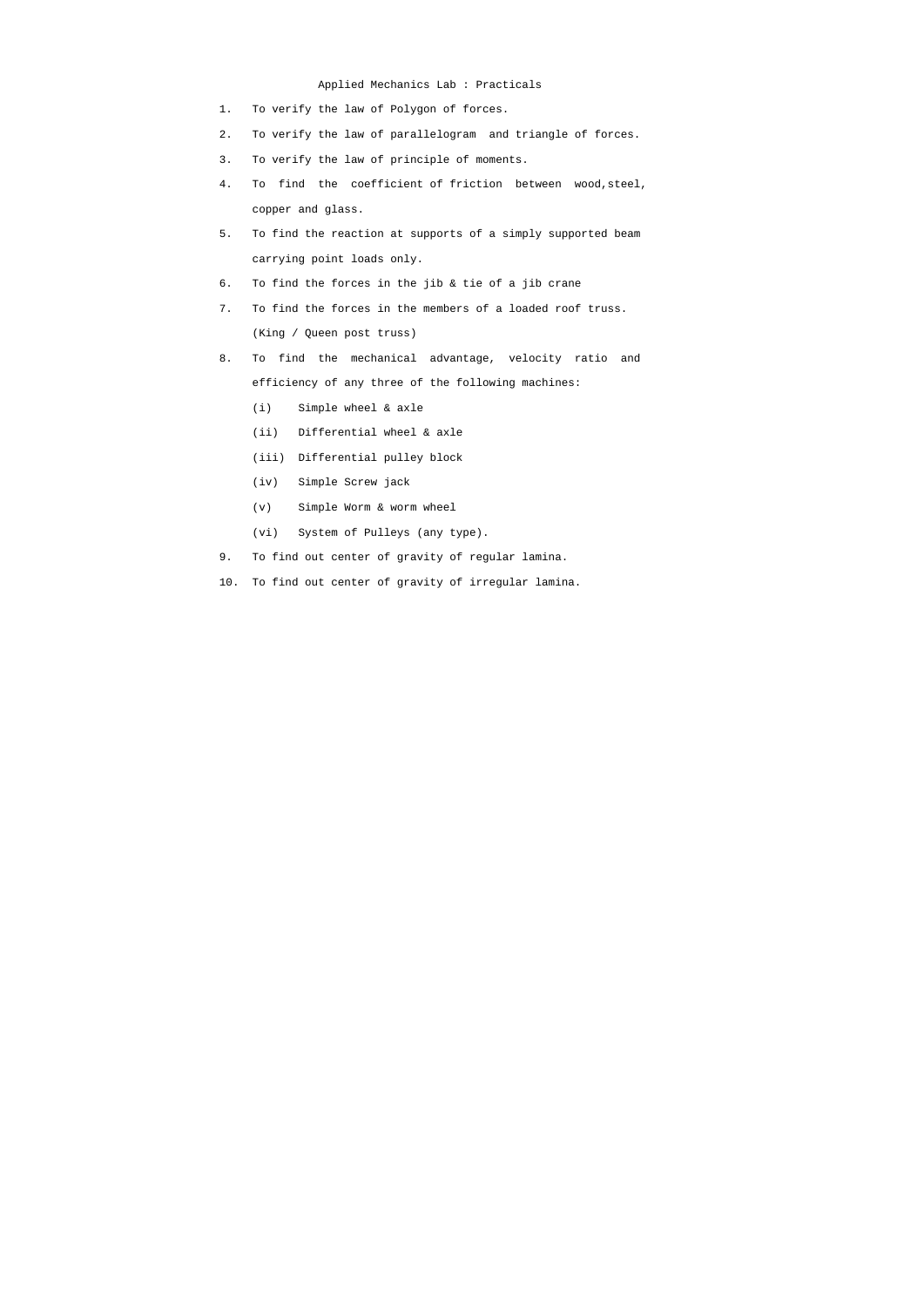L T P  $5 - -$ 

#### 2.4 ELEMENTARY WORKSHOP TECHNOLOGY (Common with Diploma In Dairy Engineering)

#### Rationale :

 The knowledge of " Workshop Technology " is very basis of mechanical engineering practice. For a beginner to technician course, familiarity with hand tools is a matter of utmost importance. The classroom teaching and a practice in shop will meet this need well.

#### TOPIC WISE DISTRIBUTION OF PERIODS

| Sl.No. |                 | Units                              | Coverage Time |    |   |
|--------|-----------------|------------------------------------|---------------|----|---|
|        |                 |                                    | L             | T. | P |
| $1$ .  |                 | General Introduction               | 3             |    |   |
| 2.     |                 | Carpentry                          |               |    |   |
|        | $a$ .           | Fundamentals of Wood Working       | 3             |    |   |
|        |                 | Operations.                        |               |    |   |
|        | b.              | Common Carpentry Tools             | 6             |    |   |
|        | $\mathsf{C}$ .  | Joining of timber Components       | 3             |    |   |
| 3.     |                 | Metal Fabrication                  |               |    |   |
|        | Α.              | Metal Shaping                      |               |    |   |
|        | 1.              | Smithy                             | 9             |    |   |
|        | 2.              | Sheet Metal Working                | 9             |    |   |
|        | <b>B</b> .      | Metal Joining                      |               |    |   |
|        | 1.              | Permanent Jointing                 | 9             |    |   |
|        | 2.              | Temporary Jointing                 | 5             |    |   |
|        | $\mathcal{C}$ . | Familiarity With Tools             | 5             |    |   |
| 4.     |                 | Protection of Fabricated Structure |               |    |   |
|        |                 | from Weather                       |               |    |   |
|        | 1.              | Painting                           | 5             |    |   |
|        | 2.              | Varnishing & Polishing             | 3             |    |   |
| 5.     |                 | Foundry Work                       | 5             |    |   |
| б.     |                 | Machine Shop                       | 5             |    |   |
|        |                 |                                    | 70            |    |   |

#### DETAILED CONTENTS

- 1. GENERAL INTRODUCTION:
	- (a) Scope of subject "Workshop Technology" in engineering.
	- (b) Different shop activities and broad division of the shops on the basis of nature of work done such as
		- (i) Wooden Fabrication (Carpentry)
		- (ii) Metal Fabrication (shaping and Forming, Smithy, Sheet metal and Joining-welding, Rivetting,Fitting and Plumbing.
	- (c) Organization and layout of workshop.
	- (d) General safety preaction in workshop
- 2. CARPENTRY :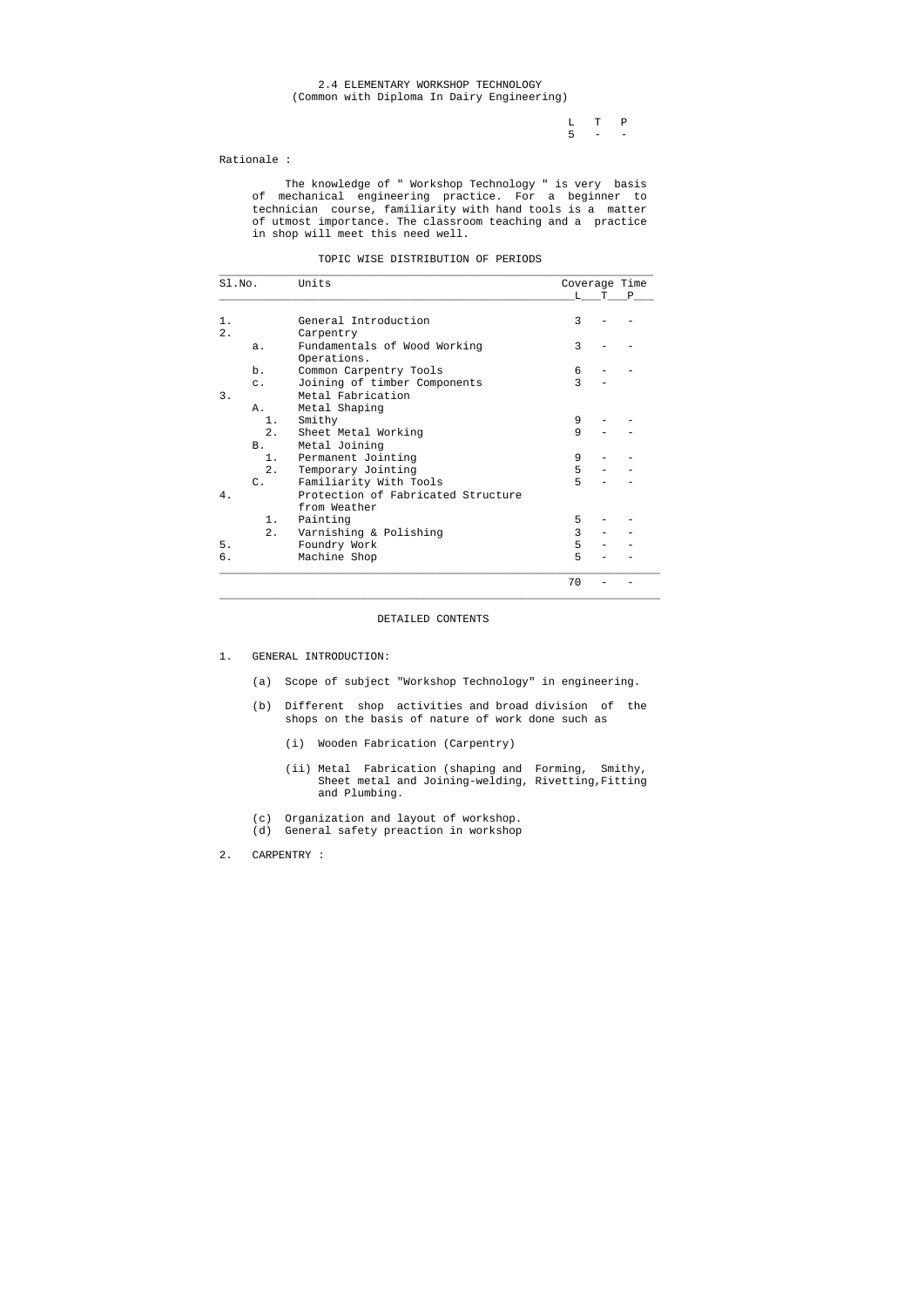- (a) Types of wood and timber, Cutting and seasoning of wood, Decaying of wooden component.
- (b) Fundamental of wood working operations:
- Marking & Measuring.
- Holding & Supporting.
- Cutting & Sawing.
- Drilling & Boring.
- Turning.
- Jointing.
- (c) Common Carpentry Tools:

 Their classification, size, specification (name of the parts and use only).

(1) Marking and measuring tools:

 Rules, try square, Bevel Square, Marking gauge, Mortise gauge, Scriber (marking knife). Combination set

(2) Holding and supproting Tools:

 Carpentary vice, Bench hold fast, Bar clamp, Bench hook, Hand clamp C and G clamp.

(3) Cutting and Sawing Tools:

 Saws: ( Grip or Hand, panel, cross cut, Tenon, dove tail, compass, key hole and bow saw),

Chisel: (Firmer, dovetail, mortise and gauge),

 Planes: (Wooden & Iron plane. Jack plane, Smoothing plane).

- (4) Drilling and Boring tools: Auger, Gimlet, Hand drill, Brace and bits.
- (5) Striking Tools: Mallet and Claw hammer.
- (6) Turning Tools & Equipments: Wood working lathe and lathe tools.
- (7) Miscellaneous Tools: Screw driver, Rasp, Pincer, Oil stone, Triangular file and Saw set.
	- (d) Joining of Timber Components For Fabrication Works:

 Assembly of joints (Preparation steps and tools used only) Mortise, Tenon, Rivet , Groove, Tongue, Dowel, operations in assembly-Simple lap and butt, Mortise, Tenon, Dovetail, Mitre & briddle joints. Uses of glue, dowelpin and screw in preparation of joints. Common defects likely to occur during and after joining, defects due to wrong use of tools, defects due to wrong operation, defects due to improper seasoning of timber their identification and remedy. Safety (personal and equipment) to be observed.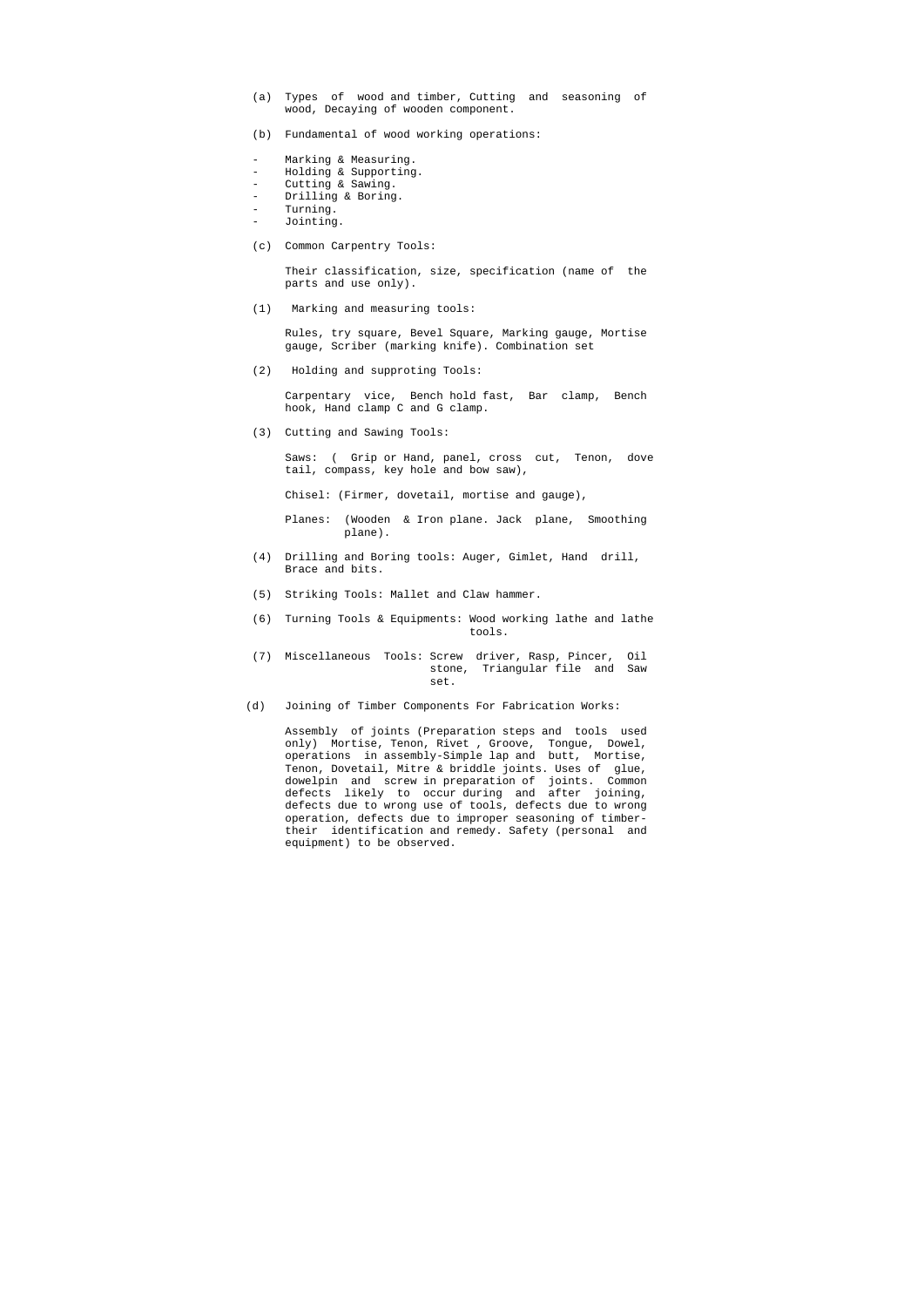- 3. METAL FABRICATION:
	- (A) Metal Shaping :

Smithy:

- (1) Operations involved (concept only)-Preparation of fire, Supporting and holding the metal, cutting the metal in size, heating, drawing down or fullering, usetting, swaging, bending, punching, blanking, drifting and forge welding,
- (2) Tools and equipment used (Names, size, specification for identification only).
- (3) Heating and fuel handling equipment-Smithy Forge, Blower, Shovel, Poker.
- (4) Holding and supporting tools-Common tongs, anvil, swage block.
- (5) Striking Tools-Ball pein, cross pein ,Straight pein double face and sledge hammers .
- (6) Cutting tools Hot and cold chisel and shear set.
- (7) Punching & Drifiting Tools Punch & Drift.
- (8) Bending Tools and fixture.
- (9) Forming & Finishing Tools Fullers, Swage Flatters, Set hammers.
- (10) Defects likely to Occur during and after operations their Identification and Remedy. Defects due to wrong operation , wrong tool and wrong heating.
- (11) Safety of Personnel, Equipment & Tools to be observed.
- (12) Study of forge hammers and power presses.
- (2) Sheet metal working:
- (I) Tools and Operation:
	- (1) Operations involved ( Names and concept only ) Laying out, marking and measuring, cutting, Shearing and blanking, Straightening bending and seaming, Punching and piercing , burring and stamping,
	- (2) Sheet metal joints Lap, seam, Locked seam,hemp,wirededge, cup or circuler, Flange, angular and cap.
	- (3) Tools and equipments used (Name, size, specification for identification only).
	- (4) Marking Tools- Scriber, Divider and Trammel, Protractor, Trysquare, Dot punch, Steel Rule, Steel tape, Sheet metal gauge.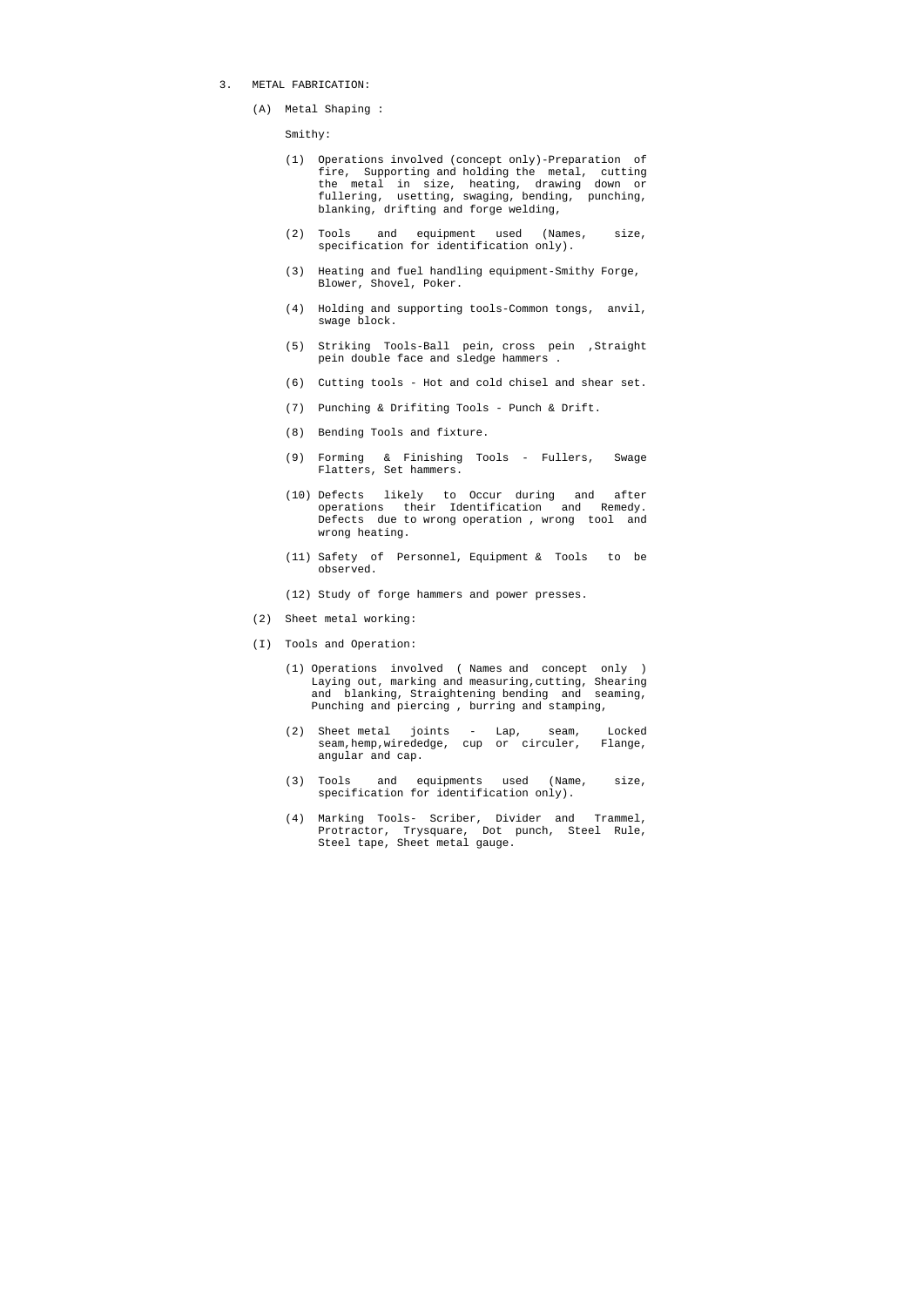- (5) Cutting and shearing Tools-hand Shear and lever, Snips, Chisels.
- (6) Straightening tool-Straight edge.
- (7) Striking Tools-Mallet, Hammer.
- (8) Holding Tools-Vice, Plier, C or G clamps, Tongs.
- (9) Supporting Tools-Stakes and Anvil.
- (10) Bending Tools-Crimpers, Form dies, Roundnose plier, Rails.
- (11) Punching-Piercing and Drifting tools.
- (12) Burring Tools-Files.
- (13) Common defects likely to occur during and after operation-Their identification and remedy. Defects due to wrong operation or wrong tool.
- (14) Safety of Personnel, Equipment & Tools to be observed.
- (15) Development and estamination of sheet for simple articles.
- (B) Metal Joining During Fabrication:
- (1) Permanent Joining:
- (a) (1) Welding methods-Forgewelding, gas welding (high and low pressure-oxyacetylene welding, types of flames.
	- (2) Electric welding- D.C. & A.C., Connected tools, operation, materials and safety measures.
- (b) Soldering & Brazing:

 For black Galvanised and Tincoated Iron sheet, brass and copper sheets only.

- (1) Its concept, comparison with welding as joining method and classification, electric soldering and forge soldering.
- (2) Soldering operation- edge preparation of joints, Pickling and degreasing, Fluxing, Tinning and Soldering.
- (3) Materials Used-Common fluxes, soft and hard solder, solder wire (Plain and Resin core) and sticks, spelters and their specifications and discription ( For Identification Only), forge soldering bits.
- (4) Electric soldering iron.
- (5) Common defects likely to occurs during and after soldering.
- (6) Safety of Personnel, Equipment & Tools to be observed.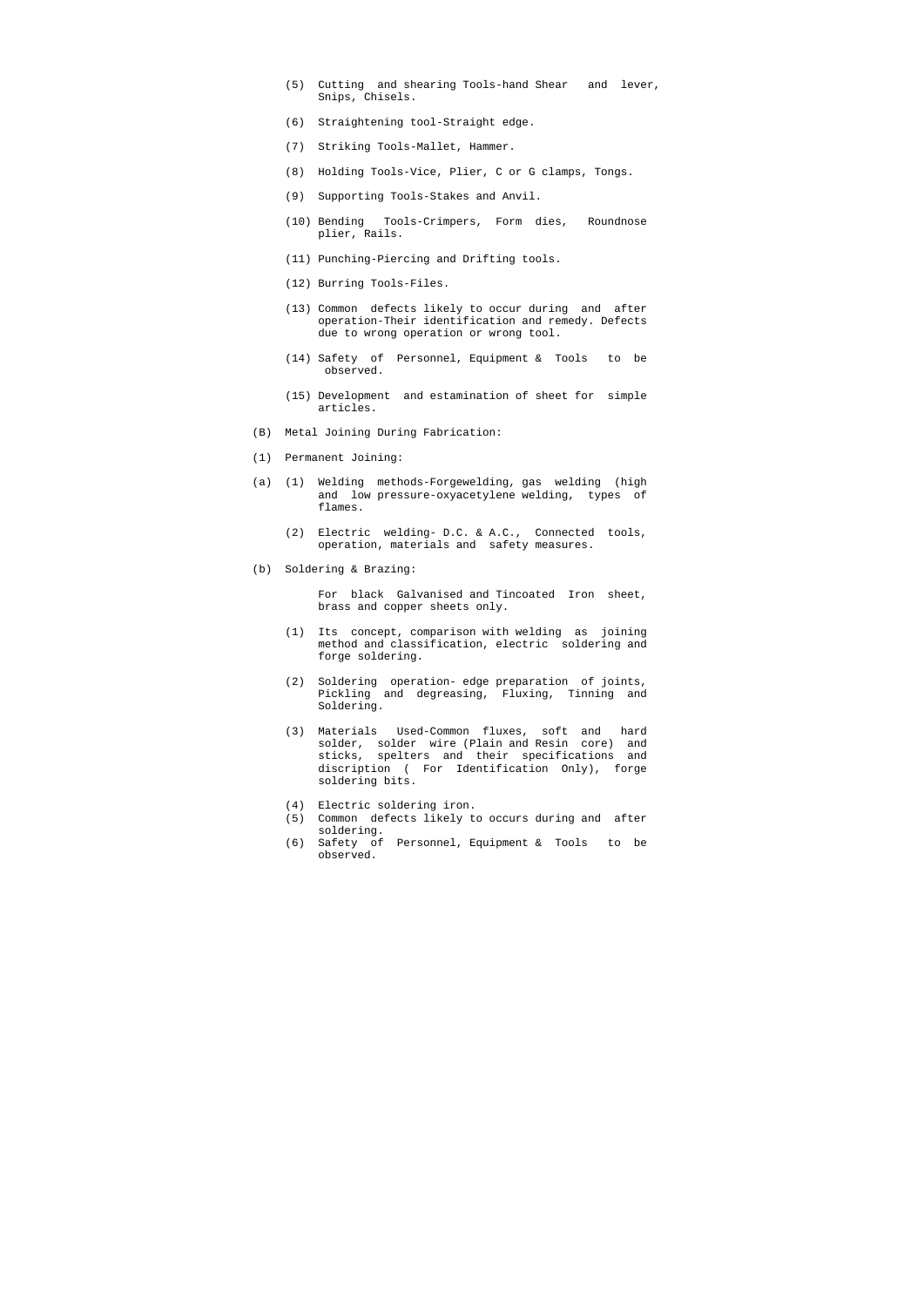- (c) Rivetting:
	- (1) Its comparison with welding as joining method.
	- (2) Rivets and Materials.
	- (3) Operation involved-Marking from given data, edge preparation, drilling and punching arrangements of joint elements (Lap, Butt with single cover plate and double cover plate) upsetting of rievet tail, shaping head and caulking.
	- (4) Tools and equipments used- (Names, Size, Specification and uses)-Supporting and holding tools ( Stakes and Tonqs)-Striking tools-Ball pien, Straight pien and Cross pien hammers and head forming tools (Shapes), drills punches and solid punches, drift, elementary knowledge about working of pneumatic, hydraulic and electric rivetor.
- (2) Temporary Joining (Fastners & Their Uses):

Introduction to

- (1) Various types of Bolts (Names of prats and specification) and various types of washers and nuts used with them and their uses, material they are made of , studs and foundation bolts.
- (2) Screws, keys, pins and cottors-their material and use.
- (3) Pipe connectors-Sockets, elbows, tees, cross and bends, unions, volves, glands packing and operation in use of pipe connectors-cutting, marking, threading, pipe bending, joining different pipe line fittings- (Steps of operation only).

 Tools and equipment used in their operations (Name, Size, Specification and Discription for Identification).

 Supporting and holding tools-Pipe vices (Bench, leg and hand), Pipe wrenches, Spanners.

Cutting Tools- Hack saw and Pipe cutters.

Threading Tools- Pipe dies and Taps.

 Materials Used for Joining-White lead, Cotton and Gasket.

 Common defects lickely to occur during and after operation and their remedies.

 (3) Familiarity with The Use of Various Tools Used In Mechanical Engineering Workshop:

Marking & Measuring: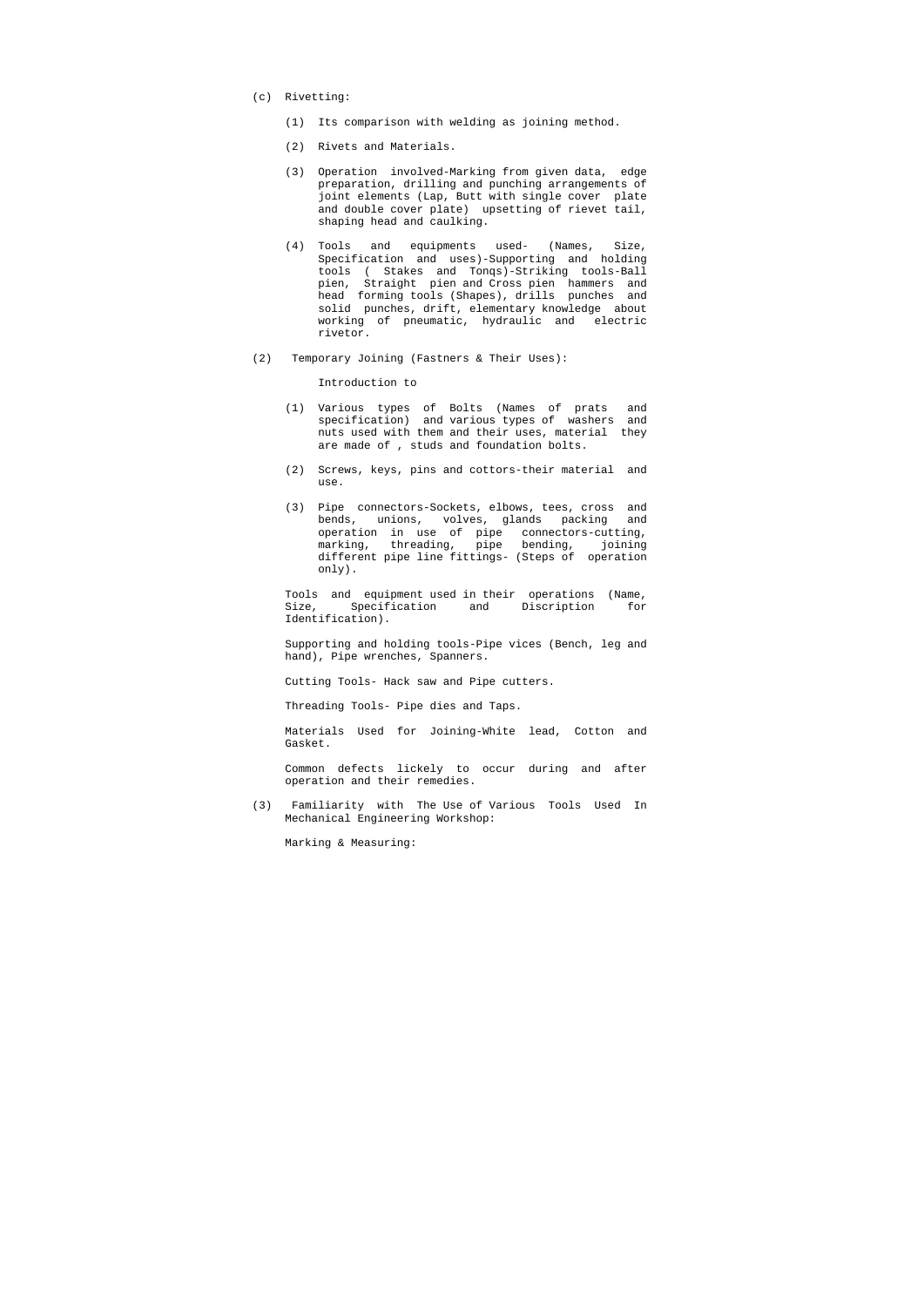Steel rule, surface gauge, marking block, protractor, trysquare, scriber, punches, divider and callipers, surface plate, V. block, gauges- ( screw, pitch, radius, feeler), Vernier callipers, Micrometer, Vernier height and depth gauge, use of dialgauge.

Holding Tools:

Vices (Bench, leg and hand vice), clamps tongs, pliers,

Cutting Tools:

 Hack saw (Fixed and Adjustable framce), chisels-flat, cross cut, diamond, round nose.

Files:

 According to section-Knife edge, Flat, Triangular round, Square, Half round,

 According to grade - Rough, Bastard, Second cut, Smooth and Dead smooth,

Drills and Allied Tools:

Parallel and taper shank Twist drill,

Thread Cutting Tools:

Taps and Dies,

Miscellaneous Tools:

 Wrenches, Keys, Spaners, Pliers, Screw drivers their specification and many others which have not been named for use in various shops. They should be shown physically to each student for famillarity.

- 4. PROTECTION OF FABRICATED STRUCTURES FROM WEATHER:
- 1. PAINTING:

 Its need, Introduction to methods of paintings (Classification only); Mannual, Machine (spray) and dip painting at room temperature, operations involved discription of steps only eg. surface preparation method for old and new surface in timber and iron structure-sanding, derusting, deqreasing, filling of pore and dents, paint application- manual, machine (spray and dip painting drying of paint air drying and oven drying under coat and filler material (red oxide, putty, yellow clay), surface preparation materials (sand and emery papers); tools and equipments used ( Name, size specification for indification).

 Brushes-Round and flat wire brush, scraper, trowel , spray gun, compressor.

 Defects likely to occur in painting and their remedies Safety of Personnel, Equipment & Tools to be observed.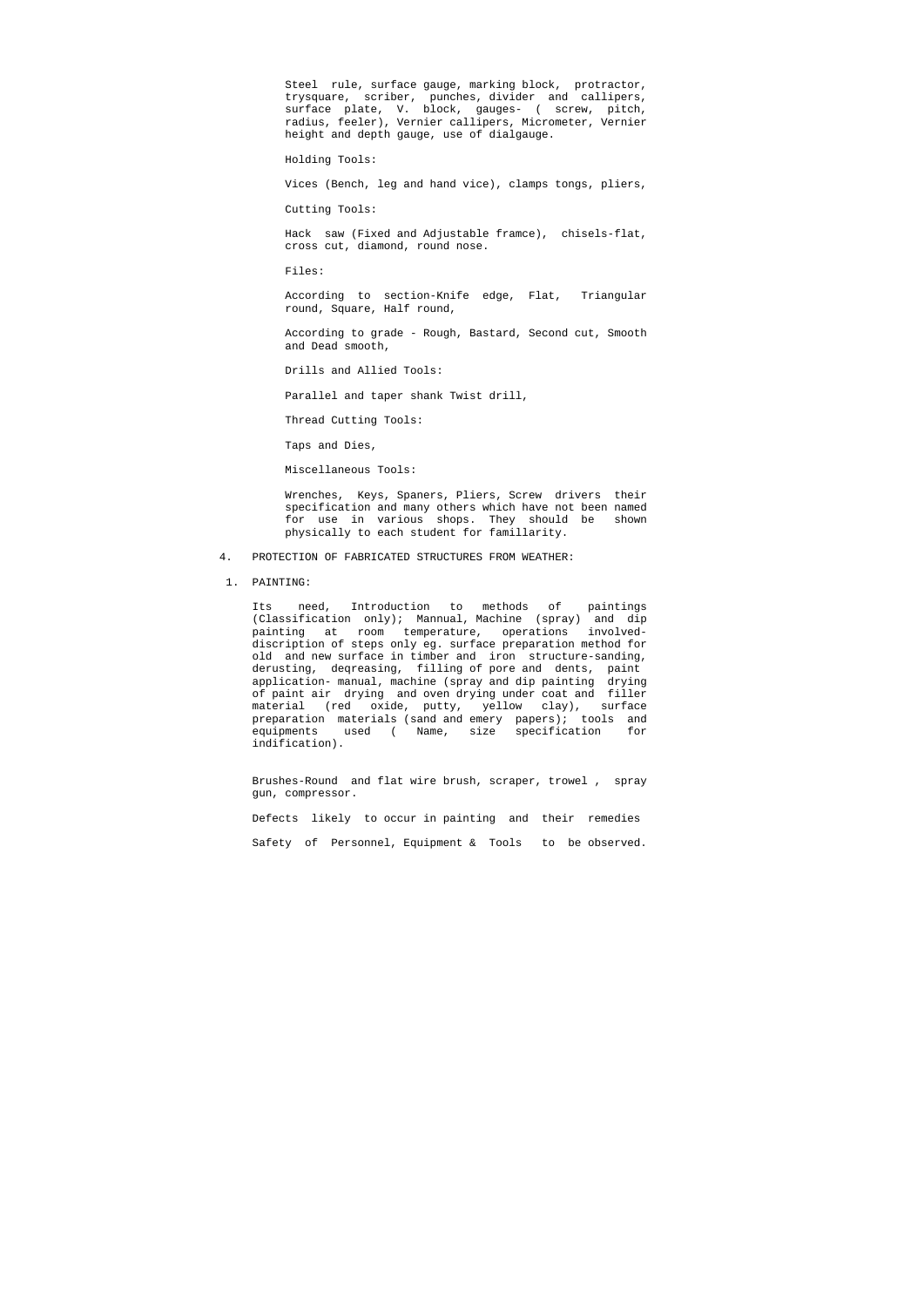2. VARNISHING & POLISHING:

 Its need operation involved (description of step only), surface preparation method of old and new articles, application of polishing materials, materials used for preparation of french and sprit polish,copal varnish. Defects likely to occur.

Safety of Personnel, Equipment & Tools to be observed.

5. FOUNDRY WORK:

 Elementary idea of patterns, Types of moulds, sand and green sand moulds and moulding, tools and equipment used in green sand moulding.

6. MACHINE SHOP:

 Introduction to machine tools viz lathe, drilling machine, shaper and planer simple line and block diagram of components and their functions. Brief concept of NC and CNC machines.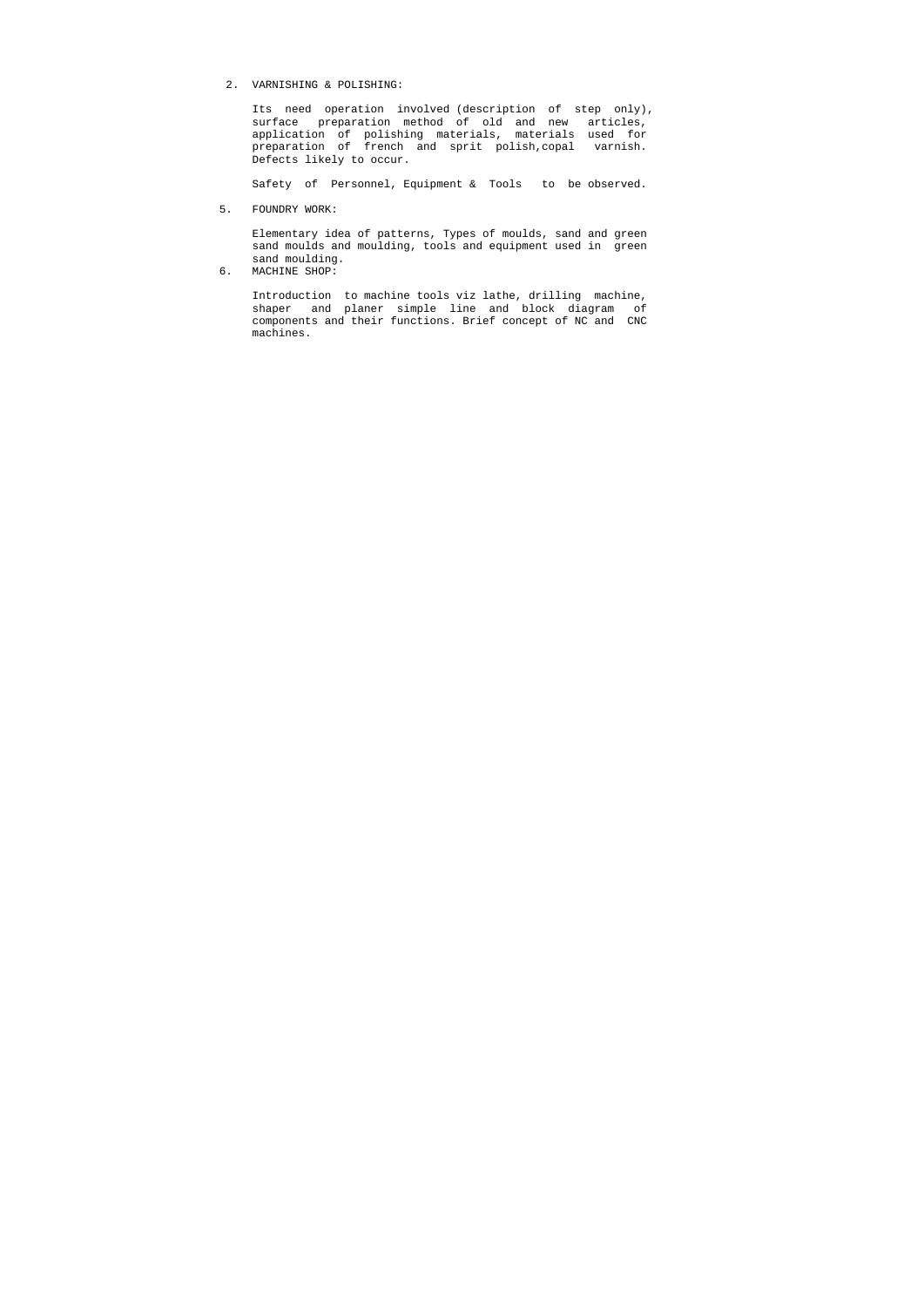#### 2.5 WORKSHOP PRACTICE

 [Common with Civil Engg., Civil Engg. (sp. in Rural Engg.), Electrical, Ceramic, Dairy, Agriculture, Chemical Technology (Rubber & Plastic), Chemical Technology (fertilizer), Four year chemical Engg.]

> L T P  $-$  14

 [Four year Past time Mechanical Engg. (sp. in Production Engg.)]

Rationale

 A diploma holder in any branch of engineering has to work in between a skilled workman and an Engineer. In order to have effective control over skilled workmen it is necessary that the supervisory staff must have adequate knowledge and skill. For development of skills workshop practice is very essential.

| SI.NO.         | Units                                   |  | Coverage Time |     |
|----------------|-----------------------------------------|--|---------------|-----|
|                |                                         |  |               | P   |
|                | Carpentry shop                          |  |               | 20  |
| 2.             | Painting & polishing shop               |  |               | 16  |
| 3.             | Sheet metal and soldering shop          |  |               | 56  |
| 4 <sup>1</sup> | Fitting shop, Plumbing & Fastening Shop |  |               | 24  |
| 5              | Foundry shop                            |  |               | 20  |
| б.             | Smithy shop                             |  |               | 24  |
| 7.             | Welding shop                            |  |               | 20  |
| 8.             | Machine shop                            |  |               | 16  |
|                |                                         |  |               | 196 |

#### DETAILED CONTENTS

| 1. |        | Carpentry Shop:                                     |
|----|--------|-----------------------------------------------------|
|    | $EX-1$ | Introduction & demonstration of tools used<br>in    |
|    |        | carpentry shop and different types of joints, types |
|    |        | of wood, seasoning and preservation of wood         |
|    | $EX-2$ | Planing and sawing practice                         |
|    | $EX-3$ | Making of lap joint                                 |
|    | $EX-4$ | Making of mortise and tenon joint                   |
|    | $Ex-5$ | Making of any one utility article such as wooden-   |

- picture frame, hanger, peg, name plate, etc.
- 2. Painting and Polishing Shop:
	- EX-1 Introduction of paints, varnishes, Reason for surface preparation, Advantange of painting, other method of surface coating i.e. electroplating etc.
	- EX-2 To prepare a wooden surface for painting apply primer on one side and to paint the same side. To prepare french polish for wooden surface and polish the other side.
	- Ex-3 To prepare metal surface for painting, apply primer and paint the same.
	- EX-4 To prepare a metal surface for spray painting,first spray primer and paint the same by spray painting gun and compressor system.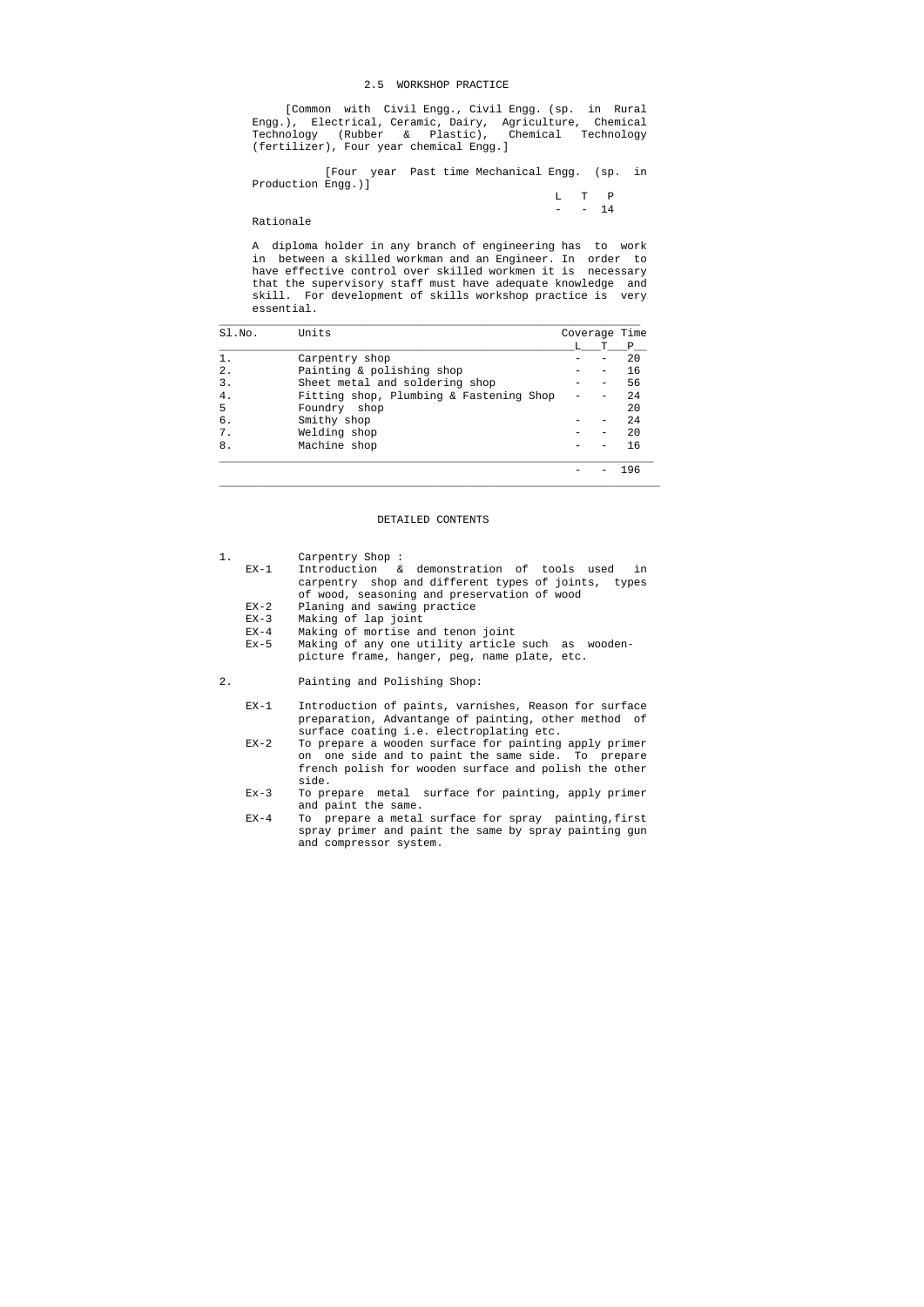- The sequence of polishing will be as below:
	- i) Abrassive cutting by leather wheel.
	- ii) Pollishing with hard cotton wheel and with polishing material.
	- iii) Buffing with cotton wheel or buff wheel.
- 3. Sheet Metal and Soldering Shop :
	- EX-1 Introduction and Types of sheets, measuring of sheets
	- EX-2 Study and sketch of various types of stakes/anvil.
	- EX-3 Introduction & demonstration of tools used in Sheet metal working shop.
	- EX-4 Cutting, shearing and bending of sheet.
	- EX-5 To prepare a soap case by the metal sheet.
	- EX-6 To make a funnel with thin sheet and to solder the seam of the same.
	- EX-7 To make a cylinder and to solder the same.
	- EX-8 Preparation of different type of joints such as Lap
	- joint-single seam, double seam. Hemp and wired joints. EX-9 To braze small tube/conduit joints.
- 4. Fitting Shop, Plumbing Shop & Fastening Shop:
	- EX-1 Study of materials, limits, fits and toterances.
	- EX-2 Introduction & demonstration of tools used in Fitting Shop.
	- EX-3 Hacksawing and chipping of M.S. flat. Filing and squaring of chipped M.S. job. Filing on square or rectangular M.S. piece.
	- EX-4 Making bolt & nut by tap and die set and make its joints
	- Ex-5 To drill a hole in M.S. Plate and taping the same to creat threads as per need.
	- EX-6 Utility article-to prepare double open mouth spanner for 18" hexagonal head of a bolt.
	- EX-7 Cutting and threading practice for using socket, elbow and tee etc. and to fit it on wooden practice board.
	- EX-8 Study of-bib cock, cistern or stop cock, wheel valve and gate valve etc.
	- EX-9 Practice of bolted joints
	- EX-10 To prepare a rivetted joint
	- EX-11 To make a pipe joint
	- EX-12 To make a threaded joint
	- EX-13 Practice of sleeve joint

#### 5. Foundry Work

- Ex-1 Study of metal and non metals
- Ex-2 Study & sketch of the foundry tools.
- Ex-3 Study & sketch of cupula & pit furnace.
- Ex-4 To prepare the green moulding sand and to prepare moulds (single piece and double piece pattern sweep mould)
- Ex-5 Casting of non ferous (lead or aluminium) as per exercise 3.

#### 6. Smithy Shop :

- EX-1 Study & Sketch of Tools used in smithy shop.
- EX-2 To prepare square or rectangular piece by the M.S. rod.
- EX-3 To make a ring with hook for wooden doors.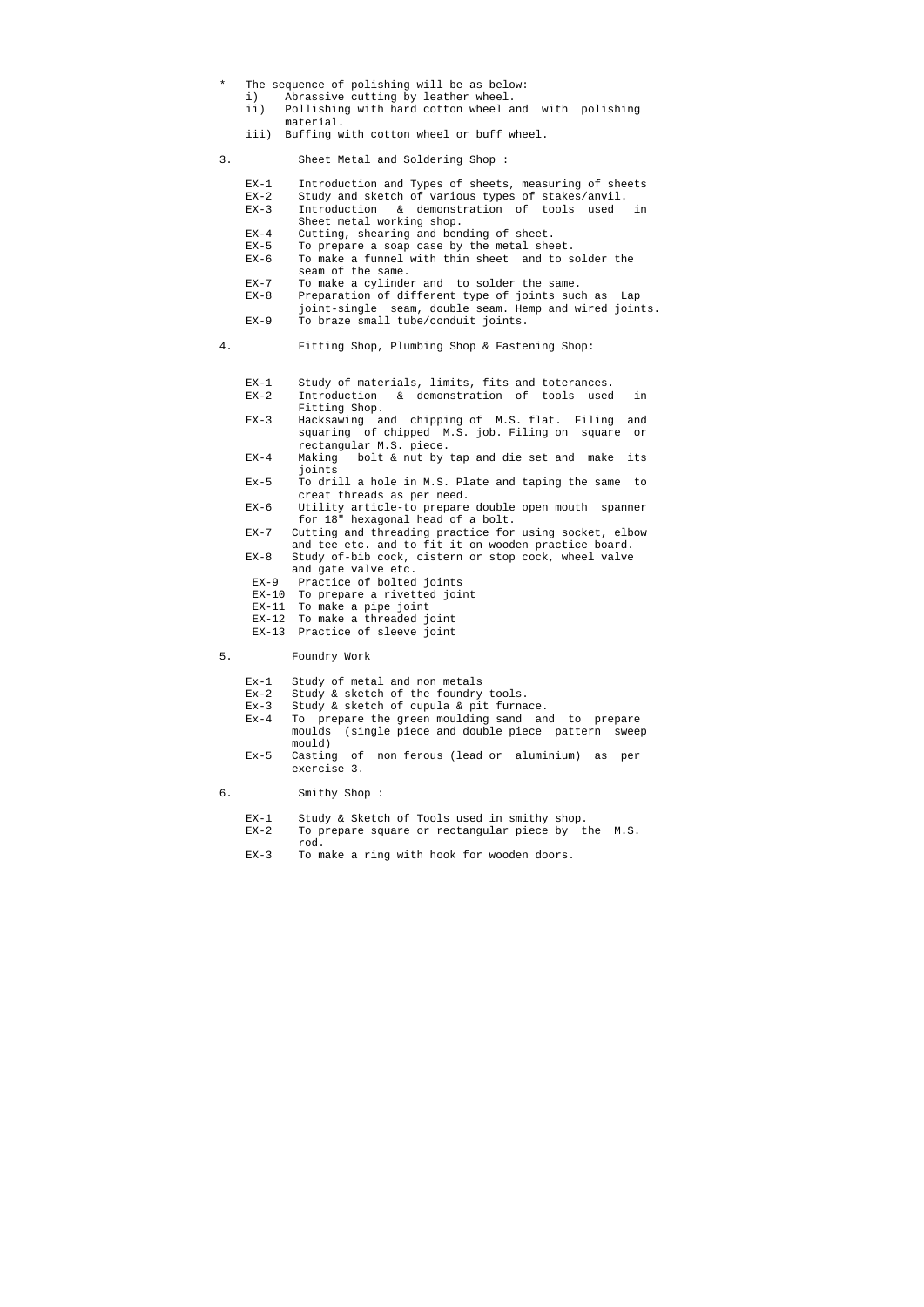- EX-4 Utility article-to preapre a ceiling fan hook.
- 7. Welding Shop :
	- EX-1 Introduction to welding, classinfication of welding, types of weld joints.<br>EX-2 Welding practice-gas
	- EX-2 Welding practice-gas and electric.<br>EX-3 Welding for lap joint after prepar
	- Welding for lap joint after preparing the edge.
	- EX-4 Welding of Butt joint after preparation of the edge.
	- EX-5 'T' joint welding after preparation of edge.<br>EX-6 Spot welding, by spot welding machine.
	- Spot welding, by spot welding machine.
- 8. Machine Shop
	- EX-1 Study & sketch of lathe machine.<br>EX-1 Study & sketch of grinders, mill
	- Study & sketch of grinders, milling M/c, Drilling M/c and CNC Machines
	- Ex-2 Plain and step turning & knurling practice.
	- Ex-3 Study and sketch of planning/Shaping machine and to plane a Ractangle of cast iron.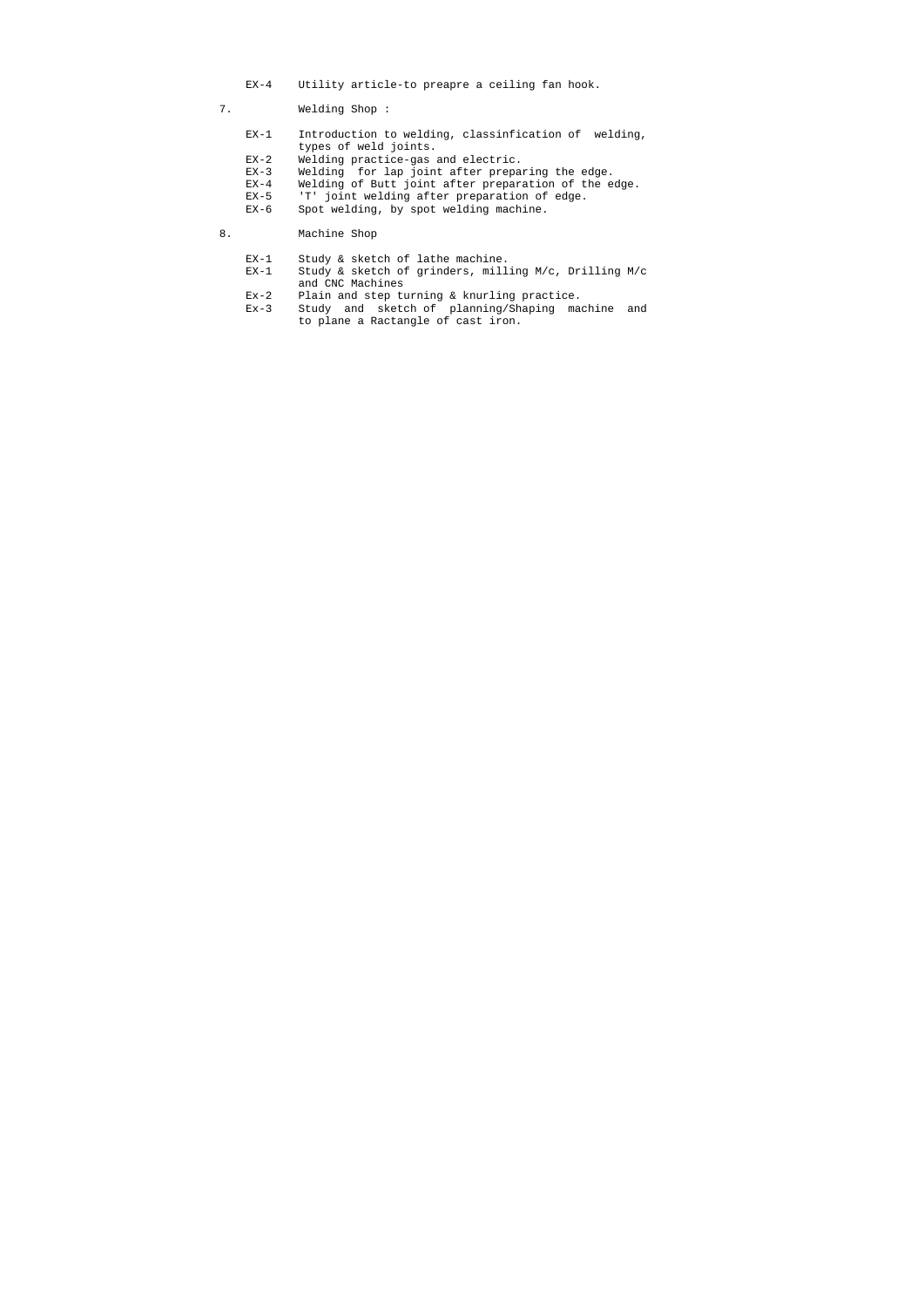The purpose of this course is to train the students to learn working in factory situations under supervision of factory staff and polytechnic staff. The whole department faculty should be deputed for this purpose.

 Head of faculty should procure seats for giving summer training for students with the assistance of Director, Board of Apprenticeship Training.

 A small project like study of material handling system, Plant layout study, Inventory control, Work study, Process control rejection and rework study, Inspection system and Quality control, etc. may be alloted.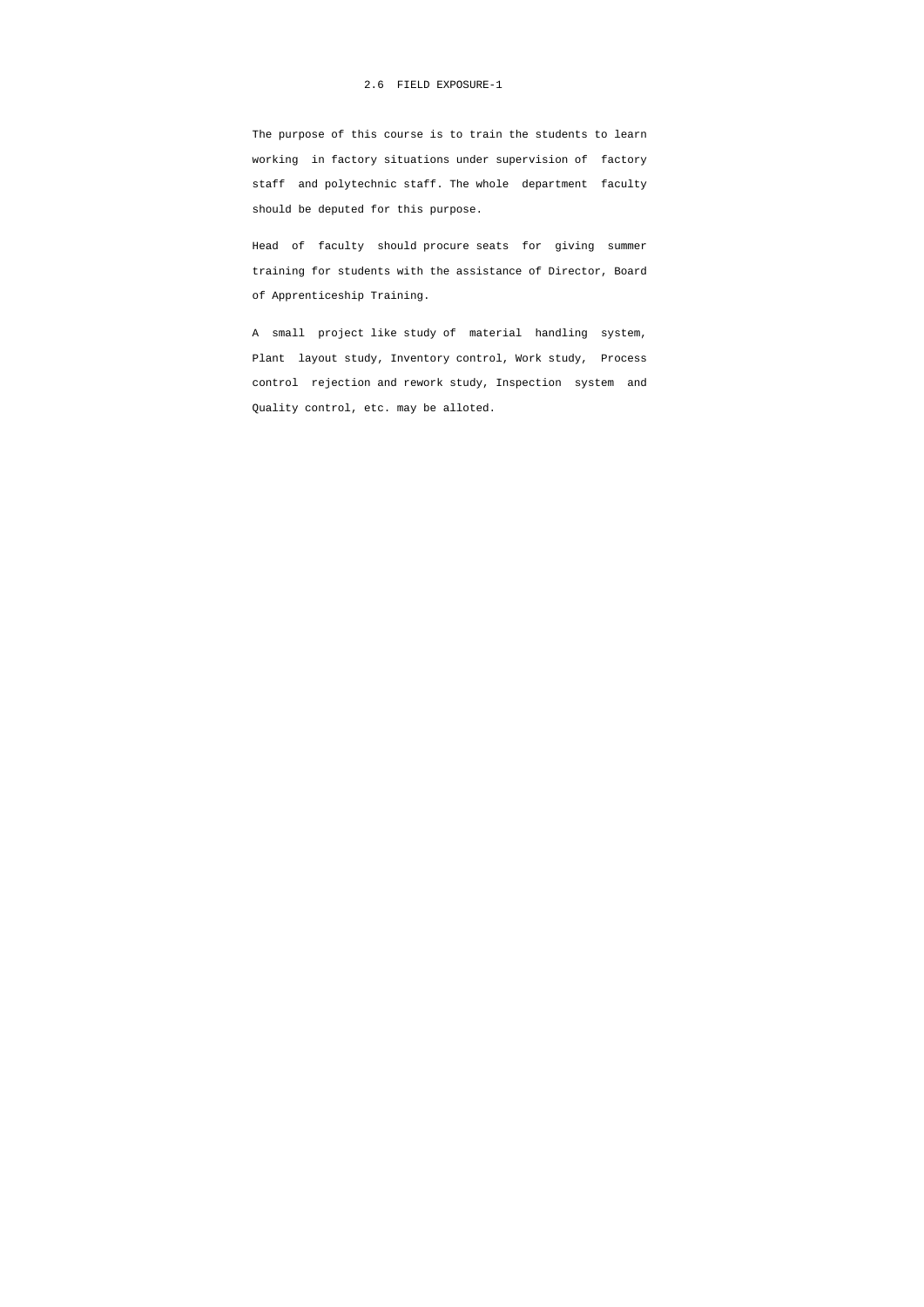III Semester

#### 3.1 APPLIED MATHEMATICS II

 L T P  $5 \t 2 \t -$ 

[ Common to All Engineering Courses]

Rationale :

 The study of mathematics is an important requirement for the understanding and development of concepts of Engg.The purpose of teaching mathematics to the Diploma Engg. students is to give them basic foundation and understanding of mathematics so that they can use the same for the understanding of engineering subjects and their advancements.

| Sl.No. | Units                    | Coverage Time |    |   |
|--------|--------------------------|---------------|----|---|
|        |                          |               | т  | Ρ |
|        | Matrices                 | 16            | 6  |   |
| 2.     | Differential Calculus    | 15            | 6  |   |
| $2$ .  | Differential Equations   | 15            | 6  |   |
| 4.     | Integral Calculus        | 12            | 5  |   |
| 5.     | Probability & Statistics | 12            | 5  |   |
|        |                          | 70            | 28 |   |

#### DETAILED CONTENTS

- 1. MATRICES :(12 Marks)
- 1.1 Algebra of Matrices, Inverse :

 Addition, Multiplication of matrices, Null matrix and a unit matrix, Square matrix, Symmetric, Skew symmetric, Hermitian, Skew hermition, Orthagonal, Unitary, diagonal and Triangular matrix, Determinant of a matrix.

Definition and Computation of inverse of a matrix.

1.2 Elementry Row/Column Transformation :

Meaning and use in computing inverse and rank of a matrix.

1.3 Linear Dependence, Rank of a Matrix :

 Linear dependence/independence of vectors, Definition and computation of a rank of matrix. Computing rank through determinants, Elementary row transformation and through the concept of a set of independent vectors,Consistency of equations.

1.4 Eigen Pairs, Cayley-Hamilton Theorem :

 Definition and evaluation of eign values and eign vectors of a matrix of order two and three, Cayley-Hamilton theorem (without Proof) and its verification, Use in finding inverse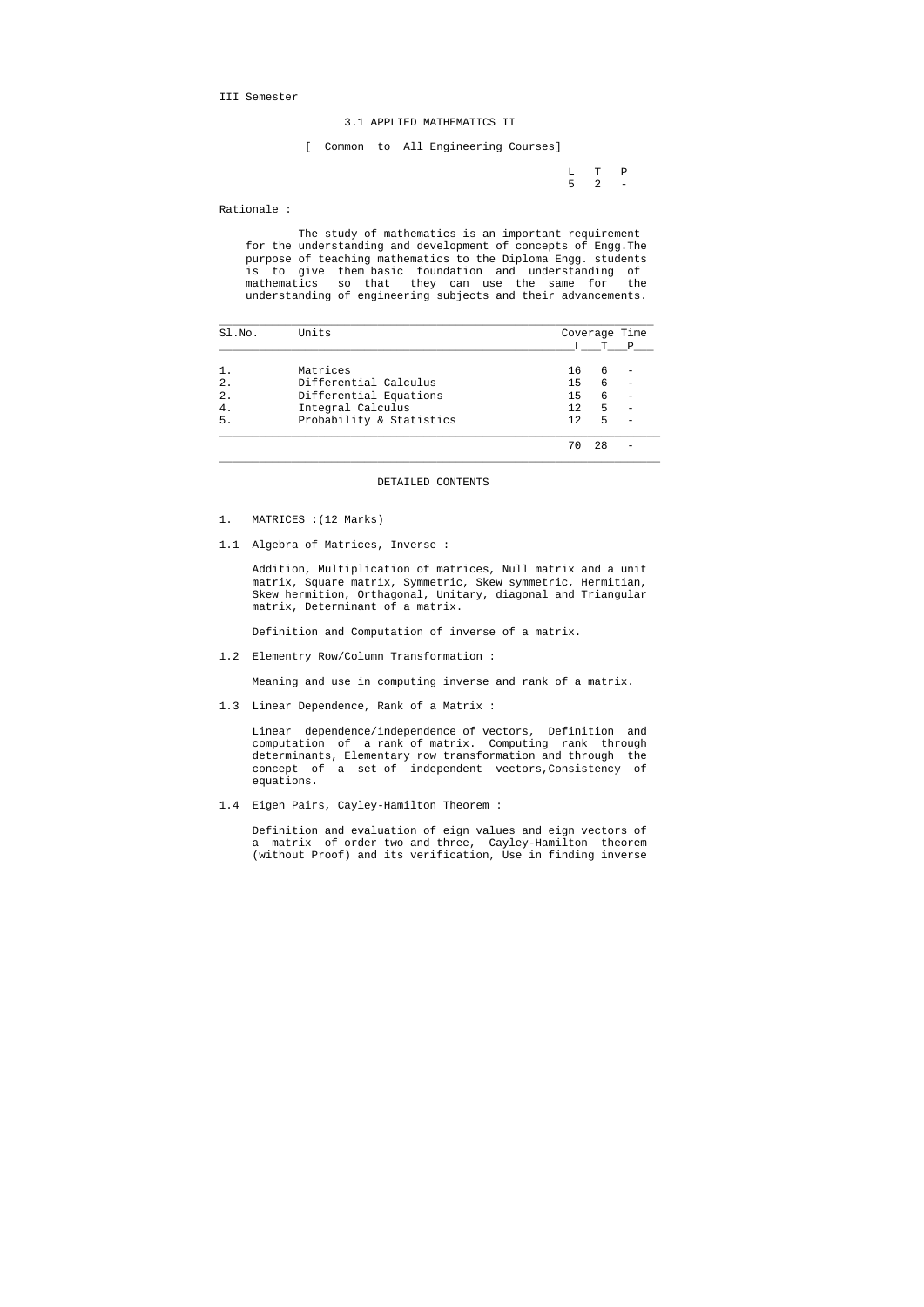and powers of a matrix.

- 2. DIFFERENTIAL CALCULUS :(10 Marks)
- 2.1 Function of two variables, identification of surfaces in space, conicoids
- 2.2 Partial Differentiation :

 Directional derivative, Gradient, Use of gradient f, Partial derivatives, Chain rule, Higher order derivatives, Eulens theorem for homogeneous functions, Jacobians.

2.3 Vector Calculus :

 Vector function, Introduction to double and triple integral, differentiation and integration of vector functions, gradient, divergence and curl, differential derivatives.

- 3. DIFFERENTIAL EQUATION :(10 Marks)
- 3.1 Formation, Order, Degree, Types, Solution :

 Formation of differential equations through physical, geometrical, mechanical and electrical considerations, Order, Degree of a differential equation, Linear, Nonlinear equation.

3.2 First Order Equations :

Fourier series of  $f(x)$ ,-n<x<n, Odd and even function, Half range series.

 Variable seperable, equations reducible to seperable forms, Homogeneous equtions, equtions reducible to homogeneous forms, Linear and Bernoulli form exact equation and their solutions.

3.3 Higher Order Linear Equation :

 Property of solution, Linear differential equation with constant coefficients (PI for X=eax, Sin ax, Cos ax, Xn, eaxV, XV.

3.4 Simple Applications :

 LCR circuit, Motion under gravity, Newton's law of cooling, radioactive decay, Population growth, Force vibration of a mass point attached to spring with and without damping effect. Equivalence of electrical and mechanical system

- 4. INTEGRAL CALCULUS II: (12 Marks)
- 4.1 Beta and Gamma Functions :

 Definition, Use, Relation between the two, their use in evaluating integrals.

4.2 Fourier Series :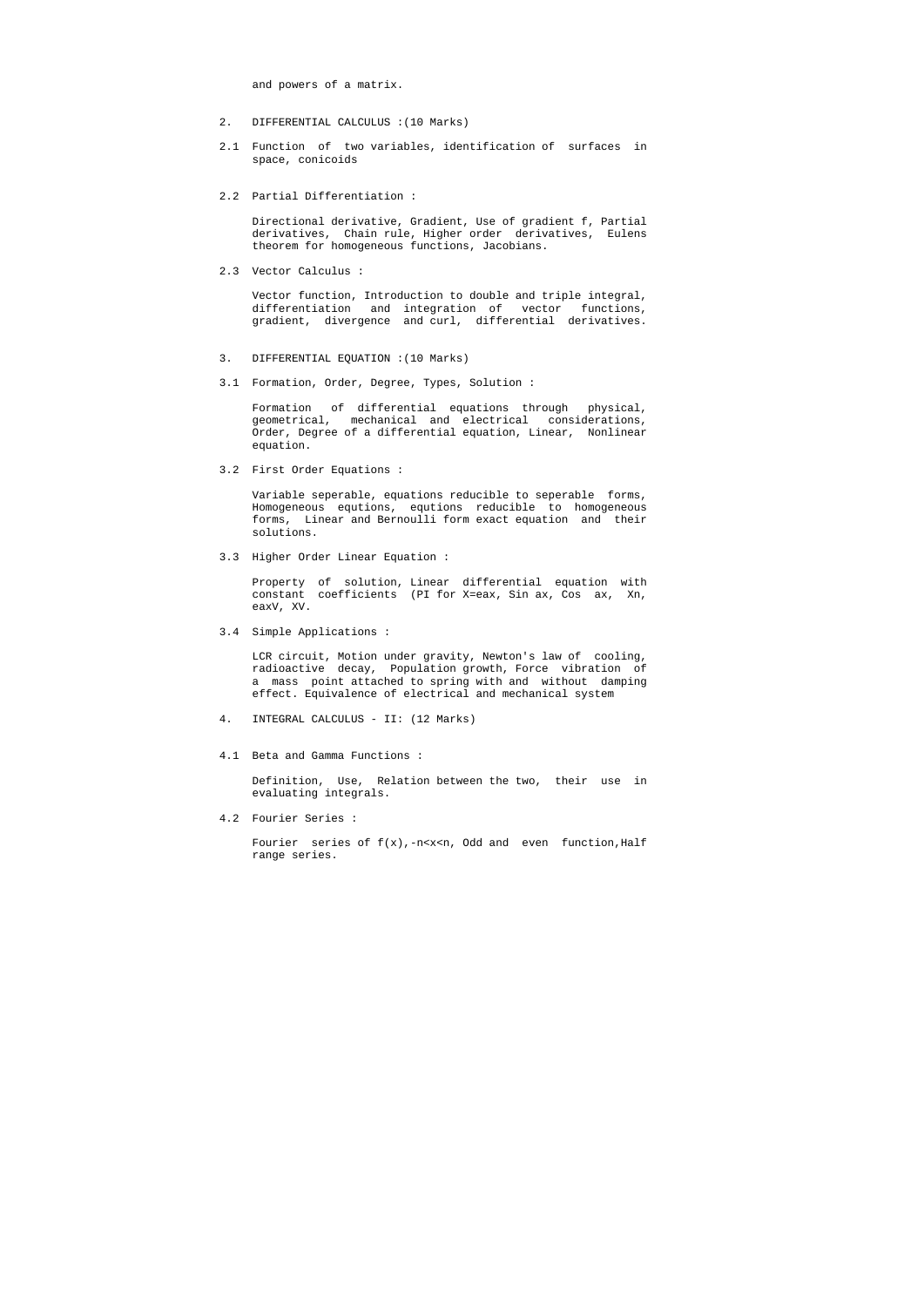4.3 Laplace Transform :

 Definition, Basic theorem and properties, Unit step and Periodic functions, inverse laplace transform, Solution of ordinary differential equations.

- 5. PROBABILITY AND STATISTICS :( 6 Marks)
- 5.1 Probability :

 Introduction, Addition and Multiplication theorem and simple problem.

5.2 Distribution :

 Discrete and continuous distribution, Bionimal Distribution, Poisson Distribution, Normal Distribution..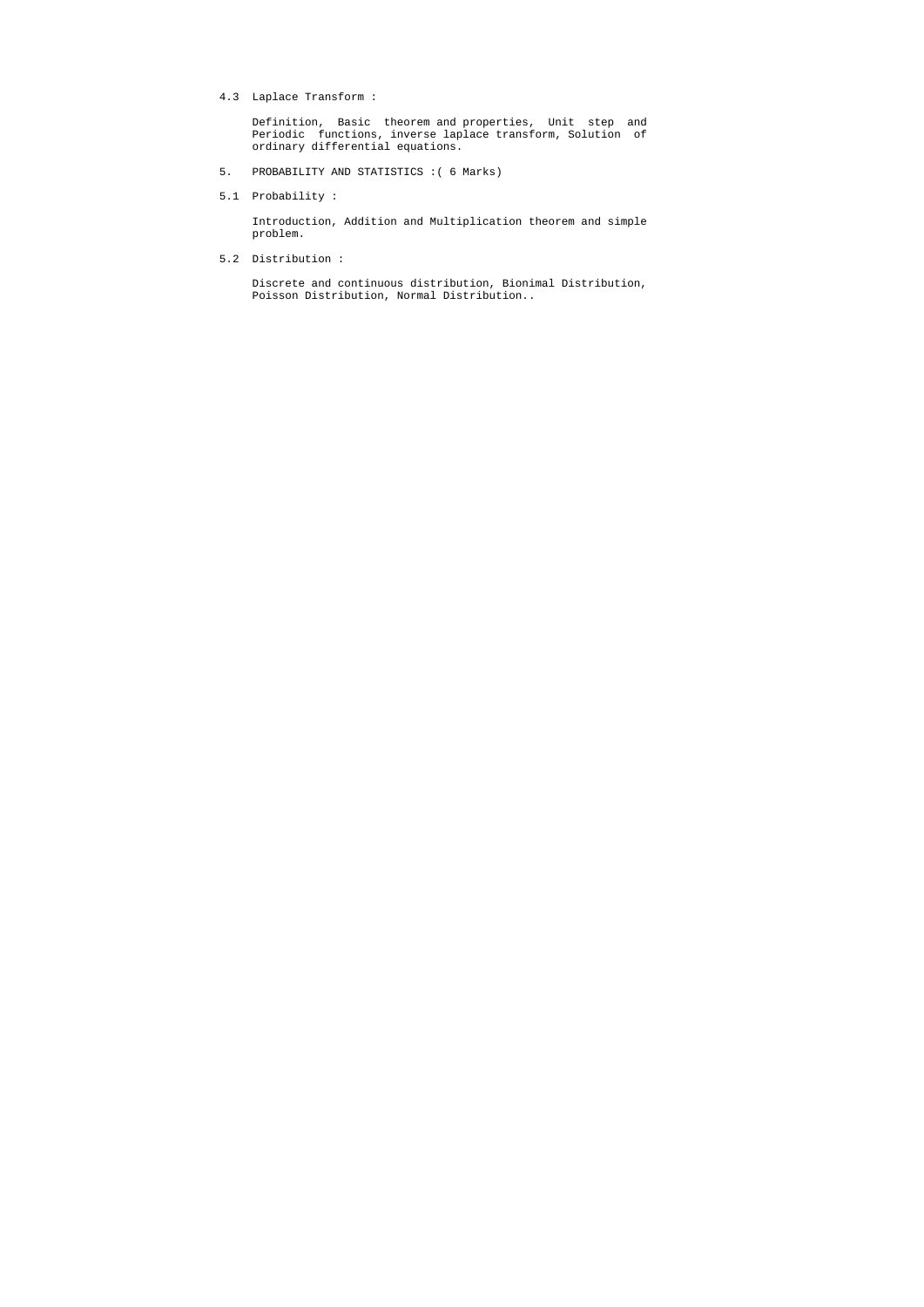### **3.2 METROLOGY AND MEASURING INSTRUMENTS**

[ Common to Three years Diploma Course in Mech Engg.]

 L T P 5 2 4

#### Rationale:

 Measuring is the very basis of every decision making activity. How should we measure is a matter of still more importance. Metrology is the philosphy of subject and measuring instruments are means. Both are equally improtant for engineer's at every stage of their work pursuit. The paper aims to enable the student to envisage such aspecets of the job at hand.

TOPIC WISE DISTRIBUTION OF PERIODS

| S1. No.  | Units                                    |    | Coverage Time  |    |
|----------|------------------------------------------|----|----------------|----|
|          |                                          |    | L T            | P  |
| 1.       | Introduction                             | 5  | $\overline{2}$ |    |
| 2.       | Principle & Classifications of Measuring | 9  | 3              |    |
|          | Instruments                              |    |                |    |
| 3.       | Transducers                              | 5  | $\overline{2}$ |    |
| 4.       | Comparators                              | 9  | 3              |    |
| 5.       | Surface Finish                           | 6  | 2              |    |
| 6.       | Various Types of Instruments             | 12 | 5              |    |
|          | Used For                                 |    |                |    |
| i.<br>a. | Physical Measurement                     |    |                |    |
| b.       | Liquid Level & Viscosity                 |    |                |    |
| ii.      | Mechanical Quantities                    |    |                |    |
| 7.       | Temperature Measurement                  | 5  | 2              |    |
| 8.       | Special Measuring Devivces               | 5  | $\overline{2}$ |    |
| 9.       | Measurement of Vibrations                | 5  | $\overline{2}$ |    |
| 10.      | Inspection of Geometrical Errors         | 9  | 3              |    |
|          |                                          | 75 | 28             | 56 |

#### DETAILED CONTENTS

#### 1. INTRODUCTION:

 Meaining and scope of metrology in field of engineering. standards and types of mesaurements (Line and Wave length, Primary, Secondary and Tertiary measurement concept only). Limits, Fits and Tolerances. Interchangeability, precision and accuracy, Sources of error.

2. PRINCIPLES AND CLASSIFICATIONS OF MEASURING INSTRUMENTS: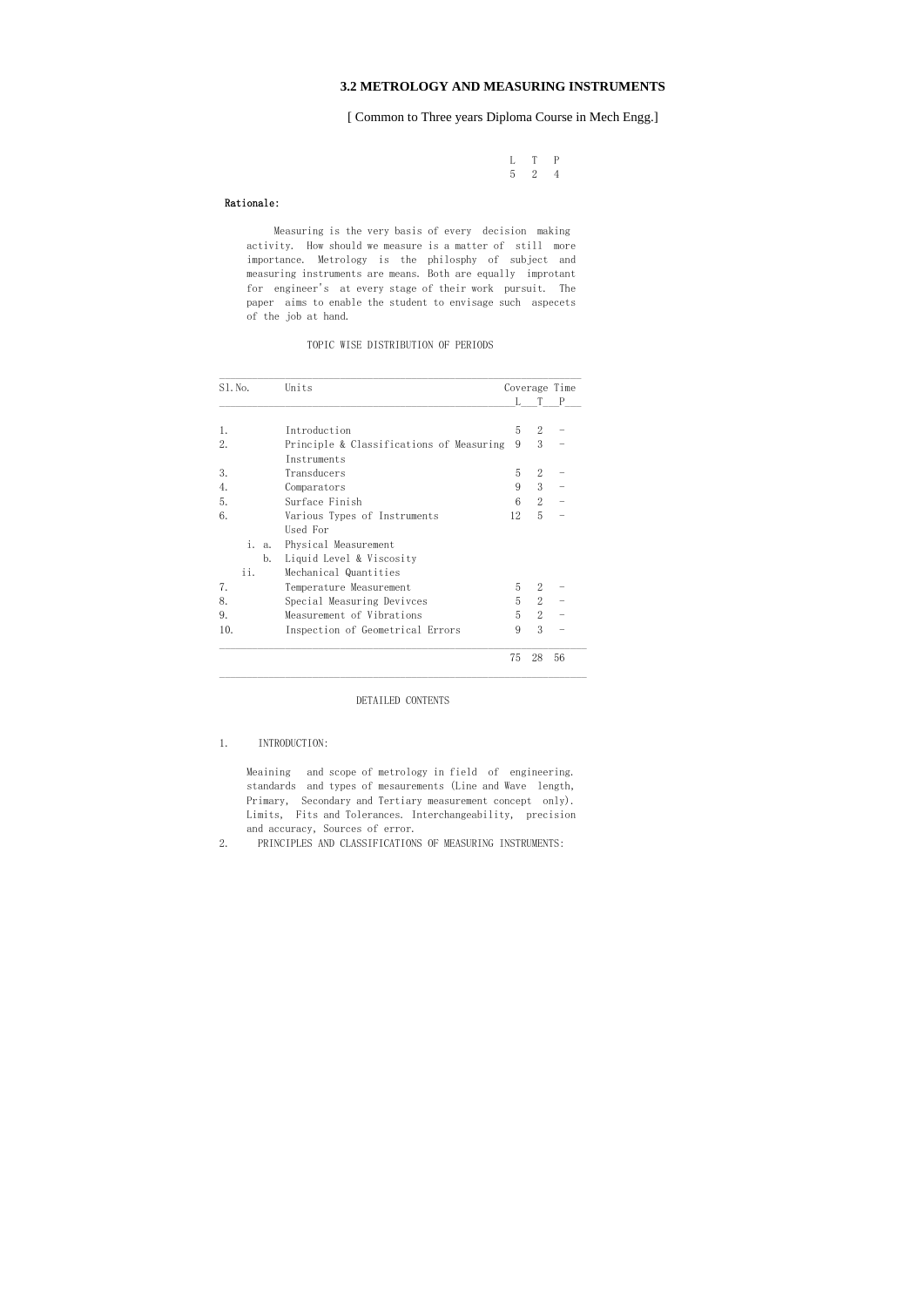(A) Principle of Mechanical Measuring Instruments:

 Lever method, vernier method, screw and screwnut method, compound gearing and helical spring methods.

(B) Principles of Optical Instruments:

 Reflection, Refraction, Interference, Polarisation, Optical prisms, Lenses and Optical projection (Magnification)

- (C) Principle of Electrical measuring instruments
- (D) Principle of Hydraulic and Pneumatic Instruments.
- 3. TRANSDUCERS:

 Definition, various types of transducers such as resistive, capacitive, inductive, electromagnetic, photo electric, piezo electric and their use in instrumentation.

4. COMPARATORS:

 General principles of constructions, balancing and graduation of measuring instruments, characteristics of comparators, use of comparators, difference between comparators, limit gauges and measuring instruments. Classification of comprators, construction and working of dial indicator, johanssen "Mikrokator", read type mechanical comparator, mechnical-optical, zeiss optotest, electro limit, electromechanical, electronics, penumatic comparators, gauges, tool makers microscope.

5. SURFACE FINISH:

 Geometrical characteristics of surface roughness- Wavyness. Lay, flaws. Effect of surface quality on its functional properties. Factor affecting the surface finish. Drafting symbols for surface roughness.Evaluation of surface finish. RMS and CLA values. Methods of measuring surface roughness. Qualitative and quantitative methods. Comparison of surfaces produced by common production methods.

- 6 VARIOUS TYPES OF INSTRUMENTS USED FOR:
	- (i) (a) Physical Measurements such as Length, Depth height, Thickness, Gaps, Curvature , Angle, Taper, Area, Undulations, Surface finish, Thread and Gear measurement.
		- (b) Liquid Level & Viscosity Liquid level measuring methods and devices Viscometer - Plate and Cone viscometer, Two float viscometer, Rheo viscometer.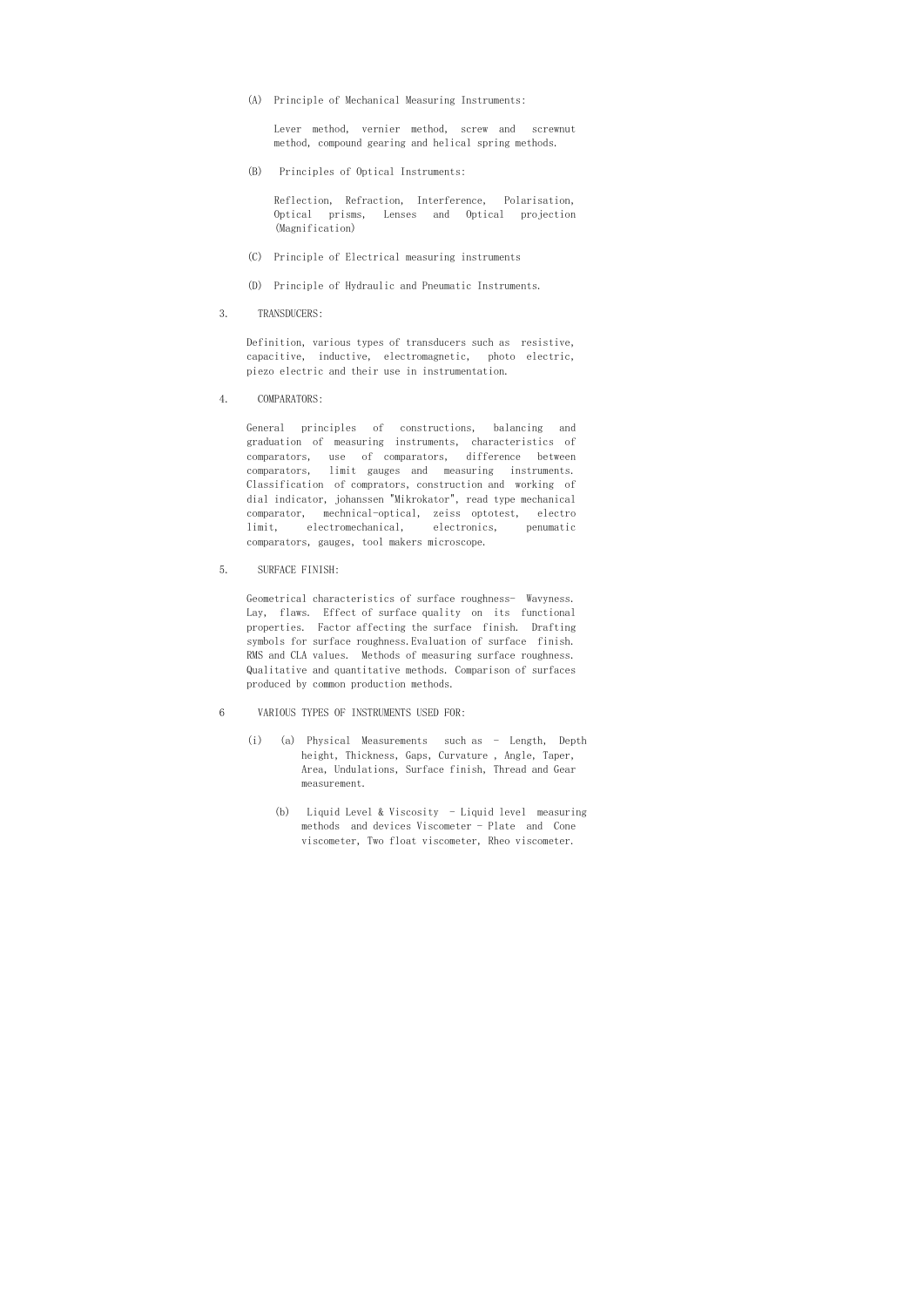- (ii) Mechanical Quantities:
- (a) Displacement, velocity, acceleration, speed, torque-Use of transducers and electronic counters, stroboscope, vibrating reeds and techno meters.
- (b) Pressure and Vacuum Idea of atmospheric pressure, Gauge pressure and vacuum - Use of instruments such as manometers and pressure gauge using elastic elements such as diaphragm, Capsule, Bellows, Bourdon tube and various transducers and thermo couple, vacuum gauges.
- (c) Strain circularity (By dial gauge and telerod).Gauge Use of strain gauge and load cells.
- 7. TEMPERATURE MEASUREMENT:

 Various types of thermometers, thermocouples, pyrometers (Radiation and optical type both).

8. SPECIAL MEASURING DEVICES:

Computerized 3-D measuring machine (Working Only).

9. MEASUREMENT OF VIBRATIONS:

 Use of seismic Accelerometer, Potentio metric type and L. V. D. T. type, piezoelectric type accelerometer.

10. INSPECTION OF GEOMETRICAL ERRORS:

 Construction and working of auto collimeter, checking of straightness, flatness, squareness and parallelism,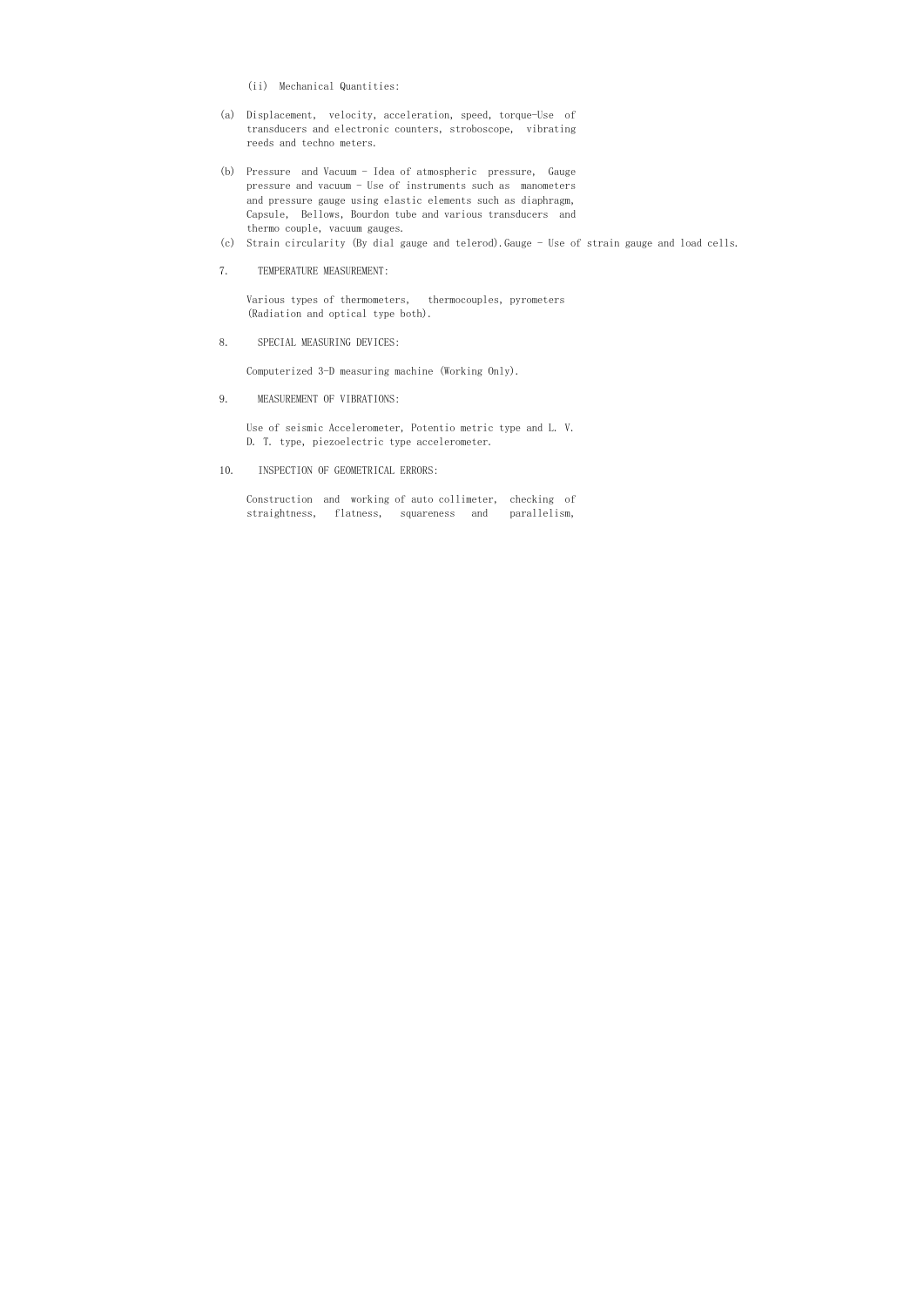### METROLOGY LAB

- 1. Measurement of angle with the help of sine bar/vernier Bevel protractor.
- 2. Study and sketch of various types of optical projectors.
- 3. Use of comparators for measurement
- 4. To measure the diameter of a hole with the help of precision balls.
- 5. Measurement of Taper by standard balls and rollers.
- 6. To test the squareness of a component with autocollimeter.
- 7. To measure the pitch, angle and form of thread of a screw.
- 8. Measurement of gear elements by using gear tooth vernier.
- 9. To measure the straightness of the edge of a component with the help of autocollimeter.
- 10. Use of linear measuring instrument such as vernior calliper and micrometer.
- 11. Use of height gauge and vernier collipers.
- 12. Calibration of vernier callipers/micrometers with slip gauge.
- 13. Calibration of height gauge/depth gauge with slip gauge.
- 14. Measurement of Thread Parameter by using tool maker's microscope.
- 15. Use of slip gauge in measurement of centre distance between two pin.
- 16. Checking of accuracy of a plug gauge with micrometer.
- 17. Measurement of surface roughness of a surface.
- 18. Use of feeler, wire, radius and fillet gauges for checking of standard parameters.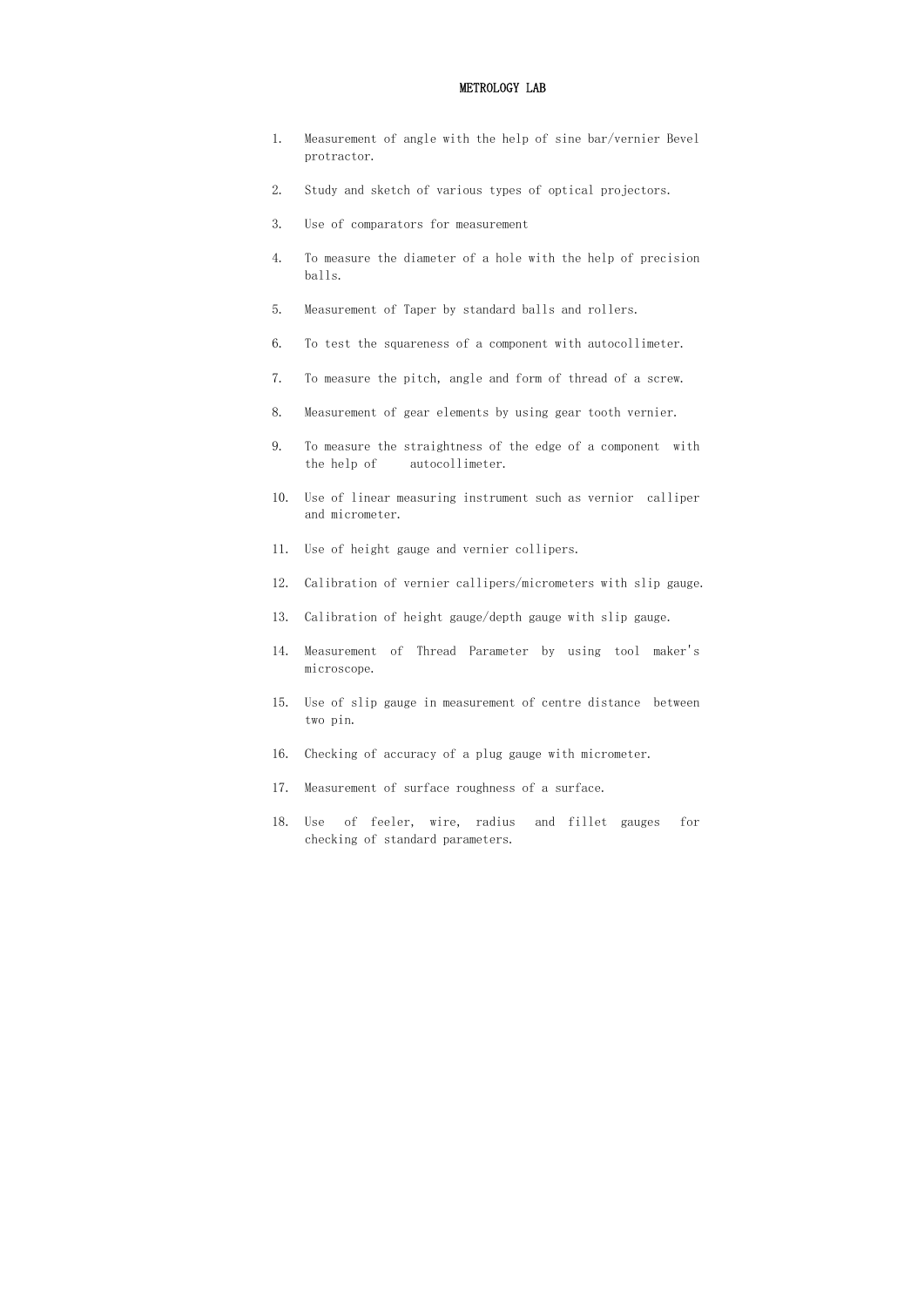NOTE:

 Institute is at liverty to develop and conduct practical according availability of items to be measured by the instrument. Every year the items to be measured, shall be chage to perform practical so that the repeatation may be avioded. The student shall conduct and tabulate the experiments individually and teachers will evaluate each student.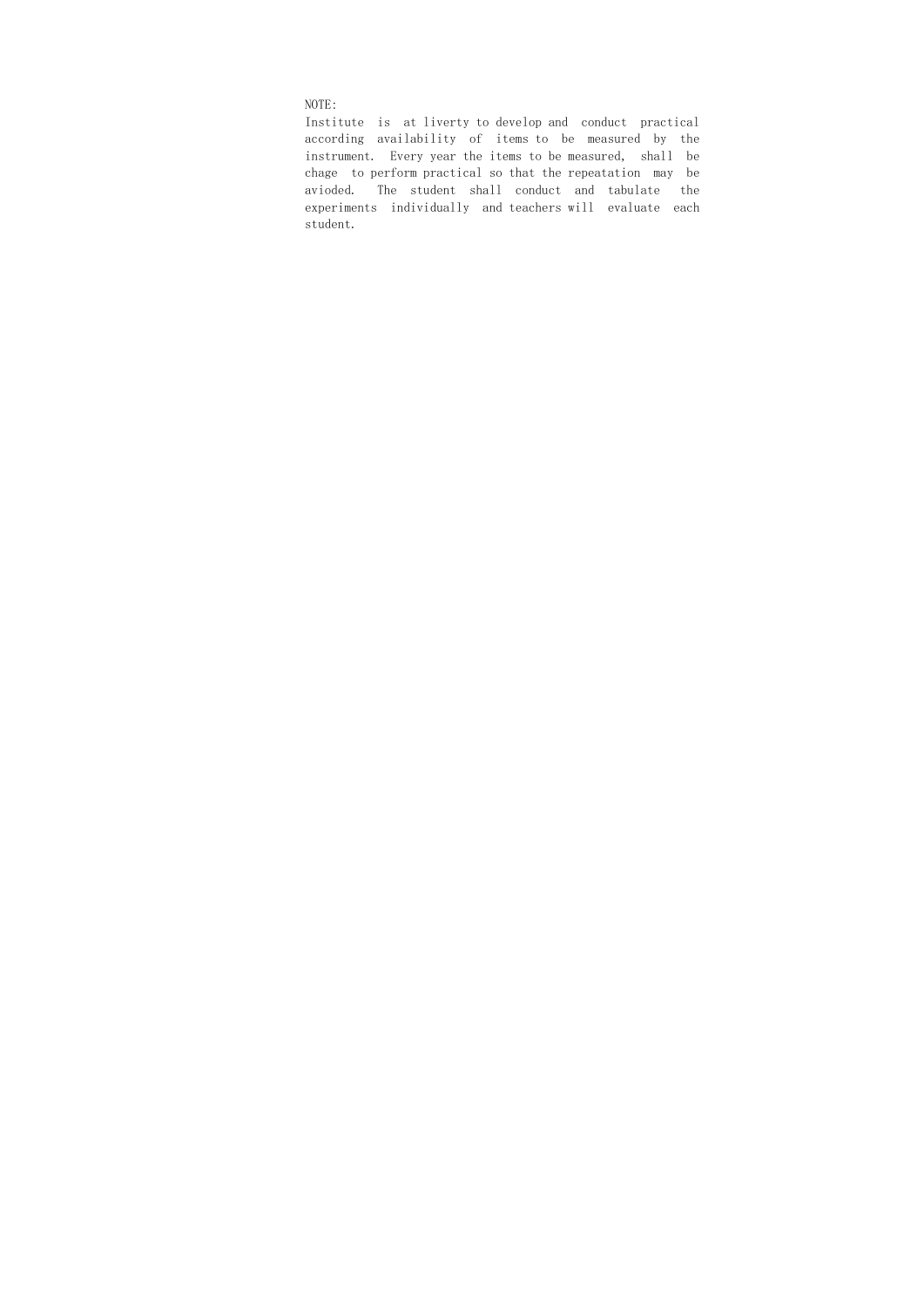#### 3.3 HYDRAULIC AND PNEUMATIC SYSTEMS

 L T P 5 2 4

#### RATIONALE

The diploma holders are supposed to have knowledge of hydraulic and pneumatic systems. Hence this subject has been introduced.

#### DETAILED CONTENT

### 1. Introduction

 Properties of liquid, intensity of pressure, pressure head, centre of pressure, total pressure on vertical and inclined flat surfaces. Gauge pressure and absolute pressure, atmospheric pressure, vacuum differential pressure with simple problems.

#### (6 hrs)

### 2. Pressure Measurement

 Measurement of pressure by piezometer tube, manometer, inclined manometer, differential manometer, inverted differential manometer, simple problems, bourdon's pressure gauge. Pressure gauge calibration. (6 hrs)

# 3. Flow Measurement

 Types of flow, total energy, velocity head, pressure head, potential head, measurement of velocity, Bernoulli's theorem,

applications of Bernoullie's theorem, simple problems.

#### (8 hrs)

#### 4. Flow Through Orifices

 Types of orifices, jet of water, vena contracta. Hydraulic coefficients, relation between C, Cv and Cd. Time for emptying a tank.

# (4 hrs)

5. Pumps

Study of Pumps. Reciprocating and Centrifugal.

(4 hrs)

# 6. Flow Through Pipes

 Minor and Major losses, darcy's equation, chezy's equation (Without proof), simple problems.

#### (6 hrs)

### 7. Hydraulic Circuits

 Study of construction of elements of hydraulic power pack such as (4 hrs)

 hydraulic pump, filter & reservoir, cooler, heater, oil level gauge & temperature gauge.

#### 8. Pneumatic Systems

 Comparison of pneumatics with fluids, elements of pneumatic system, types of compressors- reciprocating, rotary. Selection of compressor. Air receivers. Industrial applications of pneumatics. Air filters, pressure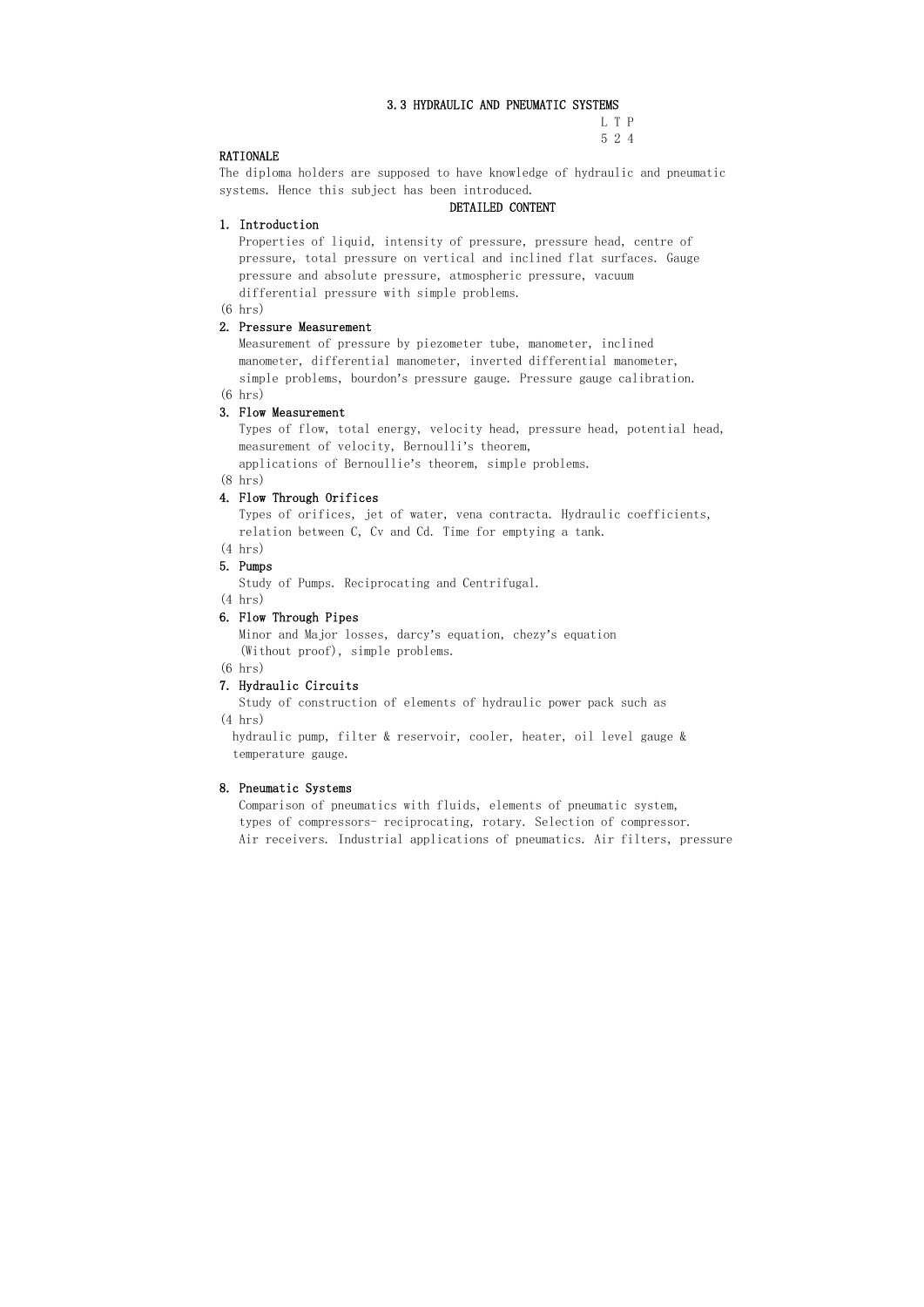regulator, and lubricators. Pneumatic valves- direction control valve, pilot operated valve. Pneumatic actuators. Pneumatic tools- rotary, piston type, hammer type. (10 hrs)

### HYDRAULIC AND PNEUMATIC LAB

#### LIST OF PRACTICALS

5. Study of following equipment with a view to illustrate its constructional details, common problems and their remedies.

- 1. Study of piezometer tube, manometer and pressure gauge and its calibration.
- 2. To verify Bernoullie's Theorem.
- 3. To find coefficient of discharge for a venturimeter.

4. To determine coefficient of contraction, coefficient of velocity and coefficient of discharge for a given orifice.

- a. Centrifugal pumps
- b. Single acting reciprocating pump
- c. Hydraulic jack
- 6.Study of hydraulic circuit in general and its application on a surface grinder.
- 7.To study pneumatic circuit of any available machine or of Pneumatic brake of a vehicle.
- 8. To find the velocity of water flowing through pipe and also calculate the major head loss due to friction.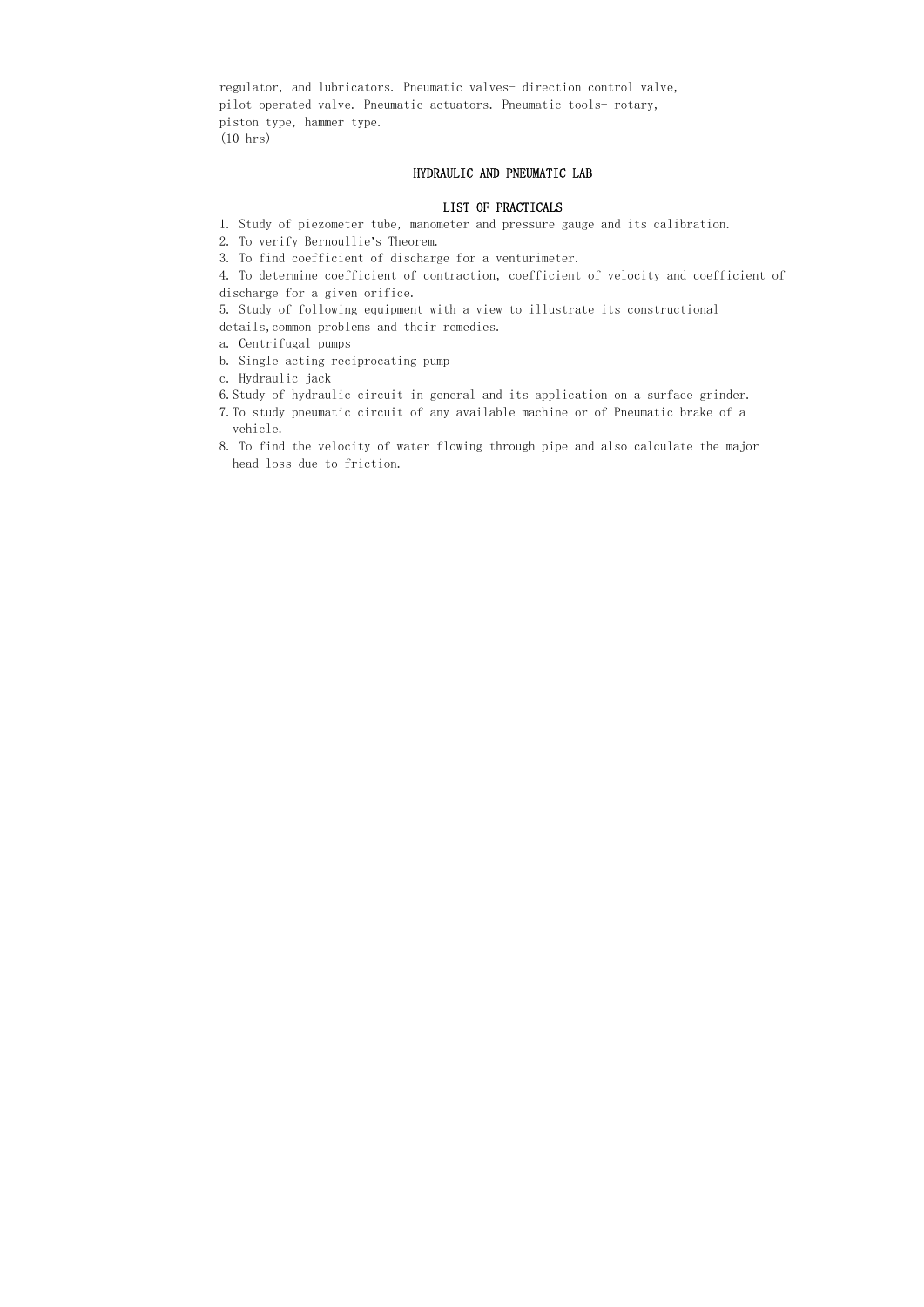### 3.4 MATERIALS AND METALLURGY

 L T P 4 2 4

### RATIONALE

Materials play an important role in the construction and manufacturing of equipment/tools. Right selection of materials add to the economy, working and life of machinery. A diploma holder must be conversant with the properties, uses, availability and costs of materials used for construction/fabrication to enable him to perform his functions confidently. The subject of Materials and Metallurgy has been designed to cover the above aspects.

### DETAILED CONTENTS

### 1. Importance of Materials

Classification: Metals and non-metals, Ferrous and non-ferrous metals and their alloys

Partial solubility.  $(iii)$ 

Names of common metals, their alloys and non-metals used in Industry

Properties of metals and alloys

Physical properties - Appearance, luster, colour, density and melting point

Mechanical Properties: Strength, stiffness, elasticity, plasticity,

toughness, ductility, malleability, brittleness, hardness, fatigue and creep.

Thermal and electrical conductivity

Corrosion, causes, effects and prevention.

(4 hrs)

# 2. Metallurgical Considerations

Solidification of metals form liquid to solid state of pure metals, cooling curves of pure metals, dendritic solidification, crystal formation, types of crystal structure. Phase diagram of:

(i)

Solid-state solubility.

 $(iii)$ 

Nil solubility i.e. eutectic solution (Binary only). Effects of all alloying elements on engineering materials. Effect of grain size on mechanical properties.

(6 hrs)

# 3. Ferrous Metals and Alloys

Flow diagram for the production of ferrous metals from their ores, constituents of iron, iron carbon diagram.

Classification, composition and uses of cast iron and plain carbon steels. IS, BS and SAE Grades

Effect of alloying elements such as Aluminium, chromium, Nickel, Cobalt, Manganese, Molybdenum, tungsten, Vanadium, Silicon,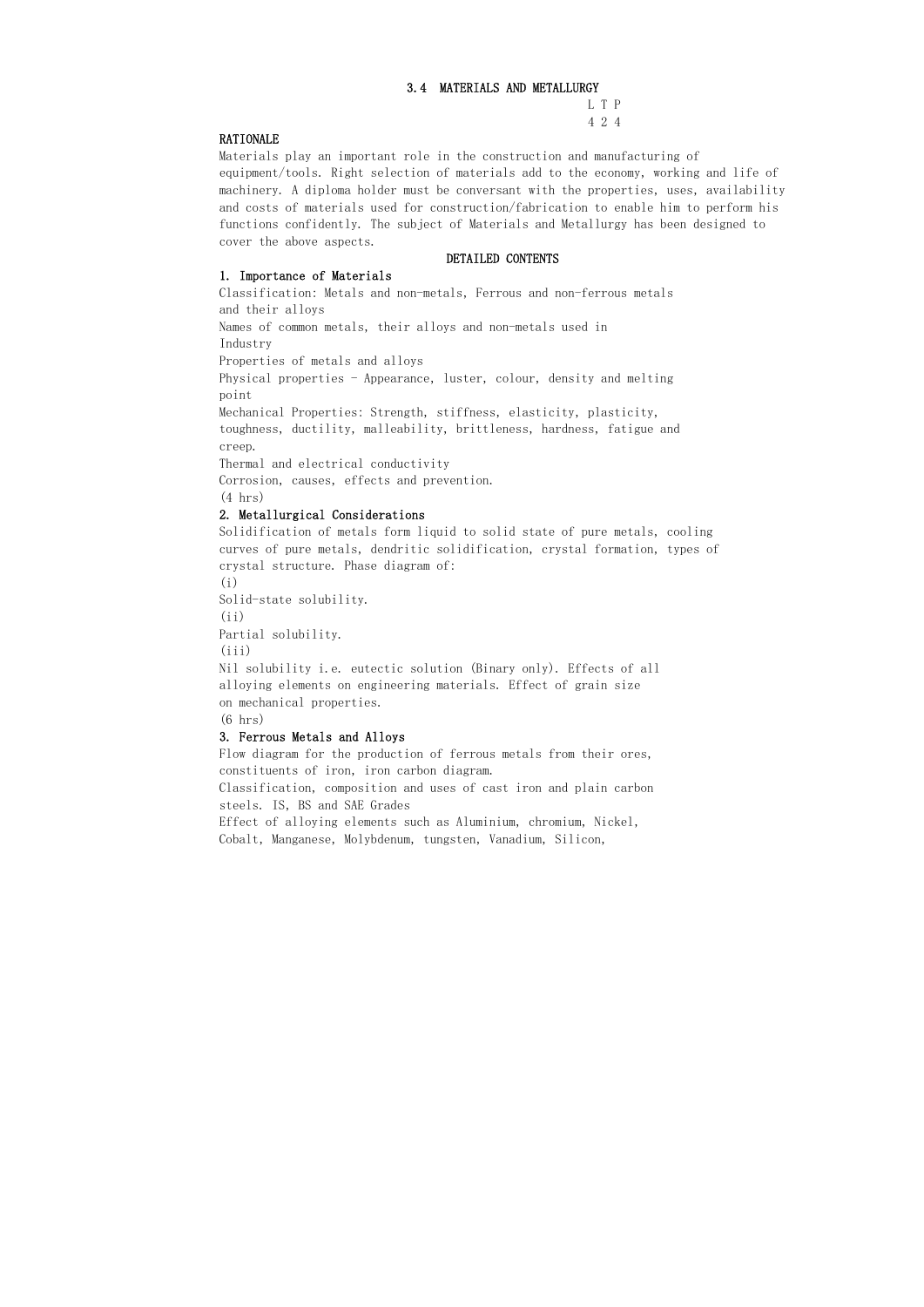Sulphur and Phosphorous on steels.

Composition, properties, grades and uses of special steels such as High speed steel, Stainless steels, Silicon steels, Heat resistant steels, Spring steel.

Heat treatment: Iron-carbon diagram, objectives and practical aspects of Heat treatment. Brief description and uses with examples of principal Heat treatment processes, Annealing, Normalizing, Tempering, Hardening, Carburising, Nitriding and Cyaniding and applications. Examples in heat-treating engineering components time, temperature transformation curve.

(12 hrs)

### 4. Non-ferrous Metals and Alloys

Copper: Properties and uses

Composition, properties and uses of copper alloys.

Brasses: Cartridge brass, Nickel silver.

Bronzes: Phosphor bronze, Al-bronze, Mn-bronze, and Gun metal.

Properties and uses of Aluminium.

Composition, properties and uses of Al-alloys e.g., Duralumin, Yellow metal, Magnalium and Hindalium

Properties and uses of alloys of lead, tin and magnesium.

Bearing Metals: Requisite qualities. Composition, properties and uses of white metal bearing, copper based bearing metals. Aluminium based bearing metals. Use of nylon/PTFE for bushes/bearings, bimetallic and tri-metallic bushes

(12 hrs)

#### 5. Identification and Examination of Metals and Alloys

Identification tests - Appearance, sound, filing, weight, magnetic, spark, bend and microstructure. Different types of etchants for preparation of surface structure.

 $(1 \text{ hrs})$ 

### 6. Other Important Materials

Plastics: Definition, classification of plastics, fibre glass, reinforced plastics. Major applications of various plastics and their uses and grades.

Composite materials.

Heat insulating materials: Properties and uses of asbestos, glass wool, thermocole, cork, mica.

Electrical insulating materials. Properties and uses of china clay,

leather, bakelite, ebonite, glass wool, rubber, felt.

Sound insulating materials: Cork, fibre boards.

Fabrication materials: Wood, plywood, rubber – natural and synthetic,

Glass – plate glass, toughened glass, safety glass.

Refractory materials: General characteristics and uses of dolomite, ceramics.

Protective coating materials: Paints, primers, varnishes, enamels,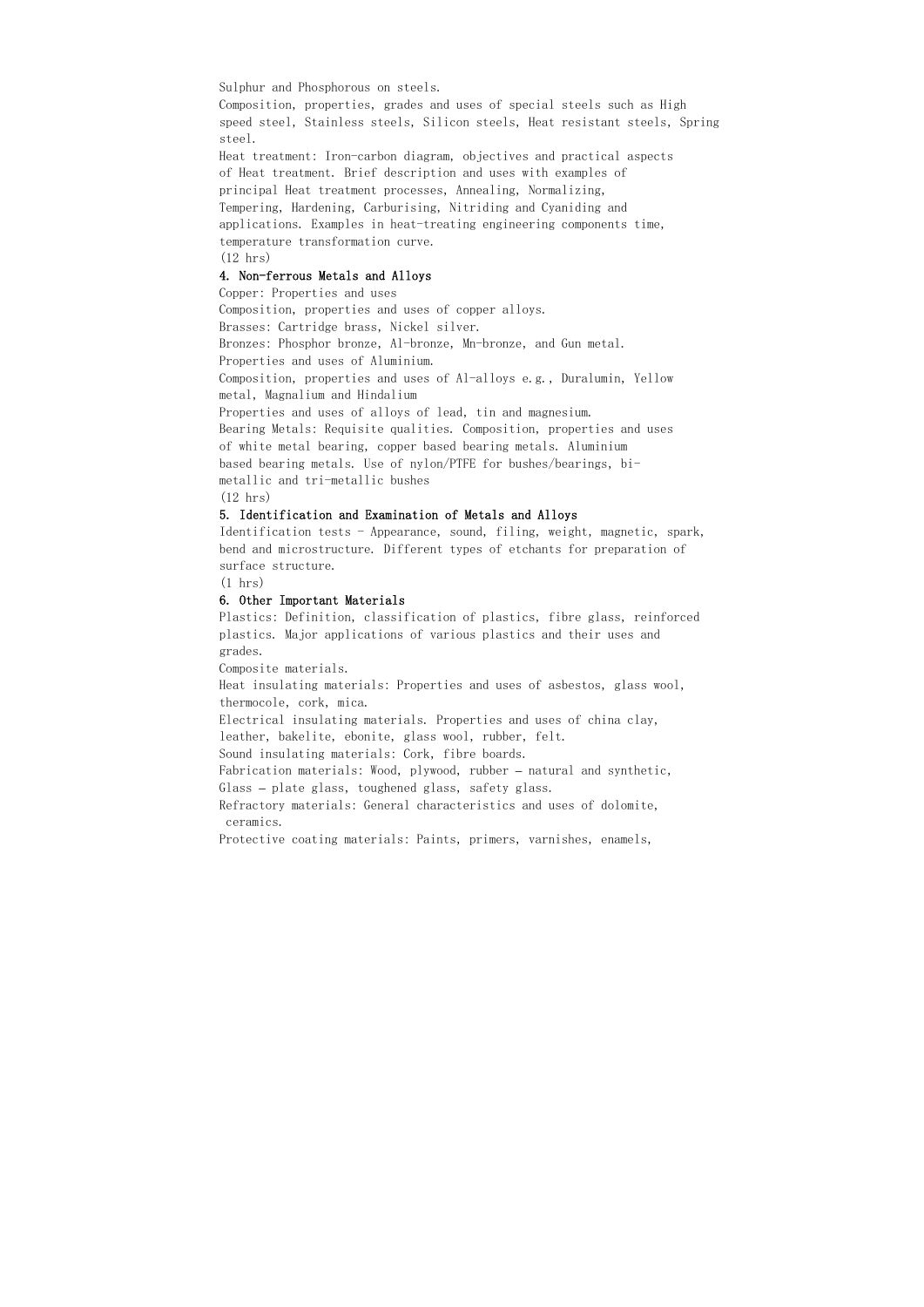putti, electroplating materials, rubasil, teflon coating. Sealant and adhesives – Application and availability of sealant and adhesives for industrial user. (10 hrs)

7. Selection, specifications and commercial availability of materials

Practical considerations for selection of material for different purposes ISO/Bureau of Indian standard specifications for metals, non-metals, various components and materials. (3 hrs)

### MATERIALS AND METALLURGY LAB

#### LIST OF PRACTICALS

1.Classification of about 25 specimen of materials/parts in material lab, identify and indicate the type of materials with respect to their properties 2. Study of metallurgical microscope.

3.To prepare microscopic structure for examination and to examine the micro

structure of specimens of various metals and alloys.

4.Study of heat treatment furnaces.

5.To study the effects of heat treatments processes on the following materials:

(i) Low carbon steel

(ii) Mild steel

(iii) High Carbon Steel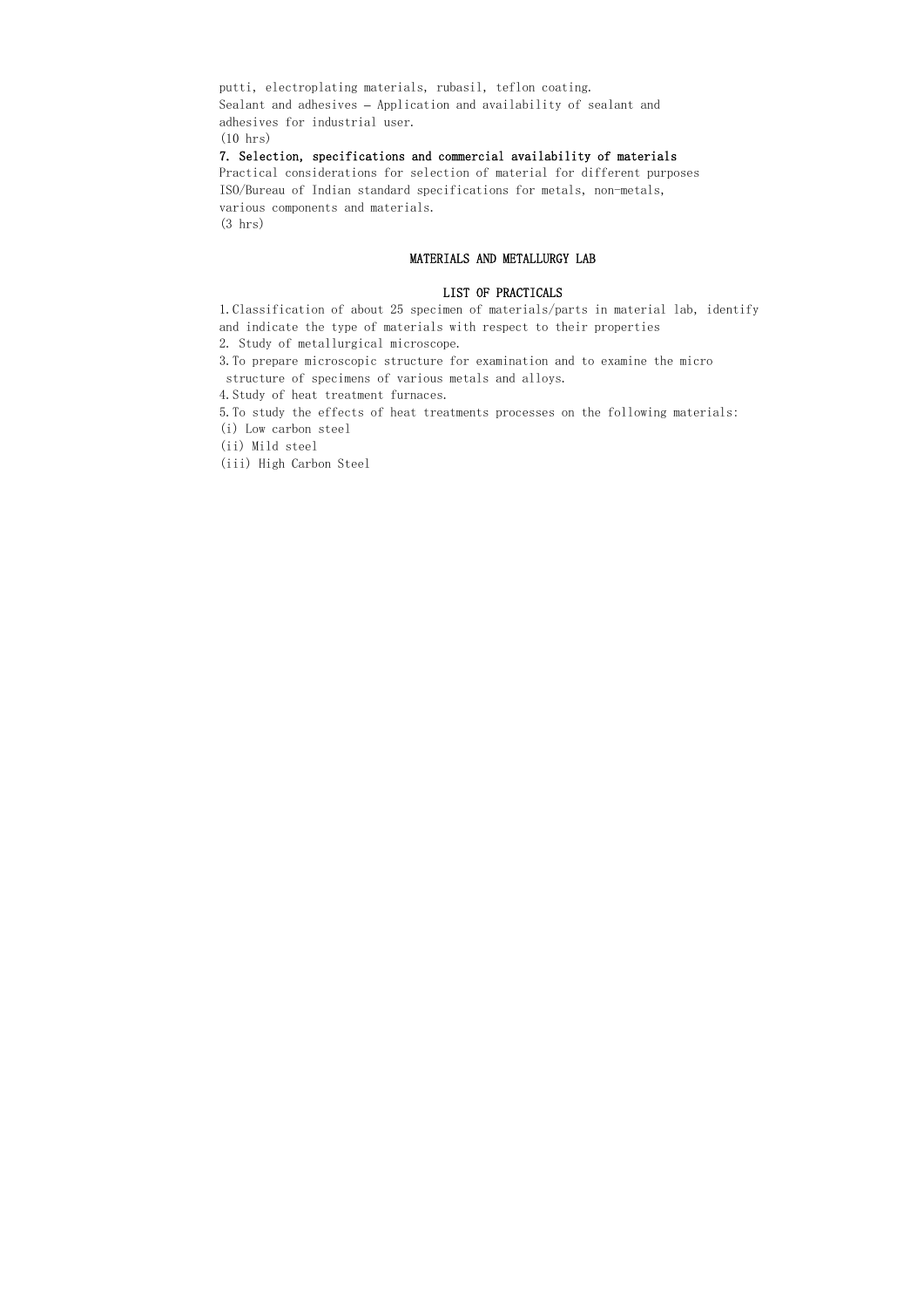### IV Semester

 L T P  $2 - 5$ 

#### 4.1 BASICS OF INFORMATION TECHNOLOGY

### RATIONALE

Information technology has great influence on all aspects of life. Almost all work places and living environment are being computerized. In order to prepare diploma holders to work in these environments, it is essential that they are exposed to various aspects of information technology such as understanding the concept of information technology and its scope; operating a computer; use of various tools of MS office; using internet etc. form the broad competency profile of diploma holders. This exposure will enable the students to enter their professions with confidence, live in a harmonious way and contribute to the productivity.

#### Note:

1. Teaching of theory should be dovetailed with practical work 2. The following topics may be taught in the laboratory along with the practical exercises.

8. Exercises on file opening and closing; memory management; device management and input – output  $(I/0)$  management with respect of windows

# DETAILED CONTENTS Relevant Instructions for Practical s'

1. Information Technology – its concept and scope

2. Computers for information storage, information seeking, information processing and information transmission

3. Elements of computer system, computer hardware and software; data – numeric data, alpha numeric data; contents of a program, processing

4. Computer organization, block diagram of a computer, CPU, memory

5. Input devices; keyboard, mouse etc; output devices; VDU and Printer, Scanner, Plotter

6. Electrical requirements, inter-connections between units, connectors and cables 7. Secondary storage; magnetic disks – tracks and sectors, optical disk (CD and DVD Memory), primary and secondary memory: RAM, ROM, PROM etc.,

Capacity; device controllers, serial port, parallel port, system bus

9. Installation concept and precautions to be observed while installing the system and software

10. Introduction about Operating Systems such as MS-DOS and Windows

11. Special features, various commands of MS word and MS-Excel

12. About the internet – server types, connectivity (TCP/IP, shell); applications of internet like: e-mail and browsing

13. Various Browsers like WWW (World wide web); hyperlinks; HTTP (Hyper Text

Transfer Protocol); FTP (File Transfer Protocol)

14. Basics of Networking – LAN,WAN, Topologies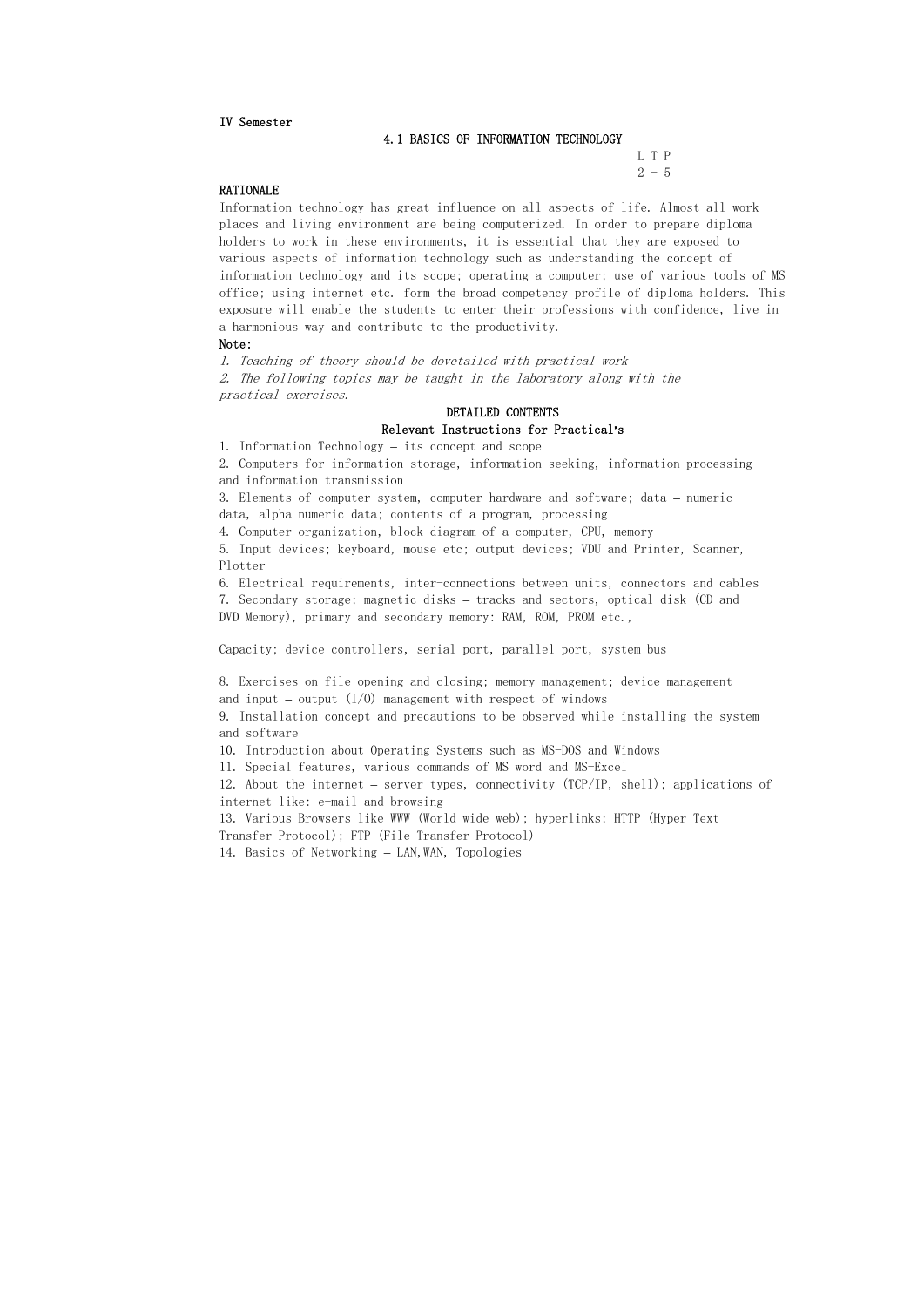#### LIST OF PRACTICALS

1. Given a PC, name its various components and list their functions

2. Identification of various parts of a computer and peripherals

3. Practice in installing a computer system by giving connection and loading the system software and application software

4. Installation of DOS and simple exercises on TYPE, REN, DEL, CD, MD, COPY, TREE, BACKUP commands

5. Exercises on entering text and data (Typing Practice)

6. Installation of Windows 2000 or XP etc.

Features of Windows as an operating system

- Start

- Shutdown and restore

- Creating and operating on the icons

- Opening closing and sizing the windows

- Using elementary job commands like – creating, saving, modifying,

renaming, finding and deleting a file

- Creating and operating on a folder

- Changing setting like, date, time color (back ground and fore ground)

- Using short cuts

- Using on line help

7. MS-WORD

- File Management:

Opening, creating and saving a document, locating files, copying contents in some different file(s), protecting files, Giving password protection for a file

- Page Set up:

Setting margins, tab setting, ruler, indenting

- Editing a document:

Entering text, Cut, copy, paste using tool- bars

- Formatting a document:

Using different fonts, changing font size and colour, changing the appearance through bold/ italic/ underlined, highlighting a text, changing case, using subscript and superscript, using different underline methods - Aligning of text in a document, justification of document ,Inserting bullets

and numbering

- Formatting paragraph, inserting page breaks and column breaks

- Use of headers, footers: Inserting footnote, end note, use of comments

- Inserting date, time, special symbols, importing graphic images, drawing tools

- Tables and Borders:

Creating a table, formatting cells, use of different border styles, shading in tables, merging of cells, partition of cells, inserting and deleting a row in a table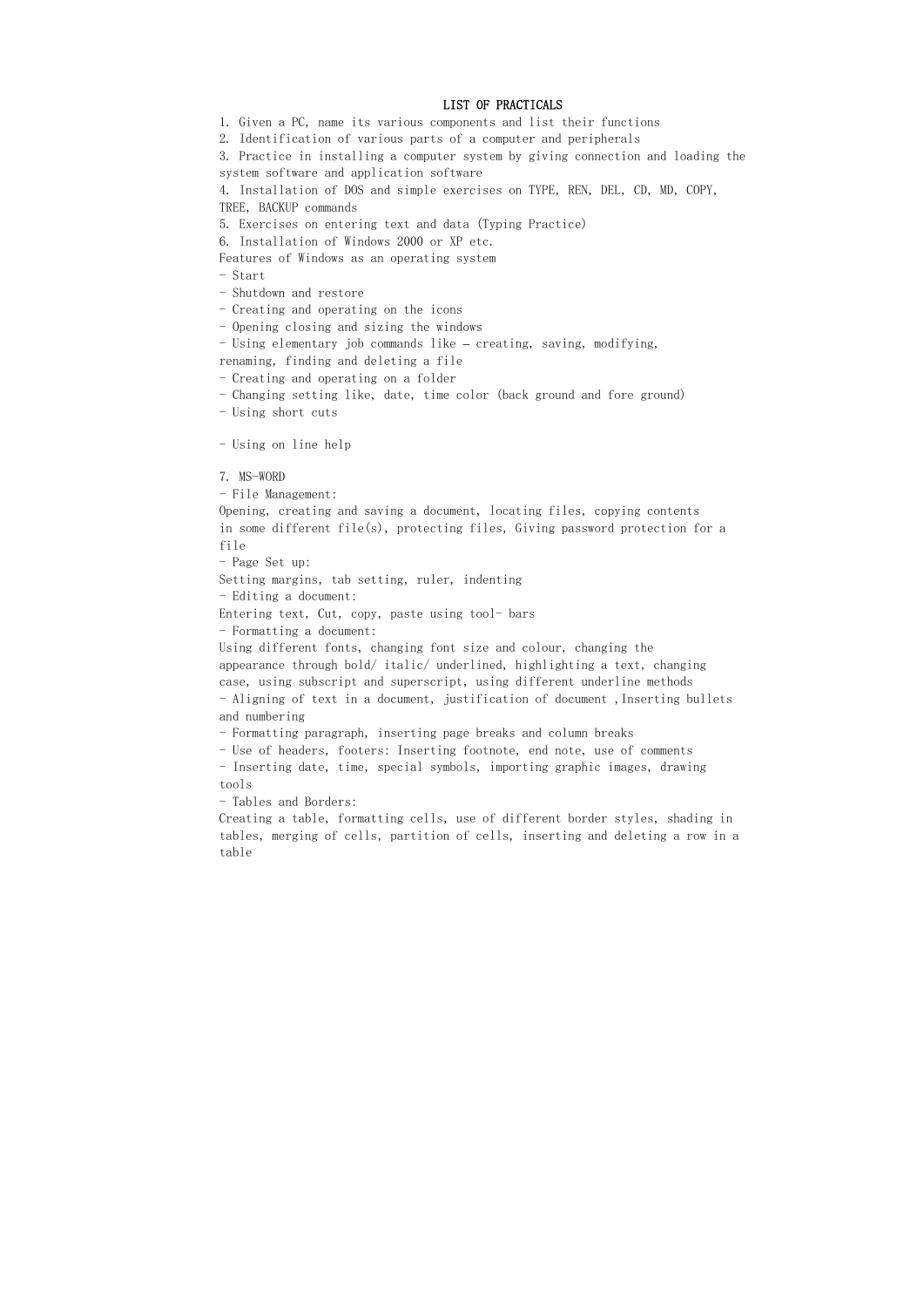- Print preview, zoom, page set up, printing options

- Using Find, Replace options

- Using Tools like: Spell checker, help, use of macros, mail merge, thesaurus word content and statistics, printing envelops and lables - Using shapes and drawing toolbar,

- Working with more than one window in MS Word,

- How to change the version of the document from one window OS to another

- Conversion between different text editors, software and MS word

#### 8. MS-EXCEL

- Starting excel, open worksheet, enter, edit, data, formulas to calculate values, format data, create chart, printing chart, save worksheet, switching from another spread sheet

- Menu commands:

create, format charts, organise, manage data, solving problem by analyzing data, exchange with other applications. Programming with MSExcel, getting information while working

- Work books:

Managing workbooks (create, open, close, save), working in work books, selecting the cells, choosing commands, data entry techniques, formula creation and links, controlling calculations, working with arrays

- Editing a worksheet, copying, moving cells, pasting, inserting, deletion cells, rows, columns, find and replace text, numbers of cells, formatting worksheet

- Creating a chart:

Working with chart types, changing data in chart, formatting a chart, use chart to analyze data

- Using a list to organize data, sorting and filtering data in list

- Retrieve data with MS – query: Create a pivot table, customising a pivot table. Statistical analysis of data

- Customise MS-Excel:

How to change view of worksheet, outlining a worksheet, customise workspace, using templates to create default workbooks, protecting work book

- Exchange data with other application: linking and embedding, embedding objects, linking to other applications, import, export document.

9. Internet and its Applications

a) Log-in to internet

b) Navigation for information seeking on internet

c) Browsing and down loading of information from internet

d) Sending and receiving e-mail

- Creating a message

- Creating an address book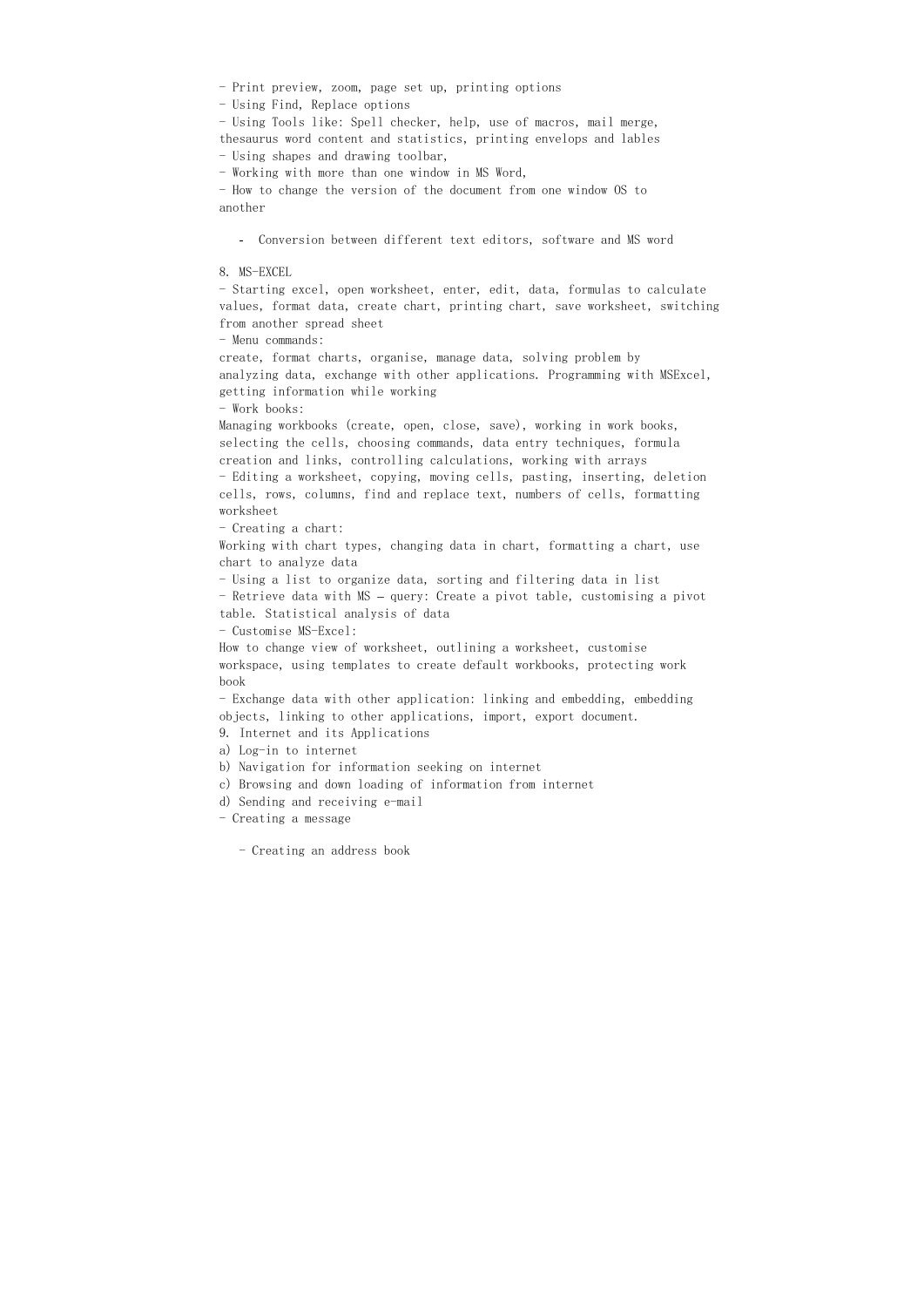- Attaching a file with e-mail message
- Receiving a message
- Deleting a message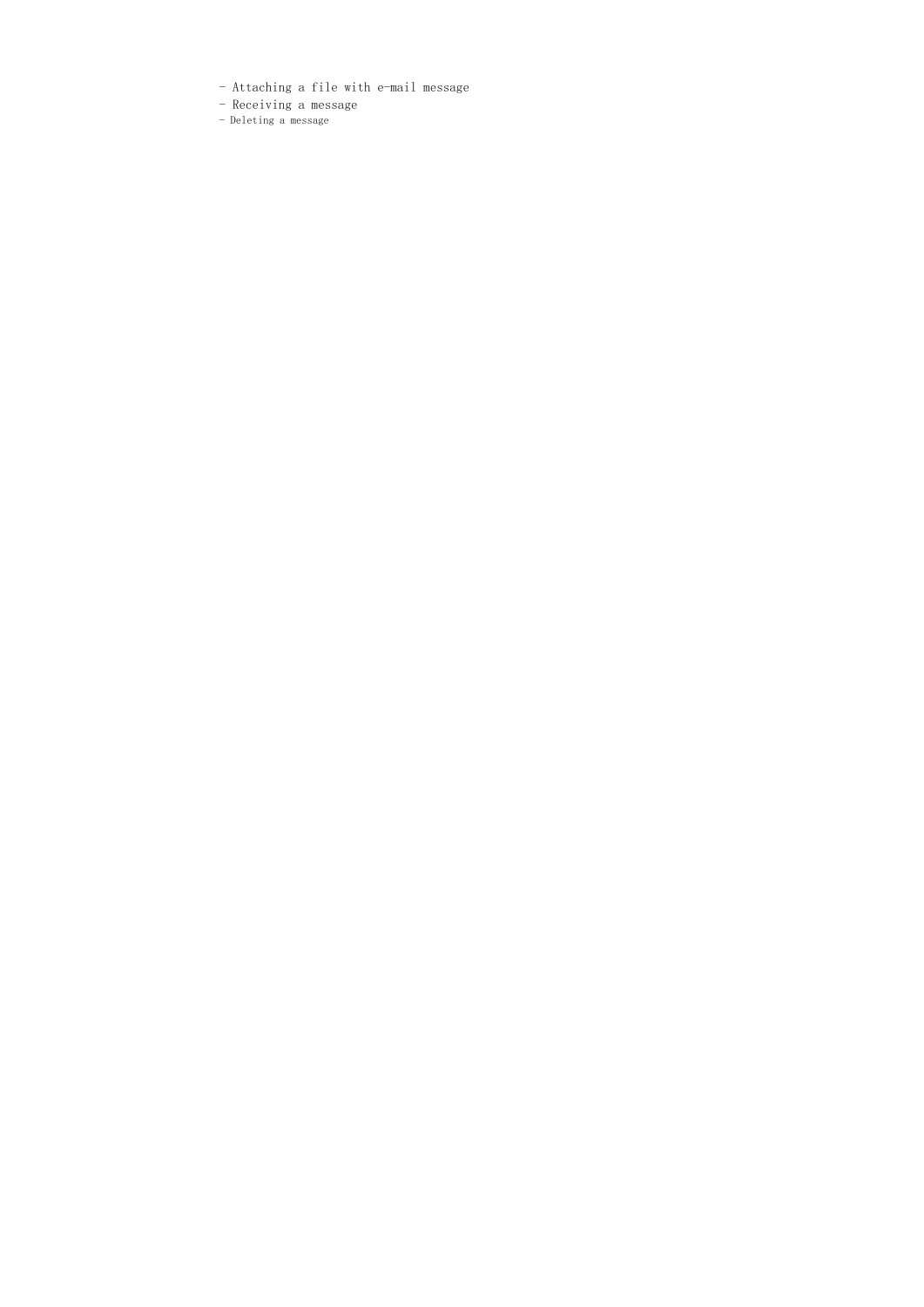### 4.2 ELECTRICAL TECHNOLOGY & ELECTRONICS

 L T P  $5$  - -

(Common With Mech. Engg., Dairy Engineering)

Rationale :

 The superiority of electricity as power over other means in use in home or industry can not be denied. So it is imperative to introduce the mechanical engineering students with electrical machines and their various uses.

#### TOPIC WISE DISTRIBUTION OF PERIODS

| $S1.$ No. | Units                               | Coverage Time |   |   |  |
|-----------|-------------------------------------|---------------|---|---|--|
|           |                                     | L             | T | P |  |
| 1.        | Electric Induction                  | 4             |   |   |  |
| 2.        | A. C. Theory                        | 6             |   |   |  |
| 3.        | Three Phase Circuits                | 6             |   |   |  |
| 4.        | Measurement & Measuring Instruments | 12            |   |   |  |
| 5.        | Electronics                         | 8             |   |   |  |
| 6.        | D. C. Machines                      | 8             |   |   |  |
| 7.        | Transformers                        | 6             |   |   |  |
| 8.        | Synchronous Machines                | 6             |   |   |  |
| 9.        | Induction Motors                    | 6             |   |   |  |
| 10.       | Electro Heating                     | 4             |   |   |  |
| 11.       | Electro Plating                     | 4             |   |   |  |
|           |                                     | 70            |   |   |  |

#### DETAILED CONTENTS

#### 1. ELECTRIC INDUCTION:

 Faraday's Laws of electromagnetic induction. Self and mutual induction. Statically and dynamically induced e.m.f., Lenz's law. Fleming's left hand and right hand rule.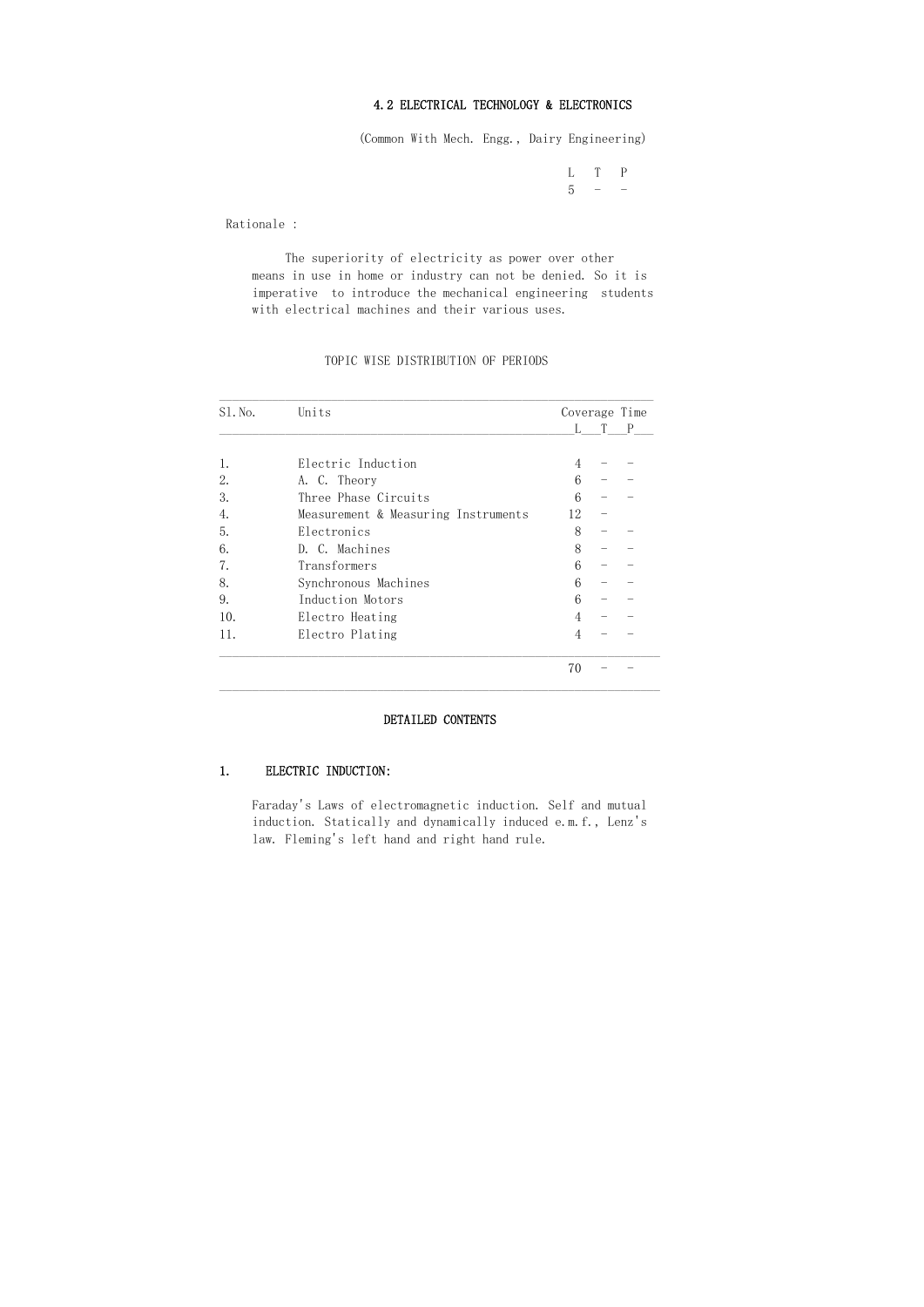### 2. A. C. THEORY:

 Production of alternating e.m.f. Definition of cycle, Frequency, Amplitude, Time period, Instantaneous, Average, R.M.S. maximum values of sinusoidal wave. Form factor, peak factor.

 Representation of a sinusoidal quantity by a mathematical expression and phasor, phase and phase difference, Relationship of voltage and current for pure resistance, pure inductance and pure capacitive reactance, impedance. Solution and phasor diagrams of simple R.L.C. series and parallel circuits. Active and reactive power. Significance of P.F.

#### 3. THREE PHASE CIRCUITS:

 Production of Three phase voltage, advantages of three phase supply. Concept of star and delta connections. Relationship between phase and line values of currents and voltages, Power in three phase circuits, simple numerical problems.

### 4. MEASUREMENT & MEASURING INSTRUMENTS:

- (i) Primary and secondary instruments-Indicating, Recording and Integrated instruments.
- (ii) Working principle and construction of the following instruments.
	- (a) Ammeter & Voltmeter (Moving coil & Moving Iron). Extension of their ranges.
	- (b) Dynamometer type wattmeter.
	- (c) Single Phase A. C. Energy Meter.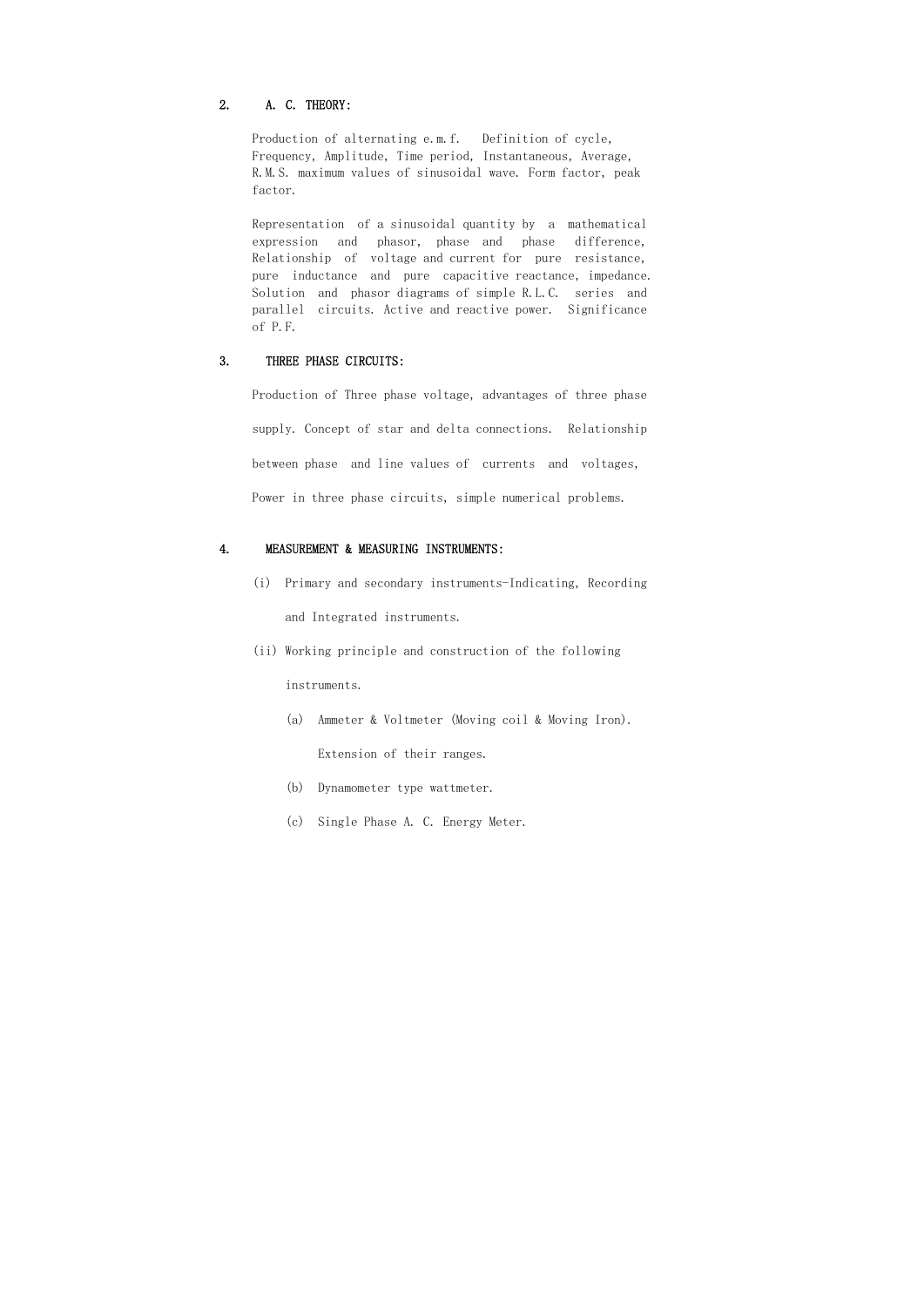(iii) Measurement of power in a single phase and three phase circuits by wattmeter, Use of digital multimeter for measurement of voltage, Current and testing of devices.

#### 5. ELECTRONICS:

 Basic idea of semi conductors P & N type. Semi conductor diodes, Zener diodes and their applications in rectifiers. Transistors-PNP and NPN-their characteristics and uses at an amplifier (Brief description only). Principle characteristics and application of SCR. Devices like UJT, FET, DIAC, TRIAC (Brief introduction, Introduction to operational amplifier, Introduction to basic logic gates and microprocessors.

### 6. D. C. MACHINES

D. C. Generator:

 Working principle, Constructional details, e.m.f. equation, Types of generators and their applications.

D. C. Motor:

 Working principle, Back e.m.f., Types of D. C. motor and elementary idea of their characteristics. Torque equation, Methods of speed control (Description Only).

### 7. TRANSFORMERS:

Working principle and constructional details of a single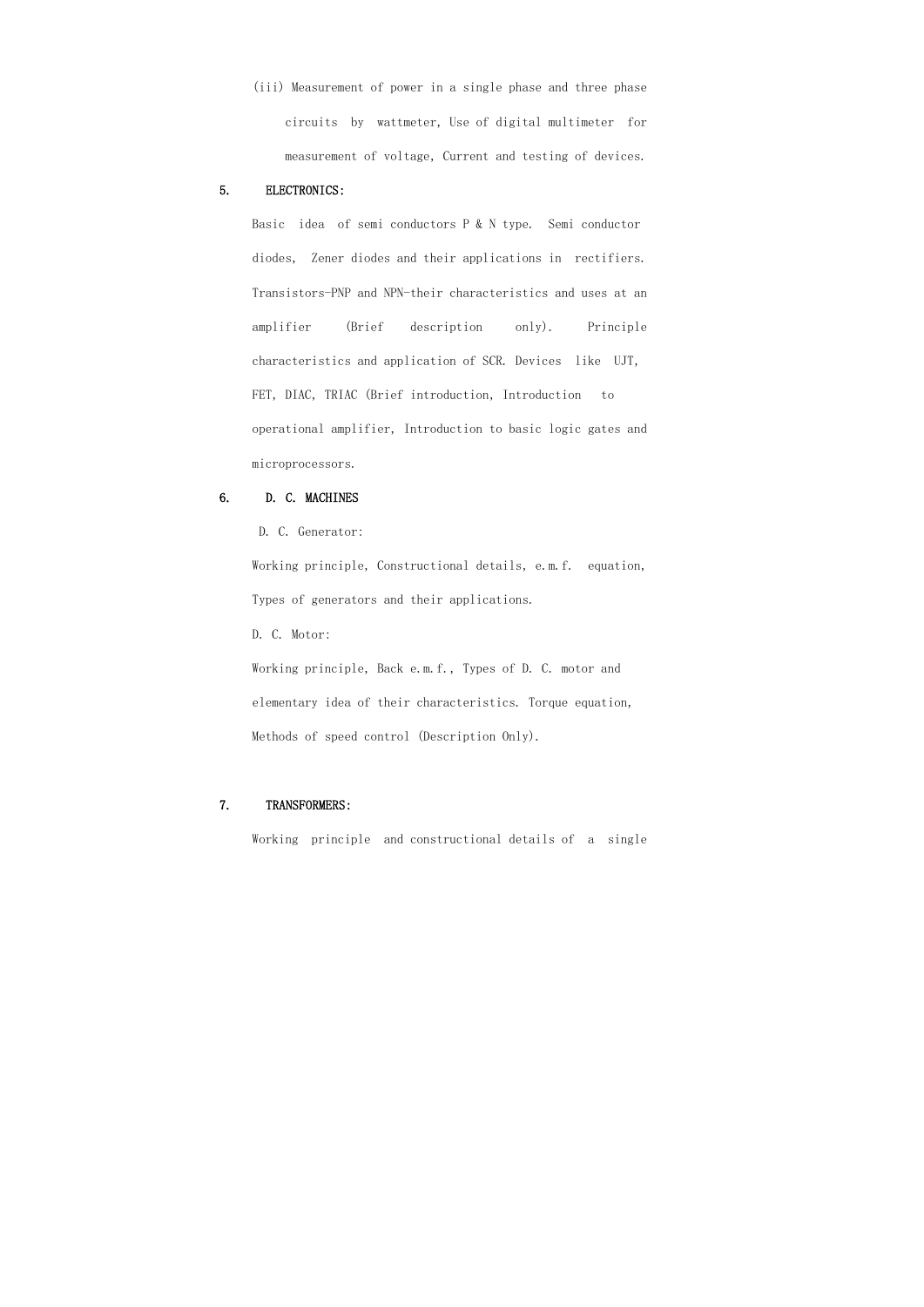phase and 3 phase transformers, e.m.f. equation, Losses and efficiency, Cooling of transformers, Elementary idea of auto transformers and welding transformers.

# 8. SYNCHRONOUS MACHINES:

(a) Alternators:

 Working principle, Types of alternators, Constructional details, E.M.F. equation, Condition for parallel operation.

(b) Synchronous Motors:

 Working principle, Constructional details, Vector diagram, Effect of excitation on armature current and power factor, Synchronous condenser.

# 9. INDUCTION MOTORS:

(a) Three Phase Induction Motors:

 Working principle and constructional details-Types of induction motors-Slipring and Squirrel cage. Slip in induction motors. Speed torque characteristic, starting and speed control. Application of induction motors in industry. General faults and their remedies.

(b) Single Phase Induction Motors:

 Working principle and constructional details and application of single phase motors (Split phase, Capacitor start and Run Motor). A. C. Series motors, General faults and their remedies.

# 10. ELECTRO HEATING:

 Types of electro heating. Brief description of resistance ovens and induction furnace and core furnaces.

# 11. ELECTROPLATING: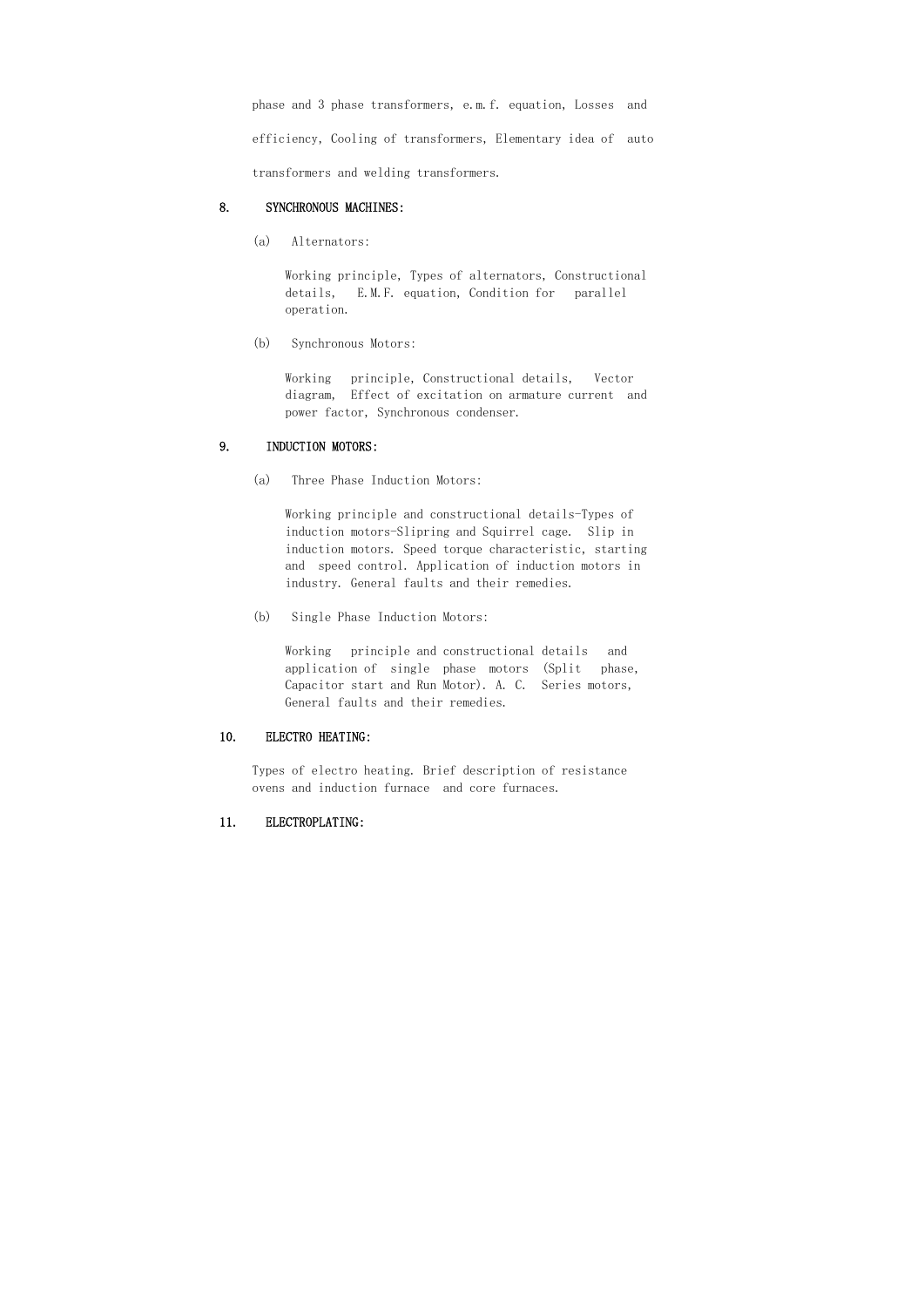Importance of electroplating, Principle of electroplating and equipment used. Processes used in electroplating, Anodizing.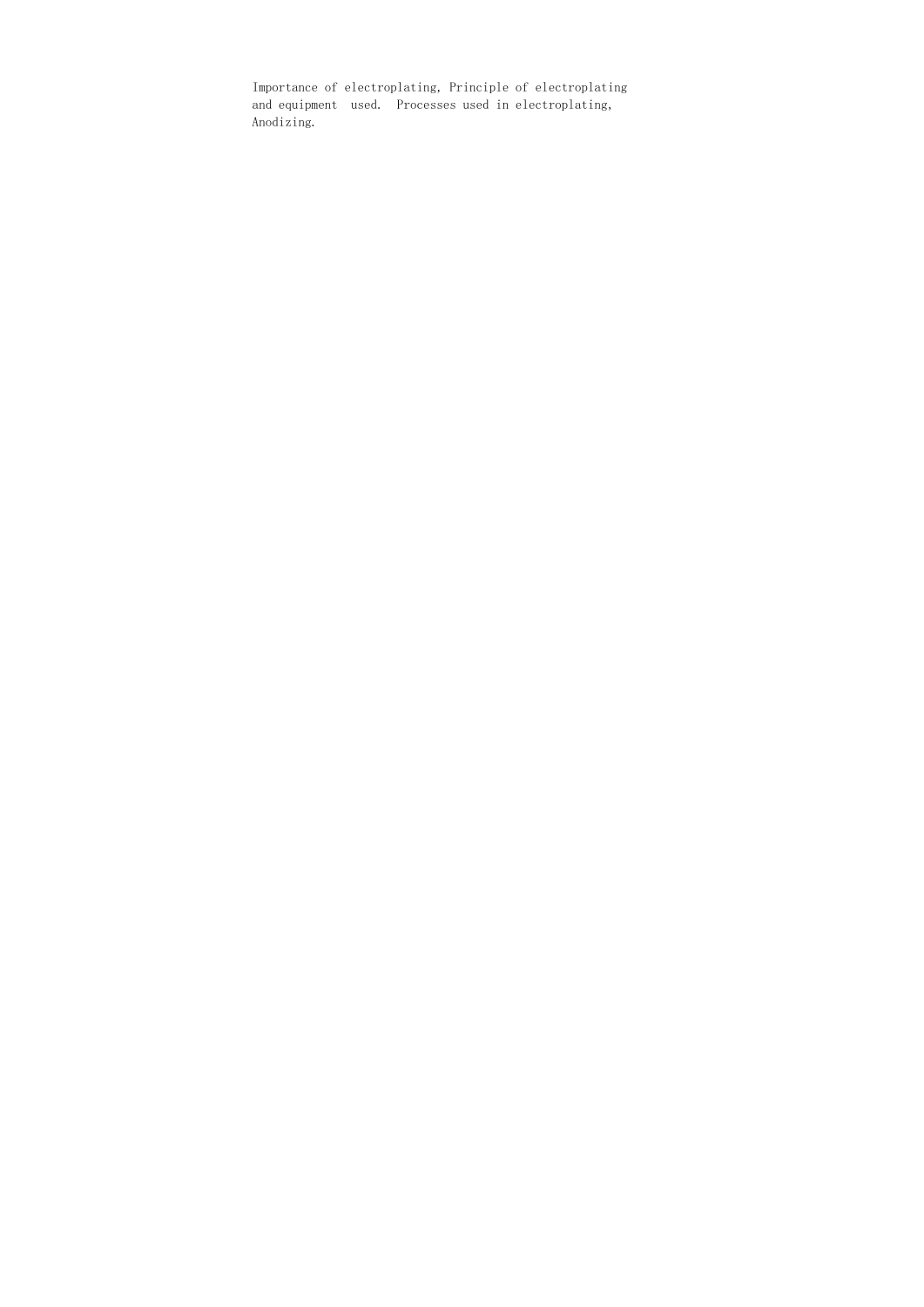# 4.3 PLASTIC MATERIALS

L T P  $7 - -$ 

# RATIONALE

This subject gives a detailed description of polymeric materials in category of thermoplastics, thermosets and thermoplastic elastomers. The students acquires the knowledge of advanced engineering and speciality polymers so that he/she can select the right type of materials for processing to make the product.

### DETAILED CONTENTS

- 1. Genral Purpose Thermoplastics: Polyolefines: LDPE, LLDPE, HDPE, PP, EVA, UHMHDPE. Styrene Plastics: Polystyrene, high impact polystyrene, ABS, SAN and PAN. Vinyl Polymer: PVC,PVDC.
- 2. Advanced thermosets, epoxies, poly urethanes (6 hrs)
- 3. Engineering thermoplastics poly carbonates, polyamides, PEEK, poly phenylene oxide, acetals, Nylons:Nylon6, Nylon66, Polycarbonate, Polyacetol, PET and PBT, PPS, PPO, Polysulphone, PMMA, Polyurethanes. Thermoset Materials: PF, UF, MF, EPOSY, ALKUD, POLYSTER (8 hrs)
- 4. Reinforced plastics principles of composite reinforcement, effect of reinforcement on strength of plastics. Role and nature of binders and coupling agents, properties and applications of fibres in reinforcement (glass and carbon). Miscellaneous fillers (Talc, mica, glass beads). Properties and applications of FRPs (un-saturated polyesters, epoxies, PU, nylon)

(10 hrs)

- 5. Polyblends and alloys Definition, advantages of polymers, blends and alloys, role of composition, properties and applications of parameters for compability, PVC – Nitrile rubber, ABS-PVC and PP-EPDM (6 hrs)
- 6. High performance polymers polytetrafluroethylene, Teflon, polysulphones, liquid crystalline polymers (8 hrs)
- 7. Preliminary concept of new materials such as conducting polymers, biopolymers, onto-electronic plastics, nano-polymeric materials and plastics in biomedical applications, interpenetrating polymer networks, polymer concretes (10 hrs)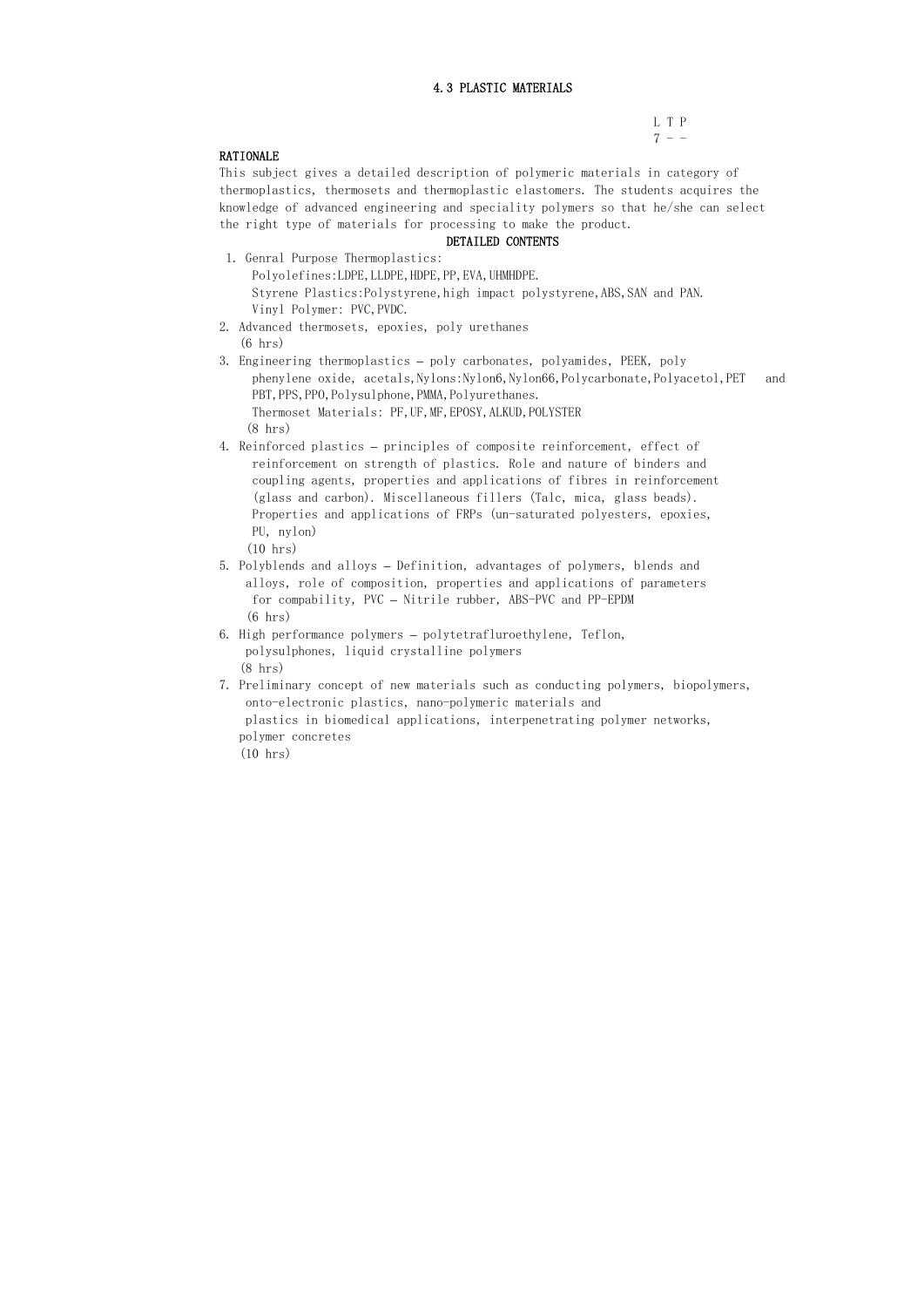### 4.4 PLASTICS PROCESSING TECHNIQUES –I

| ╭ | z |
|---|---|

#### RATIONALE

After fabrication of the product post processing operations are necessary to make the product commercially presentable. Finishing and other decorating and printing operations are instrumental in enhancing the aesthetics and visual appeal of the product. The emphasis is given especially on printing, lamination, coating techniques, compression and transfer moulding and rotational moulding.

#### DETAILED CONTENTS

#### 1. Compression moulding

 General principles and working of compression molding machine. Types of compression molding machine – hand operated, automatic, single and multi daylight machines, bulk factor, preheating of molds, cycle time ,process variables and their control. Effect of process variables on product properties, compression molding of Semiconductor and DMC compounds

(12 hrs)

#### 2. Transfer Moulding

Principles of transfer molding. Types of transfer molding machines, molding cycle ,theoretical calculation of line pressure, injection ram pressure, clamping pressure, pot capacity, compression of transfer molding and compression molding

(10 hrs)

# 3. Introduction to Pultrusion, hand lay up technique (4 hrs)

### 4. Forming

Basic principles, method of forming – straight forming, free forming, plug assist forming, drape forming, matched mold forming, slip forming, snap back forming, reverse draw forming, limitations and advantages of forming, materials for thermoforming, types of heating systems

(10 hrs)

#### 5. Casting

Introduction, casting of PMMA, unsaturated polyesters and phenolic resins

(6 hrs)

#### 6. Calendering

Introduction to calendering, types of calenders, advantages, limitations of calendering and major applications (6 hrs)

#### 7. Rotational moulding of large containers (4 hrs)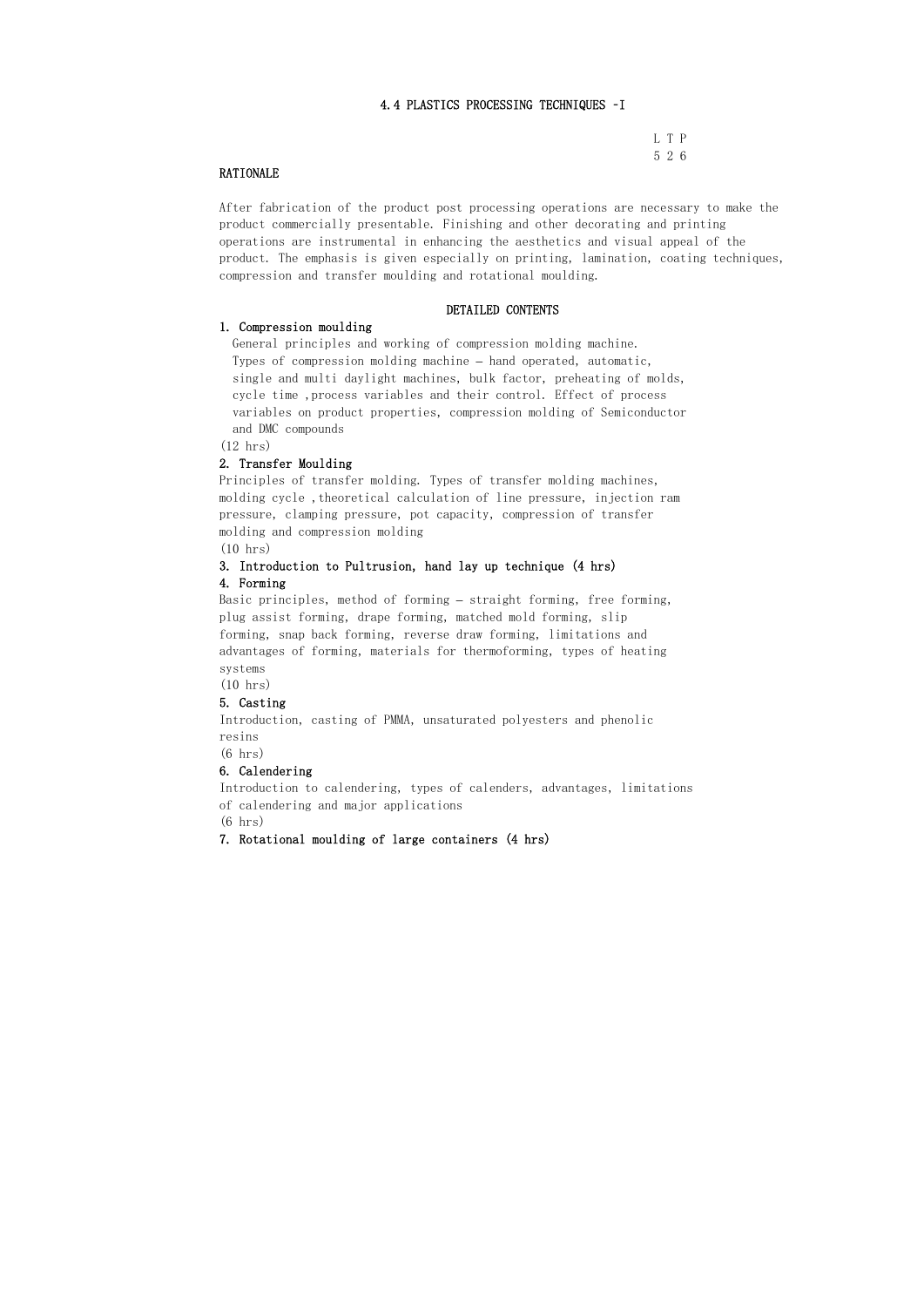# 8. Foam Moulding

Definition of molding, processes, blowing agents, applications (4 hrs)

# 9. Finishing of Plastics

Cutting, turning, drilling, sanding, polishing different types of welding (8 hrs)

# PLASTICS PROCESSING TECHNIQUES –I LAB LIST OF PRACTICALS

- 1. To produce small components on hand operated compression molding machine
- 2. To produce components on automatic/semi automatic compression molding machine
- 3. To produce articles on vacuum forming machine
- 4. Preparation of FRP sheet by hand lay up technique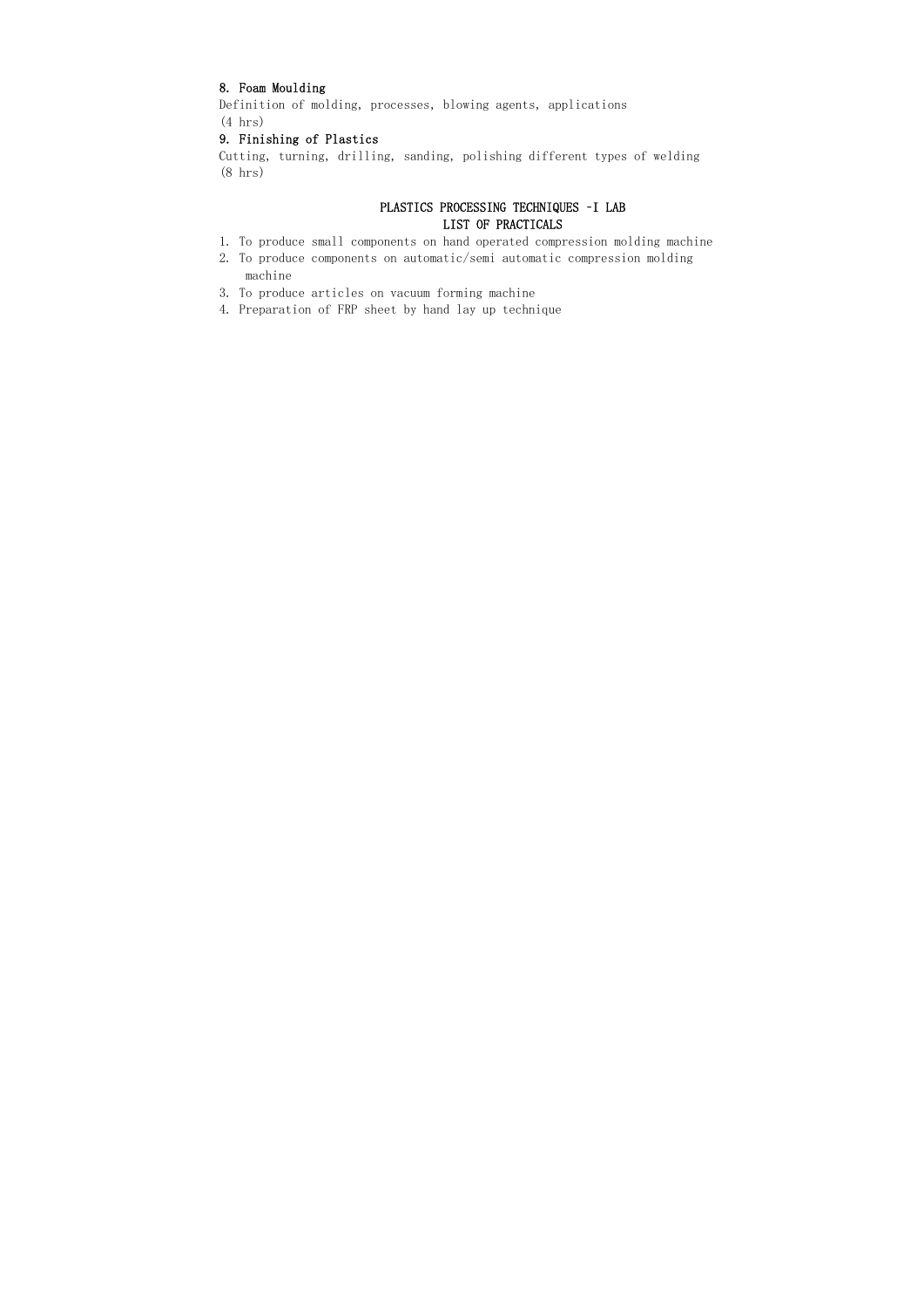#### 4.5 DESIGN OF DIES AND MOULDS-I

L T P 5 2 4

## RATIONALE

A diploma holder in plastic technology is engaged in manufacturing plastic components for which design of moulds and dies is essential. This subject will impart them requisite knowledge and skill in design of moulds and dies.

#### DETAILED CONTENTS

- 1. Basic concept of mould designing, shrinkage, flash line, taper and draft (3 hrs)
- 2. Materials used for dies and moulds and their characteristics (3 hrs)
- 3. General design considerations for various types of moulds (3 hrs)
- 4. Machining methods general introduction to lathe machine, grinder, shaper, milling, spark erosion, CNC wirecut (5 hrs)
- 5. Impressions Core and cavity. Types of cavity and core, their advantages and disadvantages. Bolster plate and its types, guide piller, guide bush, register ring and their types. Mould clamping – direct, indirect
	- (6 hrs)
- 6. Parting surface Types of parting surface, selection of parting surface (5 hrs)
- 7. Feed system
	- Runners Sprue, runners and its types, balancing of runners, size of runners
	- Gates Types of gates, size of gates
	- (12 hrs)
- 8. Ejection system Ejector grid, ejector plate assembly (11 hrs)
- 9. Cooling system Cooling methods, cooling circuits for an integer and insert core cavity moulds e.g. U-type, rectangular and Z-type (7 hrs)
- 10. Injection mould Types of moulds; 2-plate mould, 3-plate mould, split mould, runnerless mould (9 hrs)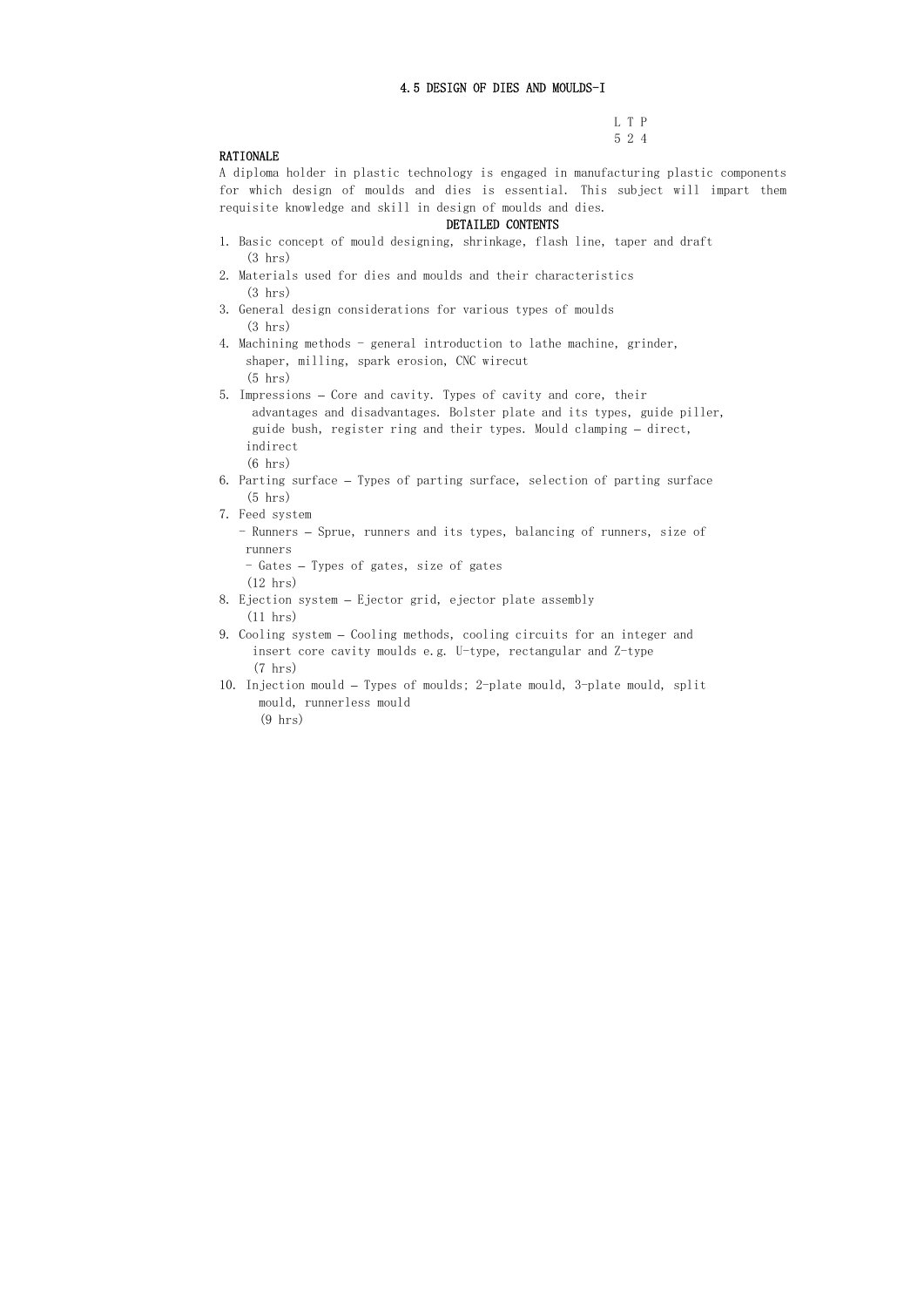# DESIGN OF DIES AND MOULDS-I LAB LIST OF PRACTICALS

- 1. To design and draw various mould parts
- 2. To design and draw a two plate injection mould
- 3. To design and draw a three plate injection mould
- 4. To design and draw a split mould
- 5. To design and draw a runner less mould
- 6. To design & draw unscrewing.
- Note: Maximum 10 sheets will be prepared by the students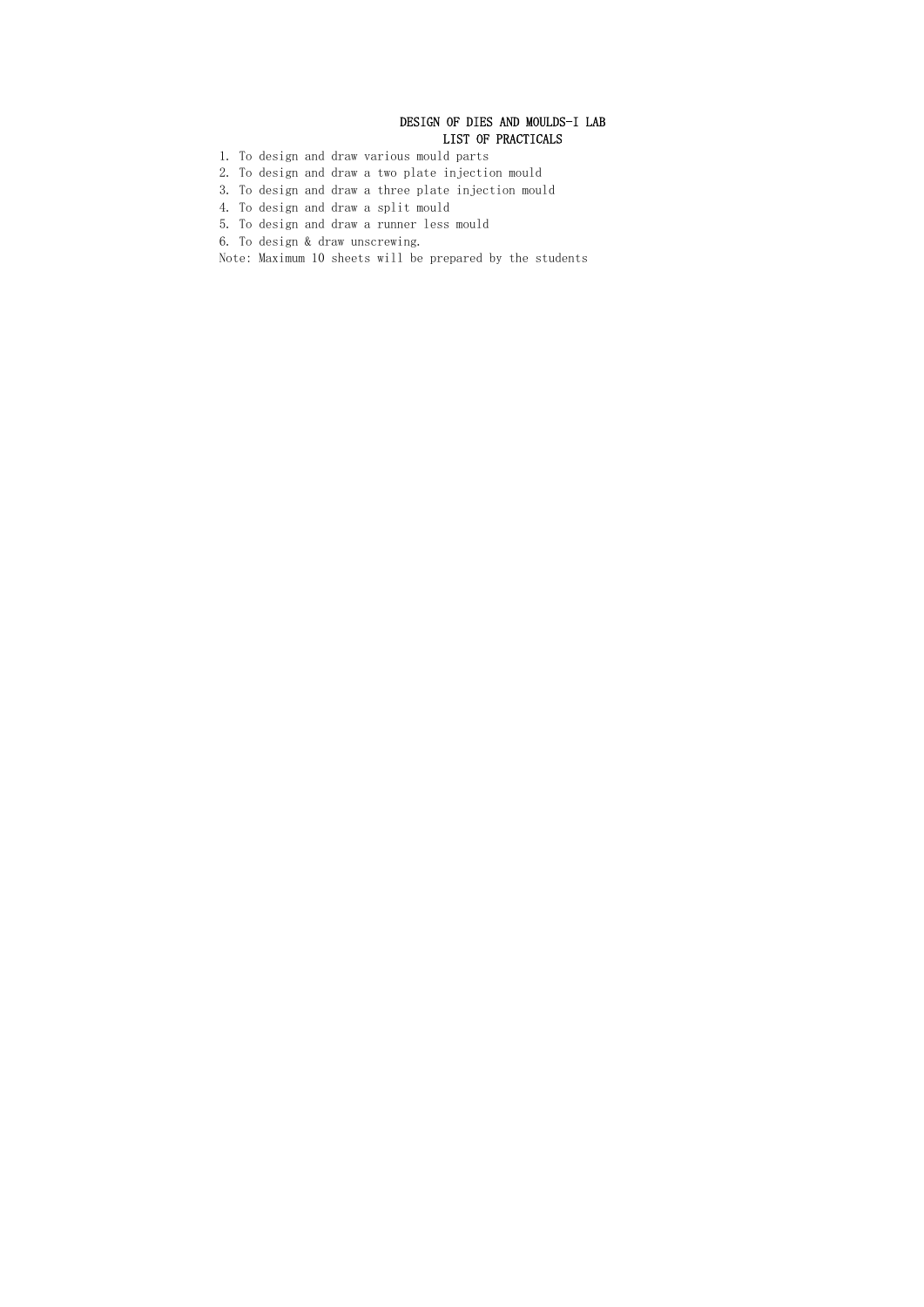#### V SEMESTER

 **L T P 6** 2 –

#### 5.1 INDUSTRIAL MANAGEMENT AND ENTREPRENEURSHIP DEVELOPMENT

#### **RATIONALE**

The knowledge of this subject is required for all engineers/technicians who wish to choose industry/field as their career. This course is designed to develop understanding of various functions of management, role of workers and engineers and providing knowledge about industrial and tax laws. TOPIC WISE DISTRIBUTION OF PERIODS

| Sl.No.           | Units                          | Coverage Time |   |  |
|------------------|--------------------------------|---------------|---|--|
|                  |                                |               | P |  |
|                  | Principles of Management       | 8             |   |  |
| $\overline{2}$ . | Human Resource Development     | 10            |   |  |
| 3.               | Wages and Incentives           |               |   |  |
| 4.               | Human and Industrial Relations | 6             |   |  |
| 5.               | Professional Ethics            | 2             |   |  |
| 6.               | Sales and Marketing management | 1 O           |   |  |
| 7.               | Labour Legislation Act         | 1 O           |   |  |
| 8.               | Material Management            | 8             |   |  |
| 9.               | Financial Management           | 8             |   |  |
| 10.              | Entrepreneurship Development   | 8             |   |  |
| 11.              | Fundamental of Economics       | 5             |   |  |
| 12.              | Accidents and Safety           |               |   |  |

 $\_$  ,  $\_$  ,  $\_$  ,  $\_$  ,  $\_$  ,  $\_$  ,  $\_$  ,  $\_$  ,  $\_$  ,  $\_$  ,  $\_$  ,  $\_$  ,  $\_$  ,  $\_$  ,  $\_$  ,  $\_$  ,  $\_$  ,  $\_$  ,  $\_$  ,  $\_$  ,  $\_$  ,  $\_$  ,  $\_$  ,  $\_$  ,  $\_$  ,  $\_$  ,  $\_$  ,  $\_$  ,  $\_$  ,  $\_$  ,  $\_$  ,  $\_$  ,  $\_$  ,  $\_$  ,  $\_$  ,  $\_$  ,  $\_$  ,

84 - -

#### **DETAILED CONTENTS**

#### 1. **Principles of Management**

- 1.1 Management, Different Functions: Planning, Organising, Leading, Controlling.
- 1.2 Organizational Structure, Types, Functions of different departments.
- 1.3 Motivation: Factors, characteristics, methods of improving motivation, incentives, pay, promotion, rewards, job satisfaction, job enrichment.
- 1.4 Need for leadership, Functions of a leader, Factors for accomplishing effective leadership, Manager as a leader, promoting team work.

#### 2. **Human Resource Development**

- 2.1 Introduction, objectives and functions of human resource development (HRD) department.
- 2.2 Recruitment, methods of selection, training strategies and career development.
- 2.3 Responsibilities of human resource management policies and functions, selection – Mode of selection – Procedure – training of workers, Job evaluation and Merit rating.

#### 3. **Wages and Incentives**

- 3.1 Definition and factors affecting wages, methods of wage payment.
- 3.2 Wage incentive type of incentive, difference in wage, incentive
	- and bonus; incentives of supervisor.
- 3.3 Job evaluation and merit rating.
- 4. **Human and Industrial Relations** 
	- 4.1 Industrial relations and disputes.
	- 4.2 Relations with subordinates, peers and superiors.
	- 4.3 Characteristics of group behaviour and trade unionism.
	- 4.4 Mob psychology.
	- 4.5 Grievance, Handling of grievances.
	- 4.6 Agitations, strikes, Lockouts, Picketing and Gherao.
	- 4.7 Labour welfare schemes.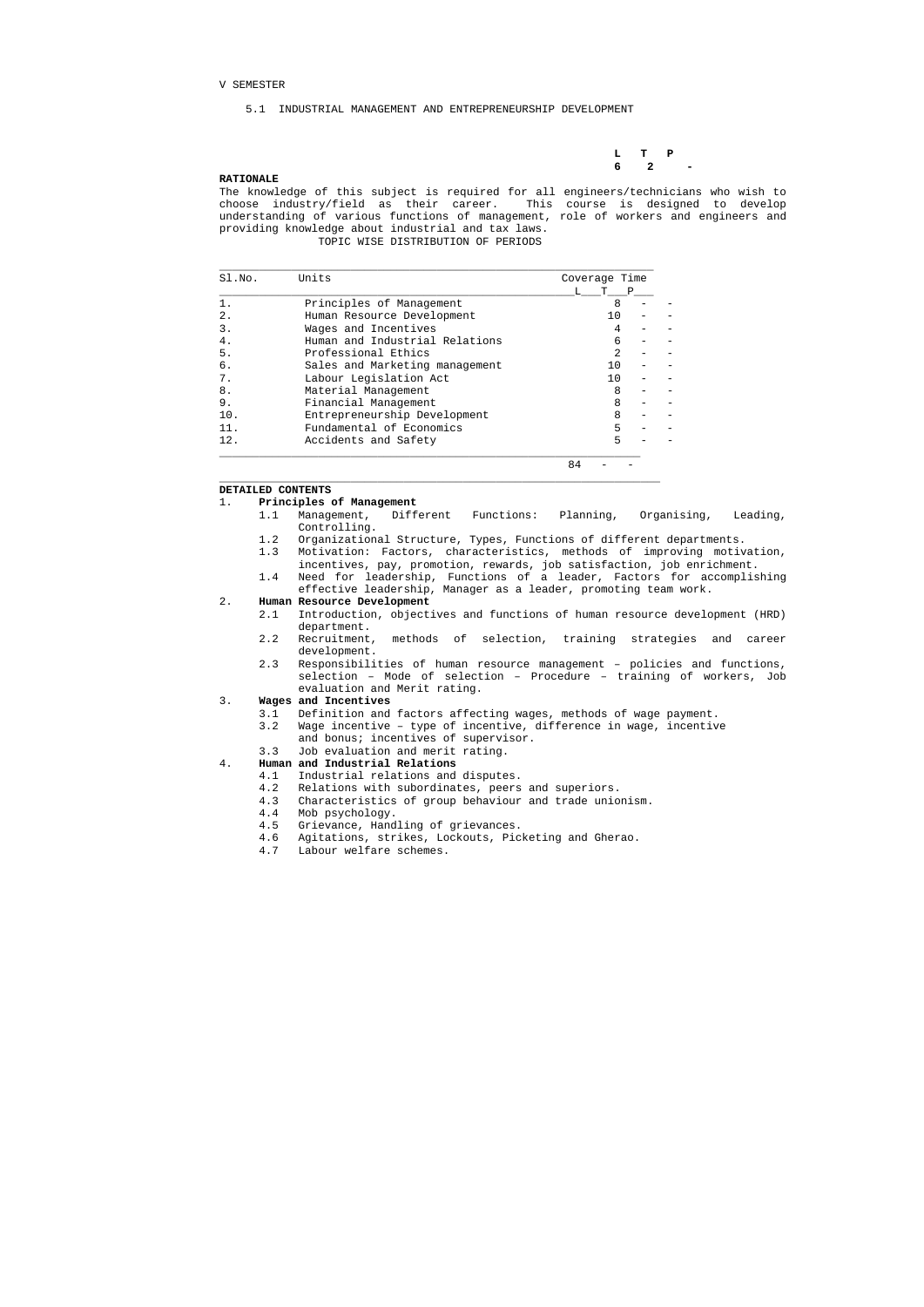4.8 Workers' participation in management.

#### 5. **Professional Ethics**

- 5.1 Concept of professional ethics.
- 5.2 Need for code of professional ethics.
- 5.3 Professional bodies and their role.
- 6. **Sales and Marketing management** 
	- 6.1 Functions and duties of sales department.
	- 6.2 Sales forecasting, sales promotion, advertisement and after sale
	- services.
	- 6.3 Concept of marketing.
	- 6.4 Problems of marketing.
	- 6.5 Pricing policy, break even analysis.
	- 6.6 Distribution channels and methods of marketing.
- 7. **Labour Legislation Act (as amended on date)** 
	- 7.1 Factory Act 1948.
	- 7.2 Workmen's Compensation Act 1923.
- 7.3 Apprentices Act 1961.
- 7.4 PF Act, ESI Act.
- 7.5 Industrial Dispute Act 1947.
	- 7.6 Employers State Insurance Act 1948.
	- 7.7 Payment of Wages Act, 1936.
	- 7.8 Intellectual Property Rights Act

#### 8. **Material Management**

- 8.1 Inventory control models.
- 8.2 ABC Analysis, Safety stock, Economic ordering quantity.
- 8.3 Stores equipment, Stores records, purchasing procedures, Bin card, Cardex.
- 8.4 Material handling techniques.
- 9. **Financial Management** 
	- 9.1 Importance of ledger and cash book.
	- 9.2 Profit and loss Account, Balance sheet.
	- 9.3 Interpretation of Statements, Project financing, Project appraisal, return on investments.

#### 10. **Entrepreneurship Development**

- 10.1 Concept of entrepreneur and need of entrepreneurship in the context of prevailing employment conditions.
- 10.2 Distinction between an entrepreneur and a manager.
- 10.3 Project identification and selection.
- 10.4 Project formulation.
- 10.5 Project appraisal.
- 10.6 Facilities and incentives to an entrepreneur.

#### 11. **Fundamental of Economics**

- 11.1 Micro economics.
- 11.2 Macro economics.
- 12. **Accidents and Safety** 
	- 12.1 Classification of accidents based on nature of injuries, event and place.
	- 12.2 Causes and effects of accidents.
	- 12.3 Accident-prone workers.
	- 12.4 Action to be taken in case of accidents with machines, electric shock, fires and erection and construction accidents.
	- 12.5 Safety consciousness and publicity.
	- 12.6 Safety procedures.
	- 12.7 Safety measures Do's and Don'ts and god housing keeping.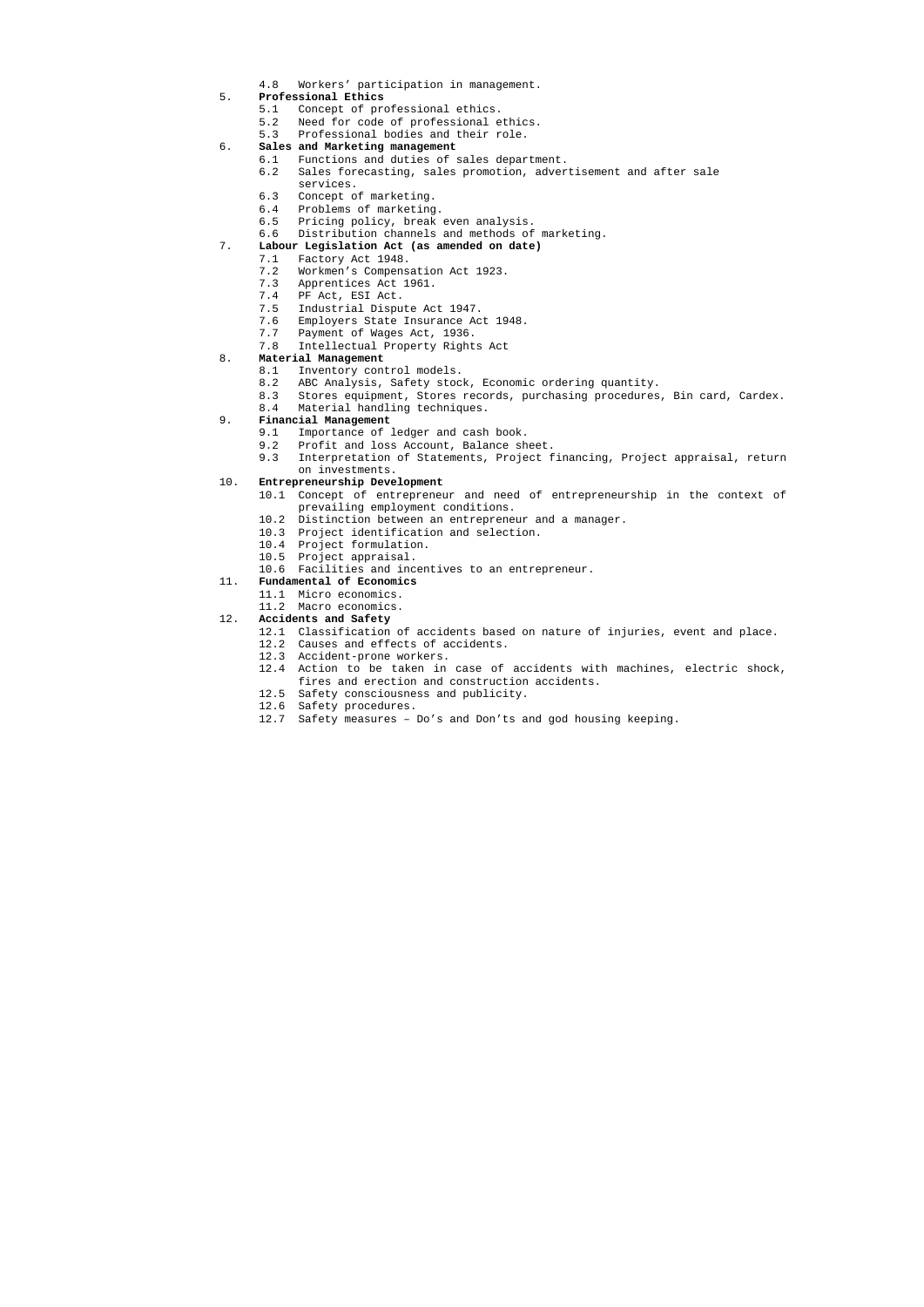## 5.2 PLASTIC PROCESSING TECHNIQUES - II

L T P

5 2 7

## RATIONALE

 Basic concept of injection moulding:Hand injection, Semiautomatic injection(vertical and horizontal) and features of machine.

The purpose of this subject is to equip the students with the knowledge of processes utilized in extrusion and blow moulding. This subject develops the competence of the students in major industrially practiced processing techniques.

 Automatic injection moulding machine: Various machine parts like; hopper, screw, barrel, heating devices, clamping unit etc. Injection moulding process and

process control, machine parameter, shot capacity, injection pressure, injection speed, day light, limit switch etc., Basic concept of injection cycle, machine

#### DETAILED CONTENTS

## a) INJECTION

Introduction to extrusion process, different types of extruders: - single screw and twin screw extruder, vented barrel extruder, general principles of operation, die swell, function of various parts i.e. barrel, screw, screenpack, die, breaker plate, adaptor. (6 hrs)

control,microprocessor controlled injection moulding,open loop and close loop control, multi colour injection moulding,gas assited injection moulding,isotactic moulding, faults and remedies in injection moulding process like: Shrinkage, shrink mark,weld line parting line, flash etc.

b) EXTRUSION

1.Introduction

- 2. Types of screws in use for processing different plastics, Feed, Compression and Metering zone, Die zone, L/D ratio and its significance. (3 hrs)
- 3. Nip rolls,Irishring, bubble casing, winding equipment, cutting devices, stretching and orientation.(3 hrs)
- 4. Extruder performance and their curves,faults & remedies. (4 hrs)
- 5. Blown film extrusion, extrusion of pipes, wires and cables, sheets and Filaments.(8 hrs)
- 6. Co extrusion of films and sheets.(6 hrs)
- 7. Printing techniques flexographic printing, gravure printing, pad printing, screen printing, hot stamping.(4 hrs)
- 8. Conversion of plastic films into laminate e.g. metal plastic laminates, paper- plastic laminates, plastic - plastic laminates. Advantages of multi layer packaging, disadvantages of multi layer packaging.(4 hrs)

#### c) BLOW MOULDING

7. Basic principles of blow moulding, Types of blow moulding :-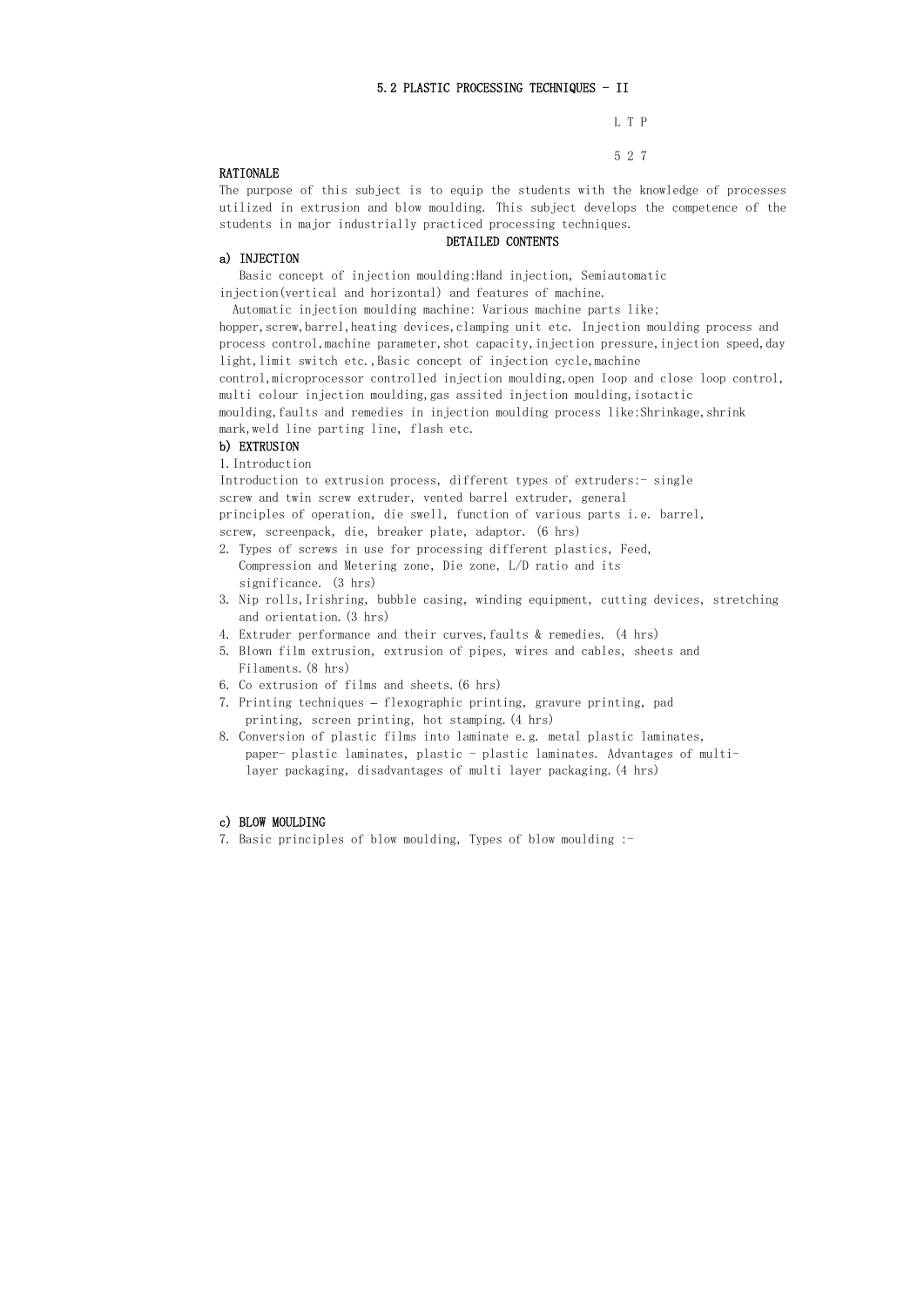Extrusion blow moulding, injection blow moulding. Blow molding irregular containers.(8 hrs)

- 8. Materials for blow moulding.(2 hrs)
- 9. Production of parison, a). by extrusion b). by injection. Parison wall thickness control, Parison blowing systems, air requirement for blowing, effect of process variables on product design and properties. Parison programming, mould venting.(8 hrs)
- 10. Newer concepts including extrusion- stretch blow moulding, injection stretch blow moulding, multi layer moulding etc.(8 hrs)

#### PLASTIC PROCESSING TECHNIQUES – II LAB

#### LIST OF PRACTICALS

- 1.To study the specification of extruder available in the lab
- 2.To produce pipe of different diameters on extruder
- 3.To study the specification of automatic Blow Moulding Machine
- 4.Production of component on hand operated blow molding machine, using at least 3 moulds
- 5.Production of components on semi automatic blow machine by setting the process parameters
- 6.To do gravure printing
- 7.To do printing with pad printing machines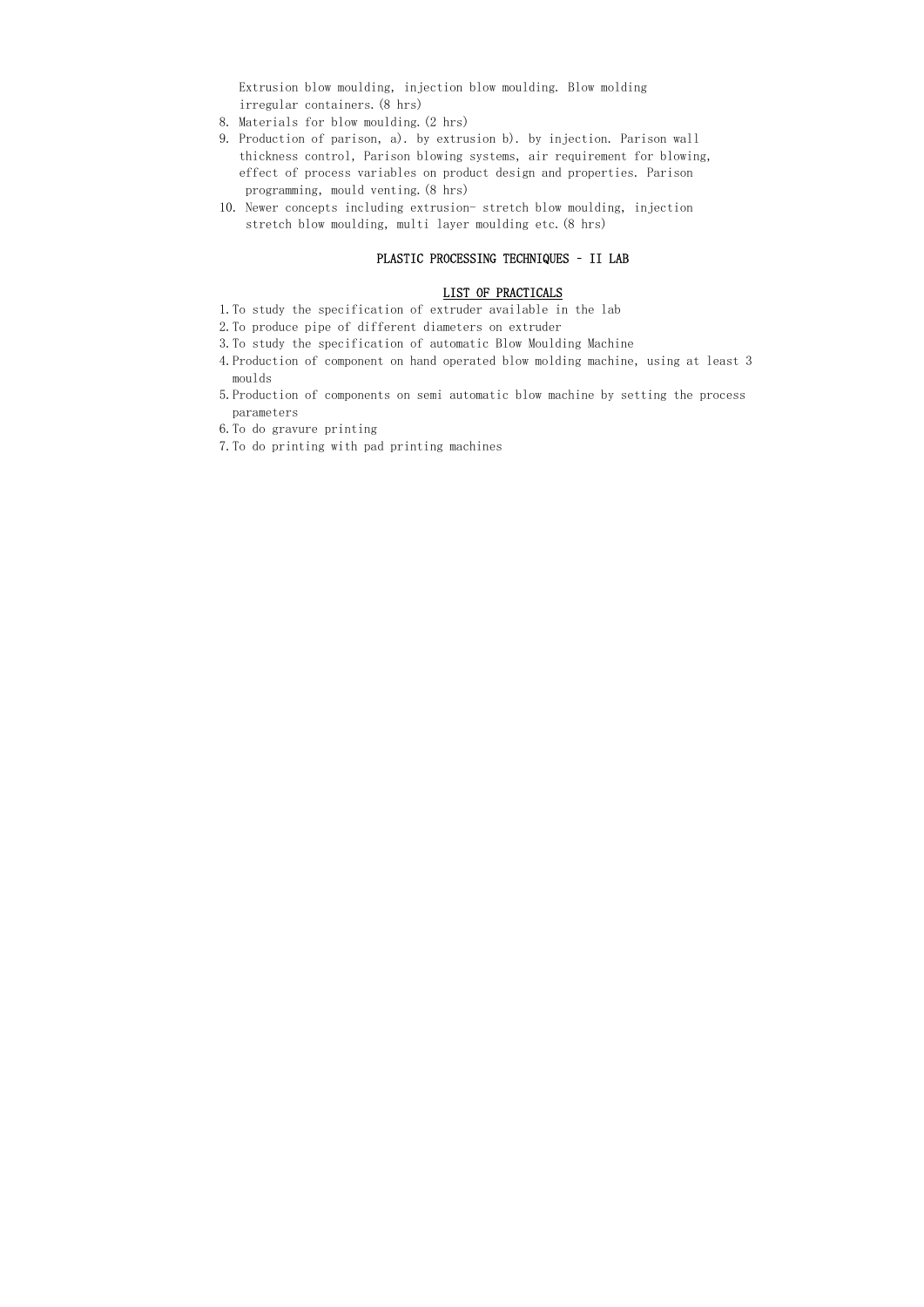## 5.3 DESIGN OF DIES AND MOULDS - II

L T P 5 2 7

## RATIONALE

A diploma holder in Plastic Mould Technology is engaged in manufacturing plastic components for which design of moulds and dies is essential. This subject will impart them requisite knowledge and skills in design of moulds and dies.

#### DETAILED CONTENTS

#### Dies

- 1. General features of extrusion dies (3 hrs)
- 2. Die materials
	- (3 hrs)
- 3. Design features dies Polymer melt flow, die geometry, material of construction, ease of maintenance and cleaning. Die land, die swell (8 hrs)
- 4. Heating system and temperature control (2 hrs)
- 5. Types of dies (2 hrs)
- 6. Dies for rod, flexible tube, wire coating (10 hrs)

#### Compression Mould and Transfer Moulds

- 7. Types of compression molds positive, semi-positive, flash and landed positive type (8 hrs)
- 8. Calculation of clamp pressure, ram pressure, platen size, no. of impressions. Selection of compression molding machine (5 hrs)
- 9. Principles of transfer molding, pot capacity, design of sprue, runner and gates

(7 hrs)

## Blow Moulds

10. Materials for flow moulds

(2 hrs)

11. Extrusion blow moulds – cavity and pinch off

(6 hrs)

12. Injection blow moulds – neck design, mandrel design, Parison thickness control

(5 hrs)

13. Mould cooling (3 hrs)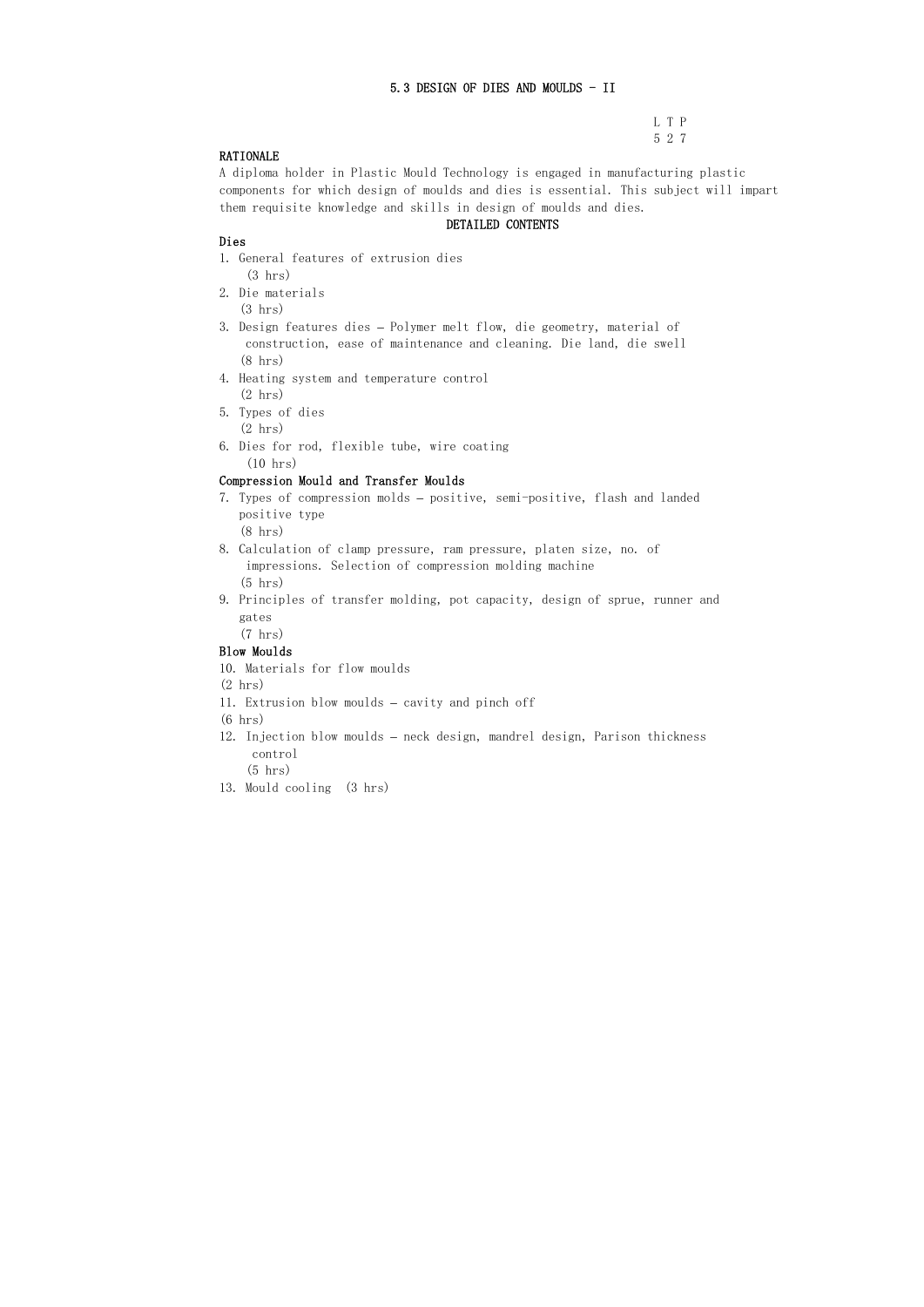# DESIGN OF DIES AND MOULDS – II LAB LIST OF PRACTICALS

- 1. Design and drawing of a single impression compression mould
- 2. Design and drawing of a multi-impression compression mould
- 3. Design and drawing of a transfer mould
- 4. Design and drawing of elbow mould
- 5. Design and drawing of a die for pipe/tubing Note: Minimum 10 sheets will be prepared by the students.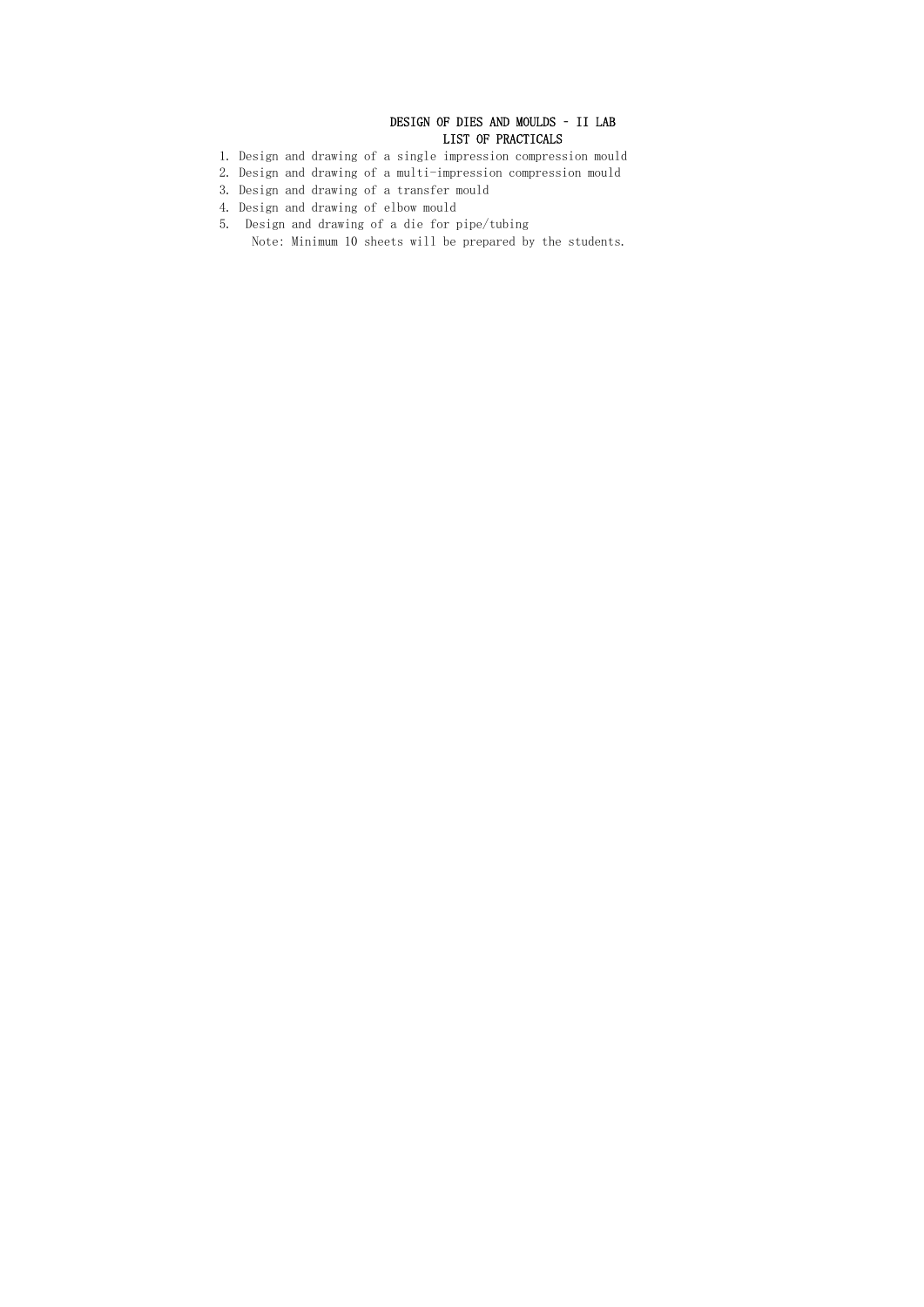#### VI SEMESTER

#### 6.1 ENVIRONMENT AND POLLUTION IN PLASTIC INDUSTRY

| ٠ |  |
|---|--|

#### **RATIONALE**

The objective of this subject is to create awareness in the students about the pollution aspects related to the plastic solid waste disposal, air pollution by plastics waste,Incineration, reusability and reprocessing of plastics and biodegradation of plastics.

#### DETAILED CONTENTS

#### 1. Environment

Environment and its components; water, soil, air and living things. Ecosystems, ecological balance, interaction of environment with humans. Cause of ecological imbalance (6 hrs)

#### 2. Classification of Plastic Materials

Natural and synthetic polymer and their compatibility with surroundings (starch and proteins, silicon's and other man made fabrics). Life expectancy of different plastics in environment and thermal degradation, biodegradation and photo degradation. Agents for increasing life expectancy of polymers

(8 hrs)

#### 3. Pollution and Hazards related to Plastics

Pollution caused by plastics, loading of toxic chemicals from plastics into soil and water (including additives, flame retardants, chonnated additives etc.)

ISI Standards regarding limits of these chemicals in effluents (8 hrs)

#### 4. Reusability and Reprocessing of Plastics

Need and importance of reprocessing. Stages in recycling (primary, secondary and tertiary), Advantages and disadvantages of recycling (10 hrs)

#### 5. Plastic Waste Management

Public awareness regarding hazards caused by indiscriminate use of plastics, proper disposal of plastics. Collection of recyclable plastics. Landfill. Incineration of plastics

(8 hrs)

#### 6. Use of Plastics in Conservation of Natural Resources

Mulching, waste water recovery by membrane separation, use of plastics in rain water harvesting, plastic pipes for transportation of potable water (as compared to iron pipes) and canal lining.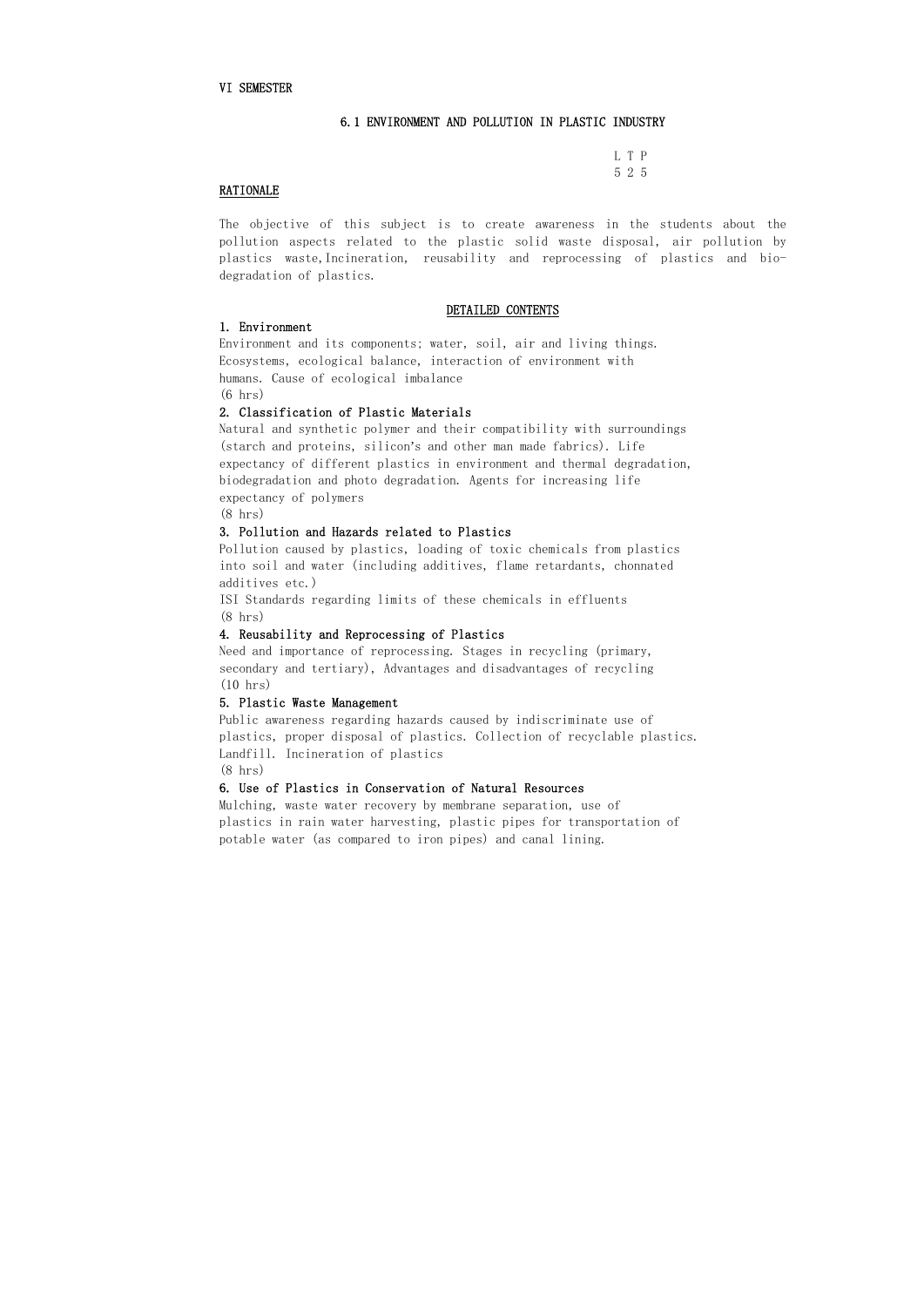(8 hrs)

#### 7. Disaster Management

Definition of disaster - Natural and Manmade, Type of disaster management, How disaster forms, Destructive power, Causes and Hazards, Case study of Tsunami Disaster, National policy- Its objective and main features, National Environment Policy, Need for central intervention, State Disaster Authority- Duties and powers, Case studies of various Disaster in the country, Meaning and benifit of vulnerability reduction, Factor promoting vulnerability reduction and mitigation, Emergency support function plan. Main feature and function of National Disaster Management Frame Work, Disaster mitigation and prevention, Legal Policy Frame Work, Early warning system, Human Resource Development and Function, Information dissemination and communication.

#### ENVIRONMENT AND POLLUTION LAB

#### LIST OF PRACTICALS

Demonstration/operation of the following practicals (5 experiments)

1. To conduct recyclability test

2. Collection of different plastic wastes and their segregation in various groups

3. Conversion of collected samples into plastic granules

4. Property modification of plastic granules by adding natural material like cellulose

5. Determination of BOD and COD of given samples of effluents of plastic industry

6. Mixing of virgin polymers with recycled polymers (both by melt method and solvent method)

7. To carry out plastic waste management of at least one department/section of the polytechnic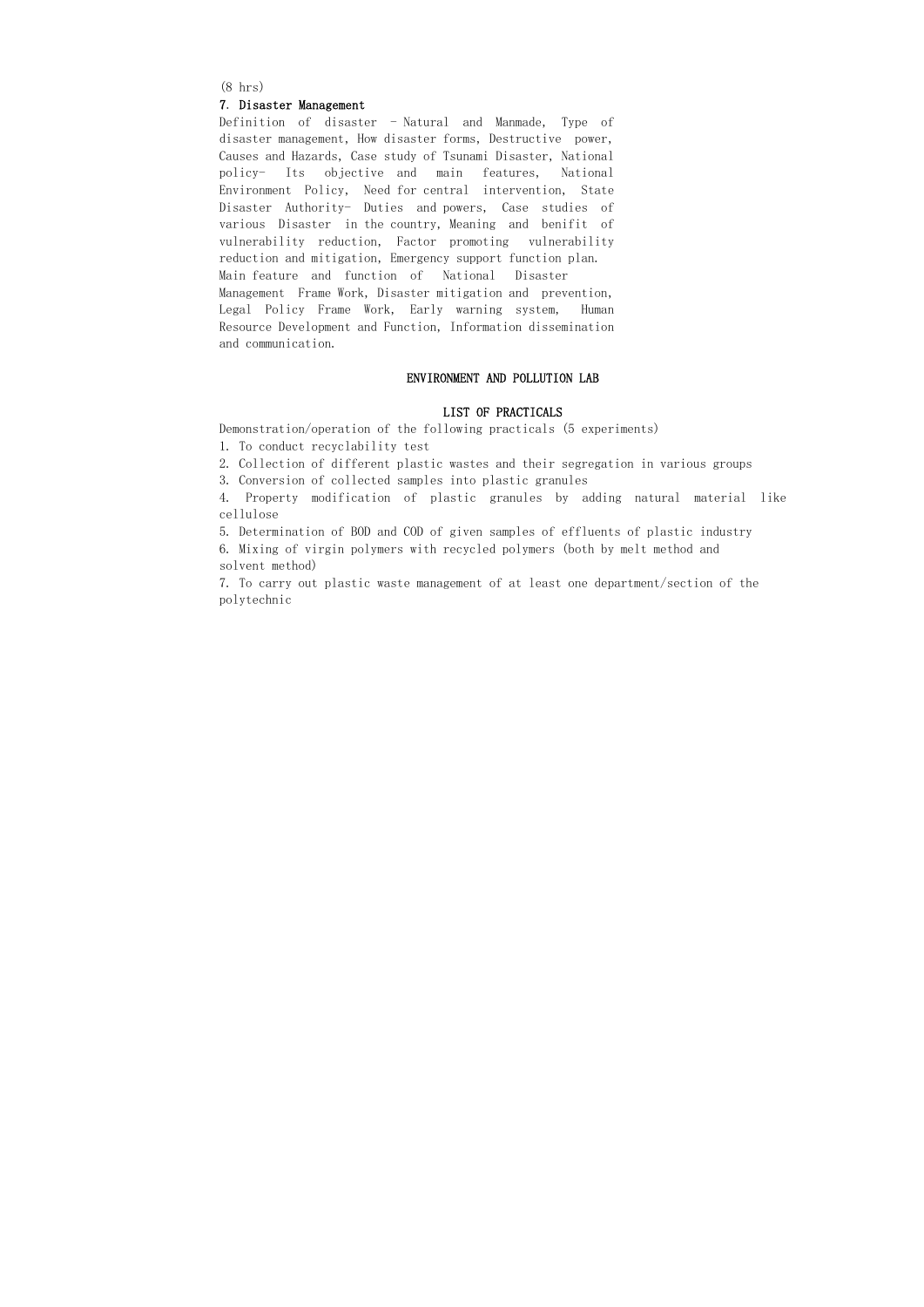#### 6.2 PLASTIC TESTING AND QUALITY CONTROL

| $\cdot$ |  |
|---------|--|

#### RATIONALE

It is necessary to test the raw materials and the products during various stages of their manufacture to control the quality. This subject provides the essential knowledge and skills to the students for doing this function.

#### DETAILED CONTENTS

#### Testing

1. Overview of various testing methods and organisations such as ASTM, BIS, DIN and ISO (2 hrs) 2. Test specimens preparation : milling, punching, template, cutting from sheets or films product

(4 hrs)

- 3. Identification of plastic
	- Visual, burning, heating
	- Element, detection, analysis; chemistry, groups analysis
	- (4 hrs)
- 4. Physical properties Specific gravity, Water absorption, Moisture content analysis (4 hrs)
- 5. Mechanical Properties
	- Short term Mechanical properties Tensile strength, impact strength (izod & charpy), flexural strength, fatigue resistance, compression strength, tear test
	- Long term Mechanical properties creep and stress relaxation.
	- Hardness, shore and rockwell hardness, Abrasion resistance. (6 hrs)
- 6. Thermal properties

 Melting point, Vicat softening point, heat distortion temperature (6 hrs)

7. Electrical properties

 Dielectric strength, Arc resistance, Insulation resistance, Volume and surface resistivity

# (6 hrs)

- 8. Optical properties Light transmittance, Haze, Gloss, refractive index (4 hrs)
- 9. Flow properties Melt flow index, capillary rheometer, cone and plate viscometer (4 hrs)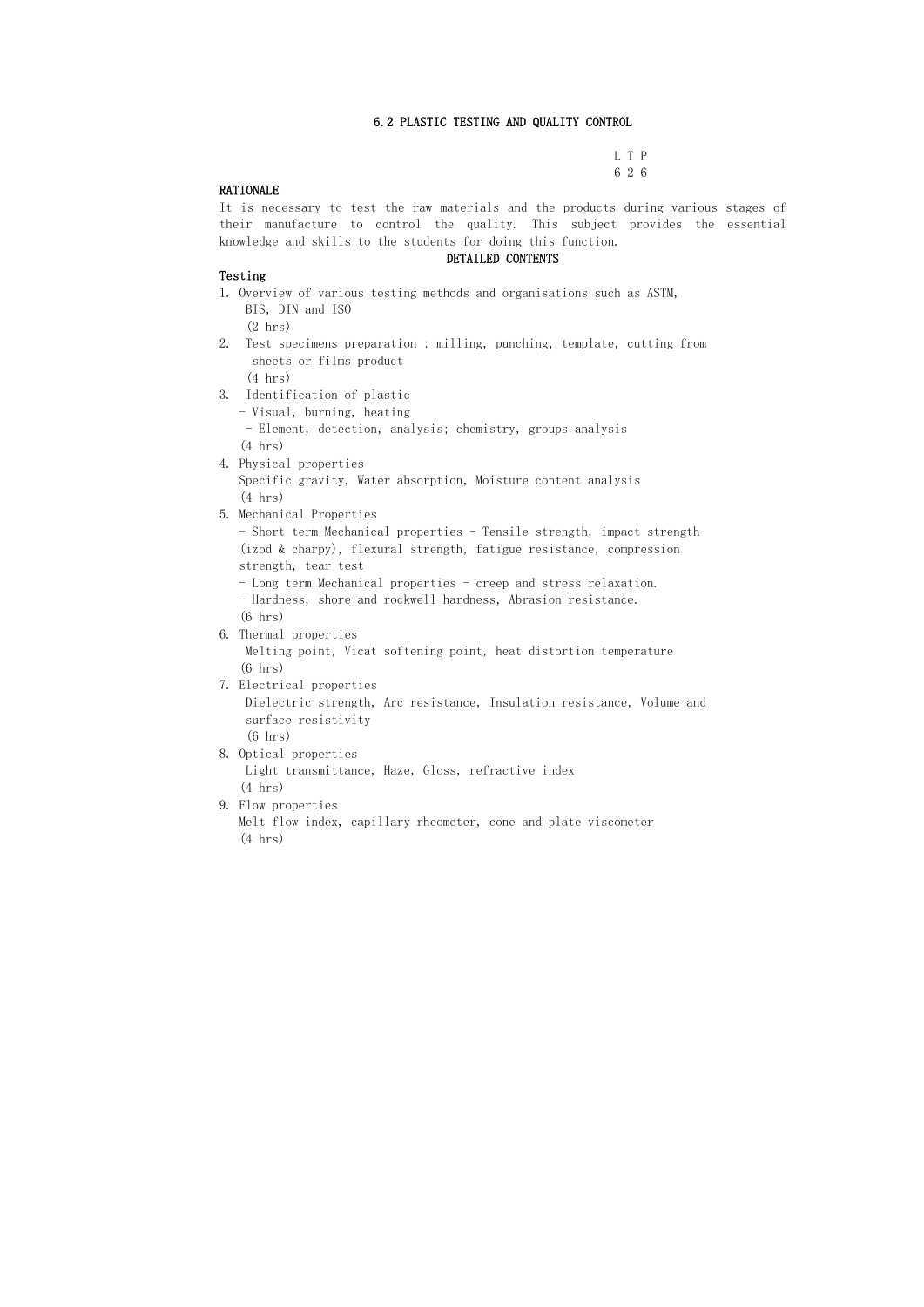#### Quality Control

- 10. Basic concept of statistical quality control, Visual inspection, Testing of a finished product, Analysis of test data to control finished product in relation to service requirement, Special tests on individual products to improve the quality
	- (8 hrs)

#### PLASTIC TESTING AND QUALITY CONTROL LAB

#### LIST OF PRACTICALS

- 1. To carry out volume and surface resistivity test on given samples of plastic
- 2. To determine the tensile strength, flexural strength of plastics specimen.
- 3. To determine impact strength of different plastics specimen.
- 4. To determine hardness (shore and rockwell) of different specimen of plastics.
- 5. To carry out dart impact test on given plastics films/laminates.
- 6. To determine the Melt Flow Index of given samples of plastics.
- 7. To carry out (i) heat detection test on given samples of plastics. (ii) vicat softening point test on given samples of plastics
- 8. To measure gloss of plastic specimen.
- 9. To carry out environmental stress cracking resistance test on given samples of Plastics with notch cutting equipment.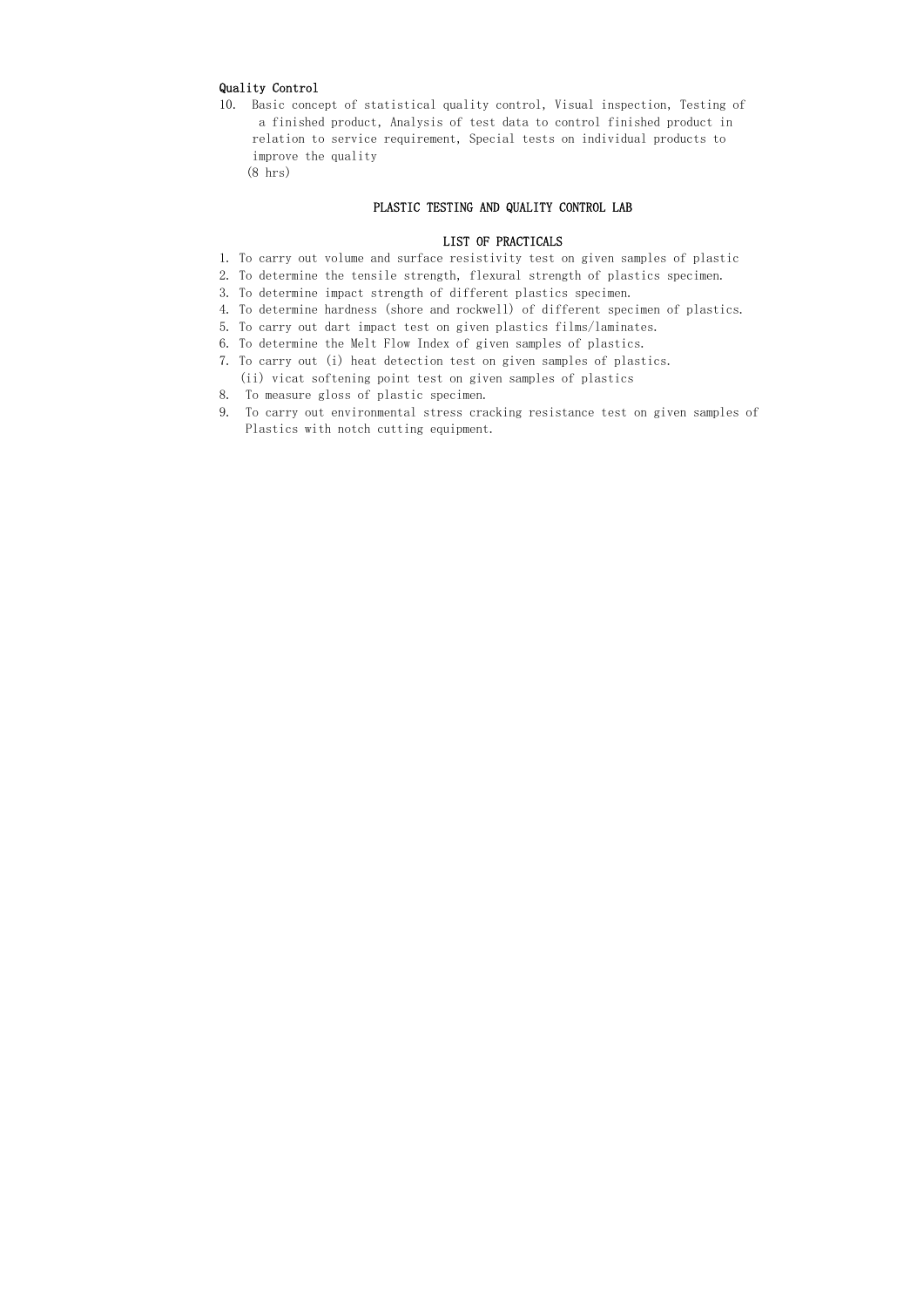## 6.3 COMPUTER AIDED MOULD DESIGN

L T P  $- - 12$ 

In this practical subject, the students are required to learn the basics of software such as :

Mechanical Desktop, Mould Creator, Mould Flow etc. and further to design at least 2 moulds for given components using these software.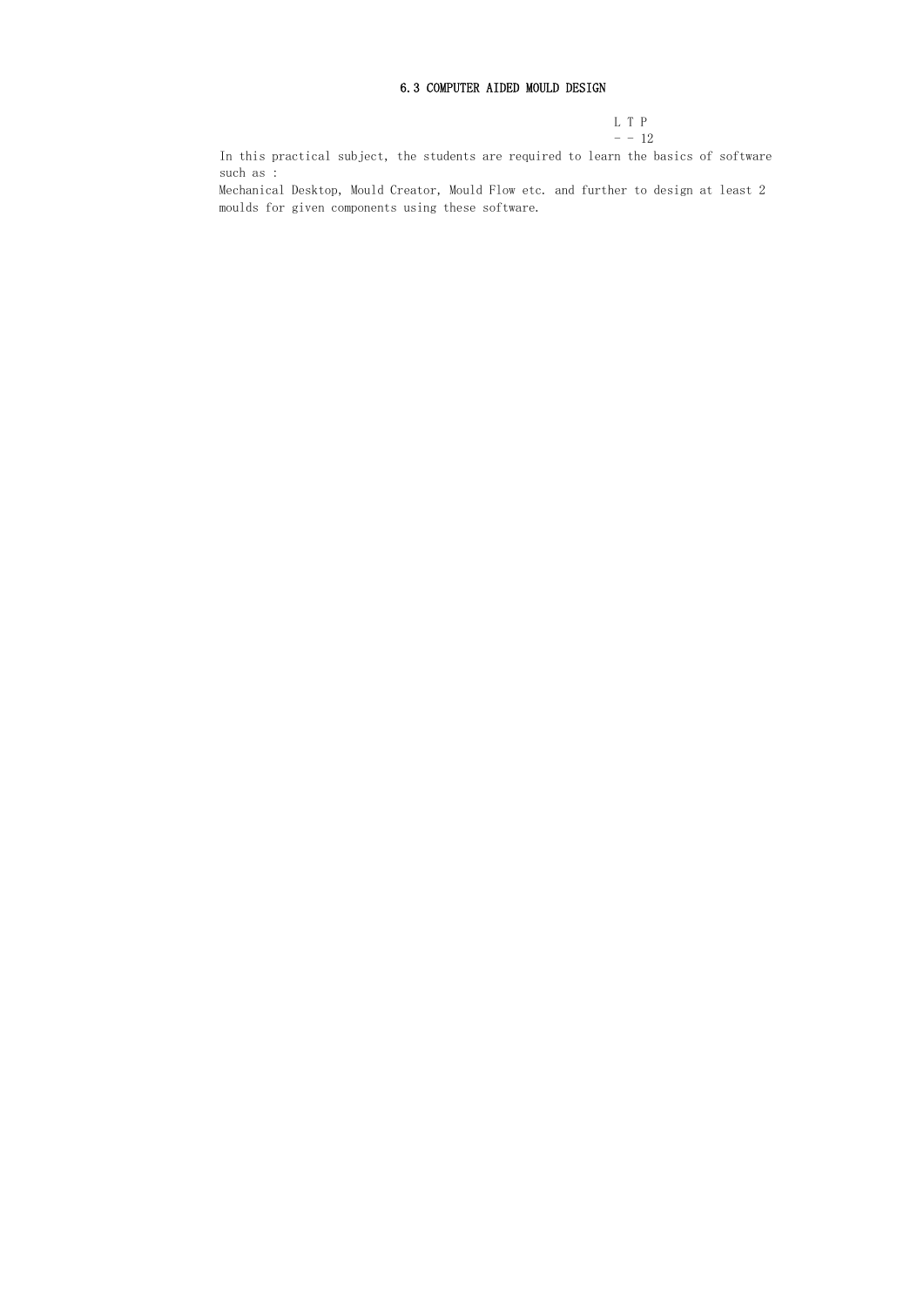#### 6.4 PROJECT

 The project paper will be of two parts. Part-A will contain the problems to evaluate students learning. The Part-B will be regarding students awareness of the plans and programmes running for rural development, Ecological balance and Environmental pollution control.

Part-A

 Choose any one problem of mould for any type of plastic products used in daily life in commercial or domestic.

PART-B:

 The student will survey a village and prepare a report giving details of population, Means of lively hood, Health and hygienic conditions, Education facilities and various Programmes/projects running for the development and the personnel's and agencies involved in the work. He will also make observation on environmental pollution and ecological disturbances and will make a mention of that in his report with its reason, suggesting remedies or ways to minimise it. Without it the project will not be taken as complete. The student will also do some constructive work for pollution Control as advised by the guiding teacher.

#### 6.5 FIELD EXPOSURE-II

#### SEE ANNESURE-II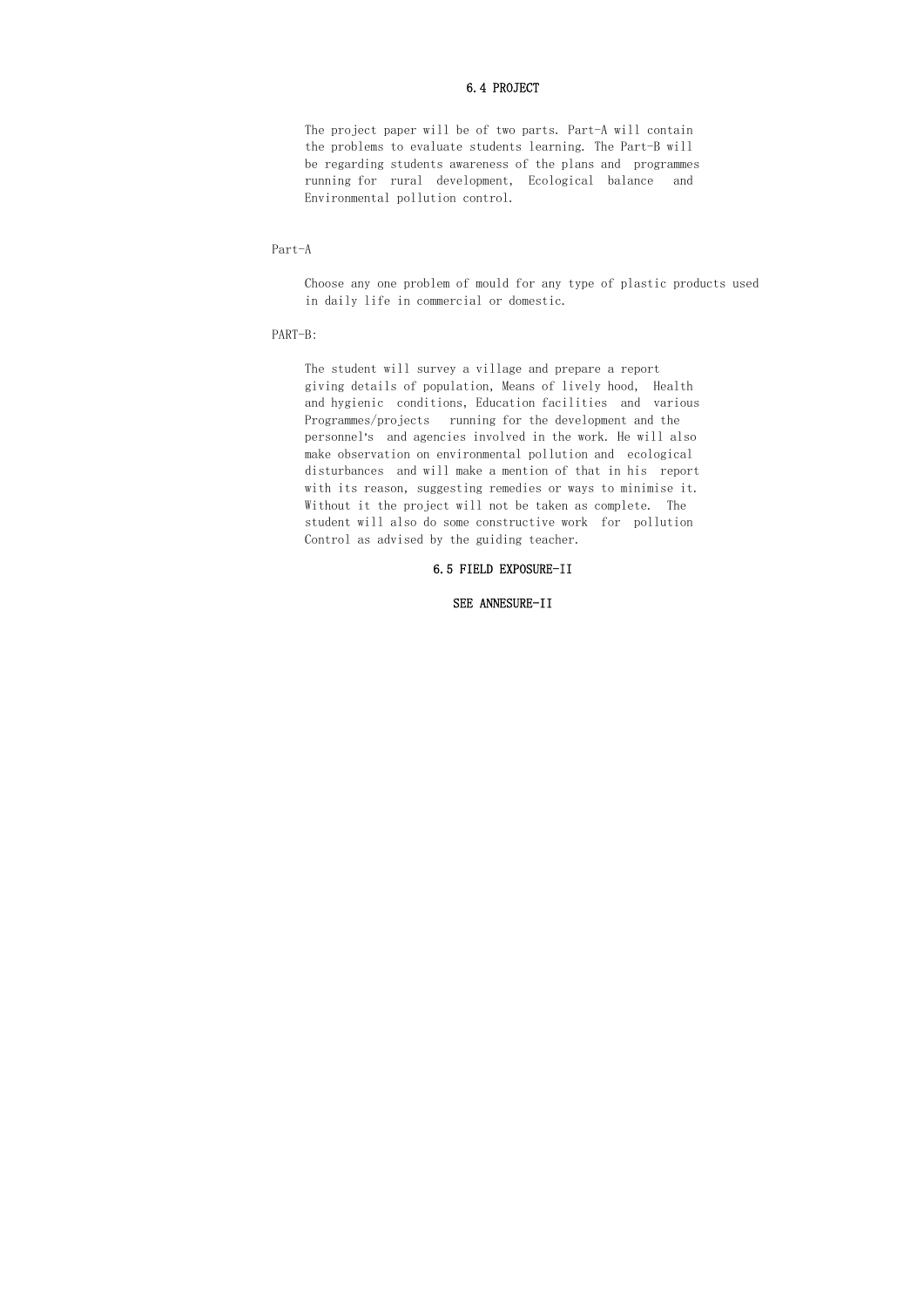# DIPLOMA IN PLASTIC MOULD TECHNOLOGY STAFF STRUCTURE

| Intake of the Course  |                                                               | 60                                 |
|-----------------------|---------------------------------------------------------------|------------------------------------|
| Pattern of the Course |                                                               | System Pattern                     |
| S1. No.               | Name of Post<br>____________________                          | No.                                |
| 1.<br>2.              | Principal                                                     | 1                                  |
| 3.                    | H.O.D. (Mechanical)<br>Lecturer Plastic/Mech. Engineering 1/3 | 1                                  |
| 4.                    | Lecturer in Electrical Engg.                                  | 1                                  |
| 5.                    | Lecturer in Maths                                             | Part Time<br>1<br><b>OR</b>        |
| 6.                    | Lecturer in<br>Chemistry                                      | Common with<br>1                   |
| 7.                    | Lecturer in Physics                                           | other<br>1<br>discipline           |
| 8.                    | Lecturer in Comm. Tech.                                       | 1                                  |
| 9.                    | Computer Programmer                                           | 1                                  |
| 10.                   | Steno Typist                                                  | 1                                  |
| 11.                   | Accountant / Cashier                                          | 1                                  |
| 12.                   | Student / Library Clerk                                       | 1                                  |
| 13.                   | Store Keeper                                                  | 1                                  |
| 14.                   | Class IV                                                      | 6                                  |
| 15.                   | Sweeper                                                       | Part time or as<br>per requirement |
| 16.                   | Chaukidar & Mali                                              | per<br>as<br>justification         |

17. Lecturer in Computer 1(Only for Computer Aided Design Group.) Note :

1. Services of other discipline staff of the Institute may be utilized if possible

2. Qualifications of Staff: as per service rule

3. The post of "Computer Programmer" in not needed in the institutions where diploma in "Electronics Engineering" is running.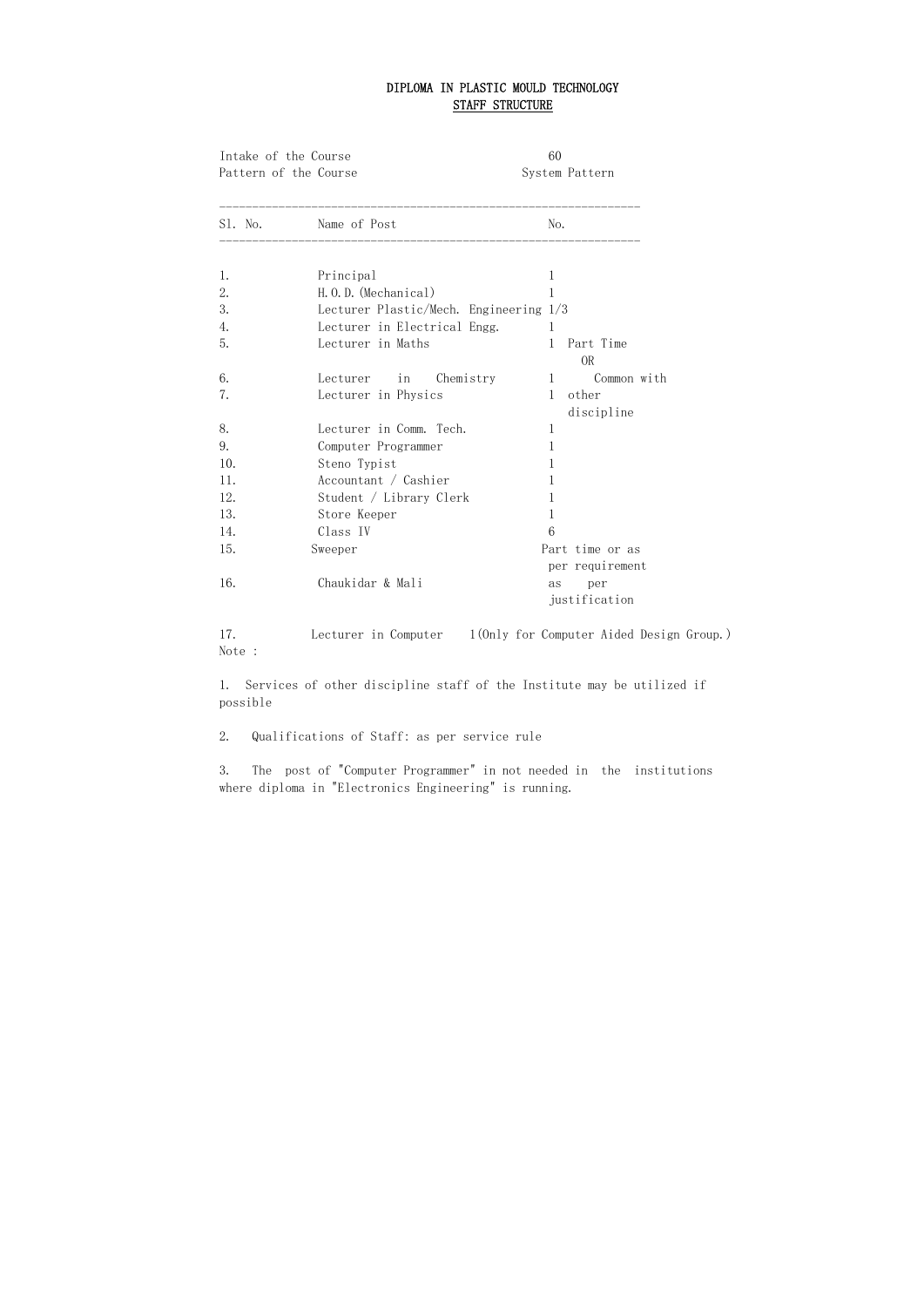# SPACE STRUCTURE

# [A] ADMINISTRATIVE BLOCK

| S1. No.             | Details of Space                                   |                |              | Floor Area<br>Remark<br>Sq. meters |
|---------------------|----------------------------------------------------|----------------|--------------|------------------------------------|
| 1.                  | Principal's Room                                   |                | 30           |                                    |
| 2.                  | Confidential Room                                  |                | 10           |                                    |
| 3.                  | Steno's Room                                       |                | 6            |                                    |
| 4. (a)<br>(b)<br>5. | Office Room<br>Record Room<br>Staff Room           |                | 80<br>20     |                                    |
|                     | $(a)$ Head 1                                       |                | 15           |                                    |
|                     | (b) Lecturer 10 sq.m. $/$ Lect.<br>for 8 Lecturers |                | 80           |                                    |
| 6.                  | Library and Reading room                           |                | 150          |                                    |
| 7.                  | Store                                              |                | 100          |                                    |
| 8.                  | Students Common room                               |                | 80           |                                    |
| 9.                  | Model Room                                         |                | 90           |                                    |
|                     |                                                    | [B]            | Academic     | <b>Block</b>                       |
| S1. No.             | Detail of Space                                    | No.            | $@$<br>Sq. m | Floor Area<br>Sq. m.               |
| 1.                  | Class Room                                         | $\overline{2}$ | 60           | 120                                |
| 2.                  | Drawing Hall                                       | $\mathbf{1}$   | 120          | 120                                |

|    | Class Room             | 60  | 120 |
|----|------------------------|-----|-----|
| 2. | Drawing Hall           | 120 | 120 |
| 3. | Physics Lab            |     | 90  |
| 4. | Chemistry Lab          |     | 120 |
| 5. | App. Mechanics Lab. /  |     | 120 |
|    | Elements of Mechanical |     |     |
|    | Engg Lab.              |     |     |
| 6. | Material Science Lab.  |     | 120 |
|    | Thermal Engg. Lab.     |     | 120 |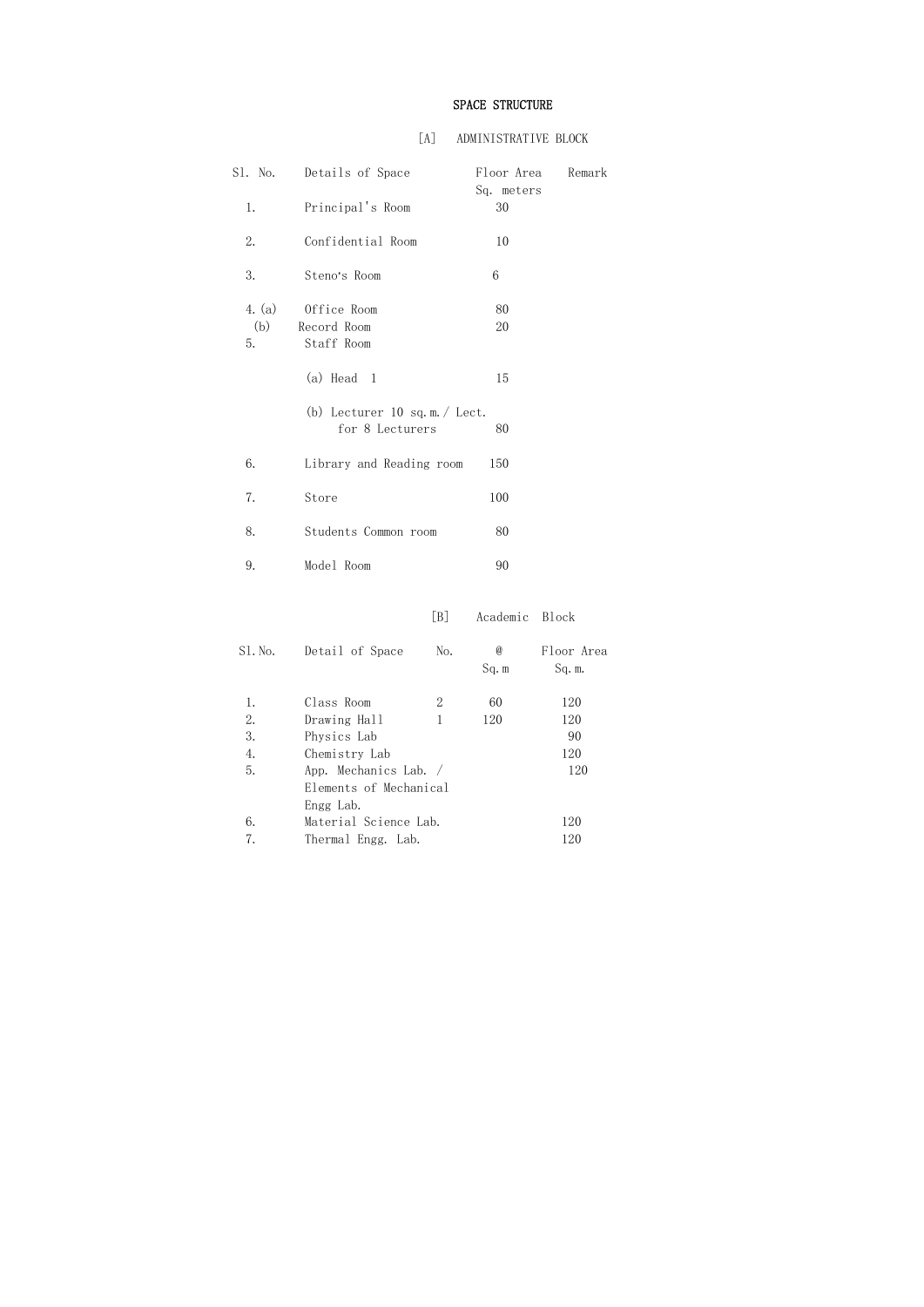| 8.  | Hydraulics Lab.                         |    |
|-----|-----------------------------------------|----|
| 9.  | Electrical Technology                   | 90 |
|     | & Electronics Lab or Common with        |    |
|     | Electrical Engineering.                 |    |
| 10. | Metrology Lab.                          | 90 |
| 11  | Computer Lab (Air Cond. Glass Partition |    |
|     | and Special type pvc flooring and       |    |
|     | false ceiling)                          | 60 |
| 12. | Advance Welding Lab/Shop                | 90 |

# [C] Work shop

| I.  | Workshop Supdt. Room                      | 12  |
|-----|-------------------------------------------|-----|
| Η   | Store                                     | 20  |
| 111 | Shops                                     |     |
|     | (a) Carpentry Shop                        | 50  |
|     | (b) Smithy Shop                           | 70  |
|     | (c) Fitting Shop                          | 50  |
|     | (d) Welding Shop                          | 50  |
|     | (e) Painting Shop                         | 50  |
|     | (f) Sheet Metal, Soldering & Brazing shop | 50  |
|     | $(g)$ Plumbing shop                       | 50  |
|     | (h) Machine Shop                          | 150 |
|     | Foundry                                   | 75  |
|     |                                           |     |

# [D] Student's Amenities

|    | Hostel                             |  |           | For 40 % of Strength of Students |                                  |
|----|------------------------------------|--|-----------|----------------------------------|----------------------------------|
| 2. | Cycle Stand                        |  |           |                                  | For 50 % of Strength of Students |
| 3. | Canteen and Tuck shop              |  | $50$ Sqm. |                                  |                                  |
| 4. | N.C.C. Room                        |  | 70 Sqm.   |                                  |                                  |
| 5. | Dispensary                         |  | 40 Sqm.   |                                  |                                  |
| 6. | Guest Room (Attached Bath) 45 Sqm. |  |           |                                  |                                  |

including kitchen & store

# [E] STAFF RESIDENCES

| Principal          | 100  | 100  |
|--------------------|------|------|
| Head of Department | 100- | 100  |
| Lecturer           | 80.  | -320 |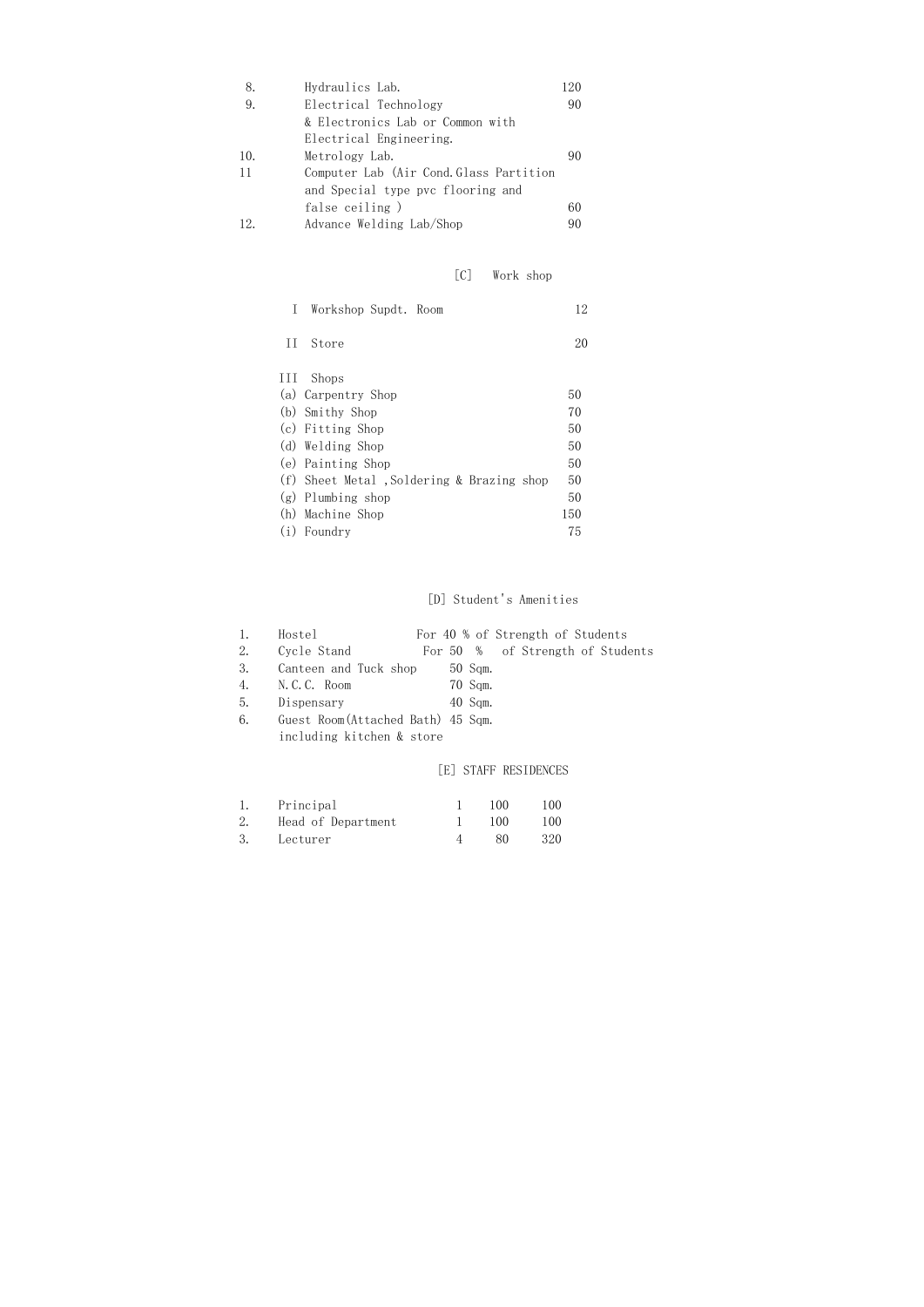| Non teaching & Supporting 8 | 60   |     |
|-----------------------------|------|-----|
| staff                       |      |     |
| Class IV                    | -30- | 180 |

Priority to be given in following order

## (1)

- a. Administrative Building
- b. Labs
- c. Workshop
- d. Over head Tank
- e. Boundary Wall
- f. Principal Residence
- g. Fourth Class Quarters (2/3)

# (2)

- a. Hostel
- b. Students Amenities

# (3)

Residences of employees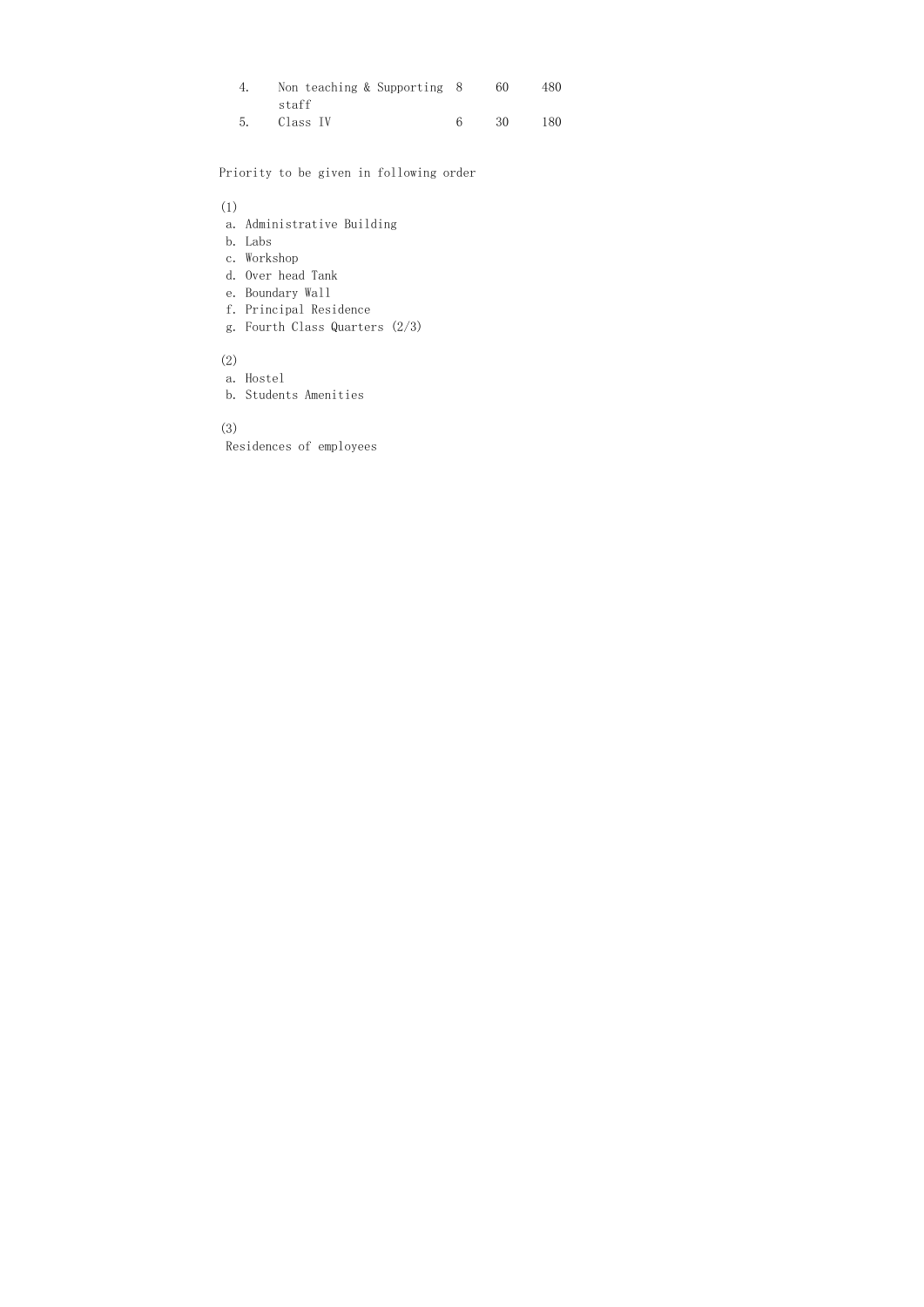## LIST OF EQUIPMENTS

 Only those of the equipments given below which are essentially required for the conduction of practicals mentioned in the curriculum are to be procured by the institutions.

 "Machine/Equipments/Instruments of old BTE list which are not included below are to be retained in the Lab/Shop for Demonstration purpose but not to be demanded fresh for purchase."

 NOTE : Equipment for different shop and lab of latest version should be purchased.

|  |  | I. APPLIED PHYSICS LAB |  |  |
|--|--|------------------------|--|--|
|--|--|------------------------|--|--|

|     | S. No. Name of Equipment                                                  | No.            | @ Rs. | Amt. in Rs. |
|-----|---------------------------------------------------------------------------|----------------|-------|-------------|
| 1.  | Brass ball with hook 2 cm. dia                                            | $\sqrt{2}$     | 20    | 40          |
| 2.  | Stop clock least count 0.1 Sec                                            | $\overline{2}$ | 500   | 1000        |
| 3.  | Wall bracket with clamping<br>arrangement                                 | $\overline{2}$ | 50    | 100         |
| 4.  | Meter scale                                                               | 5              | 20    | 100         |
| 5.  | Convex lenses of focal length<br>10 cm., 20 cm., 50 cm. and 100 cm.       |                |       |             |
|     | 2 nos. of each                                                            | 8              | 10    | 80          |
| 6.  | Optical bench steel with pin and<br>lens holders                          | $\overline{2}$ | 500   | 1000        |
| 7.  | Astronomical telescope                                                    | 1              | 500   | 500         |
| 8.  | Searle's conductivity apparatus<br>with copper $\&$ steel rods 25 X 4 cm. |                |       |             |
|     | diameter with all accessories                                             | 1 set          | 1000  | 1000        |
| 9.  | Lee's conductivity app. complete                                          |                |       |             |
|     | with all accessories                                                      | 1 set          | 1000  | 1000        |
| 10. | Constant water flow arrangement                                           | $\overline{2}$ | 400   | 800         |
| 11. | Boiler made of copper 2 lt. cap.                                          | $\overline{4}$ | 200   | 800         |
| 12. | Platinum resistance thermometer                                           | $\mathbf{2}$   | 800   | 1600        |
| 13. | Potentiometer - 10 wires with                                             |                |       |             |
|     | jockey                                                                    | $\mathbf{1}$   | 500   | 500         |
| 14. | Meter bridge complete                                                     | 1              | 250   | 250         |
| 15. | Lead accumulator 2.2 V. and                                               |                |       |             |
|     | 20 amp. hour capacity                                                     | $\overline{2}$ | 250   | 500         |
| 16. | Moving coil galvanometer                                                  | 3              | 200   | 600         |
| 17. | Moving coil ammeter $0-1$ amp.,                                           |                |       |             |
| 18. | 0-5 amp., $0-10$ amp., 1 no of each<br>Moving coil voltmeter 0-1 V.       | 3              | 250   | 750         |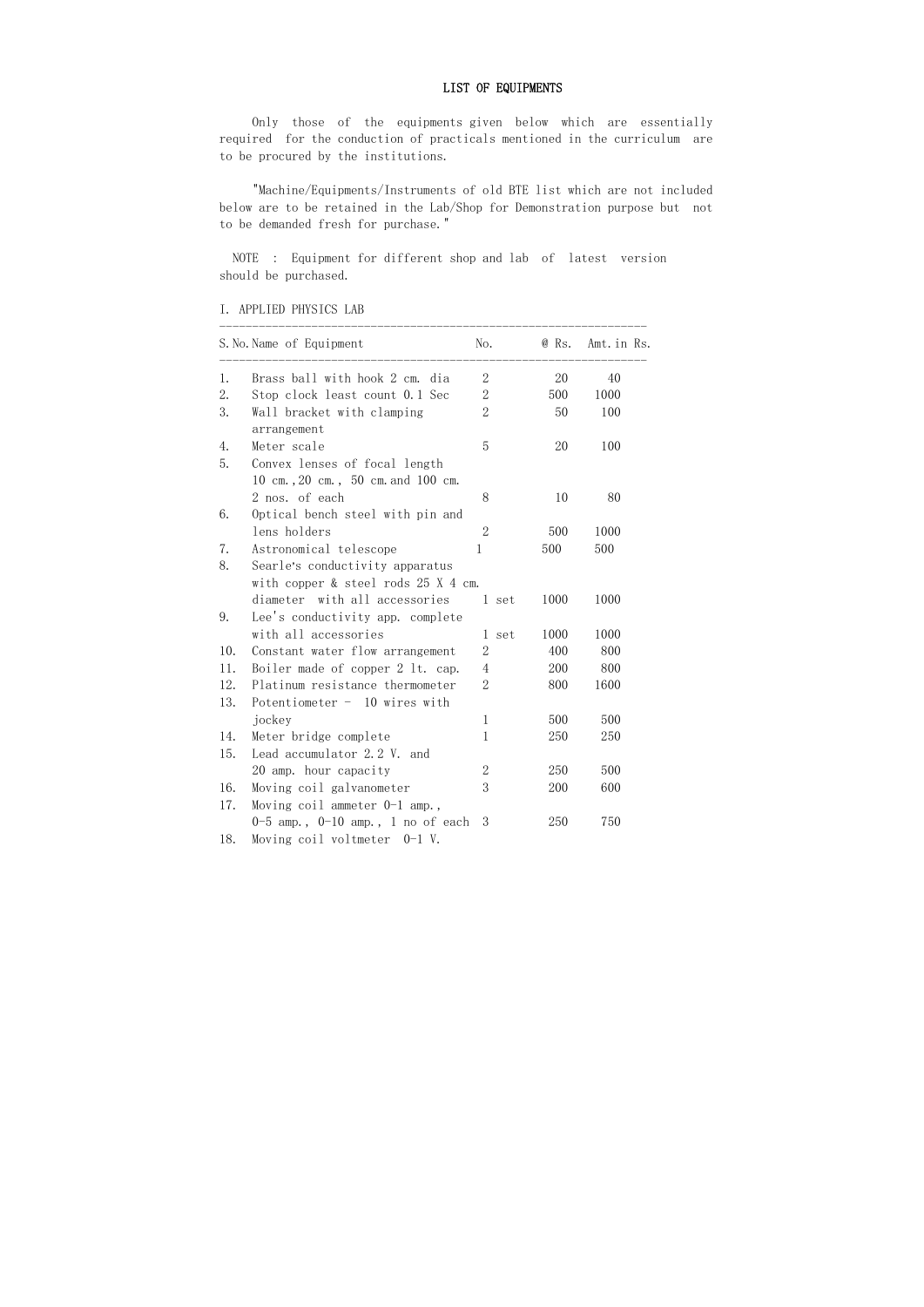|     | $0-5$ V., $0-10$ V. 1 No of each        | 3     | 250  | 750  |
|-----|-----------------------------------------|-------|------|------|
| 19. | Lechlanchi cell complete                | 3     | 100  | 300  |
| 20. | Resonance col. of steel tube with       |       |      |      |
|     | tuning forks and other accessories 1    |       | 500  | 500  |
| 21. | Tuning forks set of different           |       |      |      |
|     | frequencies                             | l set | 1000 | 1000 |
| 22. | App. for determining coefficient        |       |      |      |
|     | of friction on a horizontal plane 1 set |       | 1000 | 1000 |
| 23. | Apparatus for determining character-    |       |      |      |
|     | stics of P-N junction diode complete    |       |      |      |
|     | with all accessories                    | l set | 1500 | 1500 |
| 24. | Post office box dial type               | 1     | 1200 | 1200 |
| 25. | Resistance box $0-10$ ohm. $0-100$      |       |      |      |
|     | ohm. 2 nos. each                        | 4     | 400  | 1600 |
| 26. | Rheostat of different ohm. capacity 8   |       | 250  | 2000 |
| 27. | Physical balance with weight box        |       | 800  | 1600 |

|     | S. No. Name of Equipment         | No. | @ Rs. | Amt.in Rs. |
|-----|----------------------------------|-----|-------|------------|
| 28. | Set of fractional weights        | 10  | 20    | 200        |
| 29. | Fortin's barometer with mercury  |     | 2500  | 2500       |
| 30. | Battery eliminator 6 V. & 3 amp. |     | 250   | 250        |
| 31. | Lab tables                       | 3   | 8000  | 24000      |
| 32. | Lab stools                       | 10  | 100   | 1000       |
| 33. | Anemometer cup type              |     | 1000  | 1000       |
| 34. | Anemometer hand held             |     | 1000  | 1000       |
| 35. | Suryamapi                        |     | 1500  | 1500       |
| 36. | Insulation meter                 |     | 1500  | 1500       |
|     | Misc.                            | LS  |       | 5000       |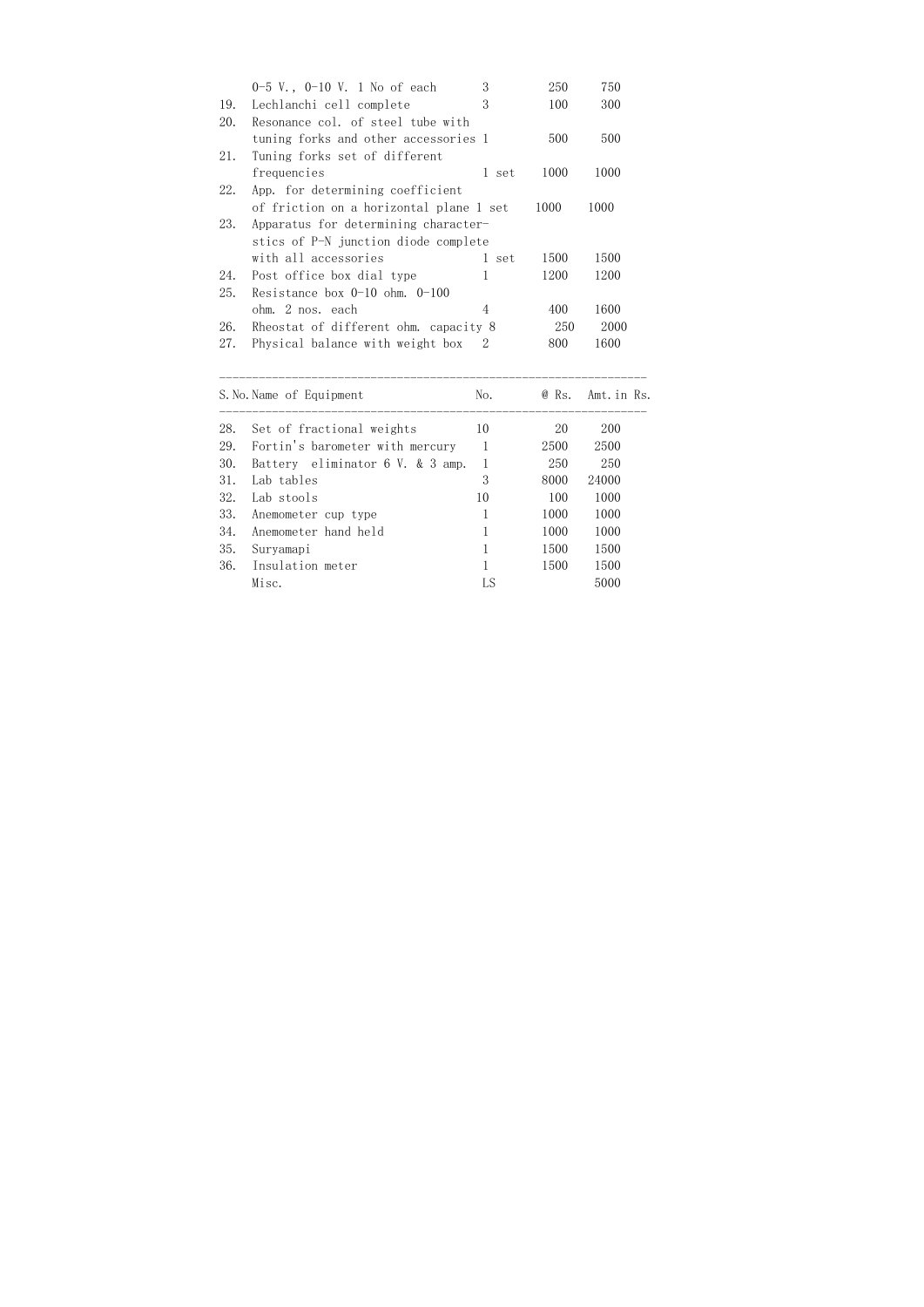## II. APPLIED CHEMISTRY LAB

|     | S. No. Name of Equipment              | No.              | @ Rs.        | Amt. in Rs. |
|-----|---------------------------------------|------------------|--------------|-------------|
| 1.  | Test tube stand                       | 15               | 10           | 150         |
| 2.  | Funnel stand                          | 15               | 10           | 150         |
| 3.  | Burette stand                         | 15               | 30           | 450         |
| 4.  | Pipette stand                         | 15               | 10           | 150         |
| 5.  | Chemical balances with analytical     |                  |              |             |
|     | weights 1gm -200gms                   | 5                | 1500         | 7500        |
| 6.  | Fractional weights set with rider     | 5sets            | 25           | 125         |
| 7.  | Kipp's apparatus 1000 ml. polythen    | $\overline{2}$   | 500          | 1000        |
| 8.  | Reagents bottles                      |                  |              |             |
|     | 250ml                                 | 120              | 10           | 1200        |
|     | 500ml                                 | 5                | 15           | 75          |
|     | 1000ml                                | 5                | 25           | 125         |
| 9.  | Wide mouth bottle 250 ml              | 15               | 15           | 225         |
| 10. | Winchester bottle 2.5 litre           | 15               | 30           | 450         |
| 11. | Test tubes $1/4$ " x 6"               | 75               | $\mathbf{1}$ | 75          |
| 12. | Boiling tube $1''$ x $6''$ hard glass | 24               | 10           | 240         |
| 13. | Pestle and mortar<br>$10$ cms         | $\boldsymbol{2}$ | 30           | 60          |
| 14. | Watch glass<br>7.5 cms                | 15               | 5            | 75          |
| 15  | Beakers                               |                  |              |             |
|     | 100 ml.                               | 10               | 15           | 150         |
|     | 250 ml.                               | 24               | 20           | 480         |
|     | 400 ml.                               | 12               | 25           | 300         |
|     | 1000 ml.                              | 5                | 30           | 150         |
| 16. | Weighing bottle 10 ml with lid        | 15               | 10           | 150         |
| 17. | Wash bottles                          | 15               | 15           | 225         |
| 18. | Conical flask 250 ml.                 | 15               | 30           | 450         |
| 19. | Flat bottom flask<br>500 ml.          | 6                | 40           | 240         |
| 20. | Flat bottom flask<br>250 ml.          | 15               | 25           | 375         |
| 21. | 50 ml.<br>Burette                     | 15               | 60           | 900         |
| 22. | 25 ml.<br>Pipette                     | 15               | 20           | 300         |
| 23. | Measuring flask 250 ml.               |                  |              |             |
|     | with<br>stopper                       | 15               | 50           | 750         |
| 24. | Measuring cylinder of various         |                  |              |             |
|     | sizes (250 ml, 500 ml, 1000 ml)       |                  |              |             |
|     | 3 no. of each                         | 9                | LS           | 250         |
| 25. | Bunsen's burner<br>of brass           | 15               | 50           | 750         |
| 26. | Gas plant petrol 10 to 20 burners     |                  |              |             |
|     | automatic                             | 1                | 5000         | 5000        |
| 27. | Spirit lamp                           | 15               | 30           | 450         |
| 28. | Tripod stand                          | 15               | 10           | 150         |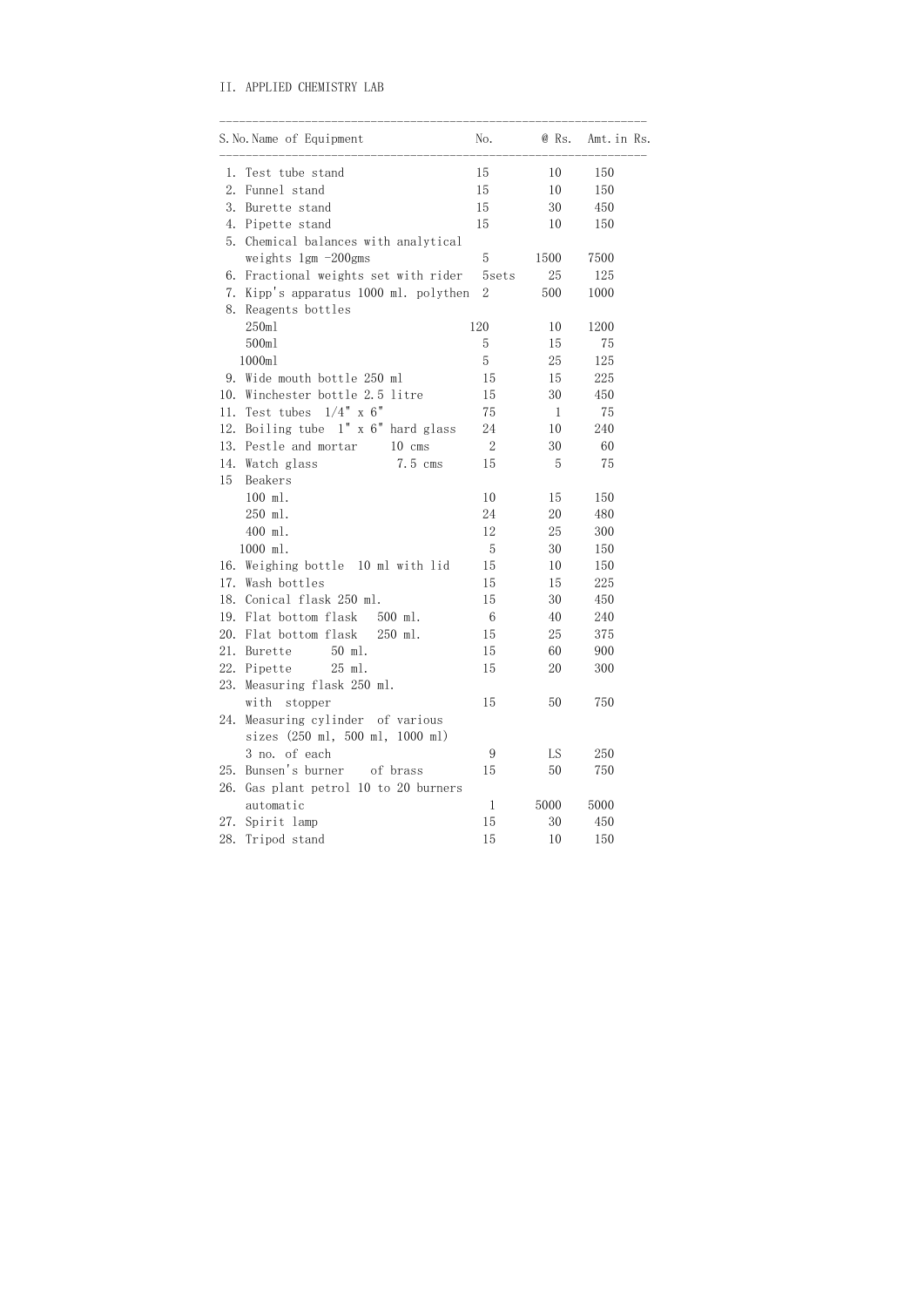|     | 29. Wire gauge 15 X 15 cm. with                                                                                     |                |        |             |             |
|-----|---------------------------------------------------------------------------------------------------------------------|----------------|--------|-------------|-------------|
|     | asbestos                                                                                                            | 15             |        | 15          | 225         |
| 30. | Test tube holder                                                                                                    | 15             |        | 10          | 150         |
| 31. | Porcelain plates                                                                                                    | 15             |        | 20          | 300         |
| 32. | Funnel 15 cm.                                                                                                       | 15             |        | 16          | 240         |
| 33. | Blow pipe & work tools with electric                                                                                |                |        |             |             |
|     | blower for glass blowing                                                                                            |                |        | 1 set 10000 | 10000       |
| 34. | Cork borers with sharpen                                                                                            |                | 2 set  | 100         | 200         |
| 35. | Cork pressure                                                                                                       |                | 1 set  | 250         | 250         |
| 36. | Glass cutting knife                                                                                                 | $\mathbf{1}$   |        | 75          | 75          |
| 37. | Spatula hard & nickel/steel                                                                                         |                | 2 each | 50          | 100         |
| 38. | Water tapes with gooseneck                                                                                          | 6              |        | 200         | 1200        |
| 39. | Gas taps two way                                                                                                    | 10             |        | 150         | 1500        |
| 40. | Pinch cock & screw                                                                                                  | 15             |        | 20          | 300         |
|     | 41. Distilled water units (electrical)                                                                              | $\overline{1}$ |        | 5000        | 5000        |
|     |                                                                                                                     |                |        |             |             |
|     | S. No. Name of Equipment                                                                                            | No.            |        | @ Rs.       | Amt. in Rs. |
| 42. | Distilled water units (solar)                                                                                       | 1              |        | 5000        | 5000        |
| 43. | Open balance $1000$ gms. $/10$ mg.                                                                                  | $\mathbf 1$    |        | 600         | 600         |
| 44. | Platinum wire                                                                                                       | 5              |        | 25          | 125         |
| 45. | Brush for cleaning various type                                                                                     | 40             |        | 10          | 400         |
| 46. | Jars 20 Lit. for keeping distilled                                                                                  |                |        |             |             |
|     | water                                                                                                               | 5              |        | 100         | 500         |
| 47. | Lab table $2$ m. x $1.2$ m. x $1$ m. height<br>with central sink and cup boards<br>(Teak wood) with drawers and two |                |        |             |             |
|     | built in almirah on each side with                                                                                  |                |        |             |             |
|     | reagent racks, better tile top                                                                                      | 4              |        | 8000        | 32000       |
| 48. | Exhaust fans 18"                                                                                                    | $\overline{4}$ |        | 2000        | 8000        |
| 49. | Side racks and selves for bench                                                                                     |                |        |             |             |
|     | reagents made of teak wood for 24                                                                                   |                |        |             |             |
|     | bottles each set                                                                                                    | $\overline{4}$ |        | 2000        | 8000        |
| 50. | Digital balance electronic                                                                                          | $\mathbf{1}$   |        | 10000       | 10000       |
| 51. | Hot plates $7-1/2$ ", 3" dia controlled                                                                             |                |        |             |             |
|     | 2000 watts                                                                                                          | $\mathbf{1}$   |        | 1000        | 1000        |
| 52. | Hot air oven thermostatically                                                                                       |                |        |             |             |
|     | controlled with selves and rotary                                                                                   |                |        |             |             |
|     | switches 350 x 350 x 25 high                                                                                        | 1              |        | 8000        | 8000        |
| 53  | pH Meter                                                                                                            | 1              |        | 1000        | 1000        |
| 54  | Glass Electrode                                                                                                     | $\overline{2}$ |        |             |             |
| 55. | Reference Electro                                                                                                   | $\mathbf{2}$   |        |             |             |
|     | Miscellaneous                                                                                                       | LS             |        |             | 10000       |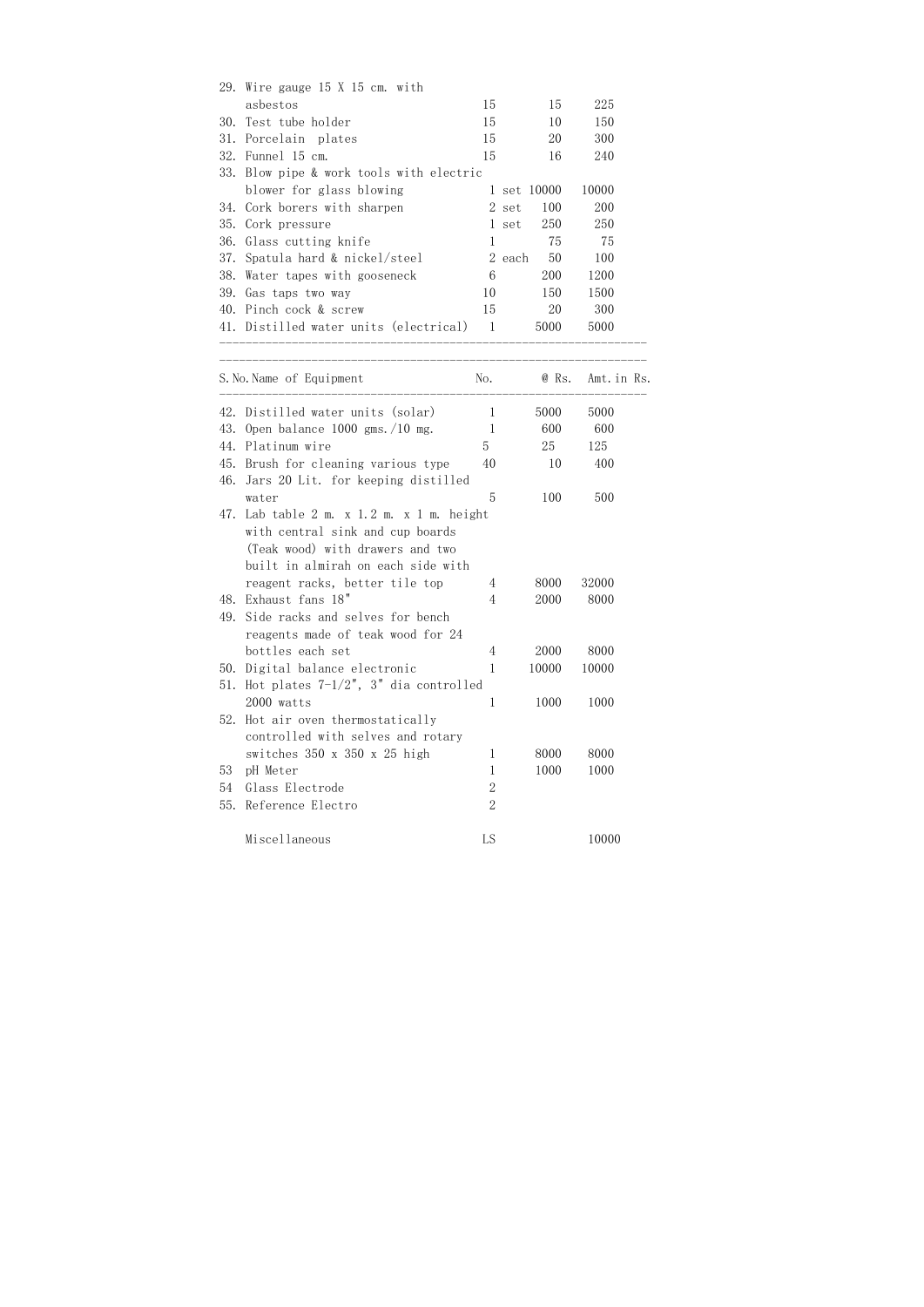#### APPLIED MECHANICS LAB

| $S1.$ No. | Name of Equipment                  | No.          | Rate | Amount |
|-----------|------------------------------------|--------------|------|--------|
|           |                                    |              |      |        |
| 1.        | Polygon of Forces Apparatus        | 1            | 700  | 700    |
| 2.        | Universal Force Table              | 1            | 1500 | 1500   |
| 3.        | Principle of Moment Apparatus      |              |      |        |
|           | Bell Crank lever                   | 1            | 500  | 500    |
| 4.        | Combined Inclined plane &          |              |      |        |
|           | Friction apparatus                 |              | 900  | 900    |
| 5.        | Simple wheel and axle              |              | 800  | 800    |
| 6.        | Differential wheel and axle        |              | 1200 | 1200   |
| 7.        | Double sleeve Pulley Block         |              | 400  | 400    |
| 8.        | Simple Screw Jack                  |              | 200  | 200    |
| 9.        | System of pulleys (Any I, II, III) | 1            | 1200 | 1200   |
| 10.       | Worm & Worm wheel                  | 1            | 1200 | 1200   |
| 11.       | Apparatus for Reaction at support  | $\mathbf{1}$ | 1000 | 1000   |
| 12.       | Jib Crane                          | 1            | 500  | 500    |
| 13.       | Jointed Roof Truss Apparatus       |              | 500  | 500    |
|           | Misc.                              | Lum Sum      |      | 2000   |

 $\mathcal{L}_\mathcal{L}$  , and the contribution of the contribution of the contribution of the contribution of the contribution of the contribution of the contribution of the contribution of the contribution of the contribution of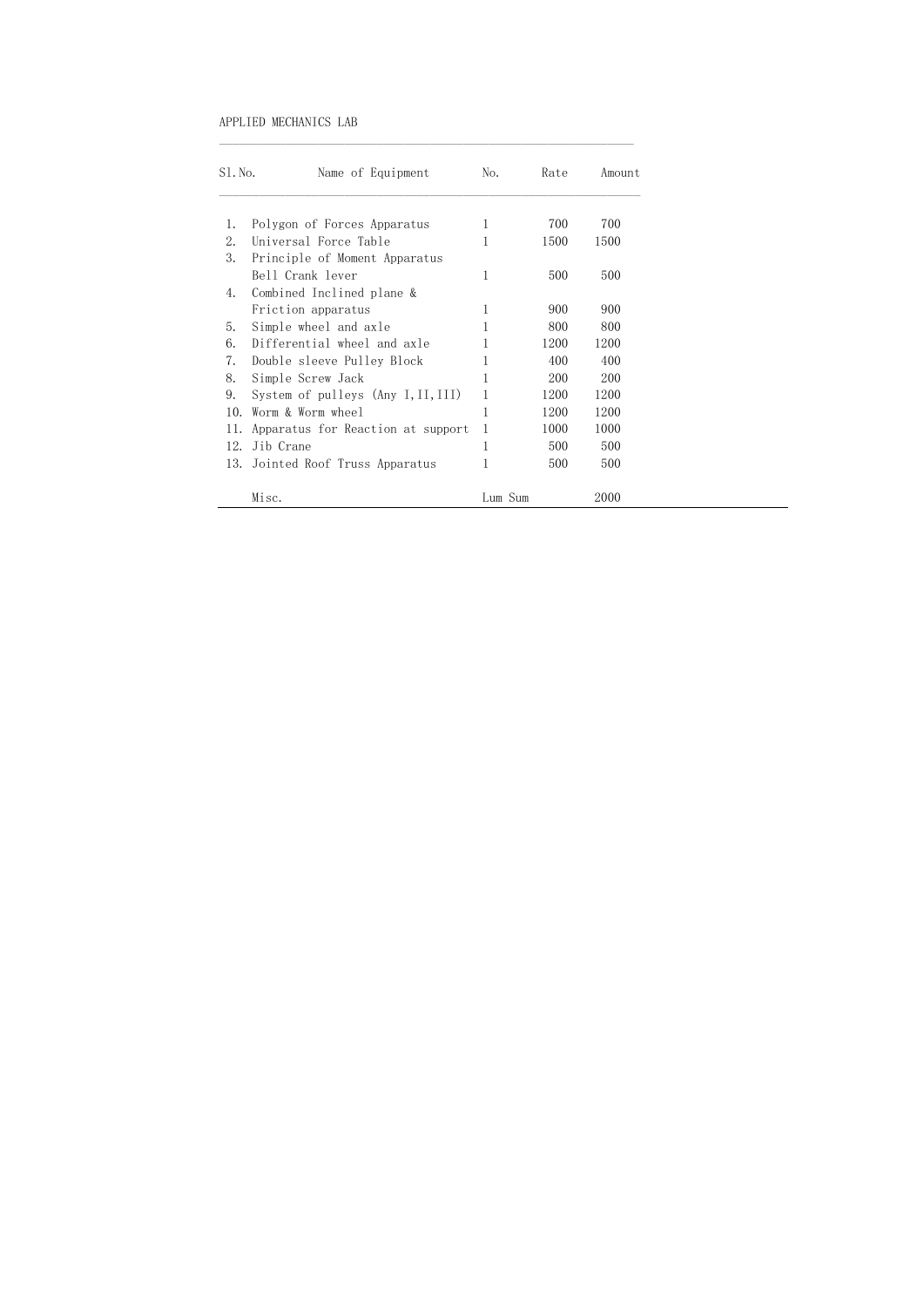# III. WORKSHOP PRACTICE

CARPENTRY SHOP

|     | S. No. Name of Equipment                  | No.              |       | $^{\,a}$ | Rs. | Amt. in |
|-----|-------------------------------------------|------------------|-------|----------|-----|---------|
| Rs. |                                           |                  |       |          |     |         |
| 1.  | 60 cm.rule                                | 10               |       | 15       |     | 150     |
| 2.  | Flexible steel rule 2 metre               | $\mathbf{2}$     |       | 20       |     | 40      |
| 3.  | T square 23 cm. steel                     | 10               |       | 20       |     | 200     |
| 4.  | Bevel square 23 cm. steel                 | $\mathbf{2}$     |       | 30       |     | 60      |
| 5.  | Marking knife 25 cm. steel                | 10               |       | 30       |     | 300     |
| 6.  | Marking gauge wooden & brass 25 cm. 10    |                  |       | 30       |     | 300     |
| 7.  | Mortise gauge wooden $\&$ brass 25 cm. 10 |                  |       | 50       |     | 500     |
| 8.  | Caliper inside, steel 20 cm.              | 2                |       | 50       |     | 100     |
| 9.  | Caliper outside, steel 20 cm.             | $\mathbf{2}$     |       | 50       |     | 100     |
| 10. | Compass steel 20cm.                       | $\overline{2}$   |       | 40       |     | 80      |
| 11. | Divider steel 20 cm.                      | $\overline{2}$   |       | 40       |     | 80      |
| 12. | Plumb                                     | $\overline{2}$   |       | 20       |     | 40      |
| 13. | Wooden bench vice steel 20 cm.            | 10               |       | 200      |     | 2000    |
| 14. | Bench hold fast steel 30 cm.              | 10               |       | 40       |     | 400     |
| 15. | Bar clamp 2 m.                            | 2                |       | 300      |     | 600     |
| 16. | G clamp of flat                           |                  |       |          |     |         |
|     | spring steel 20x30 cm.                    | $\overline{4}$   |       | 60       |     | 240     |
| 17. | $Rip$ saw $40-45$ cm.                     | 10               |       | 80       |     | 800     |
| 18. | Cross cut saw $40-45$ cm.                 | $\boldsymbol{2}$ |       | 80       |     | 160     |
| 19. | Tennon saw 30-35 cm.                      | 10               |       | 50       |     | 500     |
| 20. | Dovetail saw 30-35 cm.                    | $2\,$            |       | 60       |     | 120     |
| 21. | Compass saw 35 cm.                        | $\overline{4}$   |       | 60       |     | 240     |
| 22. | Key hole saw or pad saw 30-35 cm.         | $\overline{2}$   |       | 25       |     | 50      |
| 23. | Bow saw                                   | $\overline{2}$   |       | 25       |     | 50      |
| 24. | Frame saw                                 | $\overline{2}$   |       | 25       |     | 50      |
| 25. | fish brand $1"$ to $1/8"$<br>Chisel       |                  |       |          |     |         |
|     | firmer                                    |                  | 3 set | 100      |     | 300     |
|     | Dovetail                                  | 3                | set   | 100      |     | 300     |
|     | Mortise                                   |                  | 3 set | 100      |     | 300     |
| 26. | Golchi<br>$1"$ to $1/8"$<br>Gauge or      | 3                | set   | 150      |     | 450     |
| 27. | Wooden jack plane complete                | 10               |       | 100      |     | 1000    |
| 28. | Wooden smoothing plane                    | 10               |       | 80       |     | 800     |
| 29. | Iron jack plane complete                  | 10               |       | 200      |     | 2000    |
| 30. | Iron rebate plane complete                | 3                |       | 80       |     | 240     |
| 31. | Iron grooving plane complete              | 3                |       | 120      |     | 360     |
| 32. | Iron compass plane complete               | 3                |       | 200      |     | 600     |
| 33. | Wooden moulding plane complete            | 3                |       | 200      |     | 600     |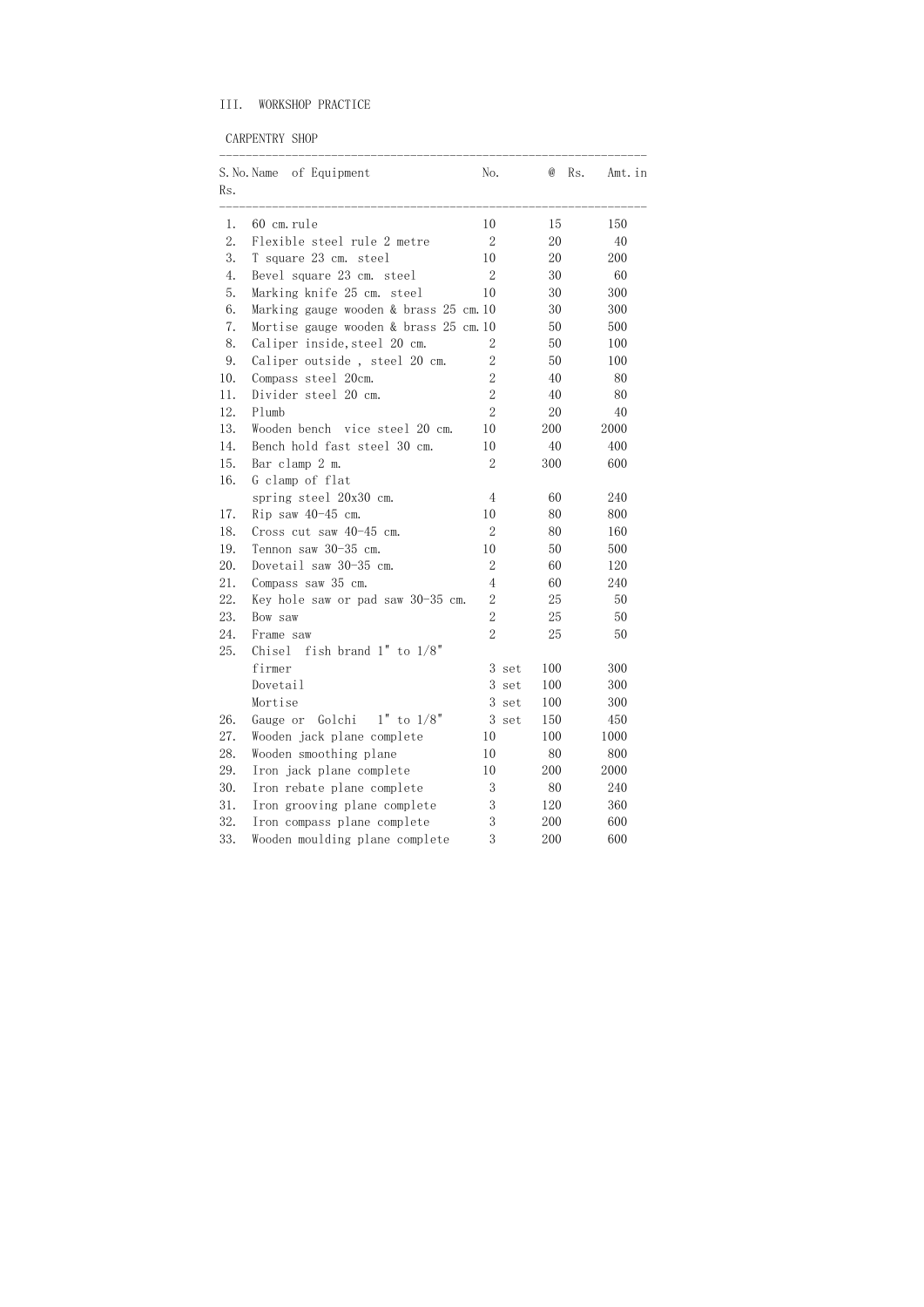| 34. | Bradaw1                                            | 3                |       | 150   |              | 450         |  |
|-----|----------------------------------------------------|------------------|-------|-------|--------------|-------------|--|
| 35. | Gimlet drills set                                  | 1                | set   | 150   |              | 150         |  |
| 36. | Center bit                                         | $\overline{2}$   |       | 120   |              | 240         |  |
| 37. | Twist bit                                          | $\overline{2}$   |       | 80    |              | 160         |  |
| 38. | Auger bit                                          | $\sqrt{2}$       |       | 40    |              | 80          |  |
| 39. | Dovetail bit                                       | $\overline{2}$   |       | 15    |              | 30          |  |
| 40. | Counter shank bit                                  | $\overline{2}$   |       | 20    |              | 40          |  |
| 41. | Ratchet brace machine                              | $\overline{2}$   |       | 175   |              | 350         |  |
| 42. | Grand drill machine $1/4$ "                        | $\boldsymbol{2}$ |       | 200   |              | 400         |  |
| 43. | Wooden hand drill burmi                            | $\overline{5}$   |       | 200   |              | 1000        |  |
| 44. | Wooden mallet                                      | 10               |       | 25    |              | 250         |  |
| 45. | Claw hammer                                        | 3                |       | 30    |              | 90          |  |
| 46. | Carpenters hammer                                  | 10               |       | 30    |              | 300         |  |
| 47. | Cutting tool for Universal wood<br>working machine |                  | 3 set | 800   |              | 2400        |  |
| 48. | Screw driver 18" & 15"                             | $6\phantom{.}6$  |       | 50    |              | 300         |  |
|     | S. No. Name of Equipment                           | No.              |       |       | $\omega$ Rs. | Amt. in Rs. |  |
| 49. | Adze<br>500 gm.                                    | 10               |       | 50    |              | 500         |  |
| 50. | Pincer 175 mm.                                     | $6\phantom{.}6$  |       | 75    |              | 750         |  |
| 51. | Pliers 150 mm.                                     | $\overline{4}$   |       | 90    |              | 360         |  |
| 52. | $0i1$ stone $8"$                                   | $\overline{4}$   |       | 75    |              | 300         |  |
| 53. | Rasp file 12"                                      | $\overline{4}$   |       | 100   |              | 400         |  |
| 54. | Half round file 12"                                | $\overline{4}$   |       | 80    |              | 320         |  |
| 55. | Round file 12"                                     | $\overline{4}$   |       | 80    |              | 320         |  |
| 56. | Triangular file 5", 4"                             | 8                |       | 60    |              | 480         |  |
| 57. | Water stone                                        | $\overline{4}$   |       | 20    |              | 80          |  |
| 58. | Carpentry work benches                             | $\overline{4}$   |       | 2000  |              | 8000        |  |
| 59. | Band saw machine complete                          | 1                |       | 30000 |              | 30000       |  |
| 60. | Circular saw machine                               | 1                |       | 15000 |              | 15000       |  |
| 61. | Double Ended Electric Bench<br>grinder             | $\mathbf 1$      |       | 6000  |              | 6000        |  |
| 62. | Universal wood working machine                     | $\mathbf{1}$     |       | 15000 |              | 15000       |  |
|     | misc. for foundation of machines                   | LS               |       |       |              | 10000       |  |
|     | SMITHY SHOP                                        |                  |       |       |              |             |  |
| 1.  | Anvil 150 Kg. with stand                           | 5                |       | 2500  |              | 12500       |  |
| 2.  | Swage block 50x30x8cm. &45x45x10cm.                | $\overline{2}$   |       | 1250  |              | 2500        |  |
| 3.  | Hammers                                            |                  |       |       |              |             |  |
|     | Ball peen 0.8 Kg. (Approx.)                        | 10               |       | 150   |              | 1500        |  |
|     | Cross peen 0.8 Kg. (Approx.)                       | 10               |       | 150   |              | 1500        |  |
| 4.  | Beak iron<br>25 Kg.                                | $\mathbf 1$      |       | 500   |              | 500         |  |
| 5.  | Swages different types                             | 6                |       | 40    |              | 240         |  |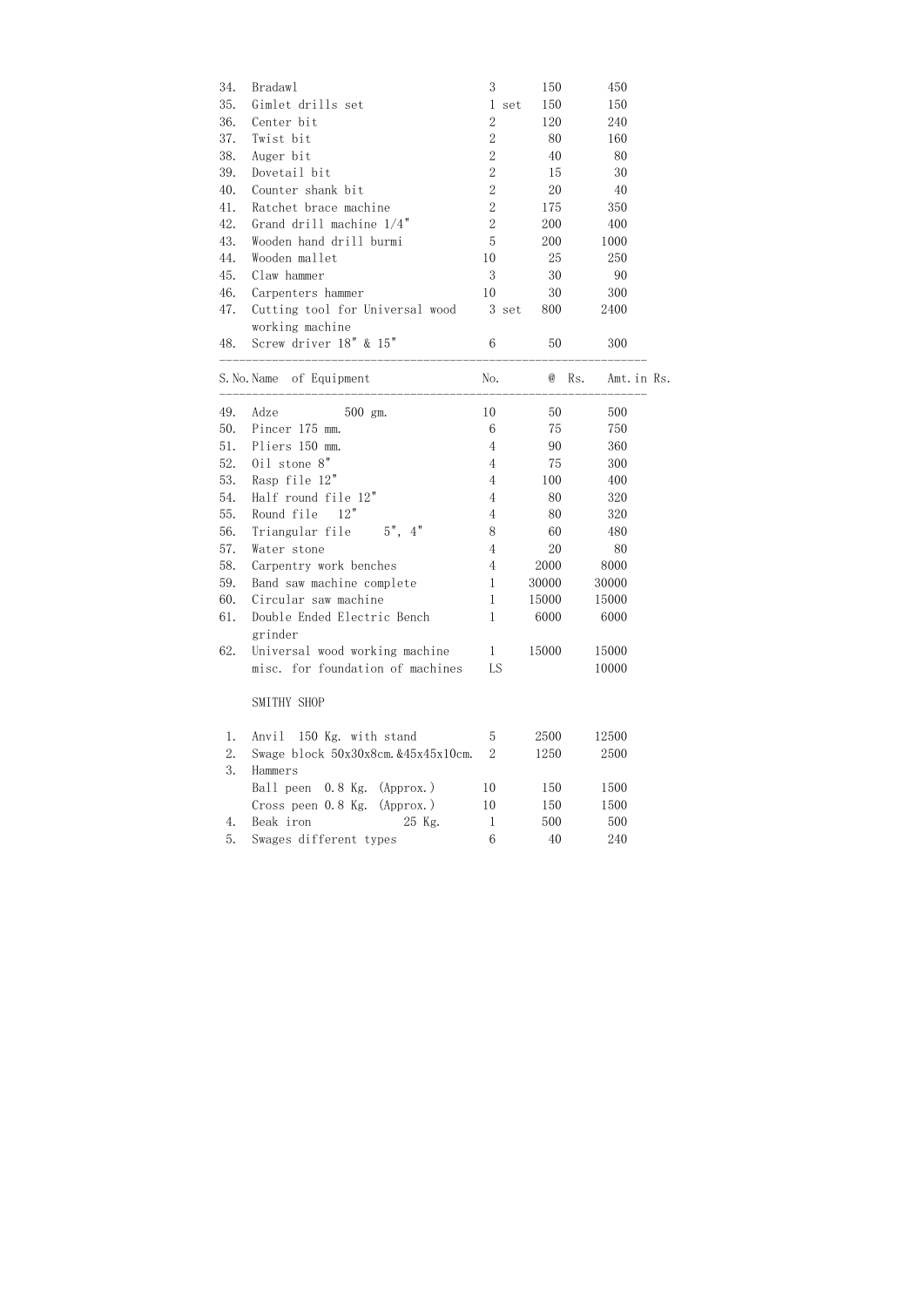| 6.  | Fullers different types            | 6              | 30    | 180   |
|-----|------------------------------------|----------------|-------|-------|
| 7.  | Leg vice 15 cms. opening           | $\mathbf{1}$   | 150   | 150   |
| 8.  | Electric blower with motor         | $\mathbf 1$    | 5000  | 5000  |
| 9.  | Furnace chimney with exhaust pipe  | 5              | 5000  | 25000 |
| 10. | Sledge hammer $-5$ Kg.             | $\overline{2}$ | 200   | 400   |
|     | Misc. tools                        |                | LS    | 2500  |
|     | SHEET METAL, SOLDERING & BRAZING   |                |       |       |
| 1.  | Dividers $-15$ cm.                 | 5              | 60    | 300   |
| 2.  | Tramme1<br>1 m.                    | $\mathbf 1$    |       |       |
| 3.  | Angle protector                    | $\overline{5}$ | 60    | 300   |
| 4.  | Try square 30 cm.                  | 5              | 40    | 200   |
| 5.  | Centre punch                       | $\overline{5}$ | 20    | 100   |
| 6.  | Steel rule 30 cm., 60 cm.,         | $\overline{5}$ | 25    | 125   |
| 7.  | Sheet metal gauge                  | $\mathbf 1$    | 120   | 120   |
| 8.  | Straight snips 30 cm.              | $\overline{2}$ | 250   | 500   |
| 9.  | Curved snips<br>30 cm.             | $\overline{2}$ | 300   | 600   |
| 10. | Bench shear cutter<br>40 cm.       | $\mathbf 1$    | 5000  | 5000  |
| 11. | Chisel 10 cm.                      | $\overline{5}$ | 100   | 500   |
| 12. | Hammer                             | 5              | 150   | 750   |
| 13. | Bench vice 13 cm.                  | $\overline{5}$ | 1000  | 5000  |
| 14. | Pliers                             | 5              | 50    | 250   |
| 15. | Nose pliers                        | 5              | 60    | 300   |
| 16. | Sheet metal anvil/stakes           | 5              | 2000  | 10000 |
| 17. | Shearing machine 120 cm.           | $\mathbf{1}$   | 2500  | 2500  |
| 18. | Solder electric                    | $\overline{2}$ | 500   | 1000  |
| 19. | Solder furnace type                | $\overline{2}$ | 250   | 500   |
| 20. | Brazing equipments and accessories | $\mathbf{1}$   | 5000  | 5000  |
| 21. | Blow lamp                          | $\overline{2}$ | 250   | 500   |
| 22. | Sheet bending machine              | $\mathbf{1}$   | 10000 | 10000 |
|     | Misc.                              |                | LS    | 5000  |

## FITTING SHOP

| Rs.                            | S.No.Name of Equipment  | No. | $\omega$ | Rs.<br>Amt. in |  |
|--------------------------------|-------------------------|-----|----------|----------------|--|
| 1.                             | Bench vice jaw 10 cm.   | 10  | 300      | 3600           |  |
| 2.                             | Surface plate 45x45 cm. | 2   | 2000     | 4000           |  |
| 3.                             | V. Block $10x7x4$ cm.   | 5   | 350      | 1650           |  |
| 4.                             | Try square              | 10  | 40       | 400            |  |
| 5.                             | Bevel protractor 30 cm. |     | 2100     | 2100           |  |
| 6.                             | Combination set         |     | 2500     | 2500           |  |
| $7_{\scriptscriptstyle{\sim}}$ | Divider                 | 5   | 60       | 300            |  |
| 8.                             | Centre punch            | 5   | 20       | 100            |  |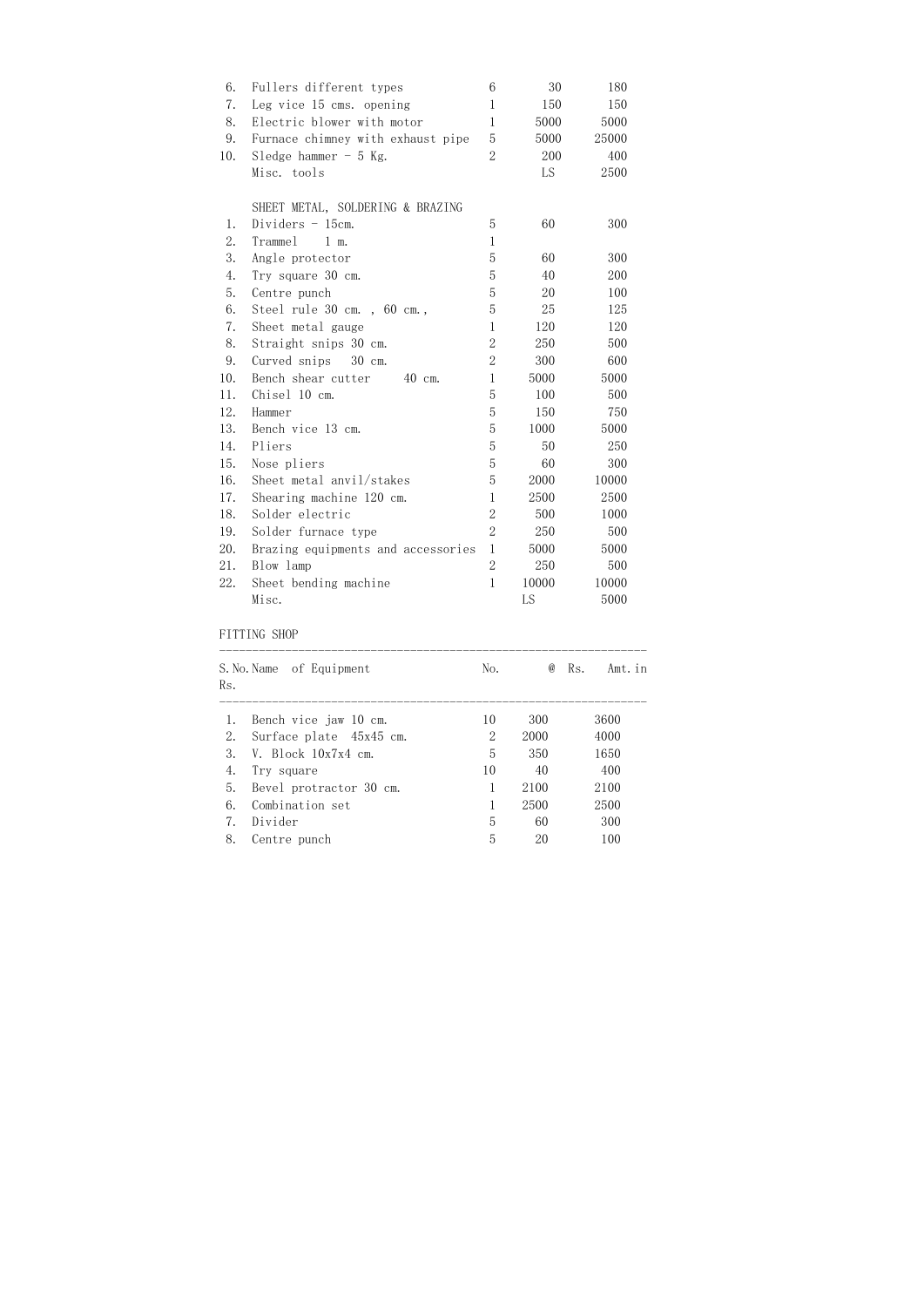| 10.                            | Vernier calipers 30 cm.                | $\overline{2}$ |           |       |  |
|--------------------------------|----------------------------------------|----------------|-----------|-------|--|
|                                |                                        |                | 600       | 1200  |  |
| 11.                            | Micrometer $0-25$ , $25-50$ m.m.       | 4              | 500       | 2000  |  |
| 12.<br>Vernier depth gauge     |                                        | 1              | 350       | 350   |  |
| 13.<br>Feeler gauge--15 blades |                                        | 1              | 30        | 30    |  |
| 14.<br>Radius gauge            |                                        | 1              | 100       | 100   |  |
| 15.<br>Angle gauge             |                                        | $\mathbf{1}$   | 100       | 100   |  |
| 16.<br>Thread gauge            |                                        | $\mathbf{1}$   | 100       | 100   |  |
| 17.                            | Bench drilling machine 13 mm.          | $\mathbf{1}$   | 5000      | 5000  |  |
| 18.                            | Double ended electric grinder          | $\mathbf{1}$   | 4000      | 4000  |  |
| 19.<br>Drill set               |                                        |                | 1set 1000 | 1000  |  |
| 20.<br>Reamer set              |                                        |                | 1set 2000 | 2000  |  |
| 21.<br>Tap set                 |                                        |                | 1set 2000 | 2000  |  |
| 22.                            | Adjustable wrenches (15 cm., 20cm.     | lset           | 500       | 500   |  |
| $30 \text{ cm.}$ )             |                                        |                |           |       |  |
| 23.<br>Allen key set           |                                        | 1set           | 350       | 350   |  |
| 24.<br>Spanners                |                                        | 6              | 60        | 360   |  |
| 25.<br>Work benches            |                                        | 6              | 2000      | 12000 |  |
| 26.<br>Power hacksaw           |                                        | 1              | 4000      | 4000  |  |
|                                | Misc. Files, Die set, Hexa frames etc. |                | LS        | 10000 |  |

## WELDING SHOP

|    | Electric welding set oil cooled 1 10000   |       | 10000 |
|----|-------------------------------------------|-------|-------|
| 2. | Industrial regulator type oil             |       |       |
|    | cooled arc welder                         | 12000 | 12000 |
|    | 3. Air cooled spot welder 7.5 KVA 1       | 15000 | 15000 |
| 4. | General accessories for air cooled        |       |       |
|    | spot welder of 7.5 KVA                    |       | 8000  |
|    | 5. Gas welding set with gas cutting torch |       |       |
|    | and complete with all accessories 1 15000 |       | 15000 |
|    | 6. Misc. work benches                     |       |       |

# PAINTING & POLISHING SHOP

| 1. Air compressor complete with 2 HP       |            |       |
|--------------------------------------------|------------|-------|
| motor                                      | 1set 12000 | 12000 |
| 2. Spray gun with hose pipe                | 1000       | 1000  |
| 3. Stoving oven                            | 3000       | 3000  |
| 4. Buffing machine with leather and        | 4000       | 4000  |
| cotton wheels                              |            |       |
| 5. Electroplating Equipment for chromium 1 | 10000      | 10000 |
| Nickel plating.                            |            |       |
| Misc.                                      | LS         | 2000  |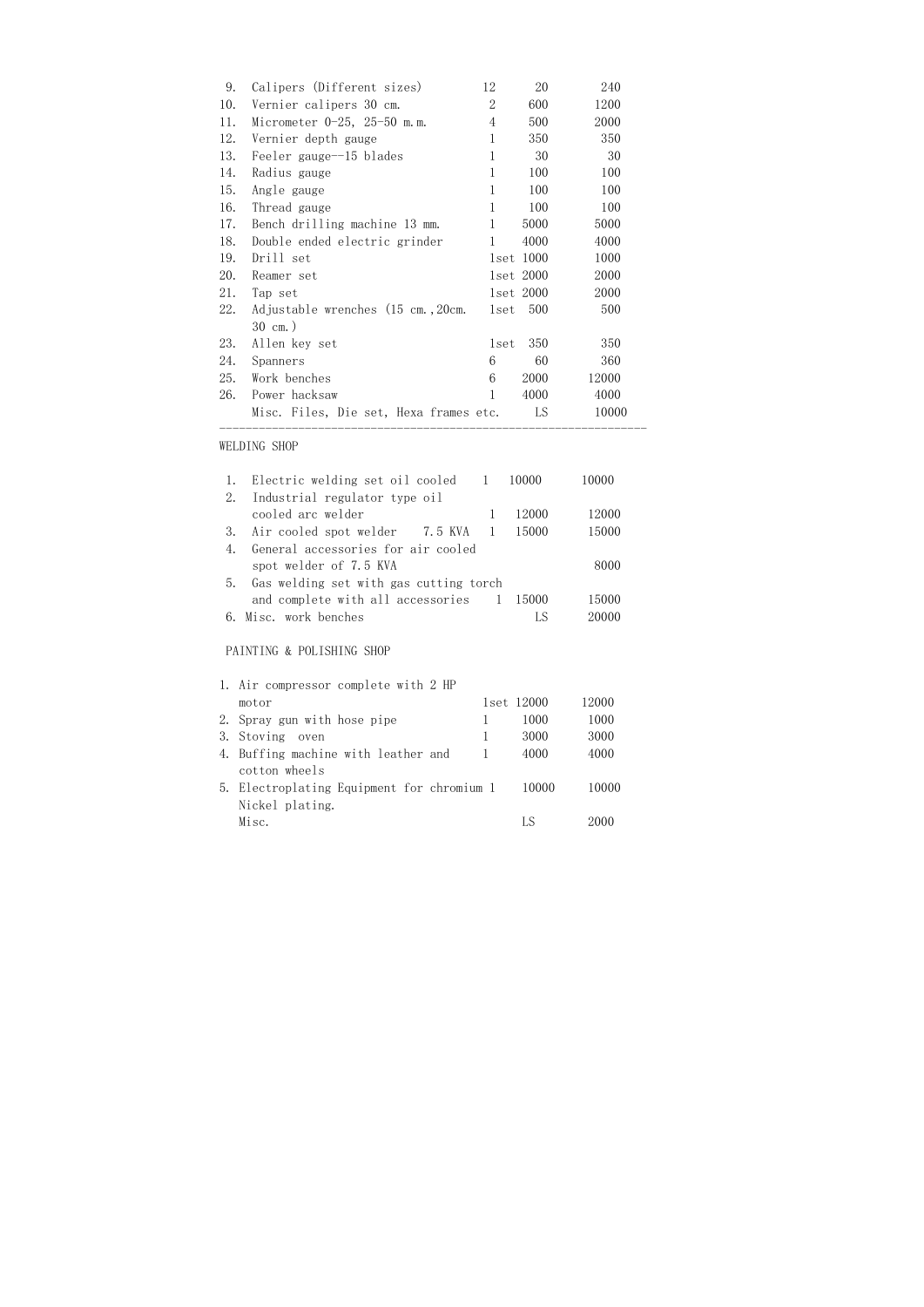#### PLUMBING SHOP

| Rs. | S. No. Name of Equipment          | No.            |         | $^\text{\textregistered}$ | Rs.   | Amt. in |
|-----|-----------------------------------|----------------|---------|---------------------------|-------|---------|
| 1.  | Pipe vice 5 cm.                   | $\overline{4}$ | 250     |                           | 1000  |         |
| 2.  | Chain wrenches                    | 5              | 250     |                           | 1250  |         |
| 3.  | Ring spanner Set                  | 5              | 125     |                           | 625   |         |
| 4.  | Wheel pipe cutter                 | $\overline{2}$ | 300     |                           | 600   |         |
| 5.  | Water pump pliers                 | $\overline{4}$ | 50      |                           | 200   |         |
| 6.  | Pipe die set 2" set               | $\overline{2}$ | set 600 |                           | 1200  |         |
| 7.  | Pipe bending device               | $\mathbf{1}$   | 5000    |                           | 5000  |         |
| 8.  | Work benches                      | $\overline{4}$ | 4000    |                           | 16000 |         |
| 9.  | Set of various types of           |                |         |                           |       |         |
|     | plumbing fittings e.g. Bib cock   |                | LS      |                           | 2000  |         |
|     | Cistern, Stop cock, Wheel volve,  |                |         |                           |       |         |
|     | Gat volve etc.                    |                |         |                           |       |         |
| 10. | Misc. Hacksaw frame and others    |                | LS      |                           | 2000  |         |
|     | FOUNDRY SHOP                      |                |         |                           |       |         |
| 1.  | Moulding boxes                    | 25             |         |                           |       | 6000    |
| 2.  | Ladles                            | 5              |         |                           |       | 1000    |
| 3.  | Tool kits                         | 10             | sets    |                           |       | 2500    |
| 4.  | Quenching tanks water or oil      | $\overline{2}$ |         |                           |       | 1000    |
| 5.  | Permeability tester               | $\mathbf{1}$   |         |                           |       | 1000    |
| 6.  | Mould hardness tester             | $\mathbf{1}$   |         |                           |       | 6000    |
| 7.  | Sand tensile testing equipment    | $\,1$          |         |                           |       | 7500    |
| 8.  | Portable grinders                 | $\mathbf{1}$   |         |                           |       | 3000    |
| 9.  | Temperature recorders/controllers | LS             |         |                           |       | 5000    |
| 10. | Pit furnace with Blower           | $\mathbf 1$    |         |                           |       | 5000    |

1. Lathe machine 4.5 feet 2 25000 50000 "V" bed. Height of centers 8.5 inch. Dog chuck 8 inch complete 1 H.P. motor 440v, push button starter with coolant pump, tray and with standard accessories. 2. Shaper machine 12 inch 1 20000 200000 stroke with 2 H.P. motor 440 volts push button starter with vice

#### MACHINE SHOP

6 inch (Swivel base)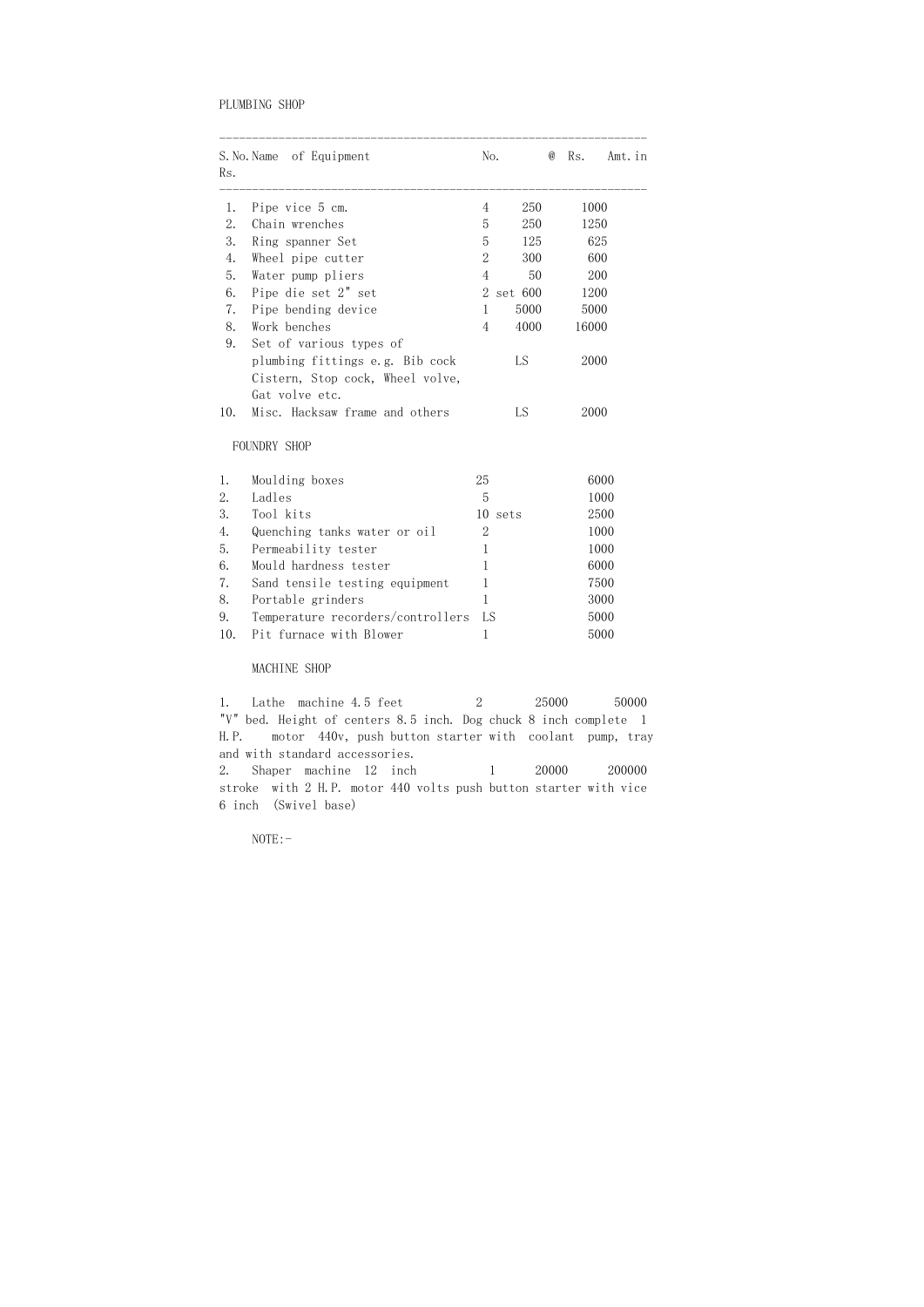The institutes running mechanical engg. course need not purchase these two items separately because they will have one complete machine shop for the course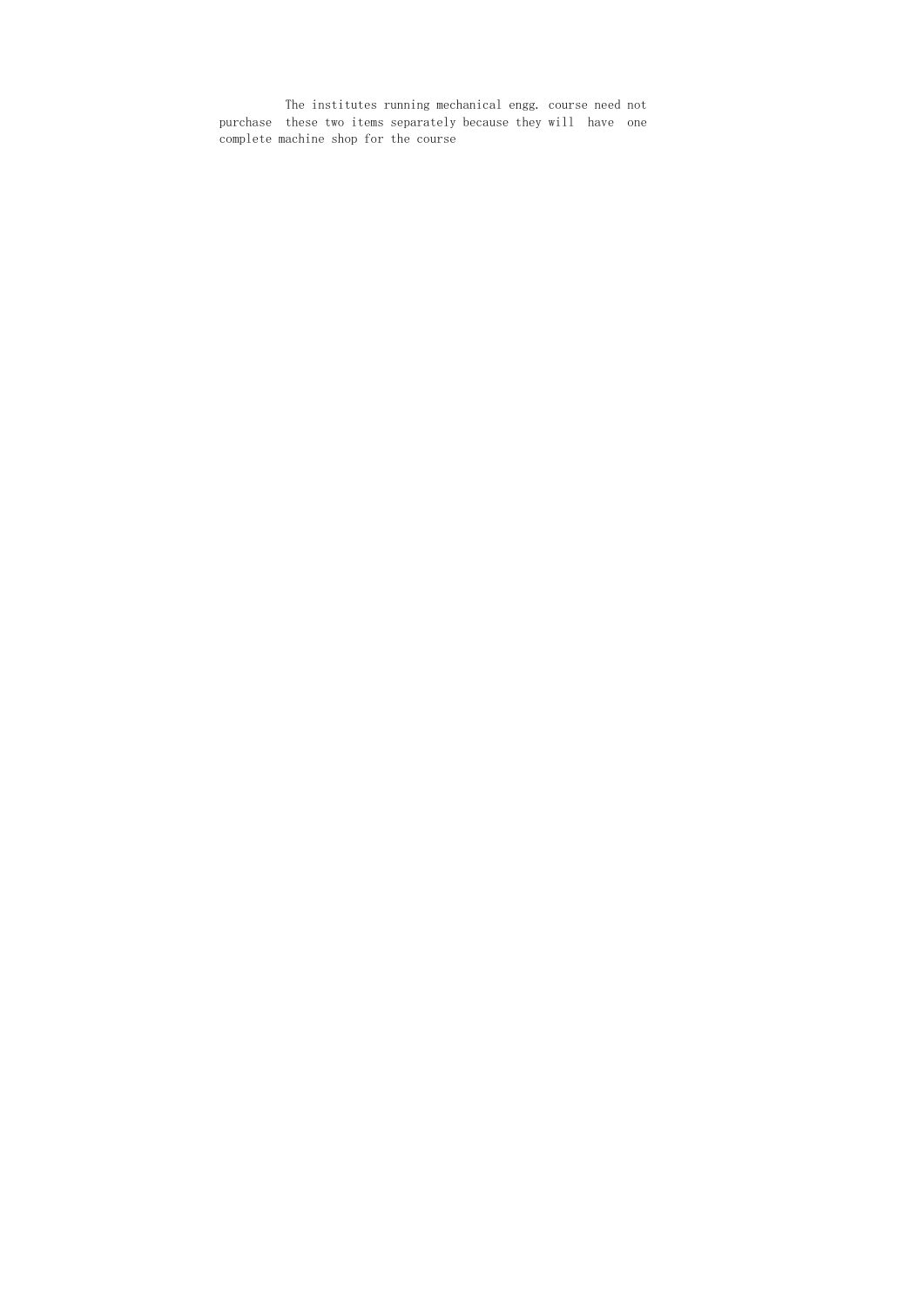## PLASTIC PROCESSING LAB-I & II

-----------------------------------------------------------------

|                     | Sr.No. Name of Equipment                    | No.            | @ Rs.         | Amt. in Rs.       |  |  |  |  |
|---------------------|---------------------------------------------|----------------|---------------|-------------------|--|--|--|--|
| $1$ .               | Hand injection moulding 3                   |                | 10000         | 30000             |  |  |  |  |
|                     | Machine With heaters and (15gm/20gm./25gm.) |                |               |                   |  |  |  |  |
|                     | Temp. controllers.                          |                |               |                   |  |  |  |  |
| 2.                  | Hand blow moulding machine                  | $\overline{2}$ | 10000         | 40000             |  |  |  |  |
|                     | (15gm. / 30gm. )                            | nos.each       |               |                   |  |  |  |  |
| 3.                  | Semi-automatic moulding/                    | $\mathbf{1}$   | 1.5lakhs      | 1.5lakhs          |  |  |  |  |
|                     | Blow moulding machine (15gm.)               |                |               |                   |  |  |  |  |
| $4$ .               | Hand compression moulding                   | $\overline{1}$ | 60000         | 60000             |  |  |  |  |
|                     | Machine(20 ton)                             |                |               |                   |  |  |  |  |
| 5.                  | Automatic compression                       | $\mathbf{1}$   | 31akhs        | 31akhs            |  |  |  |  |
|                     | Moulding machine-(30ton)                    |                |               |                   |  |  |  |  |
| б.                  | Vacuum forming m/c                          | $\mathbf{1}$   | 21akhs        | 21akhs            |  |  |  |  |
|                     | (smallest size) single chamber              |                |               |                   |  |  |  |  |
| 7.                  | Scrap grinding m/c(small)                   | $\mathbf{1}$   | 50000         | 50000             |  |  |  |  |
| 8.                  | PVC Welding m/c/hot welding                 | $\overline{2}$ | 20000         | 20000             |  |  |  |  |
| 9.                  | Machine.<br>Different moulds for all        |                | 20000/moulds. |                   |  |  |  |  |
|                     | Machines.                                   |                |               |                   |  |  |  |  |
|                     | 10. Extruder machine(one inch)              | $\mathbf{1}$   |               | 10lakhs 10lakhs   |  |  |  |  |
|                     | 11. gravure printing m/c                    | $\mathbf{1}$   |               | 21akhs 21akhs     |  |  |  |  |
|                     | 12. Pad printing m/c                        | $\mathbf 1$    | 50000         | 50000             |  |  |  |  |
|                     |                                             |                |               |                   |  |  |  |  |
| PLASTIC TESTING LAB |                                             |                |               |                   |  |  |  |  |
|                     | Sr. No. Name of Equipment                   | No.            | @ Rs.         | Amt. in Rs.       |  |  |  |  |
|                     |                                             |                |               |                   |  |  |  |  |
| 1.                  | Restivity test equipment                    | $\mathbf{1}$   | 70000         | 70000             |  |  |  |  |
| 2.                  | U.T.M $m/c$ (2ton)                          | $\mathbf{1}$   |               | 1.51akhs 1.51akhs |  |  |  |  |
| 3.                  | Impact testing machine                      | $\mathbf{1}$   | 40000         | 40000             |  |  |  |  |
| 4.                  | Hardness testing machine                    | $\mathbf{1}$   |               | 20000 20000       |  |  |  |  |
| 5.                  | film dart Impact testing machine            | $\mathbf{1}$   | 25000         | 25000             |  |  |  |  |
| 6.                  | Melt flow machine                           | $\mathbf 1$    | 21akhs        | 21akhs            |  |  |  |  |

## COMPUTER AIDED MOULD DESIGN LAB:

|       | Sr.No. Name of Equipment                    | No. | @ Rs. | Amt. in Rs.            |
|-------|---------------------------------------------|-----|-------|------------------------|
| $1$ . | Inventor software<br>(auto desk-multi user) |     |       | 31akhs 31akhs.(aprox.) |
| 2.    | Mould creator                               |     |       |                        |
| 3.    | Mould flow software                         |     |       |                        |
|       |                                             |     |       |                        |

7. HDT machine 1 11akh 11akh 8. Software's as per requirements one each - 5lakhs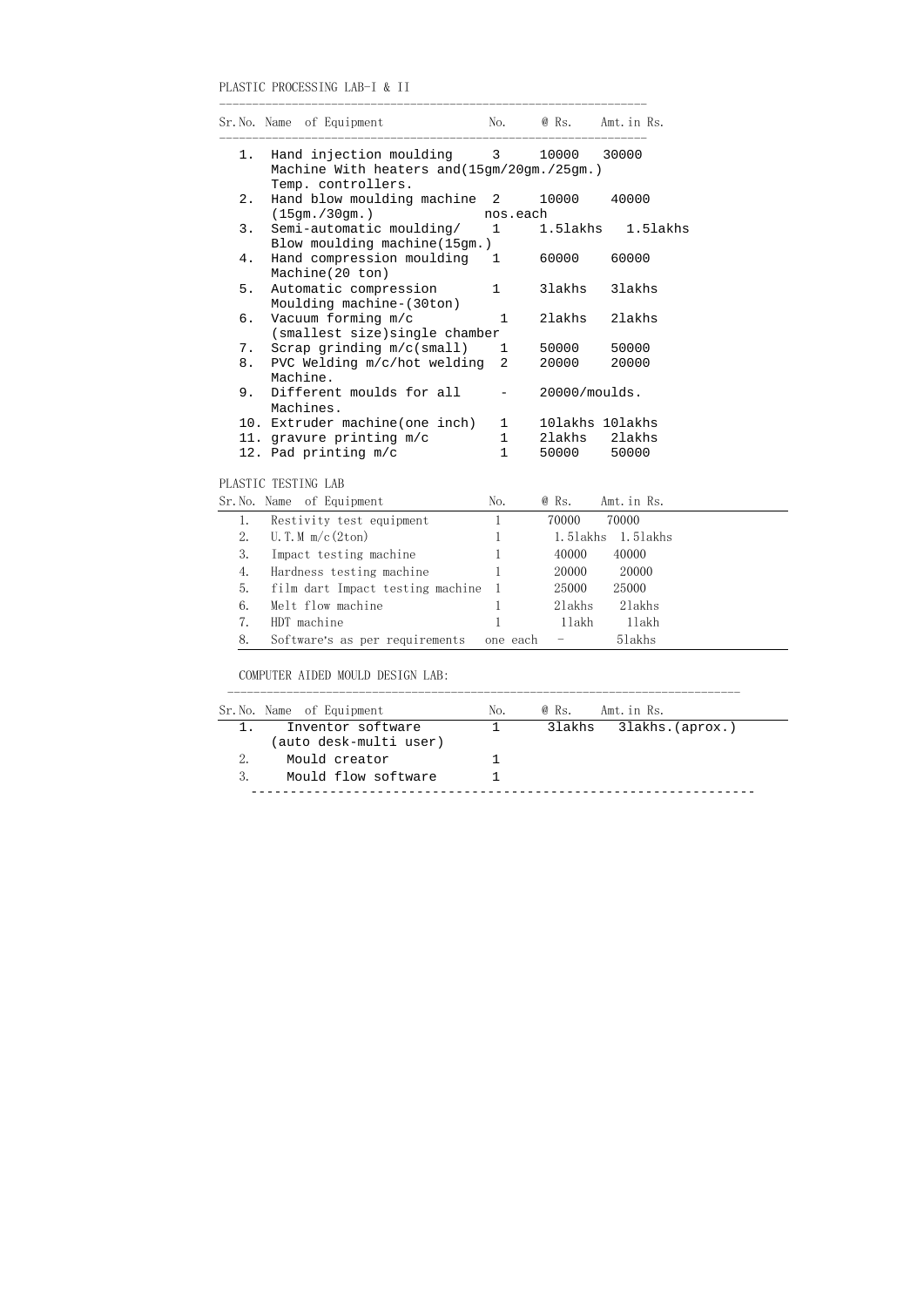#### ANNEXURE - I

#### FIELD EXPOSURE - I

 Plastic & Mould Technology students after First year exam. will undergo a two week Industrial Exposure, (in small scale units at least) arranged and supervised by the institute staff. They may try their hands on simple tools and machines and will incorporate following points in their reports.

- 1. Name & Address of the unit
- 2. Date of
	- i. Joining.
	- ii. Leaving.
- 3. Nature of Industry
	- i. Product.
	- ii. Services.
	- iii. Working Hrs.
- 4.
- i. Names of the sections of the unit visited.
- ii. Number of person engaged.
- iii. Activities in the section.
- iv. Name of tools/machines/ instruments used. simple sketch of tools & instruments.
- v. Source of power.
- 5.
- i. What is learnt. (Give on separate field)
- ii. What interested him most. (Give details)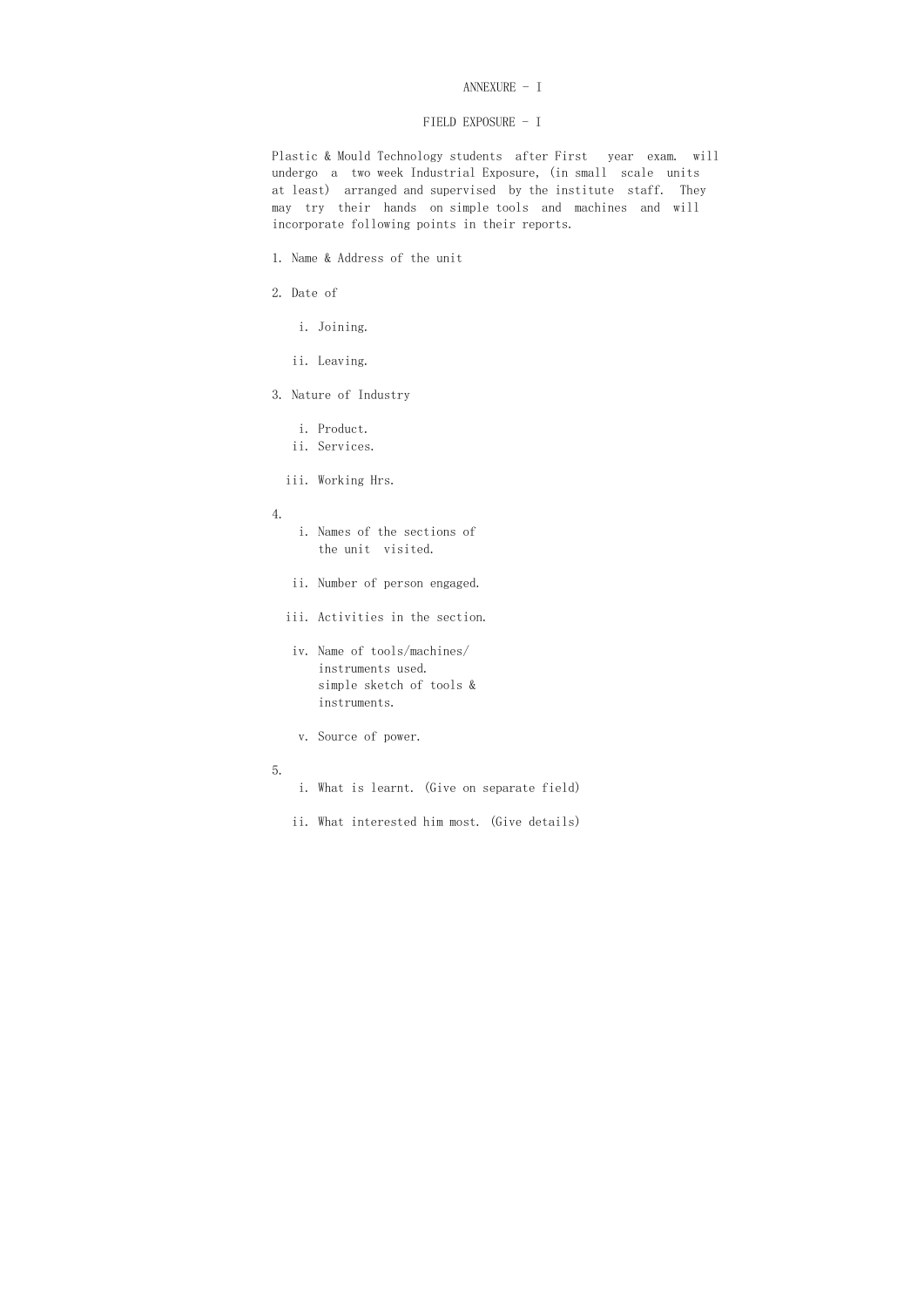## ANNEXURE - II FIELD EXPOSURE - II

 After IV exam. in the students of Plastic & Mould Technology will have a four week Industrial Training in units not less than small scale industries. It should preferably be arranged in manufacturing (producing moulds, plastic products or their parts), processing organizations. They will work and focus their attention on following points to incorporate them in their reports.

- 1. Name & Address of the unit
- 2. Date of
	- i. Joining.
	- ii. Leaving.
- 3. Nature of Industry
	- i. Product.
	- ii. Services.
	- iii. Working Hrs.
- 4. Sections of the unit visited and activities there in.
- 5. Details of machines/Tools & instruments used in working in the section of the unit visited.
- 6. Work procedure in the section visited.
- 7. Specifications of the product of the section and materials used.
- 8. Work of repair and maintenance cell.
- 9. Details of the shops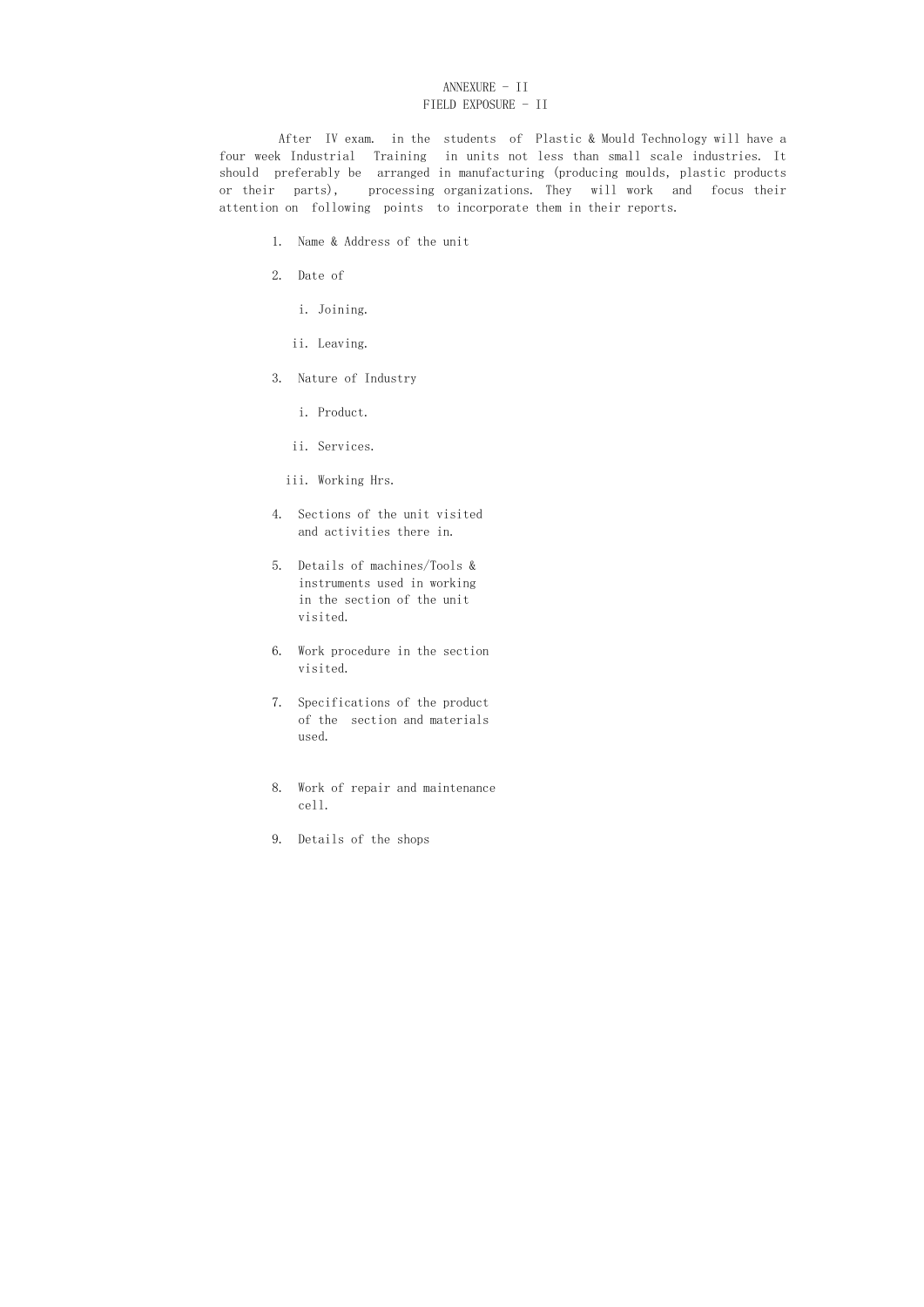- 10. Name of checking and Inspecting Instruments and their details. Quality controls measures taken.
- 11. Details of hydraulics/pneumatic/ thermal units or appliances used if any.
- 12. Description of any breakdown and its restoring.
- 13. Use of computer
- 14. Visit of units store, Manner of keeping store items, Their receiving & distribution.
- 15. Safety measures on work place & working conditions in general comfortable, convenient & hygienic.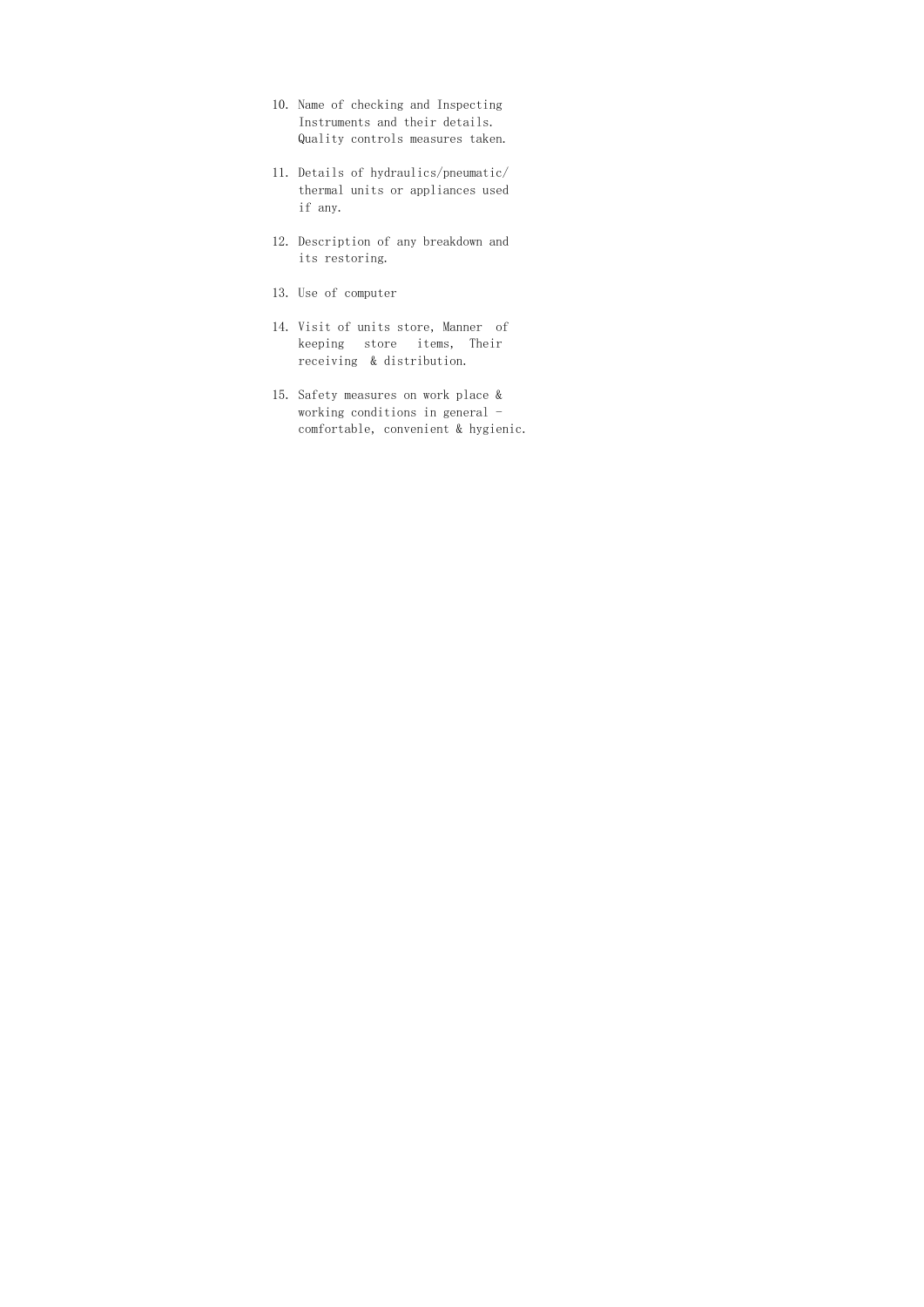#### RECOMMENDED BOOKS

- **1)** ENVIRONMENT AND POLLUTION IN PLASTIC INDUSTRY:
- 1. Plastic Waste Management by Nabil Mustufa; Marcel Dekker
- 2. Chemistry of Waste Management by Clark
- 3. Elements of Polymer Degradation by Leo Rich and Stivala; McGraw Hill

#### Company

4. Environmental Sanitation by Baljeet S Kapoor; S Chand and Company, New Delhi

5. Introduction to Environmental Engineering and Science by Gilbert M Masters; Prentice Hall of India, New Delhi

6. Recycling and Recovering of Plastics by Brandrup (Hanser Publications

#### **2)** BASICS OF INFORMATION TECHNOLOGY:

- 1. Fundamentals of Computer by V Rajaraman; Prentice Hall of India Pvt. Ltd., New Delhi
- 2. Computers Today by SK Basandara, Galgotia publication Pvt ltd. Daryaganj, New Delhi
- 3. Internet for Every One by Alexis Leon and Mathews Leon; Vikas Publishing House Pvt. Ltd., Jungpura, New Delhi
- 4. A First Course in Computer 2003 Edition with CD by Sanjay Saxena; Vikas Publishing House Pvt. Ltd., Jungpura, New Delhi
- 5. Mastering Windows 95, BPB Publication, New Delhi
- 6. Computer Fundamentals by PK Sinha; BPB Publication, New Delhi
- 7. Fundamentals of Information Technology by Leon and Leon;Vikas Publishing House Pvt. Ltd., Jungpura, New Delhi
- **3)** PLASTICS PROCESSING TECHNIQUES:
- 1. Basic Engineering Handbook by Michael L Berins
- 2. Plastic Processing Data Handbook by Rosato and Rosato
- 3. Process of plastic by A S ATHALYE
- **4)** DESIGN OF DIES AND MOULDS:
- 1. Injection Mould Design by R.C.W Pye; Longman Scientific and Technical Publication
- 2. Plastic Mould Engineering Hand Book by J. Harry Don Bose and Mayne I pribble,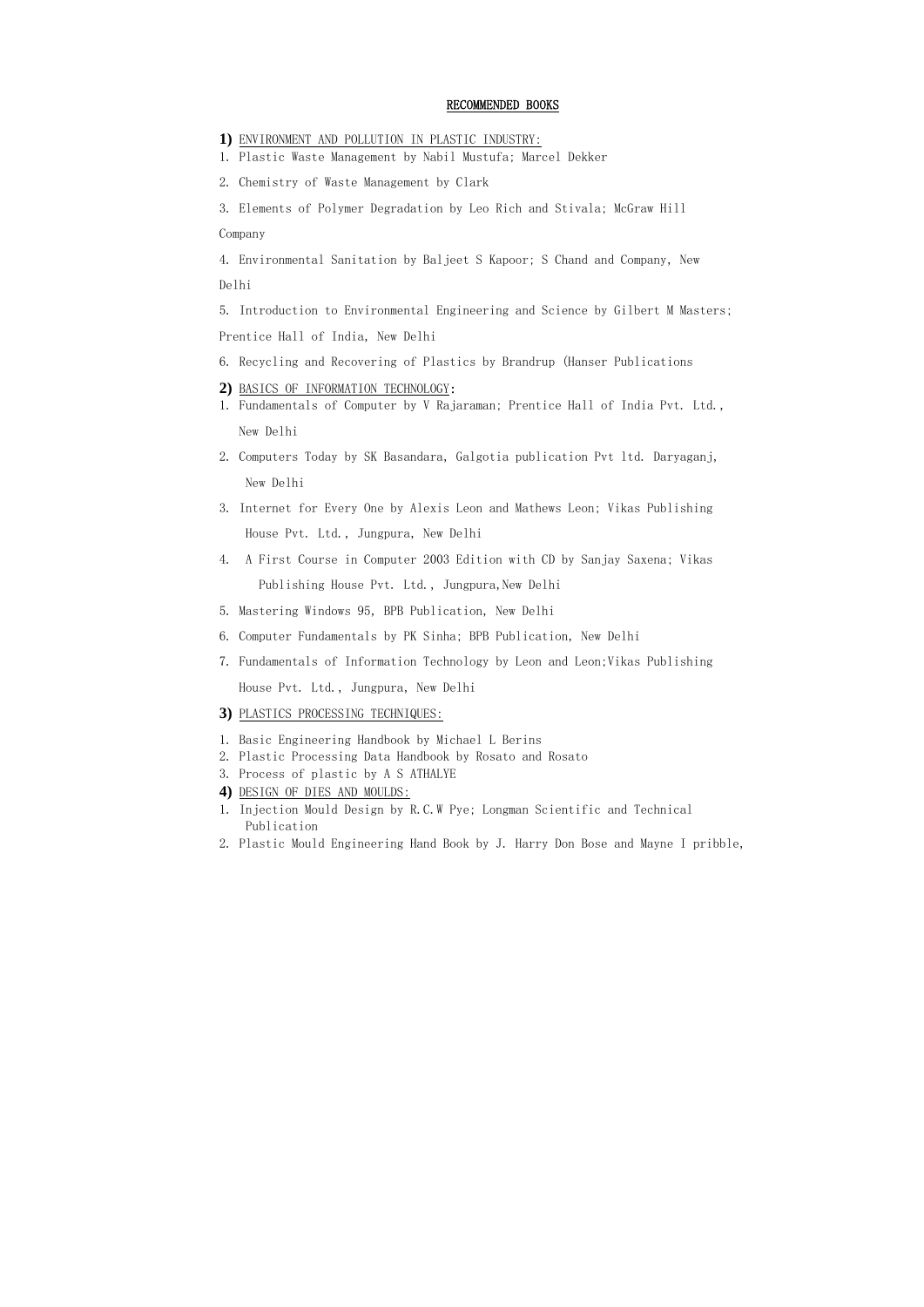Van Nostrand Reinhold Company Publication

- 3. Injection Moulding Handbook by Dominick V Rosato and Donald V Rosato
- 4. Plastic Engineering Handbook by Joel Frados; Van Nostrand Reinhold Company Publication.
- 5. Plastic Engineering by RJ Crawford; Maxwell Macmillan International edition Publication
- 6. Injection Mould Design by R.C.W Pye; Longman Scientific and Technical Publication
- 7. Plastic Mould Engineering Hand Book by J. Harry Don Bose and Mayne I pribble, Van Nostrand Reinhold Company Publication
- 8. Injection Moulding Handbook by Dominick V Rosato and Donald V Rosato
- 9. Plastic Engineering Handbook by Joel Frados; Van Nostrand Reinhold Company Publication
- 10. Plastic Engineering by RJ Crawford; Maxwell Macmillan International editions Publication

#### **5)** ENGINEERING AND SPECIALITY POLYMERS,PLASTIC MATERIALS:

- 1. Polymer Science & Technology by Premamoy Ghosh
- 2. Polymer Blends and Alloys by Arends
- 3. Polymers Science & Technology by JR Fried
- 4. Plastics Materials by Brydson, PHI Publication
- 5. Engineering Polymers by Dyson, PHI Publication
- 6. Polymer Materials and Processing by Jean Michael Charrier.

#### **6)** PLASTIC TESTING AND QUALITY CONTROL:

- 1. Testing of Plastics by Roger Brown
- 2. Plastics Materials and Processing by A brentstrong
- 3. Plastics Testing by Vishu Shah
- 4. Identification of Plastics by CIPET
- 5. Identification of Plastics by AS Athalye

#### **7)** ENGINEERING METROLOGY AND MEASUREMENTS:

- 1. Jain R.K., Engineering Metrology, Khanna Publishers.
- 2. Alan S. Morris, The Essence of Measurement, Prentice Hall of India.
- 3. Gupta S.C, Engineering Metrology, Dhanpat rai Publications.
- 4. Jayal A.K, Instrumentation and Mechanical Measurements, Galgotia Publications.
- 5. Beckwith T.G, and N. Lewis Buck, Mechanical Measurements, Addison Wesley.
- 6. Donald D Eckman, Industrial Instrumentation, Wiley Eastern.
- **8)** MATERIALS AND METALLURGY:
- 1. Material Science by GBS Narang, Khanna Publishers, New Delhi.
- 2. Material Science and Metallurgy by RB Choudary, Khanna Publishers, New Delhi.
- 3. Material Science by RK Rajput; SK Kataria and Sons, Delhi.
- 4. Materials and Matallurgy by D.S. Nutt. SK Kataria and Sons, Delhi.
- **9)** HYDRAULIC AND PNEUMATIC SYSTEMS: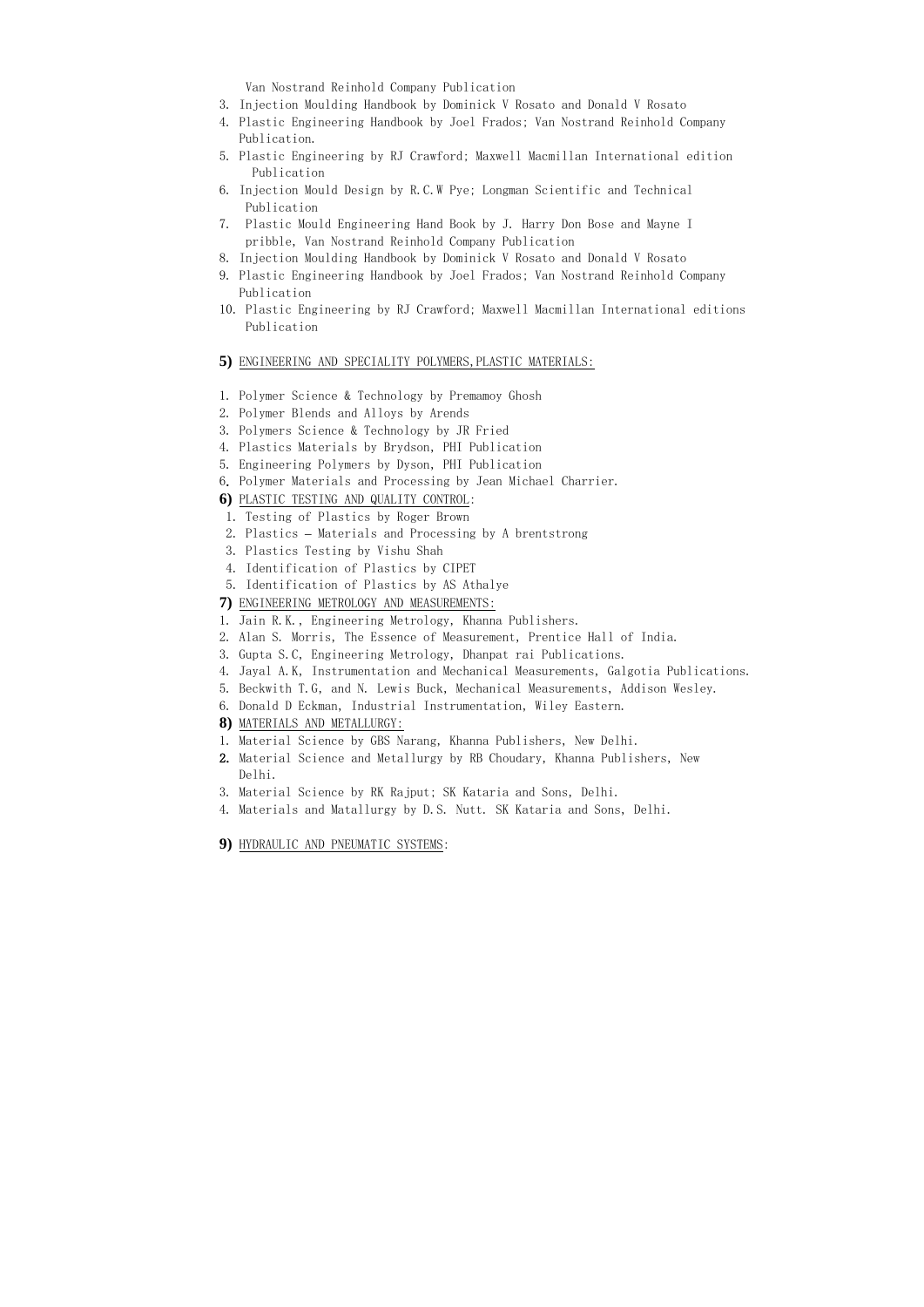1. Hydraulics and hydraulic machines by Sarao and Khosla.

2. Hydraulics and Hydraulic machine by D.R. Malhotra.

3. Fluid Power and Tribology by Anil Agarwal and ML Bhatia, Scientific Publishers (India), Jodhpur – 342 001.

4. Hydraulics & Fluid Mechanics by Dr. Jagdish Lal; Metropolitan Book Co. Pvt., Ltd.

5. Hydraulics by R.S Khurmi.

6. Hydraulics: Fluid Mechanics and Fluid Machines by S. Ramamurthan; Dhanpat Rai & Sons, Delhi.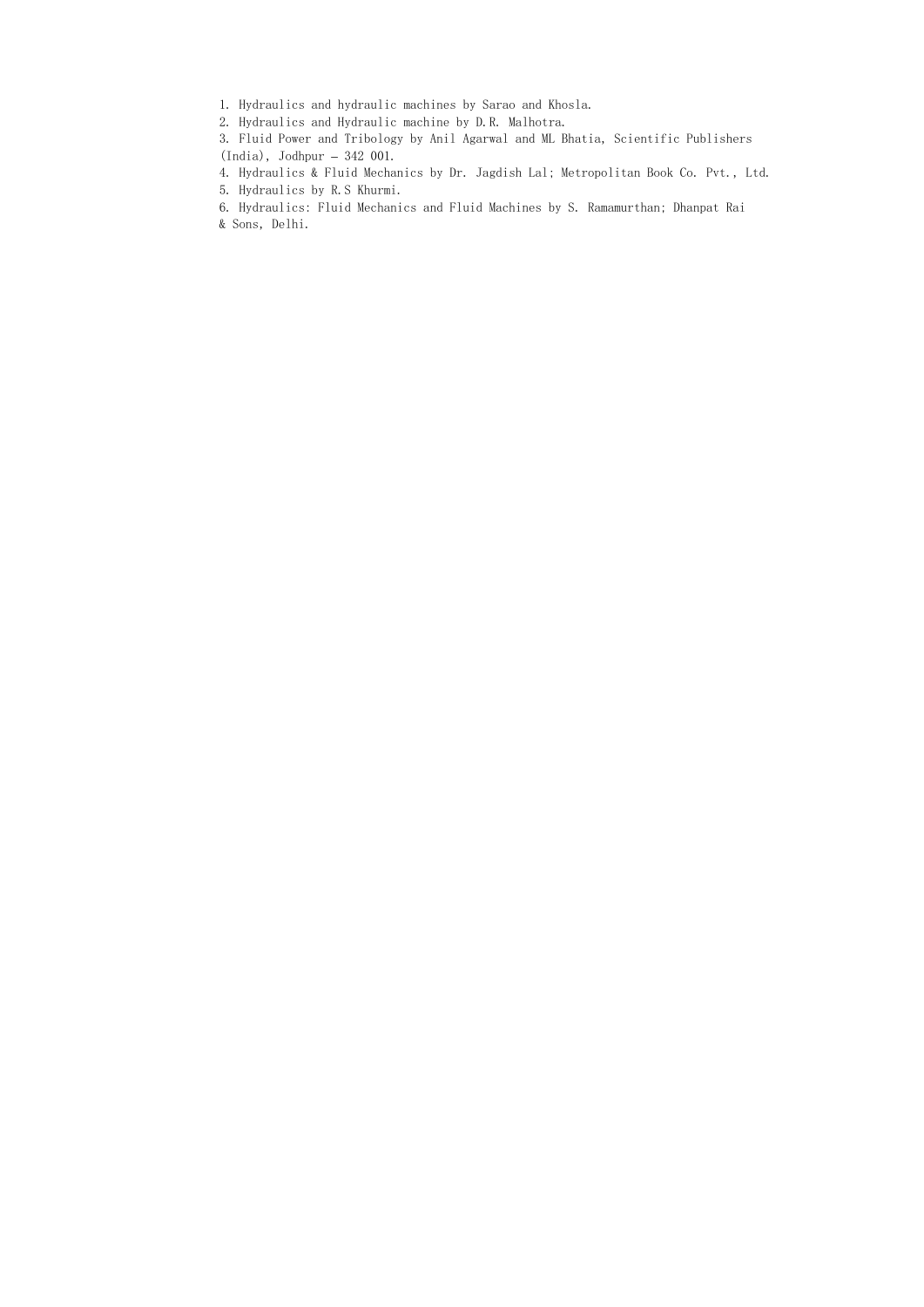## **QUESTIONNAIRE**

|                                                                                                       | Mould Technology                                                                                              | INSTITUTE OF RESEARCH, DEVELOPMENT AND TRAINING U.P.KANPUR -208002<br><b>SUBJECT:</b> Questionnaire for ascertaining the job potential and activities of diploma holder in                                                                    | Plastic |
|-------------------------------------------------------------------------------------------------------|---------------------------------------------------------------------------------------------------------------|-----------------------------------------------------------------------------------------------------------------------------------------------------------------------------------------------------------------------------------------------|---------|
|                                                                                                       |                                                                                                               | <b>PURPOSE:</b> New development of Three Year Diploma curriculum in Plastic Mould Technology.                                                                                                                                                 |         |
|                                                                                                       | separate paper and enclosed with the questionnaire.                                                           | $\bullet$ NOTE: (1). Please answers the questions to the points given in the questionnaire.<br>(2). Any other point or suggestion not covered in this questionnaire may be written on a                                                       |         |
|                                                                                                       |                                                                                                               |                                                                                                                                                                                                                                               |         |
| Filling the questionnaire                                                                             |                                                                                                               |                                                                                                                                                                                                                                               |         |
| Name of the Department/section<br>3.                                                                  |                                                                                                               |                                                                                                                                                                                                                                               |         |
| 4. Important functions of the<br>Department/section                                                   |                                                                                                               | <u> 1989 - Johann Stoff, deutscher Stoff, der Stoff, der Stoff, der Stoff, der Stoff, der Stoff, der Stoff, der S</u><br><u> 1989 - Johann John Stone, markin film yn y brenin y brenin y brenin y brenin y brenin y brenin y brenin y br</u> |         |
| 5. Number of diploma holder employees<br>under your charge in the area of<br>Plastic Mould Technology |                                                                                                               |                                                                                                                                                                                                                                               |         |
|                                                                                                       | 6. Please give names of latest equipments/machines handled by a<br>Diploma holder in Plastic Mould Technology |                                                                                                                                                                                                                                               |         |
| 1.                                                                                                    | 2.                                                                                                            | 3.                                                                                                                                                                                                                                            |         |
| 4.                                                                                                    | 5.                                                                                                            | 6.                                                                                                                                                                                                                                            |         |
| 7.<br>Plastic Mould Technology                                                                        | What proficiencies are expected from a diploma holder in                                                      |                                                                                                                                                                                                                                               |         |
| 1.                                                                                                    | 2.                                                                                                            | 3.                                                                                                                                                                                                                                            |         |
| 4.                                                                                                    | 5.                                                                                                            | 6.                                                                                                                                                                                                                                            |         |

8. Mention the approximate percentage of the following desired in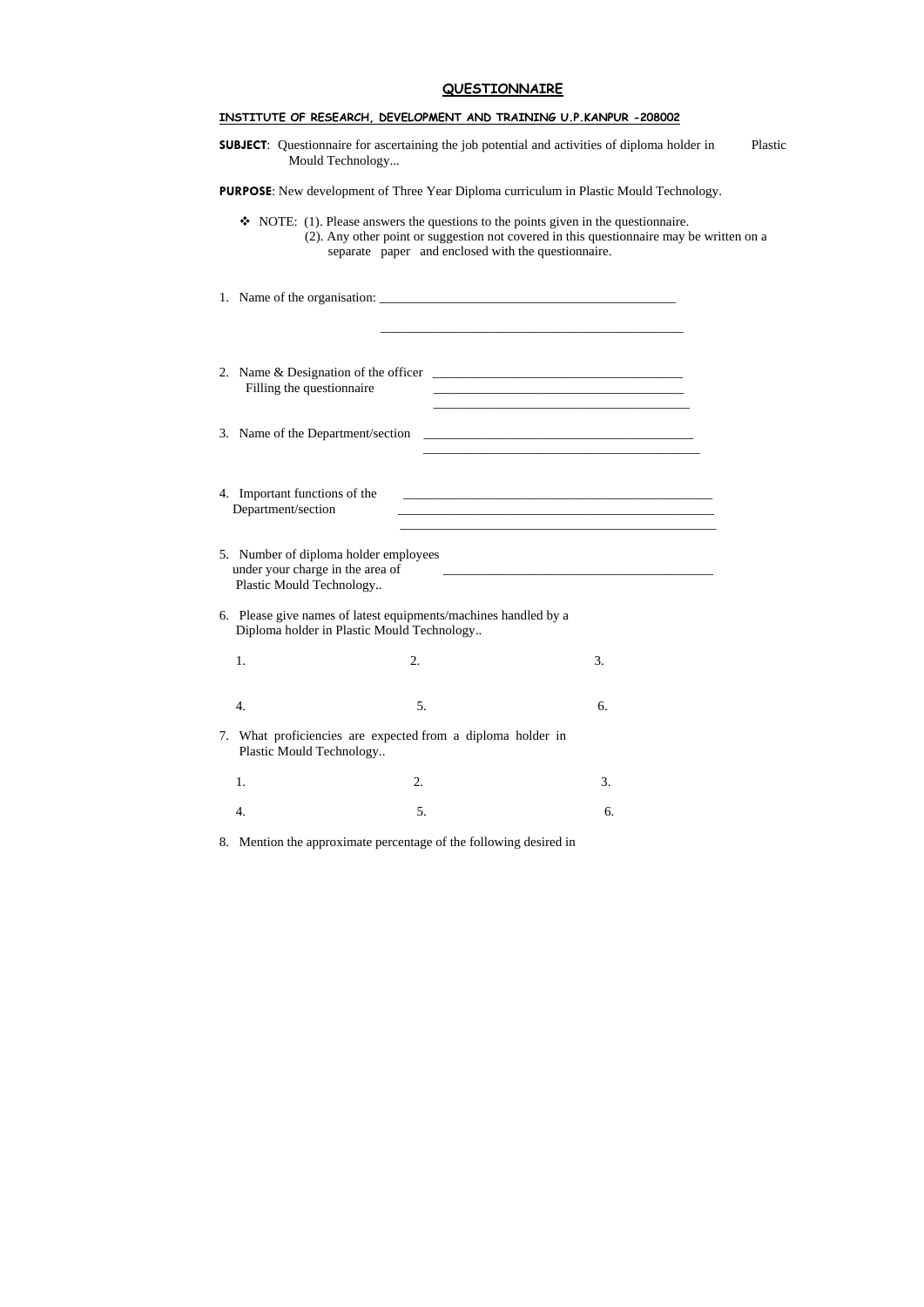Diploma teaching.

| 1. Theoretical knowledge<br>--------------%<br>2. Practical knowledge<br>-------------%<br>3. Skill Development<br>$------96$                                                                                                                                                                  |                                                         |
|------------------------------------------------------------------------------------------------------------------------------------------------------------------------------------------------------------------------------------------------------------------------------------------------|---------------------------------------------------------|
| 9. Do you think "on the job training" / Industrial training<br>should form a part of curriculum.<br>if yes then<br>(a) Duration of training:<br>--------------<br>(b) Mode of training 1. Spread over different years                                                                          | (Yes/No)                                                |
| 2. after completion of course                                                                                                                                                                                                                                                                  |                                                         |
| 3. Any other mode                                                                                                                                                                                                                                                                              |                                                         |
| 10. What mode of recruitment is followed by your organisation?                                                                                                                                                                                                                                 |                                                         |
| 1. Academic merit<br>2. Written test<br>3. Group discussion<br>4. Interview<br>5. on the job test.                                                                                                                                                                                             |                                                         |
| 11. Mention the capabilities/ Qualities looked for while<br>recruiting diploma holder in Plastic Mould Technology<br>(a) Technical knowledge<br>(b) Practical skill<br>(c) Etiquettes and behaviour<br>(d) Aptitude<br>(e) Health habit and social background<br>(f) Institution where trained | .__________________________<br>------------------------ |
| 12. Does your organisation have<br>any system for the survey of domestic<br>articles of different countries/States.                                                                                                                                                                            | Yes/No                                                  |
| 13. Does your organisation conduct field<br>survey to know users views regarding.<br>1. Domestic Articles for different<br>age groups and sex.<br>2. Effect of climatic conditions<br>3. Any other                                                                                             | Yes/No                                                  |
|                                                                                                                                                                                                                                                                                                |                                                         |
|                                                                                                                                                                                                                                                                                                |                                                         |
|                                                                                                                                                                                                                                                                                                |                                                         |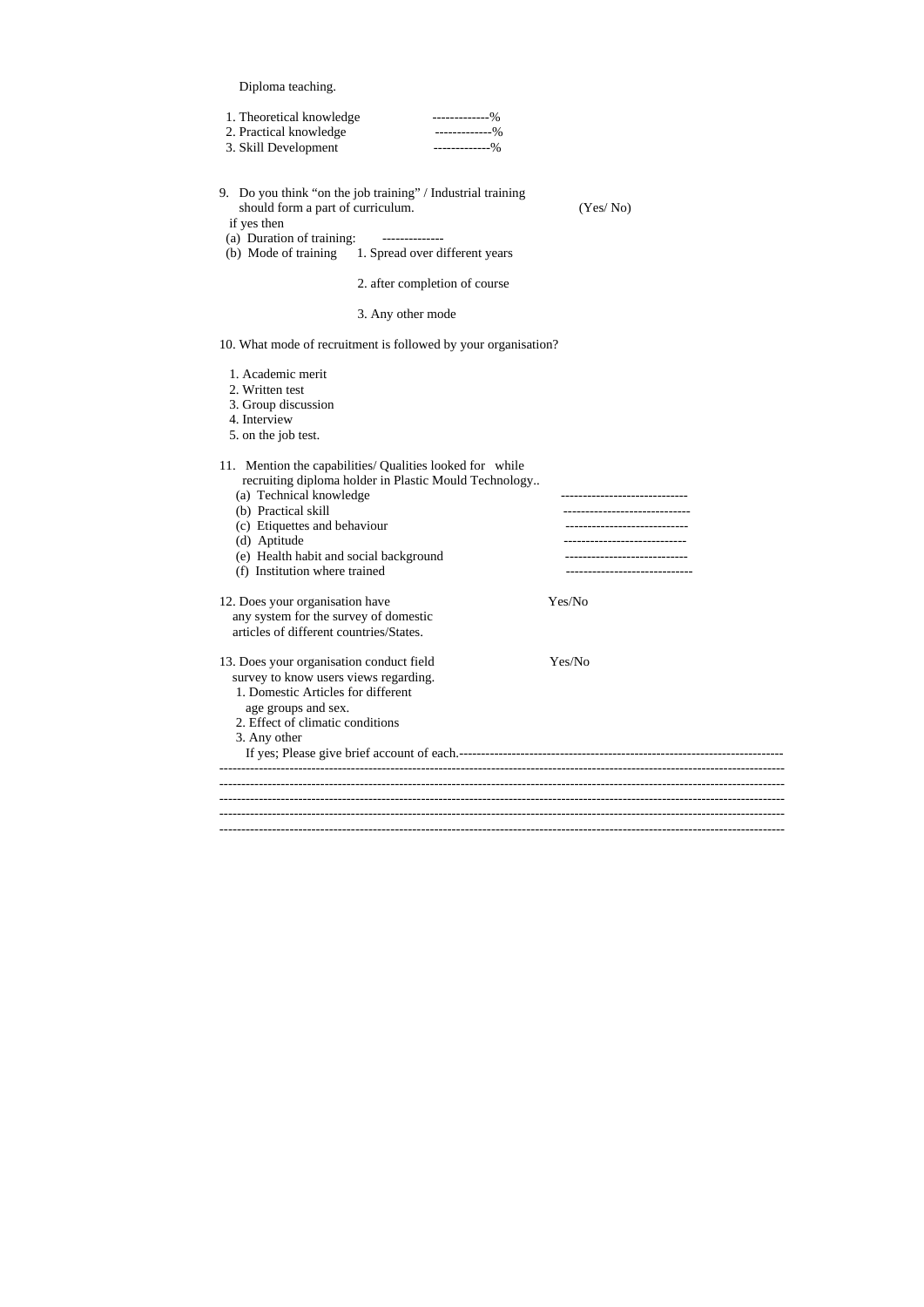| in Plastic Mould Technology                                                                                                                               | 14. Which type of assignment do you suggest for an entrepreneur? ----------------------------------                 |  |        |  |  |
|-----------------------------------------------------------------------------------------------------------------------------------------------------------|---------------------------------------------------------------------------------------------------------------------|--|--------|--|--|
|                                                                                                                                                           | 15. In which types of organisations can a diploma holder in<br>Plastic Mould Technology can work or serve.          |  |        |  |  |
| 1                                                                                                                                                         | $\overline{2}$                                                                                                      |  | 3      |  |  |
|                                                                                                                                                           |                                                                                                                     |  |        |  |  |
| $\overline{4}$                                                                                                                                            | 5                                                                                                                   |  | 6      |  |  |
|                                                                                                                                                           | 16. Job prospects for the diploma holder in Plastic Mould Technology.<br>the next ten years in the state / country. |  |        |  |  |
|                                                                                                                                                           | 17. In your opinion what should be the subjects to be taught to<br>a diploma student in Plastic Mould Technology    |  |        |  |  |
|                                                                                                                                                           |                                                                                                                     |  |        |  |  |
|                                                                                                                                                           | 18. Kindly mention particulars regarding topics/areas which<br>should be given more emphasising the curriculum.     |  |        |  |  |
| 19. Kindly state whether your organisation<br>Curriculum in above field.<br>If yes: Please give names of experts in<br>your organisation to whom contact. | can contribute towards improvement of                                                                               |  | Yes/No |  |  |
|                                                                                                                                                           |                                                                                                                     |  |        |  |  |
|                                                                                                                                                           |                                                                                                                     |  |        |  |  |
|                                                                                                                                                           |                                                                                                                     |  |        |  |  |
|                                                                                                                                                           |                                                                                                                     |  |        |  |  |